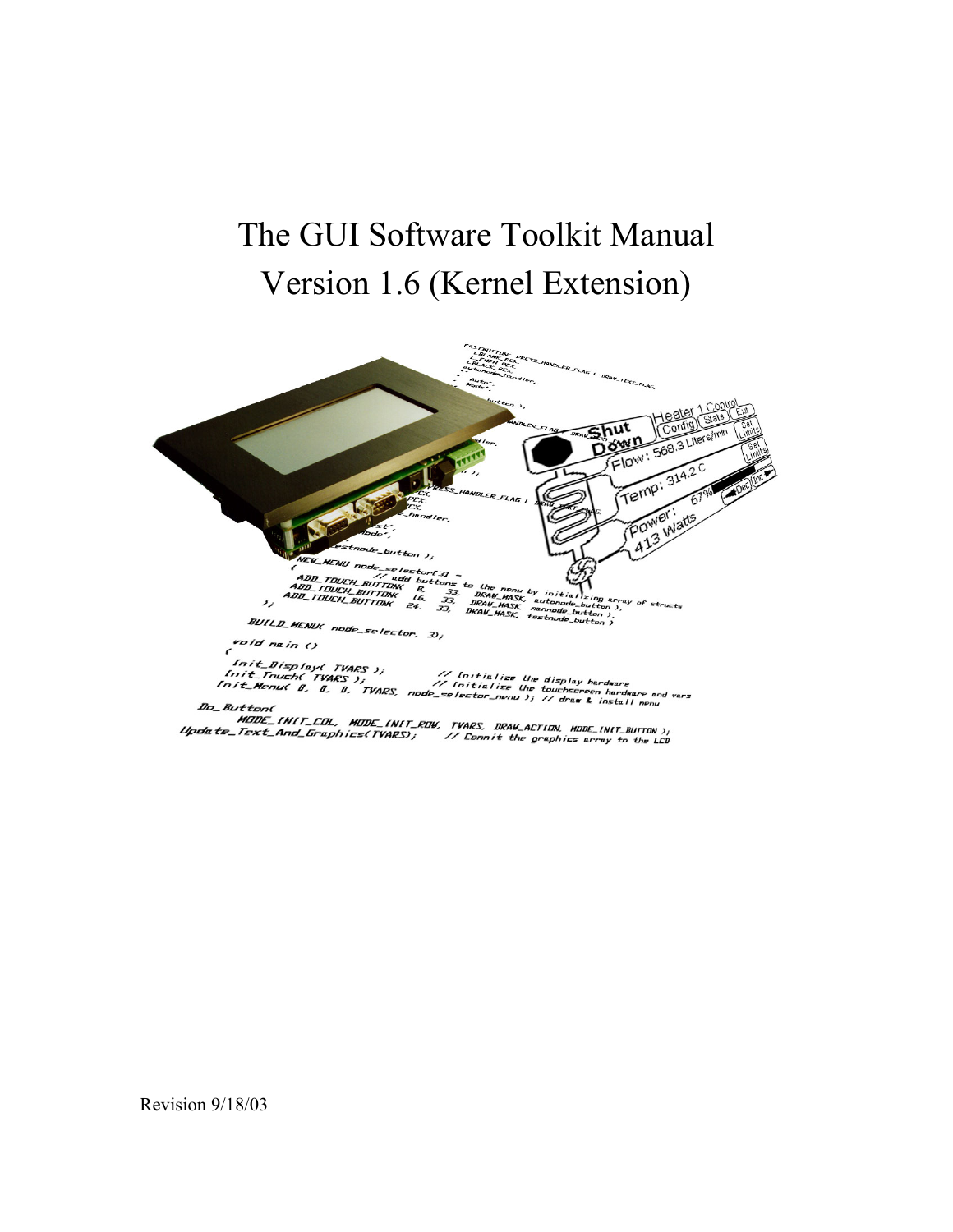| APPENDIX 1 - MODAL BUTTON SELECTION EXAMPLE38               |  |
|-------------------------------------------------------------|--|
| APPENDIX 2 - TEXT MODE CUSTOM FONT EXAMPLE 41               |  |
|                                                             |  |
|                                                             |  |
|                                                             |  |
|                                                             |  |
|                                                             |  |
| <b>APPENDIX 5 - GUI TOOLKIT GLOSSARYERROR! BOOKMARK NOT</b> |  |
| DEFINED.                                                    |  |
|                                                             |  |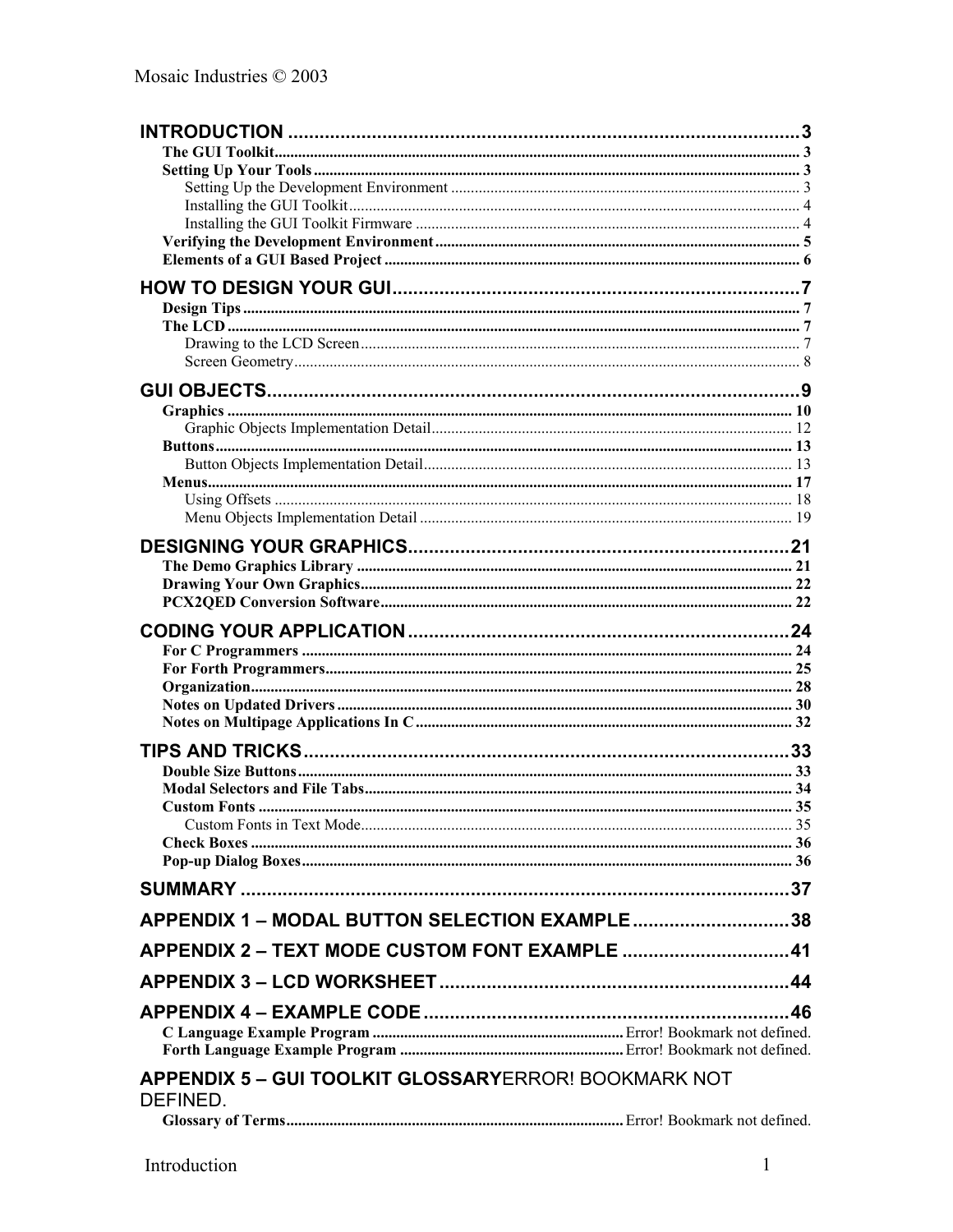**Glossary of Functions ................................................................................**Error! Bookmark not defined.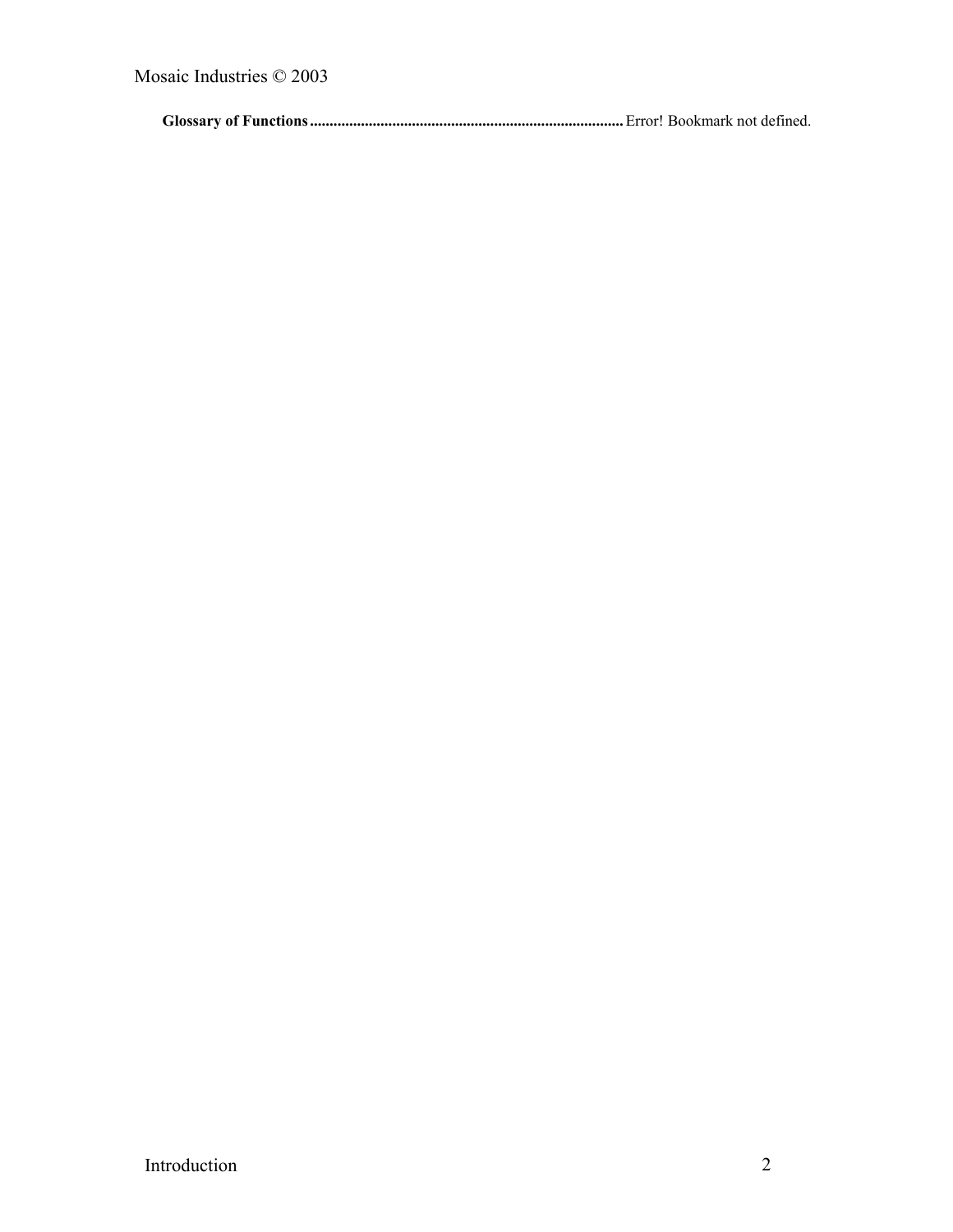# **Introduction**

This document describes all of the features of the GUI Toolkit, and presents code examples plus a complete Glossary of Functions to help you get the most out of this comprehensive software package.

# *The GUI Toolkit*

The goal of a user interface is to provide an intuitive and straightforward way to control an instrument. A well designed graphical user interface (GUI) provides an excellent means of instrument control. Without high level tools, designing such a graphical user interface can be a formidable task, particularly for complicated instruments. The GUI Toolkit provides a set of high level functions that enable you to design the interface in terms of graphics, buttons, and menus instead of pixels and touchscreen scan codes. The Panel-Touch Controller running the GUI Toolkit empowers you to craft an intuitive touch-sensitive front panel for your instrument.

There are three primary object types used in the GUI Toolkit:

- Graphics are bitmapped images that may be displayed directly on the screen or used as elements of buttons or menus.
- Buttons are objects that contain references to graphics, user handler code, and configuration flags. A button is a structure that describes how an area on the screen looks before, during, and after that area has been pressed, as well as what actions to take when it is pressed and released.
- Menus are arrays of buttons or graphics. Buttons and graphics are placed into menus along with their desired screen locations. When a menu is drawn, all of its constituent objects are drawn at their prescribed locations on the screen. The top level function, Menu Query, scans the touchscreen and handles button presses for active menus.

Each of these objects is discussed in detail below.

# *Setting Up Your Tools*

#### Setting Up the Development Environment

The QED Board that animates the Panel-Touch Controller includes an interactive operating system that communicates serially with your PC via a terminal program. This communications link enables you to transfer programs to the QED Board, and to interactively debug the programs. We recommend that you use the terminal program which is available at our web site (www.mosaic-industries.com) and is part of our Mosaic IDE. Refer to the documentation provided with that software for installation details.

Once the Mosaic Terminal program is properly installed on your PC and the QED Board is connected and turned on, you should see an 'ok' prompt when you hit enter in the terminal program. Note, however, that new Panel-Touch starter kits are shipped with a pre-installed demo program that automatically runs each time the QED Board is turned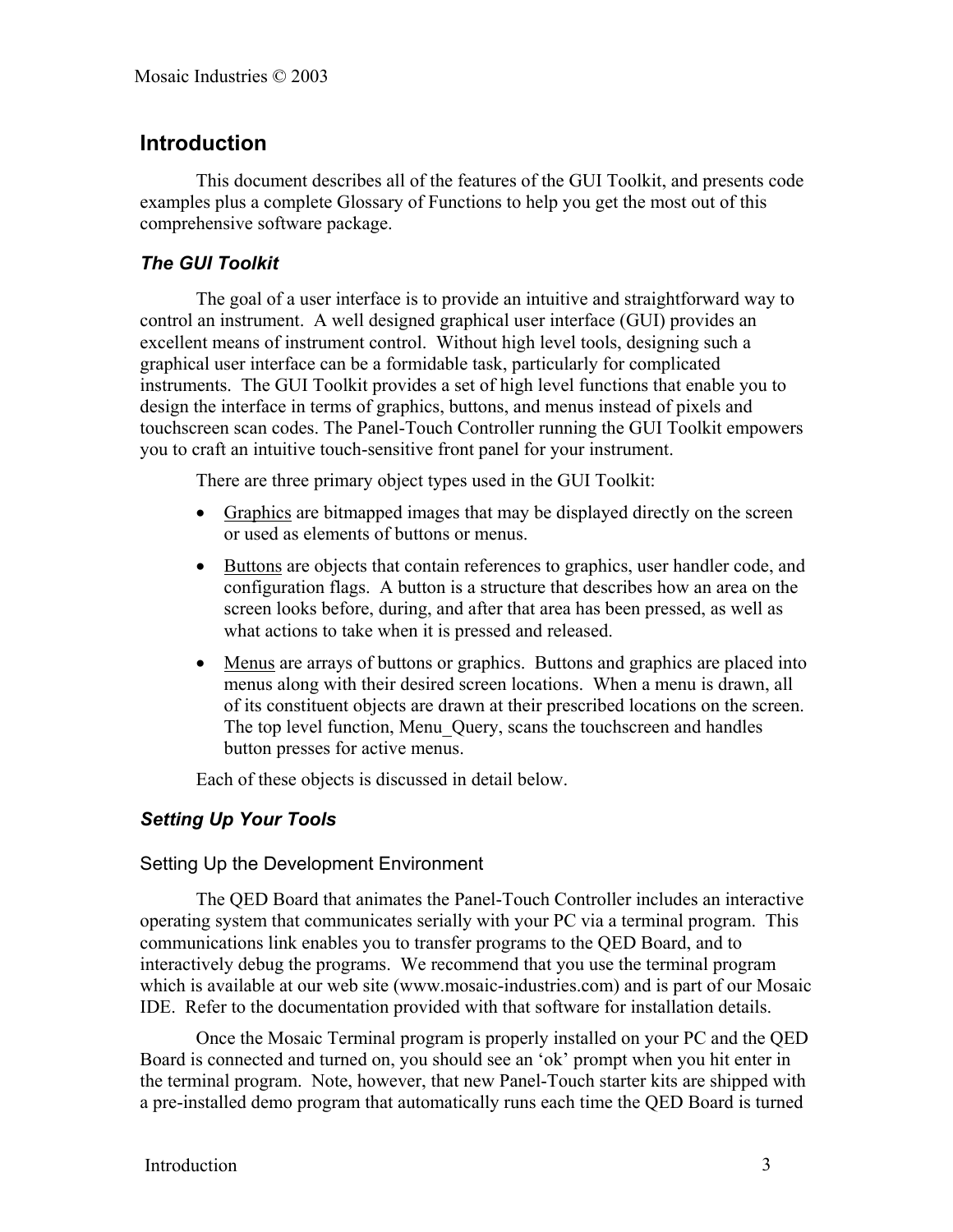on. If the demo is running, the controller won't respond to serial input. To establish communications, you can prevent the demo program from automatically running by performing the factory cleanup procedure using dip switches 6 and 7 as explained in detail in the "Getting Started" document. Briefly, to perform a factory cleanup, do the following:

- Turn DIP switch 6 on, and toggle DIP switch 7 on then off;
- Return DIP switch 6 to its off state, and again toggle DIP switch 7.

Once you have installed and tested the terminal software, you are ready to transfer your program to the QED Board.

If programming in Forth, you can use your favorite editor to create programs to download to the QED Board.

To program in C, the Fabius C development software package is required. It is not included with the GUI Toolkit and must be purchased from Mosaic Industries. Follow the detailed instructions in the manual titled "Getting Started with the QED Board Using the Control C Programming Language" to install and test the C development package.

#### Installing the GUI Toolkit

The GUI Toolkit is now available as a kernel extension. Briefly, kernel extensions are modular software add-ons that provide either C or Forth with additional functions that implement drivers or toolkits such as the GUI Toolkit. The web based tool you use is called the Kernel Extension Manager (KEM). The KEM allows you to choose from an ever growing library of useful kernel extensions and custom generates a single set of files that allow you to install and use all of the functions of the various kernel extensions you selected. You may access the Kernel Extension Manager using the URL that is provided in the kernel extension quick guide that is supplied with your order. If you purchased your equipment prior to October of 2003, then email kxmanager@mosaic-industries.com or call us at (510) 790-1255 for a URL (there is no cost associated with kernel extensions).

If you are using older versions of the QED Control C development software that use WinEdit as the editor, some files may be out of date. If you are not using our Mosaic IDE version 1.164 or later, please contact us and we will upgrade you free of charge. This upgrade addresses all dependency issues with the C compiler and now comprises the additional support files for the GUI Toolkit such as the documentation, demo, and image converter utility needed for converting your own graphics to GUI Toolkit graphic objects.

#### Installing the GUI Toolkit Firmware

See the readme.txt file that is included with the kernel extension set that you have generated or in the pre-built kernel extension set provided in the examples directory for the GUI\_Toolkit\_PTC in the Mosaic IDE. Starter kits are usually shipped with a running demo program that may be cleared by performing a factory cleanup using dip switches 6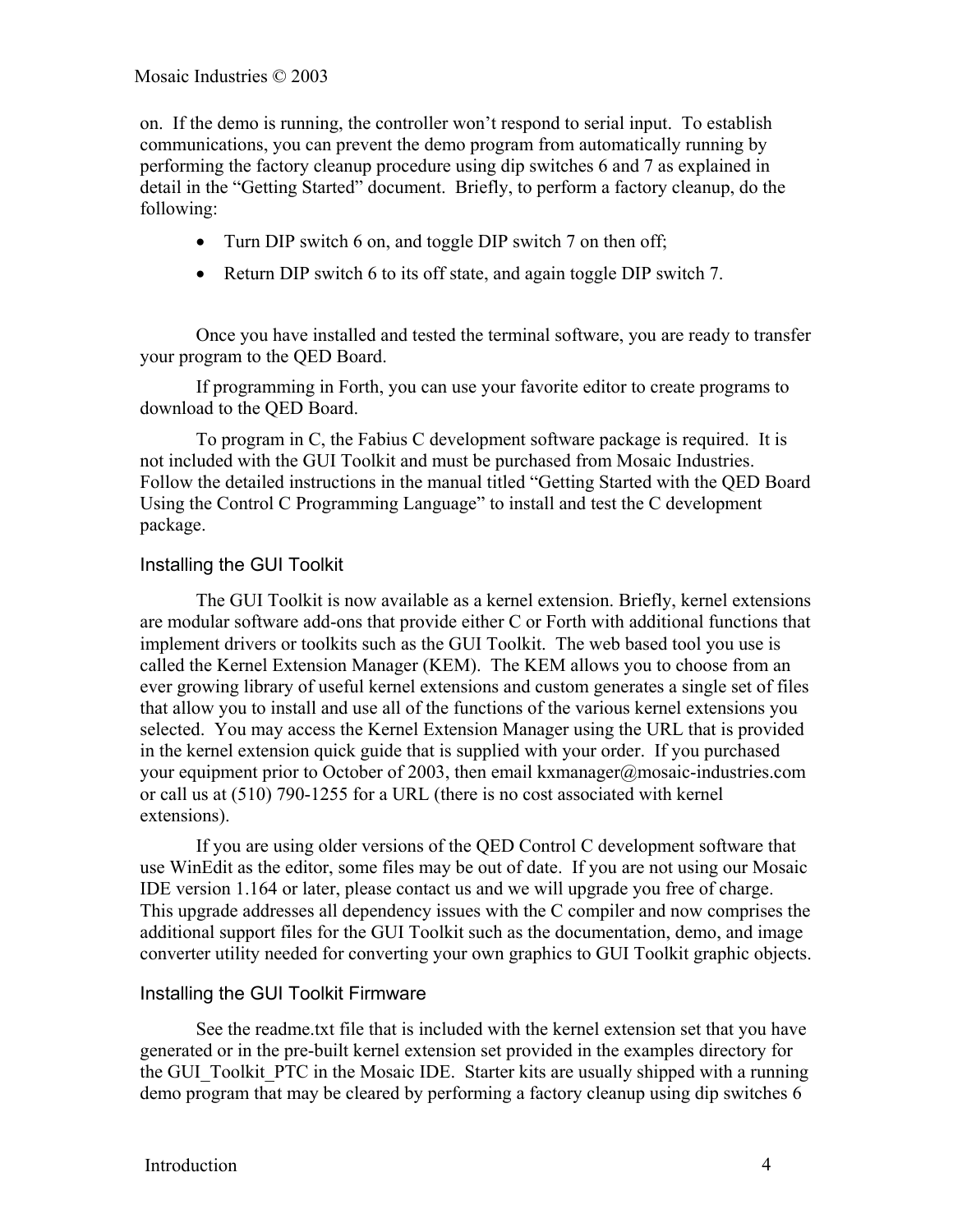and 7 as explained in the section titled *Setting Up the Development Environment*. From your 9600 baud terminal communicating with the QED Board as explained in the "Getting Started" manual, type

#### COLD

You should see the "Coldstart" and "QED-Forth V4.0x" messages. If you do not see any text, try the factory cleanup procedure using DIP switches 6 and 7 as explained in the section titled *Setting Up the Development Environment*. If you are still having trouble, or if the displayed version number doesn't begin with V4.0, call Mosaic Industries at 510- 790-1255.

Once you've installed the kernel extensions, you're ready to compile and run code of your own or any of the provided demo programs. Use your PC terminal program (for example, the Mosaic Terminal program which is available on our web site or with the IDE) to send the file, install.txt, included in the packages.zip file from the Kernel Extension Manager or in the Kernel\_Extension directory found in the examples directory of the IDE workspace. Now you're ready to compile and run your software.

#### *Verifying the Development Environment with the Demo program*

You should now have a fully functional Panel-Touch controller (or QED Board plus display) and development environment. The demo program is available in the in the demo and drivers/GUI\_Toolkit\_PTC section of your IDE workspace. There is also a pre-built graphics library in GUI\_Toolkit\_PTC/Images that is ready to be installed. Download the grafix.txt file, GUI\_Toolkit\_PTC/Images/grafix.txt, into the board using the Mosaic Terminal program, just as with the install.txt file form the kernel extension. Now, your graphics are installed in the flash. In order to speed downloads, graphics are not kept with the your software you download into the controller repeatedly during development. Thus, like the kernel extension install file, you only need to download the graphics file once after it has changed. The following Forth and C procedures depend of having installed the kernel extensions and the graphics.

#### Forth

If you are programming in Forth, the file named library.4th from the kernel extension should be downloaded to the board before any other Forth software. The easiest way to do this is to simply #include it at the top of any software uses those functions. This file contains all of the headers, constants, etc. to allow you to use the functions in the kernel extensions. The demo program, gui demo.4th already #includes the library.4th from the default kernel extension directory. To start the demo program after you've downloaded it, type at your terminal:

start

to begin program execution. You should see the same demo that we ship with new starter kits. Cycle the power or toggle the reset DIP switch (switch 7) to regain control of the unit. Since no autostart was set, the demo won't restart.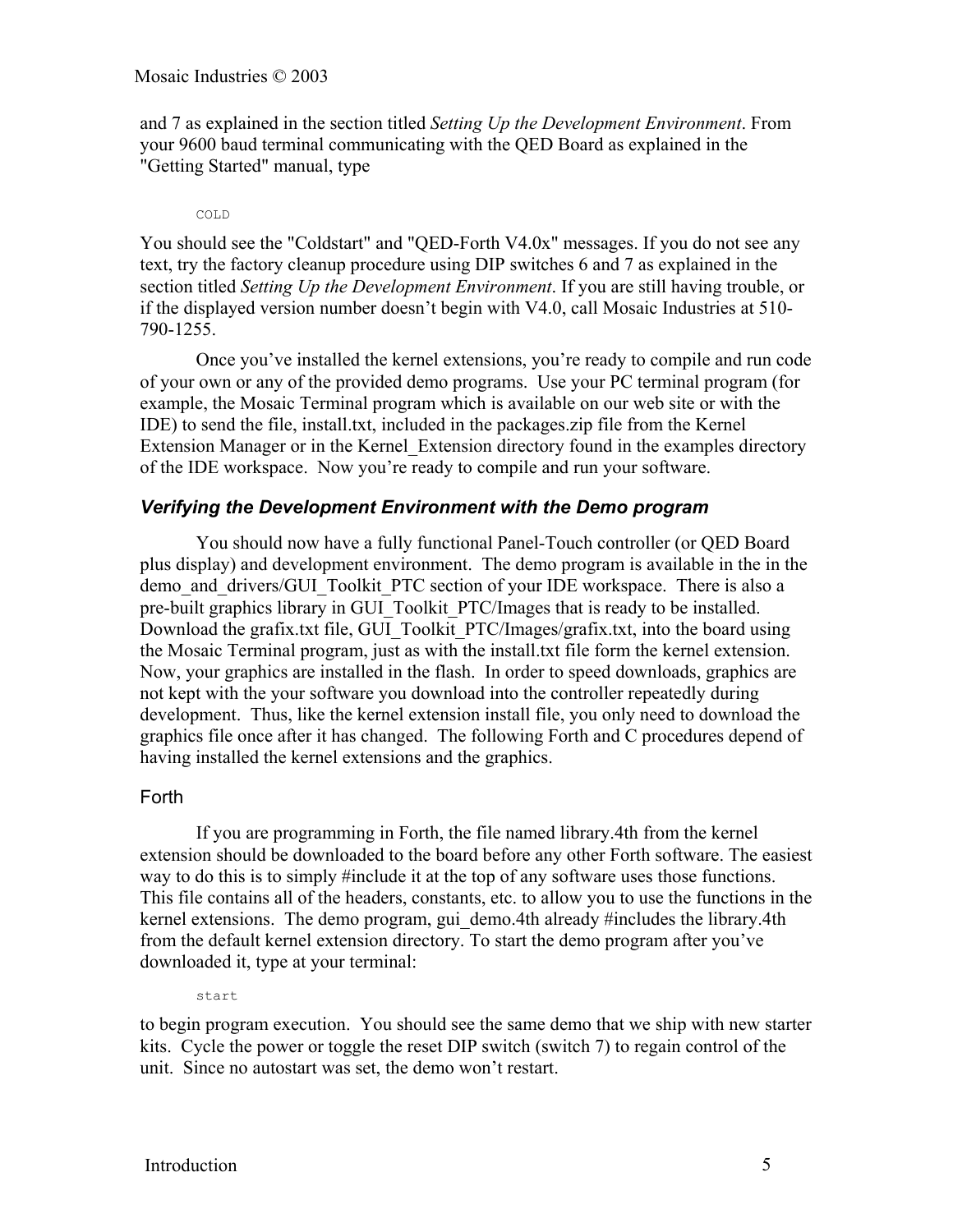# $\mathcal{C}$

For C users, start the Mosaic IDE Editor (TextPad) and load the demo C source file, gui\_demo.c. Click the single page build icon (the hammer icon) or select 'Make' from the tools menu. Examine the output to verify that no errors were reported by the compiler. There will likely be a warning that an expression is always true. This is caused by a while(1) statement used in the program to implement an endless loop. If the compile was successful, then download the resulting target file, gui\_demo.dlf or gui demo.txt, to the QED Board. To start the demo program, type

main

The demo should begin running. To regain control of the unit, cycle the power or toggle the reset switch. Since the autostart wasn't set, the program will not restart when the power is turned back on.

# *Elements of a GUI Based Project*

Before beginning your development effort, we recommend that you consider the organization of your project and choose a structure that makes your work easy to maintain and offers reasonable version control.

The heart of any application is the code itself. An application program may consist of one source file containing all the code, but it is often desirable to modularize the code into individual files that are either #included by a top level source code file or compiled separately and linked together into a target. All these code and header files may be kept in a single folder or arranged into subdirectories. If you are taking advantage of multipage C compilation, all main files to be processed by the compiler must reside in the same directory. See the section titled *Notes on Multipage Applications In C* below.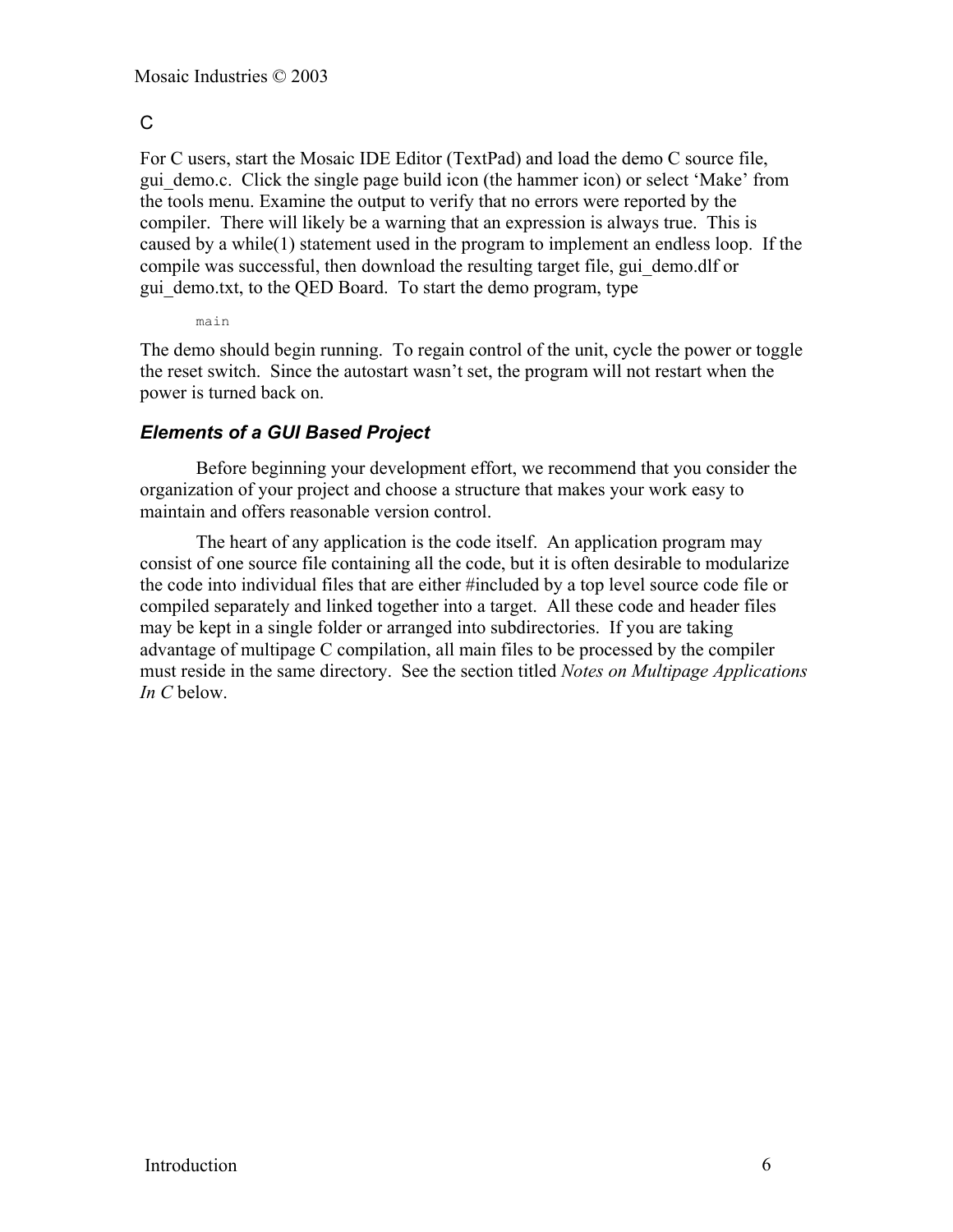# **How to design your GUI**

#### *Design Tips*

A well crafted GUI can have a dramatic impact on the attractiveness of an instrument, and ultimately, its success as a product. The designer of a GUI should have a thorough understanding of what the instrument does and the typical procedures an operator will follow. Often, the structure of the internal workings of an instrument is reflected in its user interface, but this may not be optimal for the user. If two functions of an instrument operate similarly, but are used for completely different purposes, then they should not be placed together on the same menu or screen.

For example, if the purpose of an instrument is to draw in certain amount of a liquid, analyze it, then expel it, then the GUI should not necessarily have the controls for pumping in and pumping out next to each other on the screen while the analysis controls are elsewhere. Rather, if the operator will always be performing the steps in the same order (pump in, analyze, pump out), then that should be made evident in the GUI by properly grouping the sequential steps on the front panel interface. The temptation for the programmer is to group controls for pumping in the liquid and expelling it into one area while putting the controls for analysis in a different area. While this seems more logical based on the internal operation of the instrument, it is not as clear to the operator who doesn't care about internal workings.

# *The LCD*

#### Drawing to the LCD Screen

The Liquid Crystal Display (LCD) device drivers provide 2 methods for writing graphics objects to the screen. Graphics may either be placed in the graphics array or sent directly to the LCD. The most efficient user interfaces use both of these techniques.

When graphics data is placed in the graphics array, Update Graphics must be called to make the modified graphics array appear on the LCD. This technique is faster than drawing many different graphics and buttons individually to the screen directly. Menus and static graphics are displayed this way. This is the standard method of placing graphics on the screen.

Direct drawing to the LCD (bypassing the graphics array) is useful when it is desirable to only change a small portion of the screen. When drawing only a small number of objects covering a small part of the screen, direct drawing is faster than using the graphics array and Update\_Graphics since only the affected portion is updated. Button presses commonly use direct drawing since the buttons are single objects and occupy a small part of the screen. This provides a much faster response than having to draw to the graphics array and then update the entire display. When using direct screen drawing, keep in mind that any subsequent calls to Update\_Graphics will cause the entire graphics layer to be overwritten with the contents of the graphics array, thereby overwriting any data that was directly drawn to the screen.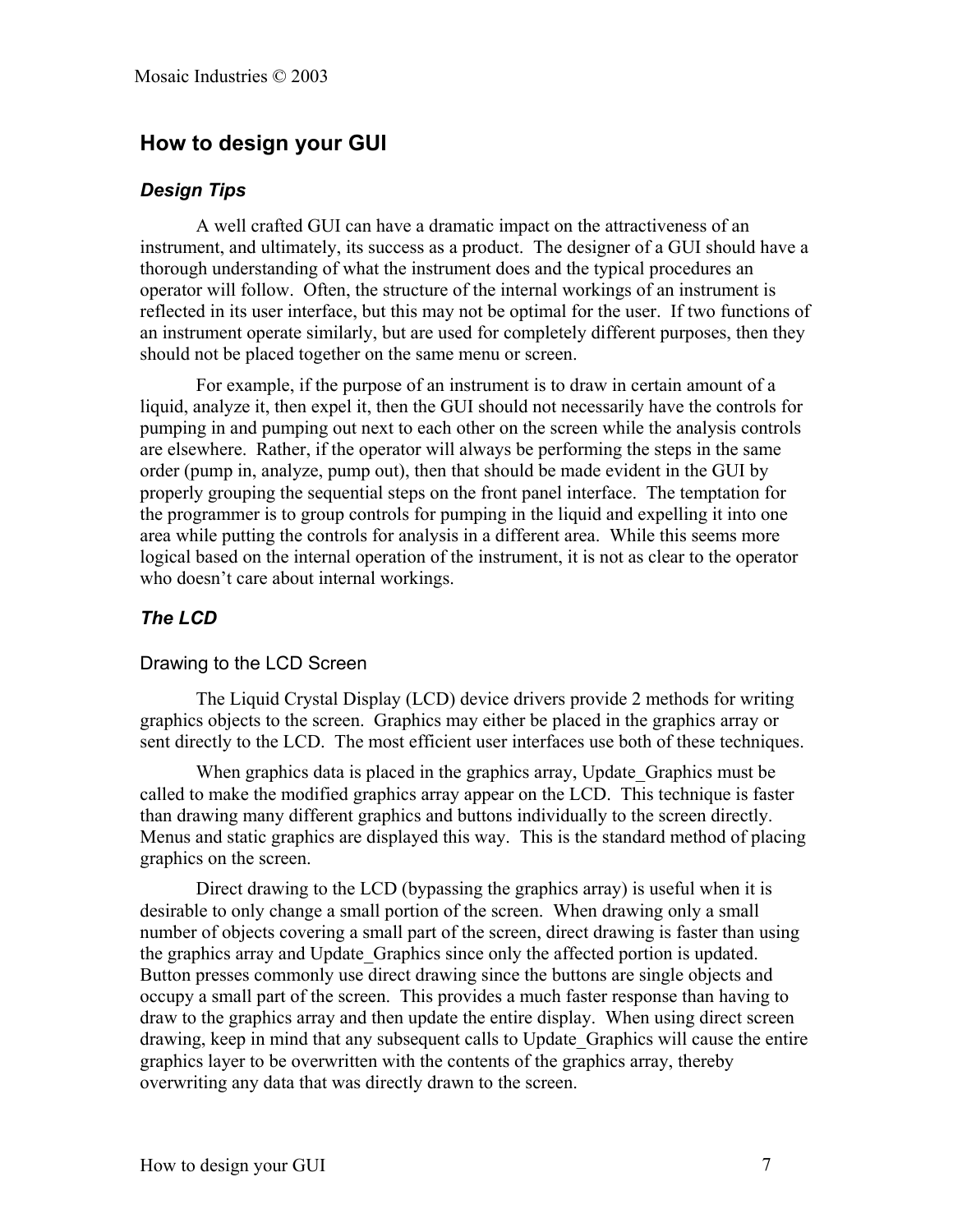Text mode does not have this distinction. The GUI Toolkit always writes text into the text array and uses Update Text to send it to the display. Text requires an eighth the amount of data as graphics for a given area. For this reason, there is not an appreciable speed advantage to directly writing text to the display. It is possible, however, with a call to the primitive function Update Here With.

#### Screen Geometry

The LCD on a Panel-Touch controller has a resolution of 240 horizontal pixels by 128 vertical pixels. The 5 by 4 touchscreen panel divides this into 20 areas of 48 pixels by 32 pixels each. Since the graphics memory is organized such that 6 pixels are stored in 1 byte of display memory in a horizontal raster-like fashion, there is an imposed granularity of graphics placement of 6 pixels horizontally. The vertical granularity is 1 pixel. Unless otherwise specified, when screen coordinates are mentioned, the columns are expressed in terms of these 6-pixel units.



In Figure 1, the smallest squares represent pixels, and the emphasized vertical lines show division of columns every 6 pixels. Each 48 by 32 pixel button area has room for 4 lines of text with each line no more than 8 characters long. Label1 through

Label4 in the upper left part of the figure refer to the optional button labels specified in calls to FASTBUTTON, NORMBUTTON, and BLANKBUTTON. The large 5 by 4 grid represents the 20 touch sensitive areas on the touch panel.

Figure 2 illustrates the touchscreen button numbering. When placing a "single size" button (that is, a button that is the same size as a single touch-sensitive area) on the screen with ADD\_TOUCH\_BUTTON, the button number is automatically determined from the screen coordinates. When a "double size" button is used, you must also use ADD\_BUTTON for the second half of the button; this requires the specification of the button number. See the "Tips

| 0              |   | 8  | 12 | 16 |
|----------------|---|----|----|----|
|                | 5 | q  | 13 | 17 |
| $\overline{2}$ | 6 | 10 | 14 | 18 |
|                |   |    | 15 | 19 |

**Figure 2. Touchscreen button numbering**

and Tricks" section below for more information about large buttons.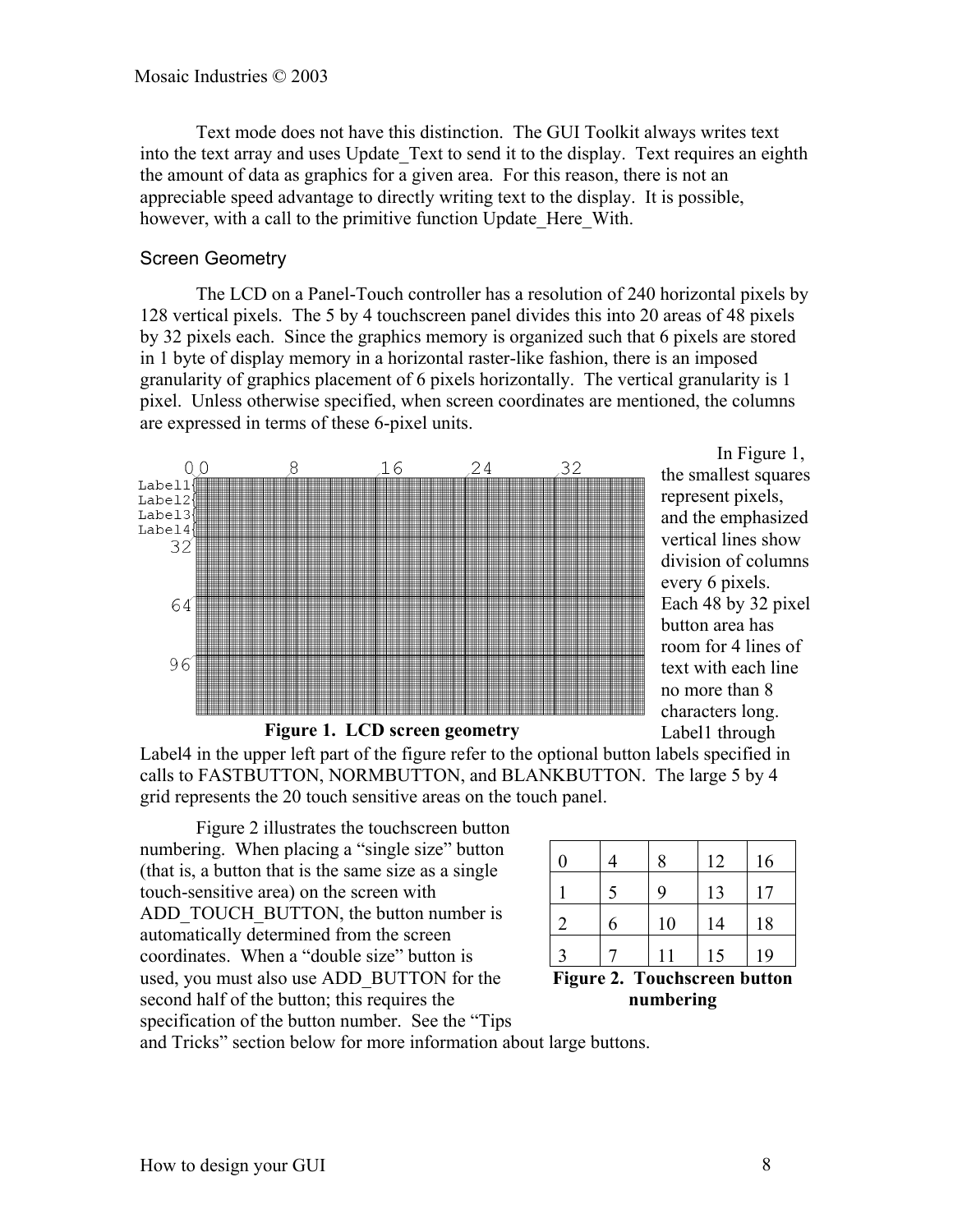# **GUI Objects**

There are three principle types of objects in GUI Toolkit: graphics, buttons, and menus. Graphics are generally produced on a PC using any drawing package, and are converted for use with the QED Board using the graphics conversion software provided with the GUI Toolkit, pcx2qed. Button objects are structures that are built using the macros FASTBUTTON, NORMBUTTON, and BLANKBUTTON. Menus are arrays of structures which contain references to graphic or button objects as well as screen locations and configuration flags. Menus are created with the macros NEW MENU, ADD\_GRAPHIC, ADD\_BUTTON, ADD\_TOUCH\_BUTTON, and BUILD\_MENU. The relationships among these object types are illustrated in Figure 3.

A GUI object has two main parts: code and data. For any given object type, there is a section of code, called a handler, that is part of the GUI Toolkit firmware. One or more data structures comprise the data part of a GUI object. To use an object, you must make a call to the handler for the object type you are using and pass it a pointer to the object data itself. Methods of creating objects vary as described below. Although some object types use multiple data structures, they are internally connected so that all objects have one method of referencing them to their handlers.

An object may be used multiple times in a program. For example, the same button object may be used in more than one menu and may have different screen locations in each use. An object's screen location is not stored in the object itself; thus an object's location is not locked down at the time of its definition. Menus contain references to objects and their relative screen locations, but the menu's own location is determined by the offsets specified when Init\_Menu is called. These offsets are in turn applied to the relative locations of the objects in the menu.



**Figure 3. Relationships among different object types**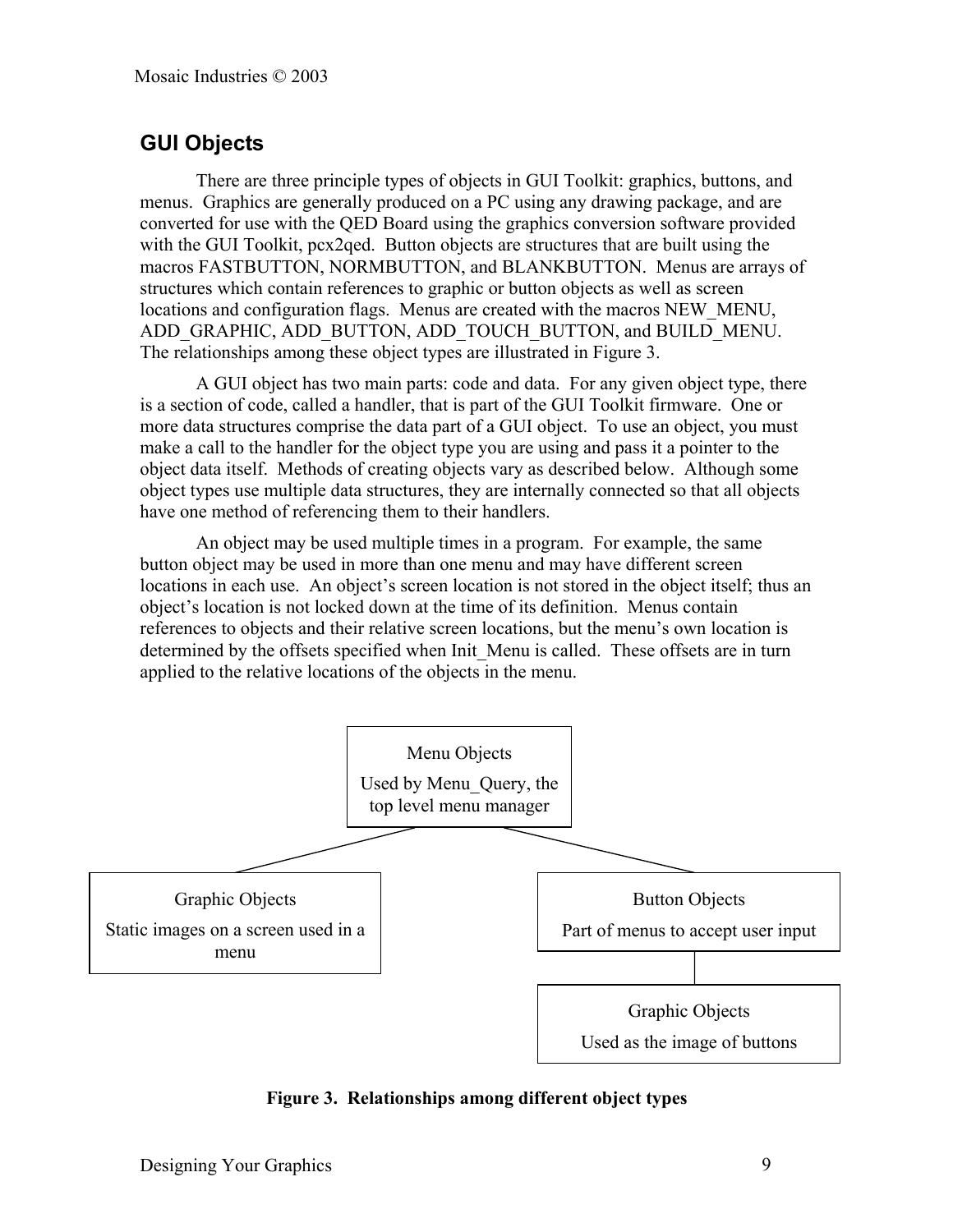# *Graphics*

Graphic objects, as stated above, are created using the pcx2qed conversion software. This allows the integration of company logos, diagrams, icons, and large text displays. Graphics can be used: (1) as the visual part of a button; (2) by themselves as elements of menus; or (3) they may be called directly using the graphic object handler, Do\_Graphic, at runtime. Refer to Listing 1 for examples of these three cases which are described below.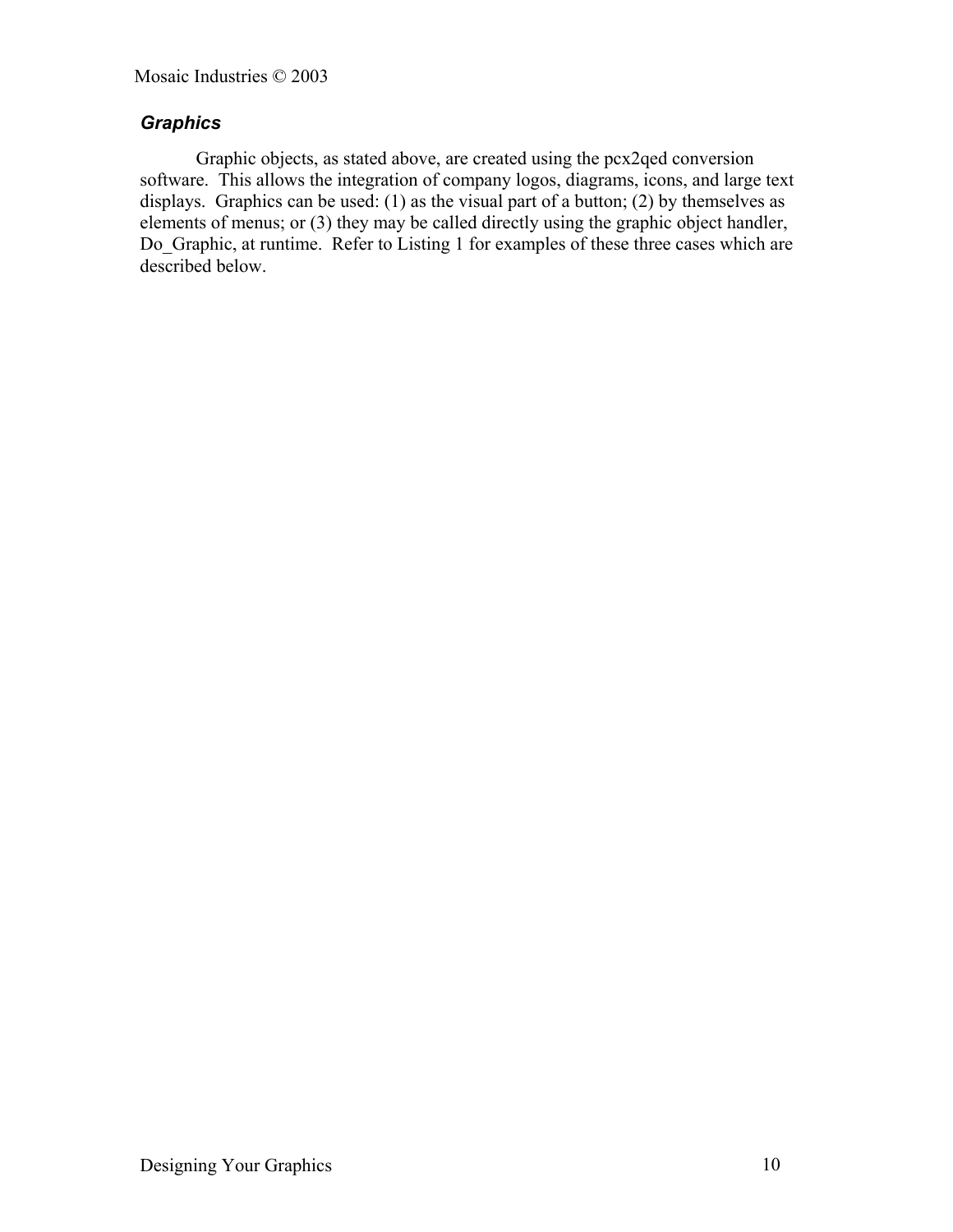.

.

.

#### From grafsyms.h generated automatically from pcx2qed.....

. #define MY\_ICON1\_PCX 0x00072484 #define LOGO\_PCX 0x0007252a #define CAUTION PCX .

#### In main source code file written by user….

```
.
#include "pcx\grafsyms.h"
// Scenario 1 – use of a graphic in a button
FASTBUTTON( / / / New button // New button // New button PRESS HANDLER FLAG,
PRESS_HANDLER_FLAG, \frac{1}{2} // Execute action upon press<br>MY_ICON1_PCX, \frac{1}{2} // Draw_graphic
MY_ICON1_PCX, // Draw graphic
MY_ICON1_PCX, // Release graphic
SBLACK_PCX, // Press graphic
my_handler, // Function to execute when pressed
"", \frac{1}{2}", \frac{1}{2}", \frac{1}{2}", \frac{1}{2}", \frac{1}{2}", \frac{1}{2}", \frac{1}{2}", \frac{1}{2}", \frac{1}{2}", \frac{1}{2}", \frac{1}{2}", \frac{1}{2}", \frac{1}{2}", \frac{1}{2}", \frac{1}{2}", \frac{1}{2}", \frac{1}{2}", \frac{1}{2}", \"", // No text for the second line
"",<br>"", The state of the third line", which is a line of the fourth line",
                                  // No text for the fourth line
my_button ); // Instantiate new button
.
.
// Scenario 2 – use of a graphic in a menu
NEW MENU pump ctrl[14] ={
 .
 .
ADD GRAPHIC( 24, 17, DRAW MASK, LOGO PCX ),
 .
 .
  ADD_TOUCH_BUTTON( 0, 38, DRAW_MASK, my_button ),
 .
 .
};
BUILD MENU( alnum keypad, 14);
.
.
// Scenario 3 – calling a graphic directly
void my_function (int status)
\{ if (status==2)
   Do_Graphic(8, 32, TVARS, DRAW_ACTION, CAUTION_PCX);
 .
 .
   }
```
#### **Listing 1. Graphics object example**

In scenario 1 shown in Listing 1, a button, my button for example, might use a 48 pixel by 32 pixel graphic, ICON1 PCX, as its image. If a menu containing my button is initialized, all objects contained in it including my\_button will be initialized as well. When my button is initialized, its draw graphic object, ICON1 PCX, will also be placed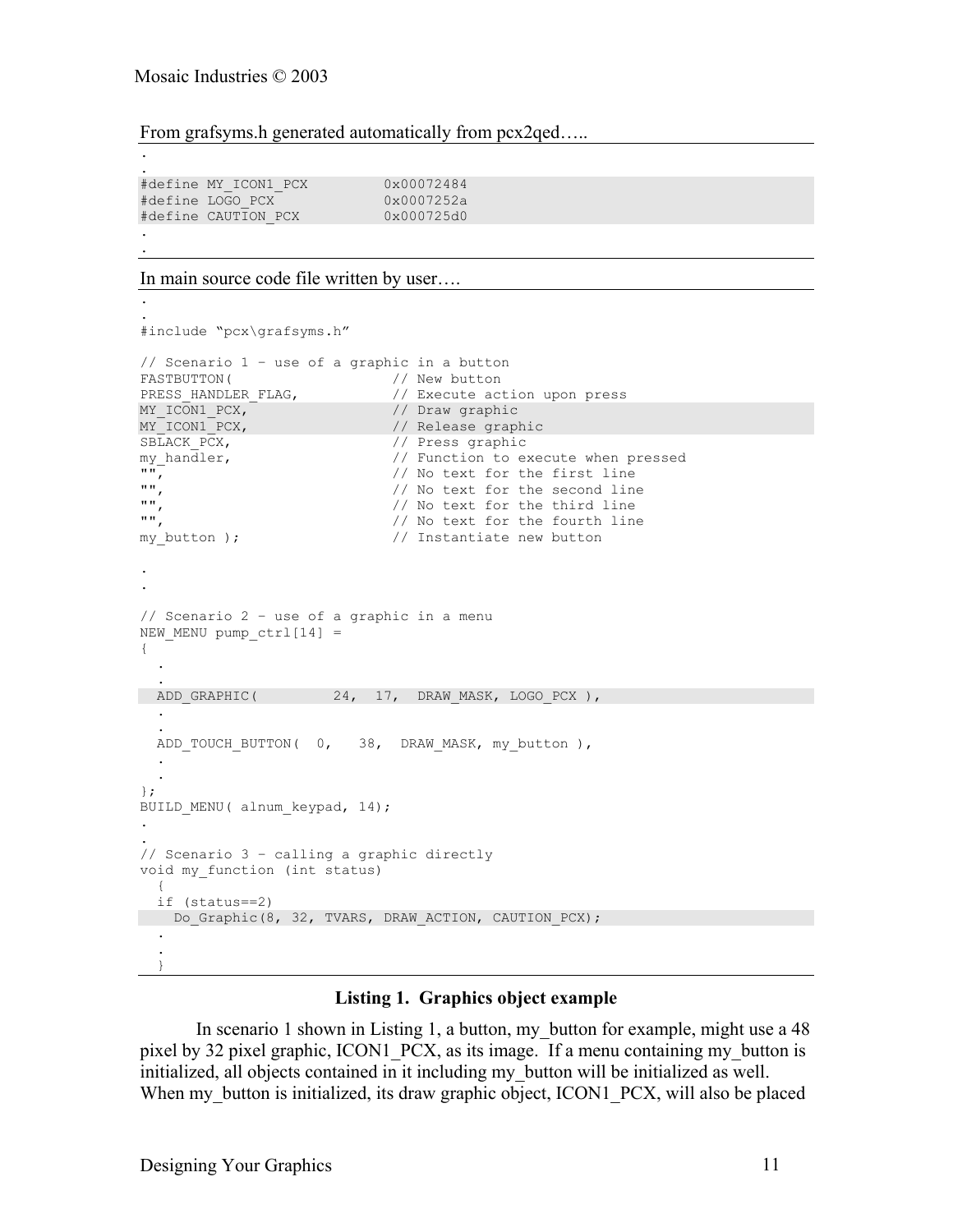Mosaic Industries © 2003

at the location specified in the menu. Refer to the shaded portion of the scenario 1 section of Listing 1.

In the second scenario, a menu containing a reference to a graphic object draws the graphic (and all other objects in the menu) at the location specified in the menu when the menu is initialized. Scenario 2 in Listing 1 has a highlighted example of the use of graphics in a menu. Many separate graphic objects can be drawn with a single function call when they are grouped into a menu.

Finally, in the third scenario, some situations such as status displays or simple animation might require the ability to display a graphic object with a direct function call at runtime. That can easily be done by simply calling the graphic object's handler, Do Graphic, and passing it the desired screen position of the graphic, its pointer, and what action to take (draw, erase, etc.). See the highlighted section in scenario 3 in Listing 1. Details on the syntax of **Do\_Graphic** are described in the *Glossary of Functions*.

#### Graphic Objects Implementation Detail

This section describes low level implementation details, and need not be studied to use the GUI Toolkit.

Graphic objects are data structures that are formatted in the same way as the graphics array. The data is stored in a linear raster fashion beginning at the upper left corner and scanning from left to right and top to bottom. There are two parts to a graphic object, the array parameter field (pf) and the array data. The array parameter field is identical to that of a Forth array. The parameter field structure is described in the *Glossary of Terms* under **Array** pf struct. It specifies the size, geometry, and actual memory xaddress of the array data. The array data contains no additional formatting. When drawing a graphic object, the columns of the array are copied one at a time to the graphics array, which shadows the memory of the display. Since Forth arrays are column dominant, the array column represents the display row. When Update\_Graphics is called, the graphics array is sent to the LCD. Alternately, a graphic object may be drawn directly to the display. In this case, the columns of the graphic object array are sent directly to the LCD without involving the graphics array.

The image converter, pcx2qed, creates both parts of the graphic object as Srecords in the file grafix.txt. The xaddresses assigned to the macros in the grafsyms.h file are those of the Forth array parameter fields. Graphic objects may, however, be any 2 dimensional Forth array. For example, a set of advanced plotting routines could write data into a 2 dimensional variable Forth array which can then be passed to Do\_Graphic or used as part of a menu or button just like a static graphic object. This would allow real time plotting of data on the front panel of an instrument.

For a more detailed explanation of Forth arrays and their use of the heap memory manager, consult the *QED Software Manual* or *Getting Started with the QED Board Using the Control C Programming Language*.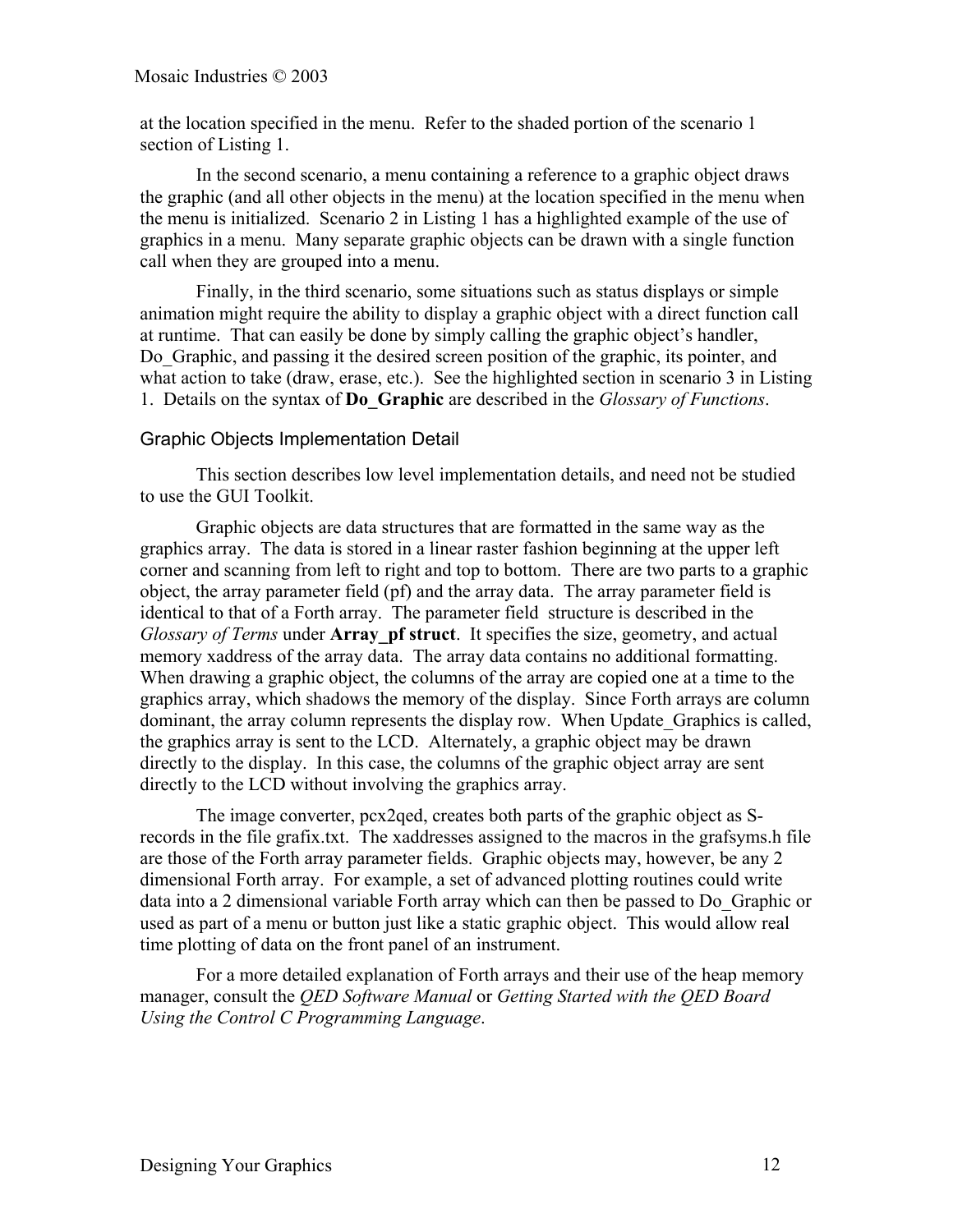# *Buttons*

Button objects provide a mechanism for binding several graphic objects together with user press/release action handlers. The behavior of a button object can be customized to provide the desired look and feel. Like graphic objects, button objects may be invoked directly via the Do\_Button handler which can draw the button as pressed, released, or undraw it. Typically, however, Do\_Button is not called directly; rather, the button is used as a part of a menu. The menu manager manages the menu's buttons based on the input received from the touchscreen panel.

The macros **FASTBUTTON, NORMBUTTON,** and **BLANKBUTTON** simplify the creation of buttons, and provide for automatic management of the graphical actions that occur when a button is pressed and released. See the *Glossary of Functions* for detailed descriptions of these macros. FASTBUTTON is the most common and efficient type since the resulting button will use direct drawing techniques for the press and release. This technique provides a high degree of responsiveness to the user. NORMBUTTON produces a button object that uses the graphics memory for all drawing. This is a bit slower than FASTBUTTON, but may be useful in applications where many tasks have to write to the screen at the same time. BLANKBUTTON creates a button with no default flags. It is typically used by advanced users who wish to manually specify the contents of the button structure. The example in Listing 1 demonstrates how to define a button. The glossary entries for NORMBUTTON and BLANKBUTTON also contain useful examples.

#### Button Objects Implementation Detail

This section describes low level implementation details, and need not be studied to use the GUI Toolkit.

Button objects require only a single data structure and a pointer to that data structure. The button object structure is described in the *Glossary of Terms* under **Button Object**. The button structure of type BUTTON uses a set of bitmapped flags to control its behavior. The flags each occupy their own bit fields so that several flags can be ORed together. One 16 bit word contains all of the flags. The macros NORMBUTTON, FASTBUTTON, and BLANKBUTTON create this structure using parameters supplied to the macro. The macros set certain flags by default, but also accept additional flags as the first parameter. The default flags for these macros are defined as constants named NORMBUTTON\_FLAGS and FASTBUTTON\_FLAGS as described below. All button building macros in C have the flag C\_STYLE\_TEXT\_FLAG set; this flag bit is automatically clear if the Forth programming language is being used. BLANKBUTTON has no other flags set by default. Table 1 is a list of the default flags that are set for each of the button building macros. Note that both NORMBUTTON and FASTBUTTON include flags that direct the appropriate graphical actions to occur when the button is drawn, pressed and released.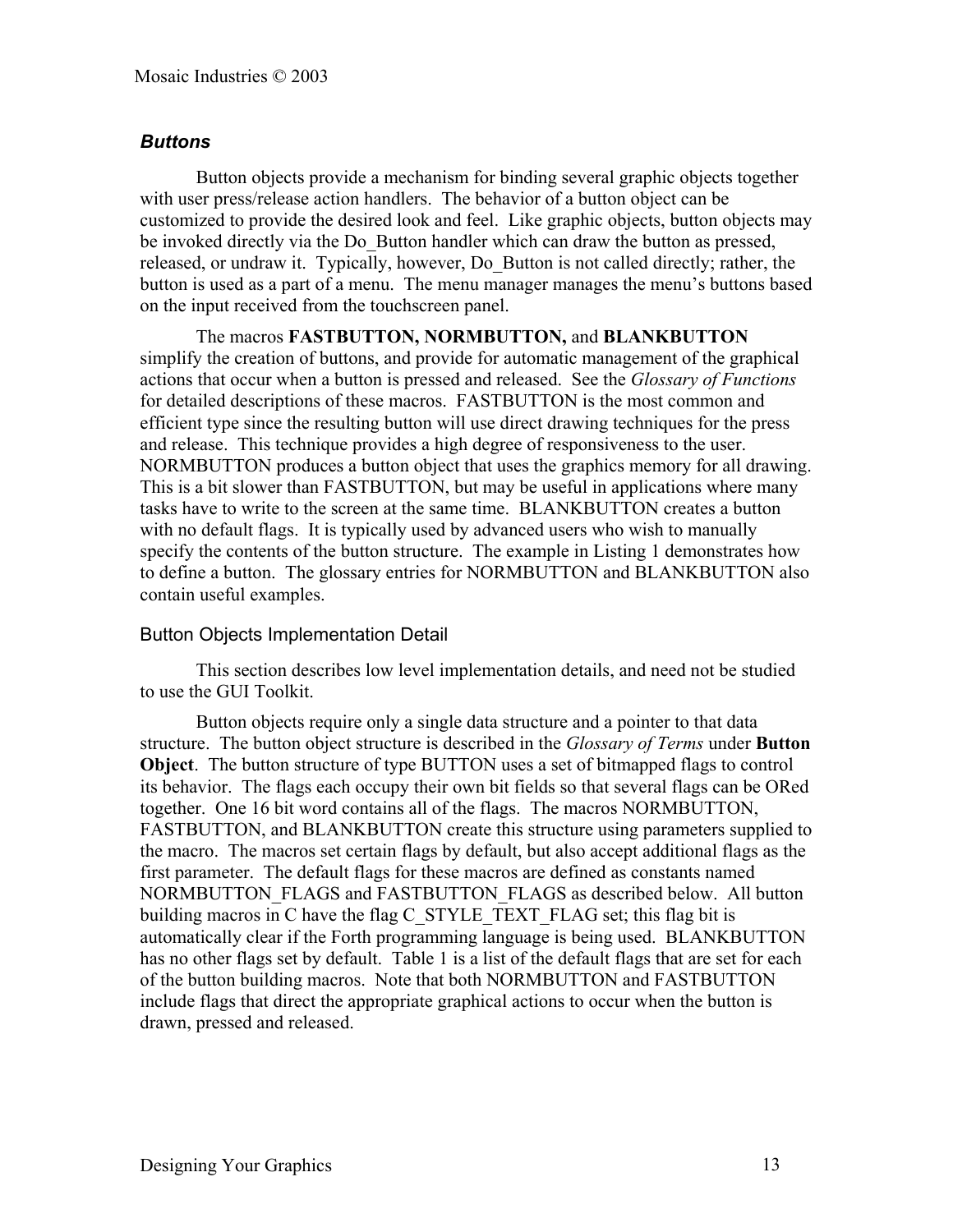| Constant                        | <b>Flags</b>             |
|---------------------------------|--------------------------|
| <b>FASTBUTTON FLAGS</b>         | DRAW GRAPHIC FLAG        |
|                                 | RELEASE GRAPHIC FLAG     |
|                                 | DIR RELEASE GRAPHIC FLAG |
|                                 | PRESS GRAPHIC FLAG       |
|                                 | DIR PRESS GRAPHIC FLAG   |
|                                 | C STYLE TEXT FLAG        |
| NORMBUTTON FLAGS                | DRAW GRAPHIC FLAG        |
|                                 | RELEASE GRAPHIC FLAG     |
|                                 | PRESS GRAPHIC FLAG       |
|                                 | C STYLE TEXT FLAG        |
| BLANKBUTTON hard codes the flag | C STYLE TEXT FLAG        |

# **Table 1. Default button flags for different button types**

# If the FASTBUTTON macro used as follows…

| FASTBUTTON (                      | New button                          |
|-----------------------------------|-------------------------------------|
| PRESS HANDLER FLAG,               | // Execute action upon press        |
| MY ICON1 PCX,                     | // Draw graphic                     |
| MY ICON1 PCX,                     | // Release graphic                  |
| SBLACK PCX,                       | // Press graphic                    |
| my handler,                       | // Function to execute when pressed |
| $^{\mathrm{m}}$                   | // No text for the first line       |
| $^{\mathrm{m}}$ $^{\mathrm{n}}$ , | // No text for the second line      |
| <b>HH</b>                         | // No text for the third line       |
| <b>HH</b>                         | // No text for the fourth line      |
| my button);                       | Name of new button                  |

# …then the code generated will look like this (line numbers have been added):

| 1.  | BUTTON my button struct =                                      |
|-----|----------------------------------------------------------------|
| 2.  | $(0x0080)$   (0x0001  0x0002  0x0010  0x0004  0x0020  0x4000 ) |
| 3.  | $((xaddr) ((((0x07))<<16) + (0xFFFF g ((0x077E)))))$ ,         |
| 4.  | 0x00072484,                                                    |
| 5.  | 0x00072484,                                                    |
| 6.  | $0x0004642a$ ,                                                 |
| 7.  | my handler,                                                    |
| 8.  | my handler,                                                    |
| 9.  | $(\mathbf{u}\mathbf{u})$ ,                                     |
| 10. | $(\mathbf{m})$ ,                                               |
| 11. | $(\mathbf{u}\mathbf{u})$ ,                                     |
| 12. | $(W''')$ };                                                    |
| 13. | BUTTON * my button=&my button struct ;                         |

#### **Listing 2. Button building macro expansion**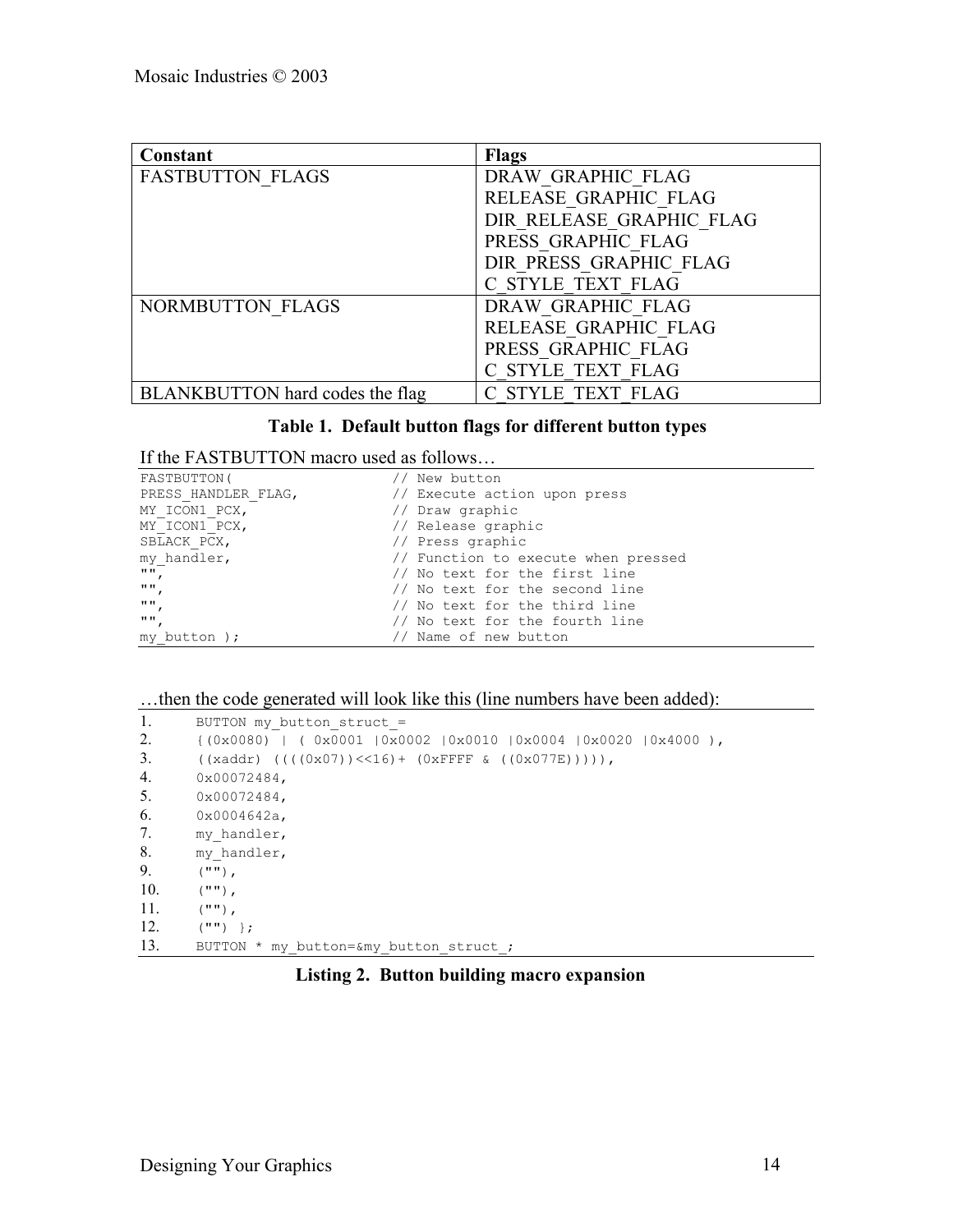Listing 2 shows how the FASTBUTTON macro is expanded by the compiler. In the second part of Listing 2, line 1 defines a new struct of type BUTTON which is initialized in the subsequent lines.

Line 2 contains the flags that are set. The first number, 0x0080 (where the 0x prefix indicates that it is a hexadecimal number), is the flag for PRESS HANDLER FLAG which was supplied in the flags parameter in the call to FASTBUTTON. This flag directs that the user-supplied action specified by the my handler function is to be executed when the button is pressed. This action depends on the application; it may involve turning a valve on or off, displaying a value, etc. The remaining flags on that line are the defaults that are associated with FASTBUTTON.

Line 3 specifies the xaddress (extended 32bit address) of the internal GUI Toolkit firmware function that handles the graphic objects that follow. This value is automatically initialized by all of the button building macros. The code on line 3 is generated by means of an intermediate statement (transparent to the user) of the form:

TO\_XADDR(DO\_GRAPHIC\_ADDR,DO\_GRAPHIC\_PAGE)

This statement returns the code xaddress of the graphic object handler.

Lines 4, 5, and 6 specify the xaddresses of the draw, release, and press graphic objects respectively. The xaddresses are defined in grafsyms.h which is generated by the pcx2qed conversion software.

Lines 7 and 8 are the respective xaddresses of the programmer-defined press and release handlers. The linker replaces the function name (my\_handler in this example) with the function's 32 bit numerical xaddress at link time. Note that in the FASTBUTTON and NORMBUTTON macros, only one handler function is passed. It is duplicated in the press and release handler fields. Because most buttons don't have distinct user-specified actions for press and release, placing the handler xaddress in both fields allows the flags to determine whether the action will be executed upon press or upon release. (It would be possible, but not very useful, to specify both PRESS\_HANDLER\_FLAG and RELEASE\_HANDLER\_FLAG; the resulting button would execute the user-specified handler code when it is pressed and again when it is released.) If separate actions for press and release are required, BLANKBUTTON should be used to build the button. Note that a system crash will occur if a flag is set for press or release action when there is not a valid handler xaddress stored in that field of the button structure.

Lines 9-12 contain string xaddresses to be used as labels placed inside the button. These string pointers can point to constant (ROM- or flash-resident) or variable (RAMresident) strings. For an example of RAM-resident dynamic button labeling, see the alphanumerical keypad section of the gui\_demo.c file in the \examples directory of the GUI distribution.

GUI objects are defined under the C compiler's large memory model which treats memory addresses as full 32-bit xaddresses. While the C compiler can process macros in the large memory model, code must be compiled in the small or medium memory model which only supports 16 bit addressing. The full xaddress of each object must be extracted while still under the large model in order to access it in the runtime code after the model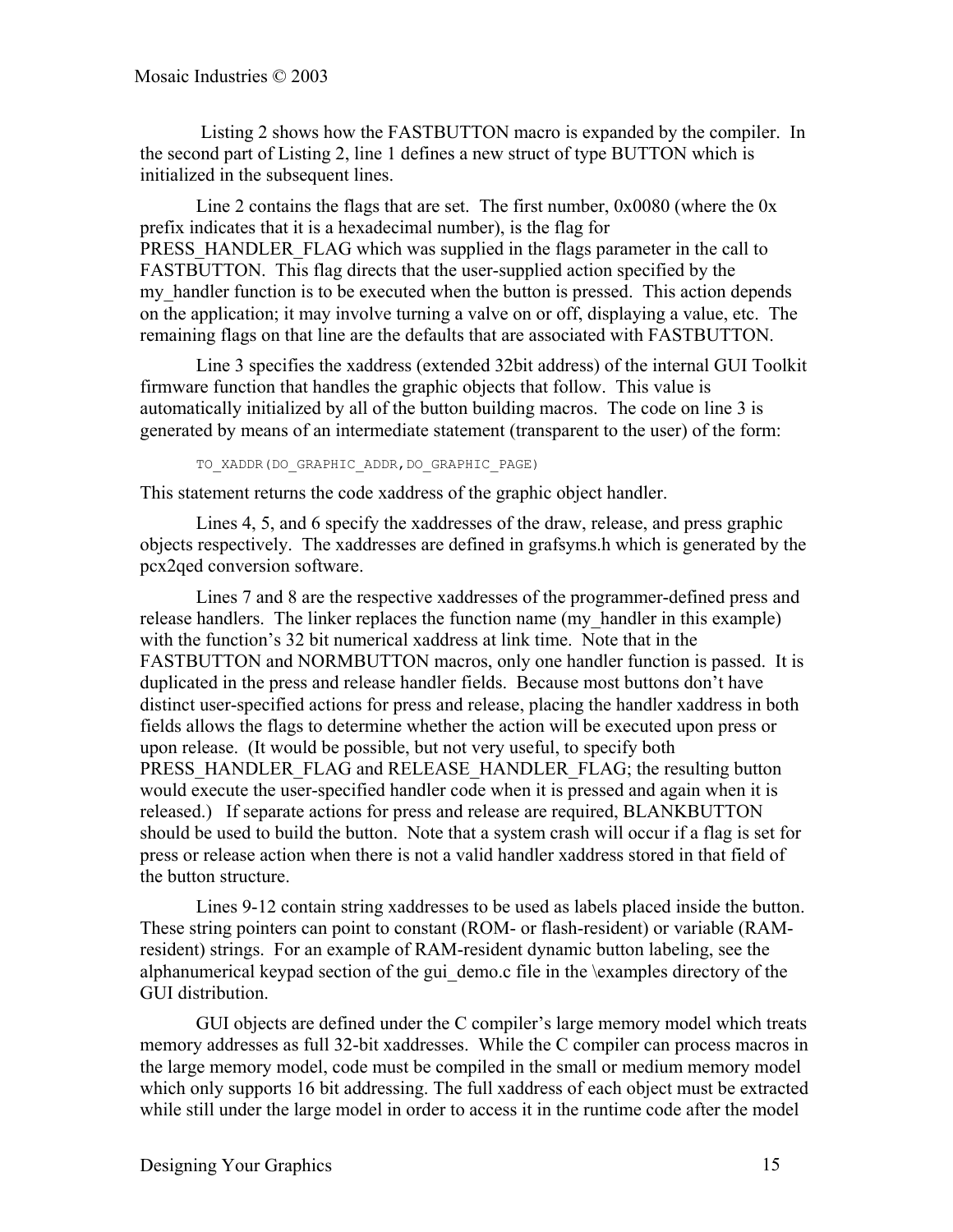Mosaic Industries © 2003

has been switched back to the small or medium model. For this reason, line 13 defines and initializes a pointer to the structure. The 32-bit contents of the pointer can be accessed from any memory model. This pointer has the name that is specified when calling the button building macro, while the actual structure name (which is not typically directly referenced by the programmer) includes the struct suffix.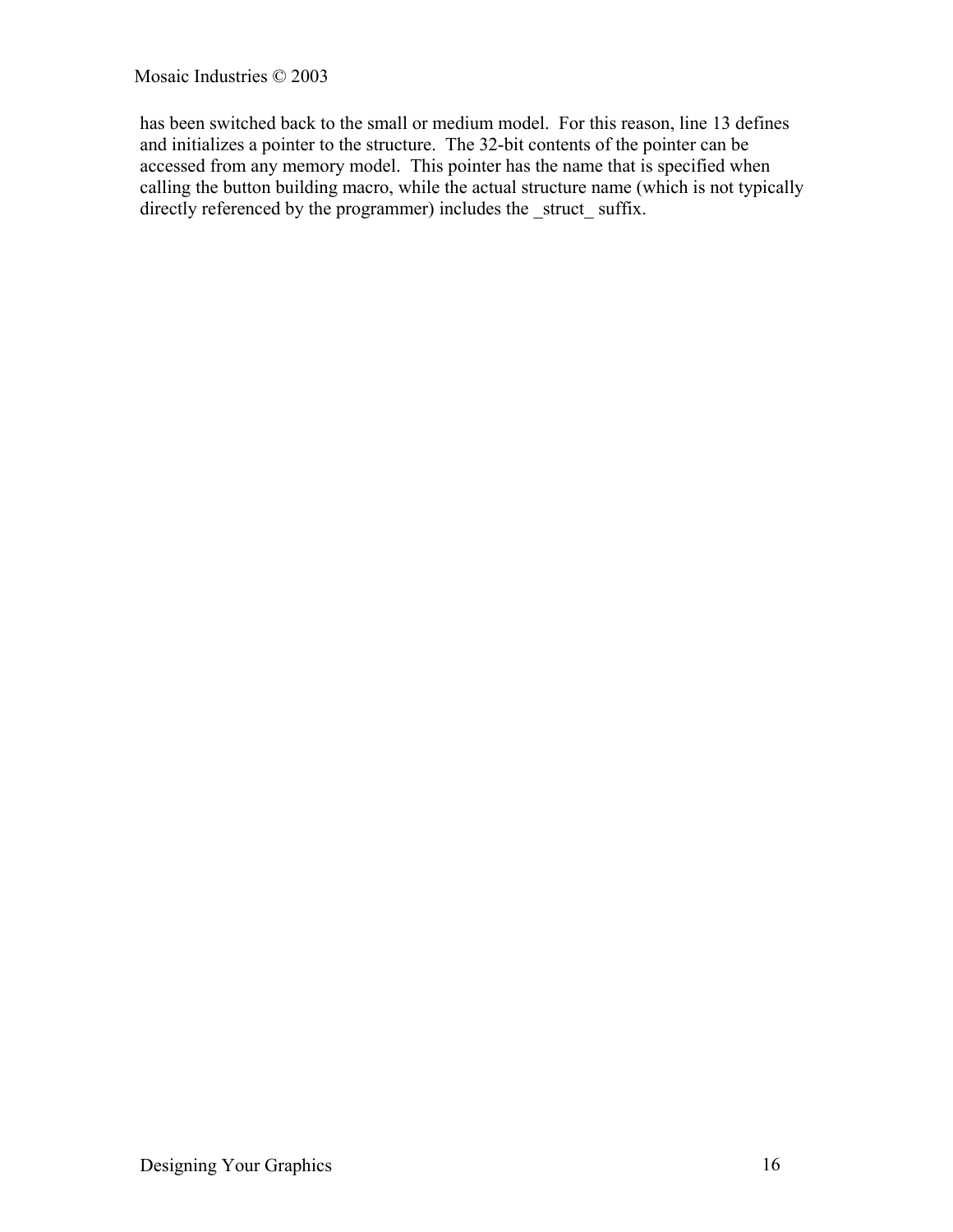#### *Menus*

Menus are the high level building blocks of a graphical user interface. You can think of a menu as a "container" for button and graphic objects. It also relates each constituent object to a relative screen location within the menu. A menu object is built with the macros NEW\_MENU and BUILD\_MENU. The macros ADD\_BUTTON, ADD\_TOUCH\_BUTTON, and ADD\_GRAPHIC insert objects into a menu. Menus can contain graphics and buttons, but not other menu objects. Each of these macros is demonstrated in the example in Listing 3.

Init Menu and Uninit Menu are the most common functions used with menus. These functions cause all objects inside the menu to have their handlers called with the directive to draw or erase respectively. Functions called by Init\_Menu and Uninit\_Menu also post and delete information about touchscreen buttons to an array called the keymap array. This allows the touchscreen menu manager, Menu\_Query, to handle touchscreen input and call the appropriate buttons when they are pressed. Multiple menus may be active at the same time; however, note that overlapping buttons or graphics may cause undesired operation. One exception to this is when background images are desired. For example, a large background image may be placed on the screen with buttons overlaying it by simply specifying the image in the menu prior to the buttons as objects are drawn in the order they are specified. Any graphic objects in the menu (those added with ADD\_GRAPHIC) do not affect the keymap array because static graphics do not respond to touchscreen input.

```
#include "pcx/grafsyms.h"
.
.
.
NEW MENU mmain[12] =
{ // add buttons to the menu by initializing array of structs
// first and second columns
 ADD_GRAPHIC( 01, 33, DRAW_MASK, PUMP_PCX ), // The pump diagram<br>ADD_BUTTON( 4, 0, 0, 0, sht_dn_button ), // ...is Doublewidth
ADD_BUTTON( 4, 0, 0, 0, sht_dn_button ), // ...is Doublewidth
ADD_TOUCH_BUTTON( 0, 0, DRAW_MASK, sht_dn_button ), // Shutdown button..
// Second Column
 ADD_TOUCH_BUTTON( 8, 66, DRAW_MASK, s_flow_button ), // Set flow_button
// third column
 ADD TOUCH BUTTON( 16, 12, DRAW MASK, config button ), // Config button
 ADD_TOUCH_BUTTON( 16, 66, DRAW_MASK, s_title_button), // Set Title button
// forth column
ADD_TOUCH_BUTTON( 24, 12, DRAW_MASK, stats_button ), // Stats button
 ADD_TOUCH_BUTTON( 24, 66, DRAW_MASK, s_power_button), // Set Power button
\frac{1}{\sqrt{2}} firth column
 ADD_TOUCH_BUTTON( 32, 12, DRAW_MASK, exit_button ), // Exit button
ADD_TOUCH_BUTTON( 32, 72, DRAW_MASK, increase button), // Increase button
 ADD_GRAPHIC( 32, 90, DRAW_MASK, PWRLABEL_PCX ), // Label for inc/dec
 ADD_TOUCH_BUTTON( 32,104, DRAW_MASK, decrease_button) // Decrease button
};
BUILD MENU( mmain, 12);
```
#### **Listing 3. Menu building example**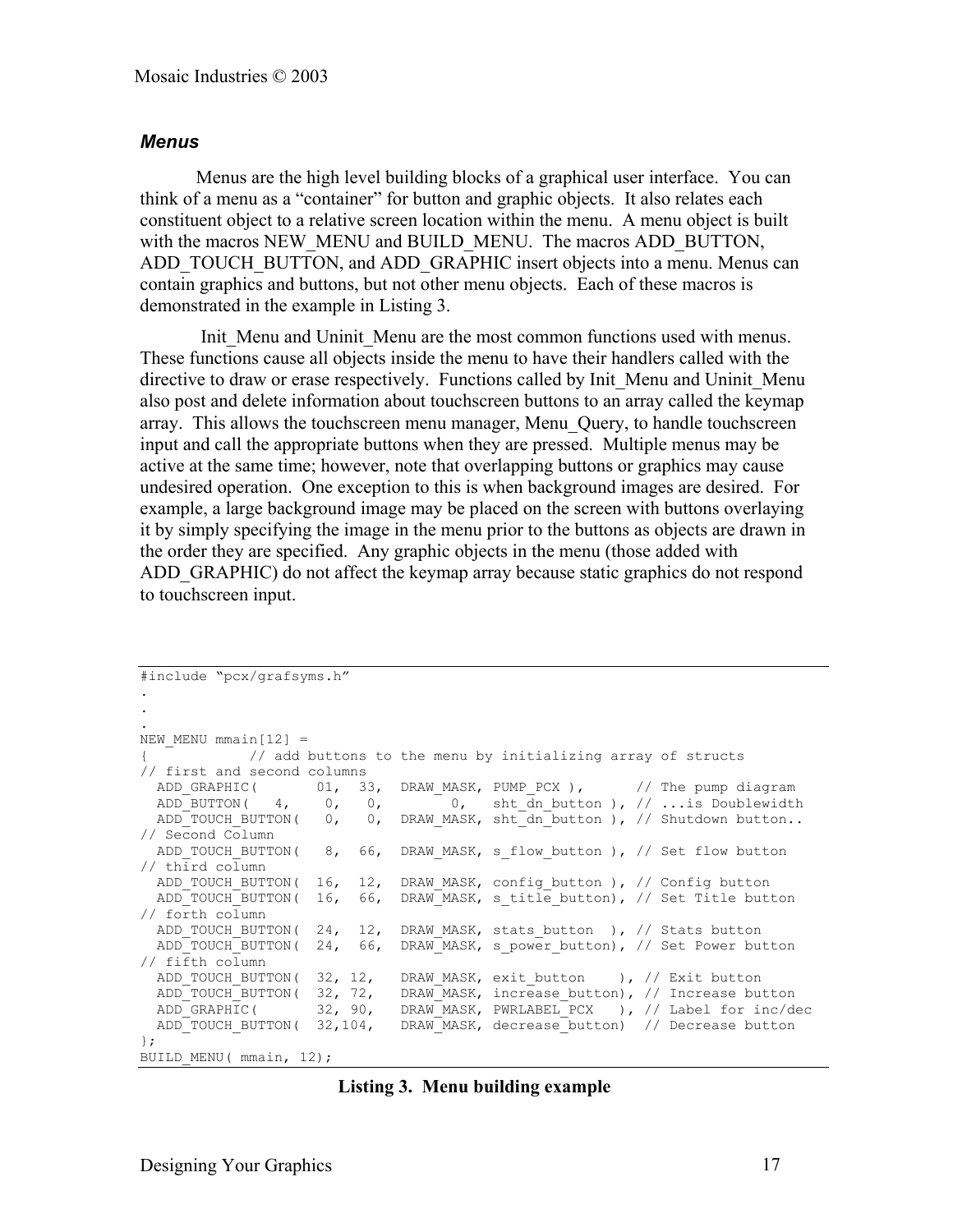Menu\_Query is the top level function that manages the touchscreen and handles button presses. It is typically called within a main runtime loop. Menu\_Query repeatedly scans the touchscreen for any user input. If an area of the touchscreen corresponding to any of the buttons currently on the screen is being touched by the user, Menu\_Query takes the appropriate action as defined by the button. If no button is associated with the part of the touchscreen being pressed, the press is ignored. Menu Query exits after each press/release cycle. Since Menu\_Query itself executes the user handlers associated with the buttons, they will run in the same task environment as the call to Menu\_Query. This is particularly relevant for multitasking applications.

# Using Offsets

Button offsets allow a menu to be placed in different places on the screen while still maintaining the relative grouping of objects in the menu. The objects in a particular menu may be optionally shifted to a different portion of the screen from the relative column and row positions and the relative button locations specified in the menu definition. The relative column and row positions are passed as parameters when an object is added to a menu. The ADD\_BUTTON macro additionally requires the relative button location. The column, row, and button offset parameters passed to Init\_Menu and Menu Install are added to the relative positional information for each object in the menu. If the offsets are zero, the positional information in the menu will be absolute.

A call to Init\_Menu for the menu in Listing 4 causes the menu to be drawn in the upper left corner of the screen. Nonzero offsets may be passed to Init\_Menu to cause the menu to be drawn elsewhere on the screen. Suppose that Init\_Menu is called with column, row, and button offsets of **8**, **32**, and **5** respectively. The entire menu would be shifted to the right by **8** columns (48 pixels) and down by **32** pixels. Refer to Figure 1 and Figure 2 and notice that offsetting the button location by **5** causes the touch sensitive area of the button to shift down and to the right by one button area. Recall that buttons are 8 columns wide and 32 pixels tall. The value of the button offset must be chosen to be congruent with the values used for the column and row offsets. When Init Menu, called with the above offset parameters for the menu in Listing 4, places this menu on the screen, the TITLEBAR PCX graphic will be placed at the screen location 8, 32. Likewise, the continue button will be placed at 8, 41 in button location 5 and the cancel button will be placed at 16, 41 in button location 9.

```
NEW MENU confirm[3] =// add buttons to the menu by initializing array of structs<br>ADD GRAPHIC( 0, 0, DRAW MASK, TITLEBAR PCX ), // The pump d
   ADD_GRAPHIC( 0, 0, DRAW_MASK, TITLEBAR_PCX ), \sqrt{7} The pump diagram<br>ADD_TOUCH_BUTTON( 0, 9, DRAW_MASK, continue_button), // Continue button
  ADD_TOUCH_BUTTON( 0, 9, DRAW_MASK, continue_button ), // Continue button ADD_TOUCH_BUTTON( 8, 9, DRAW_MASK, cancel button ), // Set flow button
                                          9, DRAW MASK, cancel button ), // Set flow button
};
BUILD MENU( confirm, 3);
```
#### **Listing 4. Small menu offset example**

For menus that are only to be used in one place on the screen, there is no reason to use offsets. Offsets are more useful for small dialog boxes such as "Are you sure? yes no<sup>"</sup> that may be used in different contexts that require it to appear in various places on the screen. Since the menu in Listing 3 is a full screen menu, using offsets would cause part of the menu to exceed the boundaries of the screen and thus produce and error.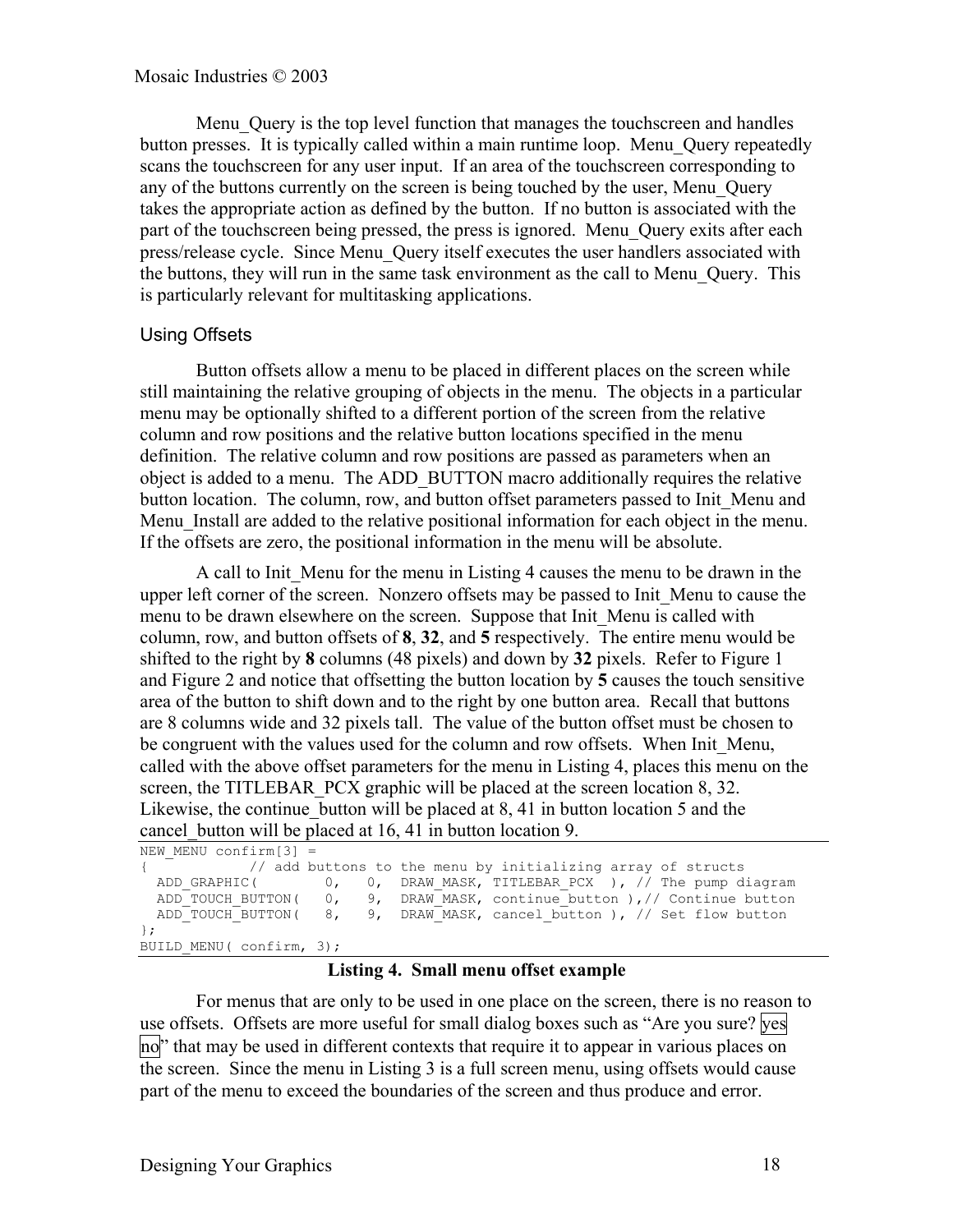# Menu Objects Implementation Detail

This section describes low level implementation details, and need not be studied to use the GUI Toolkit.

A menu is implemented as a 1-dimensional Forth array of structures of type MENU\_ENTRY. This structure contains a substructure called KEYMAP\_ENTRY. The Forth array comprises a data portion in the heap area, and an array parameter field (pf) that describes the geometry of the array and contains a "handle" to the heap-resident data. The xaddress of the Forth array pf (xpfa) is passed to the functions that use menus to allow the data in the array to be manipulated. The KEYMAP\_ENTRY and MENU ENTRY structure types are described in Table 2 and Table 3.

| <b>Offset</b> | Type  | <b>Element name</b> | <b>Description</b>                                  |
|---------------|-------|---------------------|-----------------------------------------------------|
| 0x0000        | uint  | row                 | Relative row position for the button graphics       |
| 0x0002        | uint  | col                 | Relative column position for the button<br>graphics |
| 0x0004        | xaddr | object              | Xaddress of the object structure                    |
| 0x0008        | xaddr | handler<br>obj      | Xaddress of the object handler                      |

#### **Table 2. KEYMAP\_ENTRY structure**

| <b>Offset</b> | <b>Type</b>         | <b>Element</b> name | <b>Description</b>                                                                                                                                                                                                                    |
|---------------|---------------------|---------------------|---------------------------------------------------------------------------------------------------------------------------------------------------------------------------------------------------------------------------------------|
| 0x0000        | <b>KEYMAP ENTRY</b> | keymap entry        | A substructure of type<br>KEYMAP ENTRY that is copied<br>into the keymap array when the<br>menu is installed.                                                                                                                         |
| 0x000C        | uint                | action mask         | Bitmask used to control what<br>action flags may be passed<br>through to the object for<br>Do Menu. Any action flag<br>passed to do menu is ANDed<br>with the action mask before<br>being passed to the underlying<br>object handler. |
| 0x000E        | uint                | button              | The relative keymap index of a<br>button object.                                                                                                                                                                                      |

#### **Table 3. MENU\_ENTRY structure**

A related data structure is called the "keymap array", or simply "keymap", which is a 1-dimensional RAM-resident Forth array of KEYMAP\_ENTRY structures. The keymap substructure is copied into the keymap array when the menu is installed. This keymap is dynamically loaded with keymap entries to be accessed at runtime by the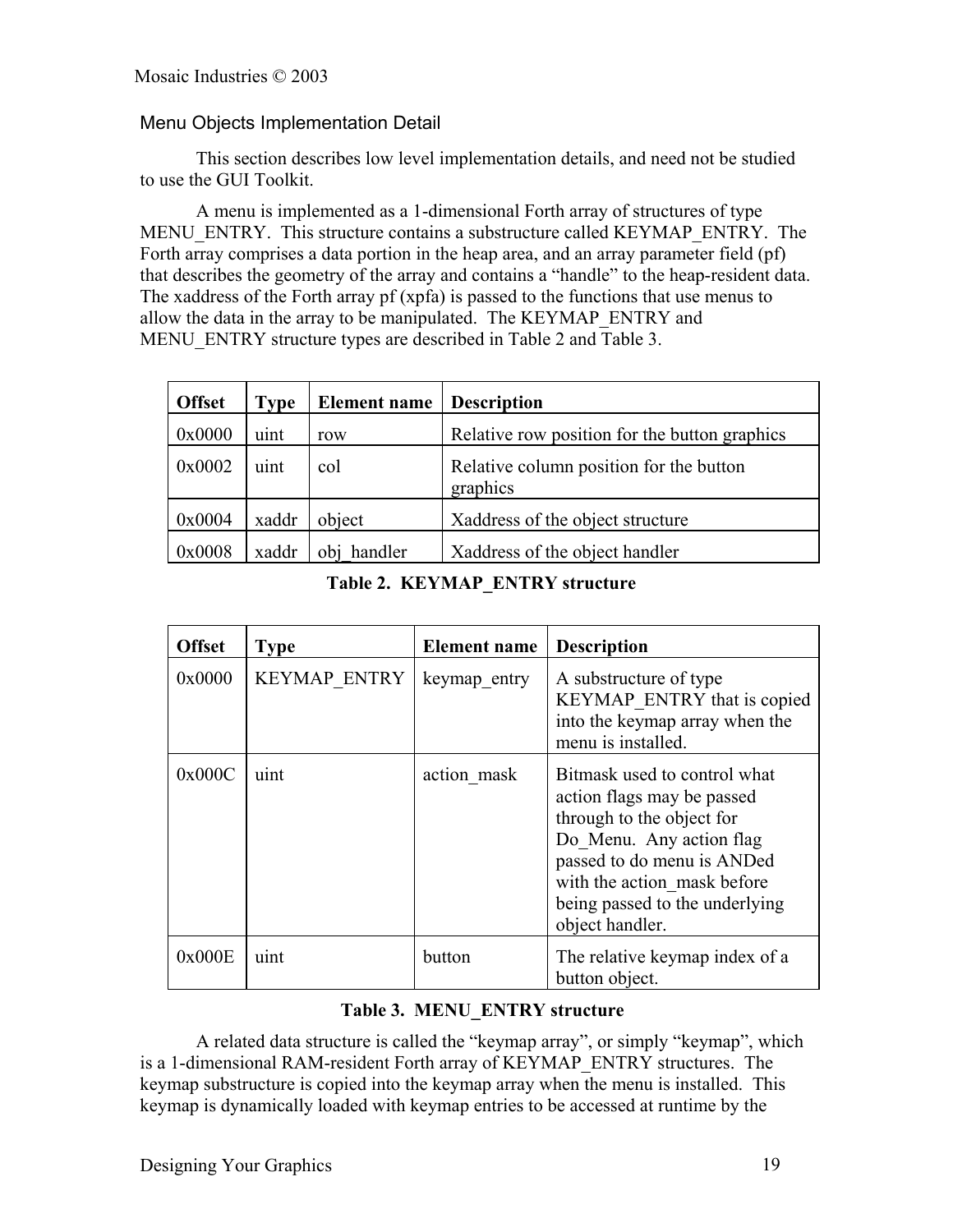touchscreen menu manager, Menu\_Query. When an area of the touchscreen is pressed, the touchscreen hardware driver returns a button number is which is used to index the keymap array and, in turn, call the appropriate object handler to respond to the press.

When a menu is to be placed on the screen during an application's runtime, two things must happen. First, the menu must be drawn out onto the screen. Second, the touchscreen menu manager must be made aware of the buttons that occupy the touch areas on the screen.

Do\_Menu performs the screen draw. When Do\_Menu is called, it must be passed a column and row offset as explained below, an action flag, and the menu object's pointer. Do\_Menu sequentially parses the array starting at element 0. For each element in the array, the object handler, specified in the menu, is called to process the object specified in that element of the menu. The column and row are offset by the offset values specified in the call to Do Menu (which may be zero). The action flag passed to the object handler is the result of ANDing the menu's action mask (specified when the menu was defined) with the action flag specified in the call to Do\_Menu.

Menu Install copies the keymap portion of the menu entries into the keymap array. It uses the passed button offset to adjust the placement in the keymap array as described below. Once the elements of the menu array have been copied into the keymap array, button presses detected by the menu manager will result in the appropriate action. When a menu is deactivated, it is deleted from the keymap array by the function Menu Remove.

Do Menu, Menu Install, and Menu Remove are called by the higher level functions Init\_Menu and Uninit\_Menu. Init\_Menu calls Do\_Menu with the DRAW ACTION parameter, and then calls Menu Install to place the menu entries in the keymap array. Uninit Menu calls Do Menu with the ERASE ACTION parameter, and then calls Menu\_Remove to remove the menu entries from the keymap array.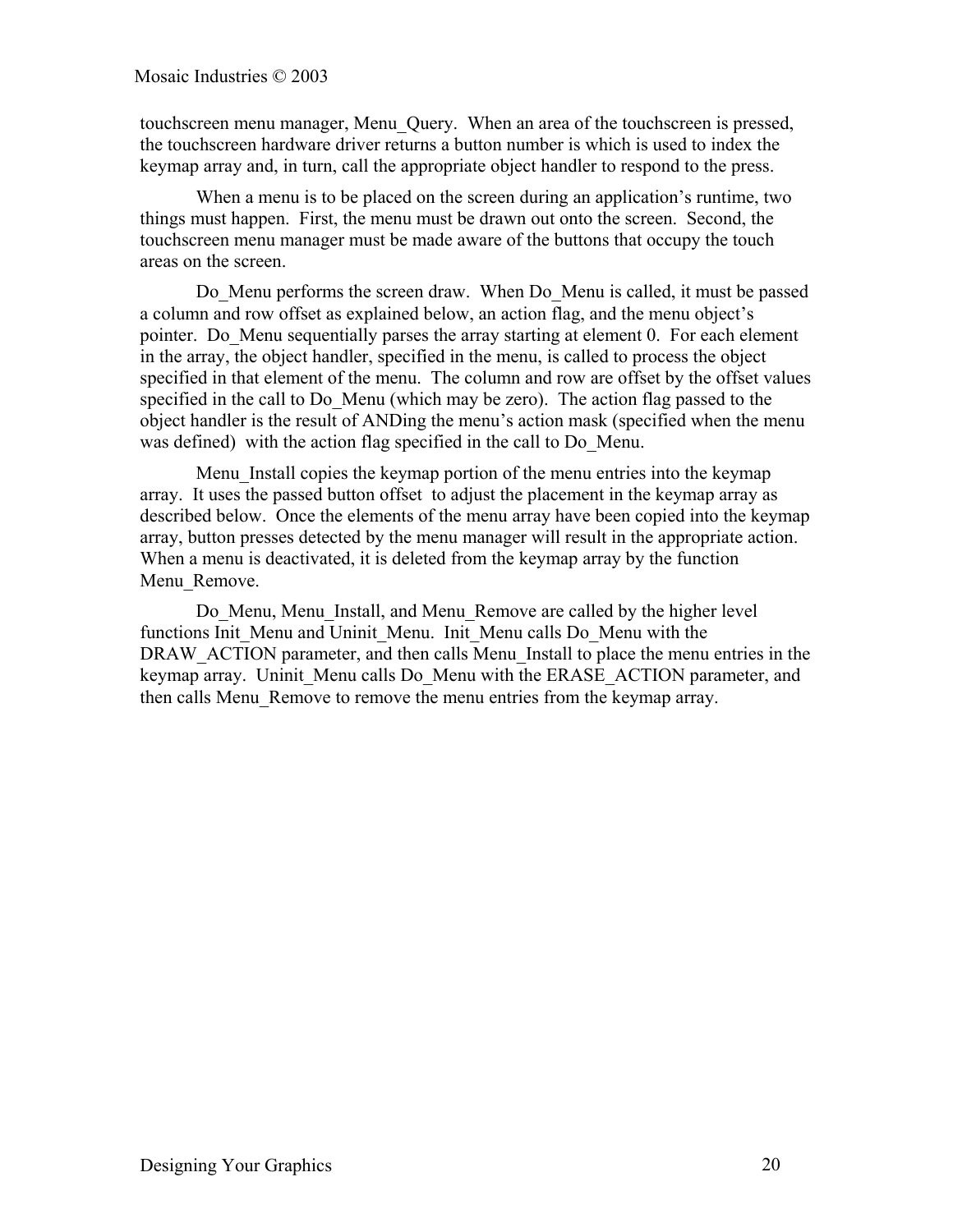# **Designing Your Graphics**

# *The Demo Graphics Library*

Figure 4 shows the graphic library that is used in the demo as well as several additional images. Each button image also requires a "pressed" version for display when the operator touches the button on the touchscreen. This library includes solid filled versions of each button size to be used as the pressed graphics for the buttons. You may freely use these pre-designed graphics in your application.

A simple generic user interface can also be built using buttons that are rectangular empty boxes, together with solid filled versions of the buttons to indicate the image while the button is pressed. Several sizes of blank buttons and their corresponding filled versions are available for your use in the pre-designed graphics library shown in Figure 4. The advantage of this "text in blank button" technique is that it saves memory space because the same graphics can be used to implement many different buttons.



**Figure 4. Default graphics library used with the demo (not shown to the same scale)**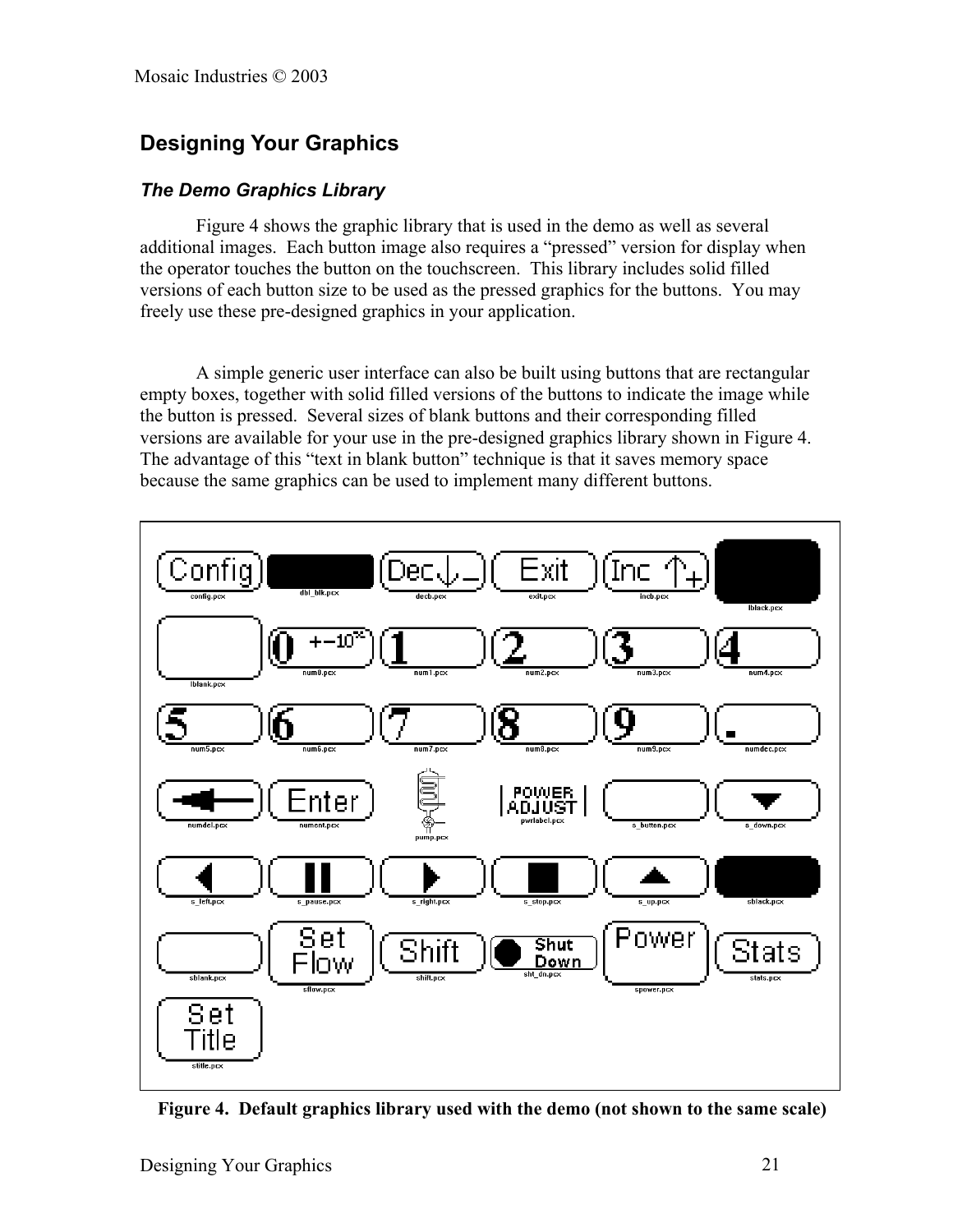# *Drawing Your Own Graphics*

Custom graphics can endow a user interface with a unique and professional look. A wide variety of graphical editing software is available for nearly all platforms. Any graphical editing package may be used as long as it can produce a 1 bit color depth (line art) monochromatic image in the pcx format. Color and grayscale images will be rejected by the pcx2qed conversion software.

Programs that are suitable for custom graphics design include Adobe Photoshop and ZSoft's PC Paintbrush. The Windows paint program is a useful editor, but it does not generate pcx format images. To create graphics for the GUI Toolkit using Windows paint, you would need to download one of the many shareware image format converters available on the web to convert into pcx format images.

All of the graphics in the demo graphics library are provided in pcx form inside the GUI\_Toolkit\_PTC/Images directory of the distribution, and they provide useful examples. If your graphics editing package supports it, a visible drawing grid may be helpful when drawing smaller graphics.

To create a custom button, it is often helpful to start with one of the blank buttons in the graphics library and draw custom text or icons inside the rectangle. Save the new image with a different filename and note which image contains a solid version of the rectangle to be used as the pressed graphic when the button is defined. There is no limitation on the size or shape of button graphics other than the 6 pixel horizontal granularity that affects the size and placement of all graphics.

Some user interfaces may require a button that contains or is part of a diagram with oddly shaped symbols to be touched by a user. In such a case, it might be advantageous to design customized "pressed graphics" (for example, an inverted image of the symbol in the button) for each button instead of a generic solid rectangle. This can result in a more elegant and aesthetically pleasing user interface.

#### *PCX2QED Conversion Software*

The pcx2qed program is a simple DOS command line driven program that converts pcx graphics images into data and symbol files that can be loaded into the memory of the Panel-Touch Controller. In its default configuration, the pcs2qed program scans a directory for pcx image files and generates two files, grafix.txt and grafsyms.h. Grafix.txt is a file containing Motorola S-records of the binary image of a set of graphic objects to be uploaded to the QED Board. For each image, a Forth array parameter field followed by the Forth array data containing the image itself is generated and added to grafix.txt. In addition, pcx2qed places the file gr\_pre.4th in front of the S-record data and appends gr\_post.4th to the end. Those files contain instructions that facilitate the loading of the memory image into flash. It should not be necessary to alter these preamble or postamble files. It is important that gr\_pre.4th and gr\_post.4th be located in the same directory as the pcx files.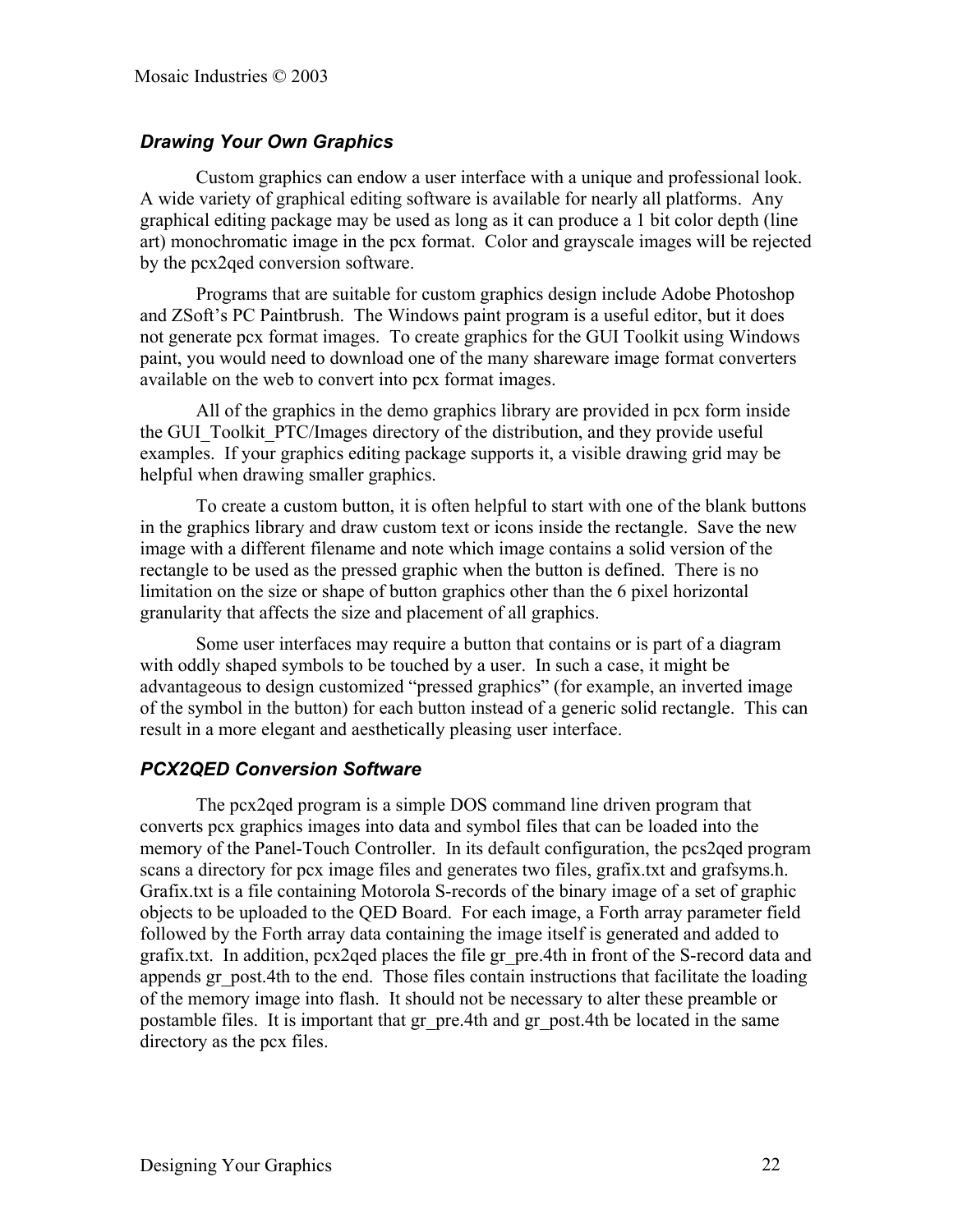Mosaic Industries © 2003

Grafsyms.h contains a list of constants pointing to the xaddresses of the images. Each constant is named based on the name of the original pcx image. The '.' is replaced with a '' and all characters are forced to uppercase. The names given to the pcx files must be compatible with C style naming for symbols or an error will occur when the header file is parsed. For this reason, pcx filenames should not begin with numbers. If you are programming in Forth, this restriction does not apply.

For a list of the command line options, type:

```
C:\>pcx2qed -?
PCX Graphic to QED Memory Image Converter 4/20/99 JLW 1999
Help summary
-h <header filename> Set header output filename
-o <out filename> Set S record output filename
-p <directory path> Set the directory in which to search for images
-b <preamble filename> Set the preamble filename
-a <postamble filename> Set the postamble filename
   Note: "none" specified for the preamble or postamble filename disables
      Preamble or postamble respectively
-s <c|forth> Set header output style
-t Test without writing any files
-d Show lots of ugly debugging information<br>-i Invert image in output file
-i 10 Invert image in output file<br>-r Disable paged S record output
                      Disable paged S record output. Used for PROM
generation.
-m <start address> <end address> Set memory RAM range
-e <start address> <end address> Set memory ROM range
```
The next section explains how to incorporate the output files of the pcx2qed program when developing an application in either C or Forth.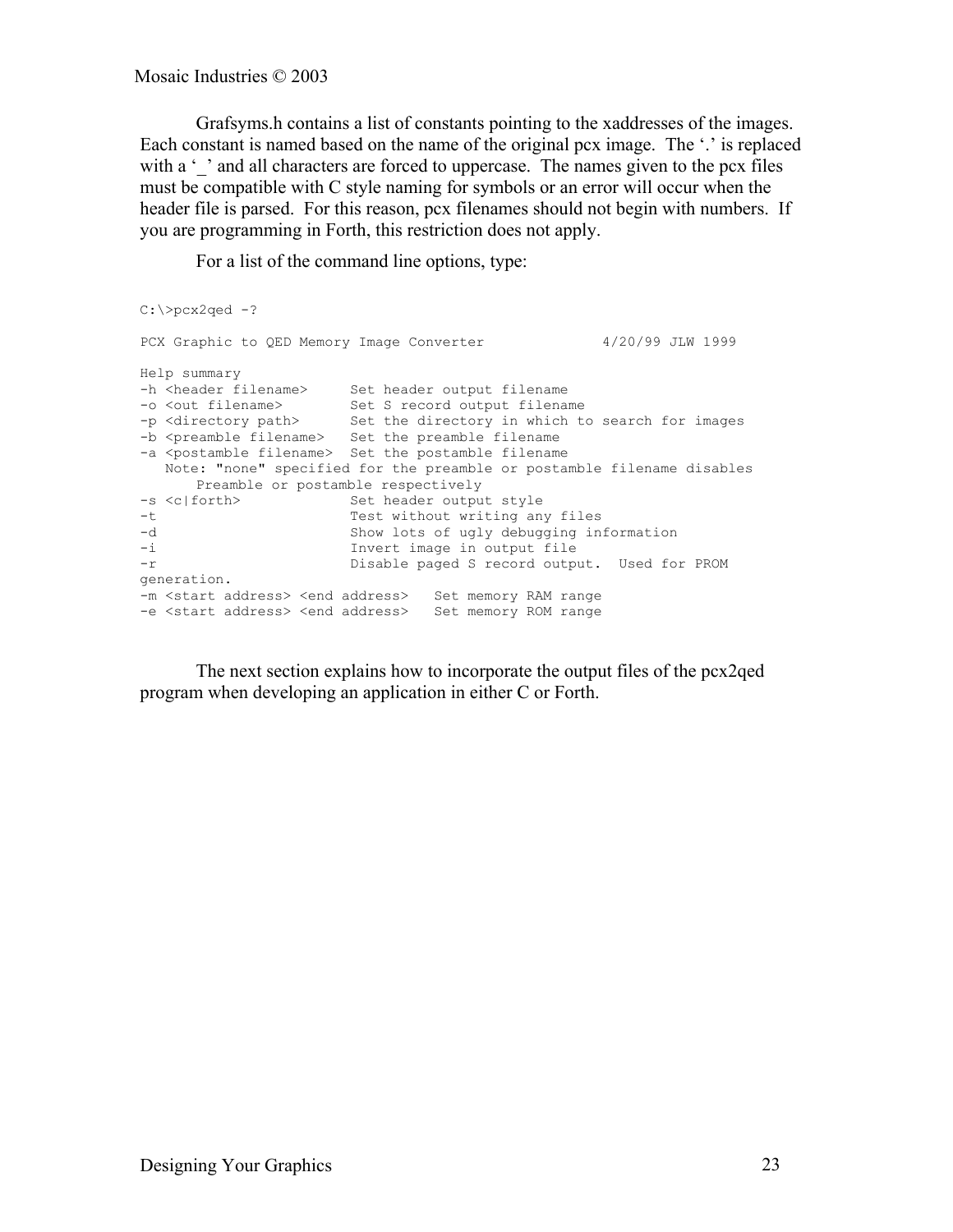# **Coding Your Application**

#### *For C Programmers*

The C development software must be given some special directives before and after defining the GUI objects. Although the syntaxes are the same for all GUI routines in C and Forth, the following statements must be used in a C program source file before GUI objects are defined:

```
#pragma option init=.doubleword
#include <mosaic/gui_tk/to_large.h>
```
The first statement places the initialized variables into the area known to the C linker as .doubleword, which is located in the FLASH program area instead of RAM. The second statement is a header file that contains preprocessor directives to instruct the compiler to operate in a 32 bit addressing mode. This accommodates full 24 bit addressing of the GUI objects, a necessary requirement of the GUI toolkit routines. However, no code may be compiled under the 32 bit addressing mode. Thus, at the end of the GUI object definitions, the following two statements must be present to reset the compiler to its original state:

```
#pragma option init=.init
#include <mosaic/gui_tk/fr_large.h>
```
Only GUI object definitions should be placed between these two sets of preprocessor directives; no code (function definitions, calls, etc.) are allowed. The statement,

#include "..\images\grafsyms.h"

may appear outside of the region bounded by these preprocessor directives.

The graphics file, grafix.txt, which is generated from the pcx2qed conversion software, only needs to be downloaded to the board after the graphics have been changed. It you have trouble downloading it, type

```
cold
```
and try to download it again, then download the .txt file of your application generated from the C compiler.

C programmers may skip ahead to the *Organization* section which describes how the preprocessor directives, object definitions and application code are combined to create a source code file.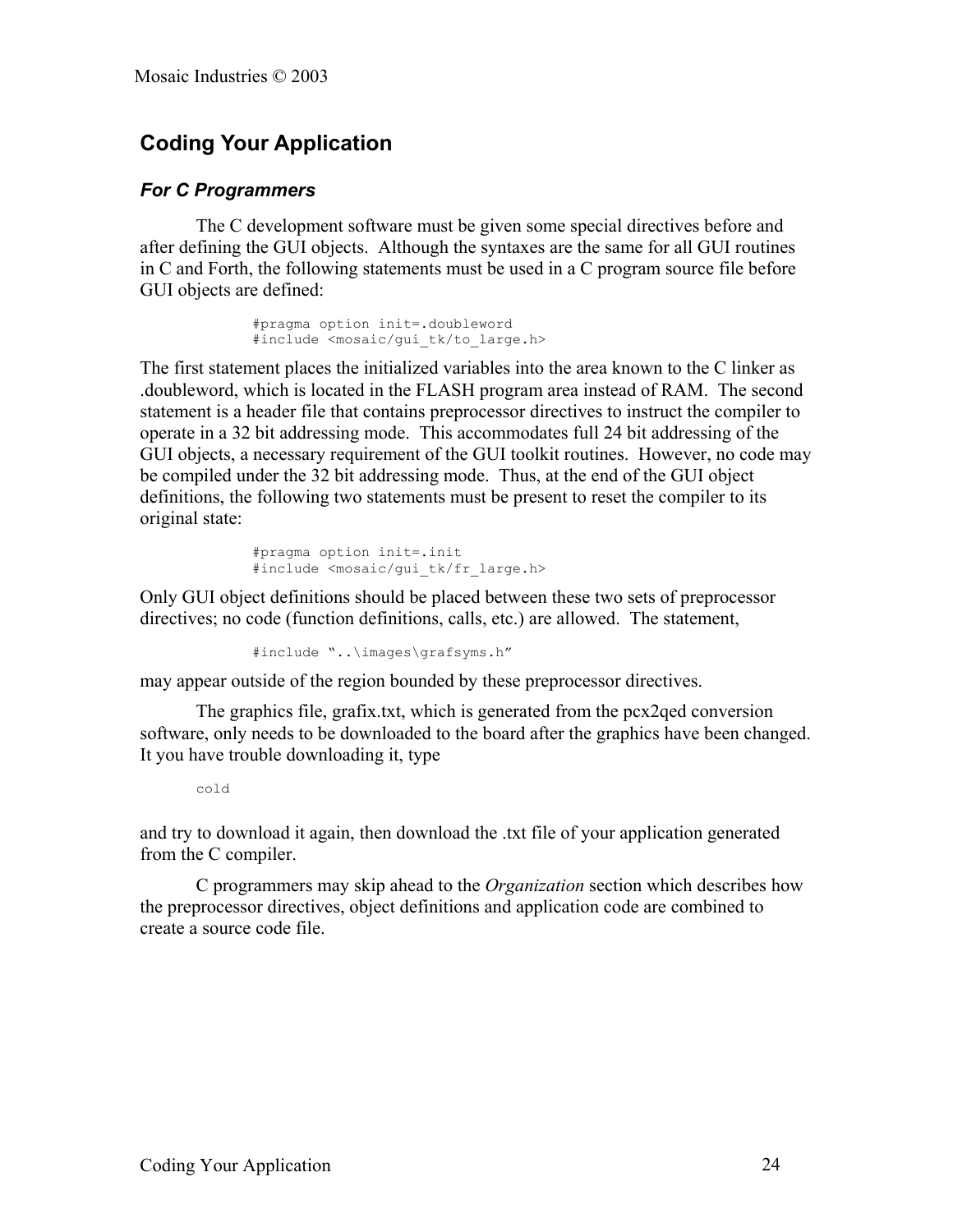# *For Forth Programmers*

Figure 5 shows a recommended code downloading sequence for Forth programmers. The first file to be loaded is install.txt, the kernel extension install file. This file contains the pre-compiled GUI Toolkit firmware. See Introduction  $\rightarrow$  *Setting Up Your Tools*  $\rightarrow$  *Installing the GUI Toolkit Firmware* for more information on installing the firmware. As described in that section, install.txt may already be present on your Panel-Touch Controller as part of the pre-loaded demo program on starter kits.

 Next, the grafix.txt file should be sent to the Panel-Touch Controller. It contains graphics data that is loaded temporarily onto page 6, and from there is transferred into a predetermined memory location (typically in flash on page 7) as determined by the command line parameters passed to pcx2qed.

The library.4th file contains the Forth headers associated with the GUI and other kernel extension firmware, and it also sets up the memory map for general applications. By default, the definitions pointer (DP) is set to 0000\4 (address 0000 on page 4), the names pointer (NP) is set to 0000\6, and the variable pointer (VP) is set to 8E00\0 (in common RAM). Although this is acceptable for most applications, you may simply edit the file Library.4th if you prefer a different memory map. If there is a  $\cot \theta$  restart (say, because the QED Board crashes during program development), the memory map pointers will be lost. To recover and continue programming, you may either type RESTORE (consult the Forth glossary for its definition), or you may reload library.4th and all subsequent files.

The next file to load is grafsyms.h which contains a list of xconstants specifying the locations of the graphic objects. Because these constants occupy space in the definitions area and the names area, they must be loaded after the memory map has been set up by library.4th. Of course, your can #include these files from your own code rather than having to manually download each one of them.

The final file (or set of files) comprises your application code. Figure 6 shows the elements of a typical source code file. It is good practice to execute DOWNLOAD. MAP at the start of the file to ensure that pages 4 through 6 can accept the download into RAM. You need not set up a memory map, as that was done by library.4th. That is, you do not need to execute 4 USE.PAGE or equivalent statements. To simplify the reloading of software during development, each of your application code files should start with an "ANEW" statement as explained in the software manual. At the bottom of your final source code file, the PAGE.TO.FLASH statements shown in Figure 6 transfer the contents of pages 4 through 6 to flash, and STANDARD.MAP restores the standard memory map.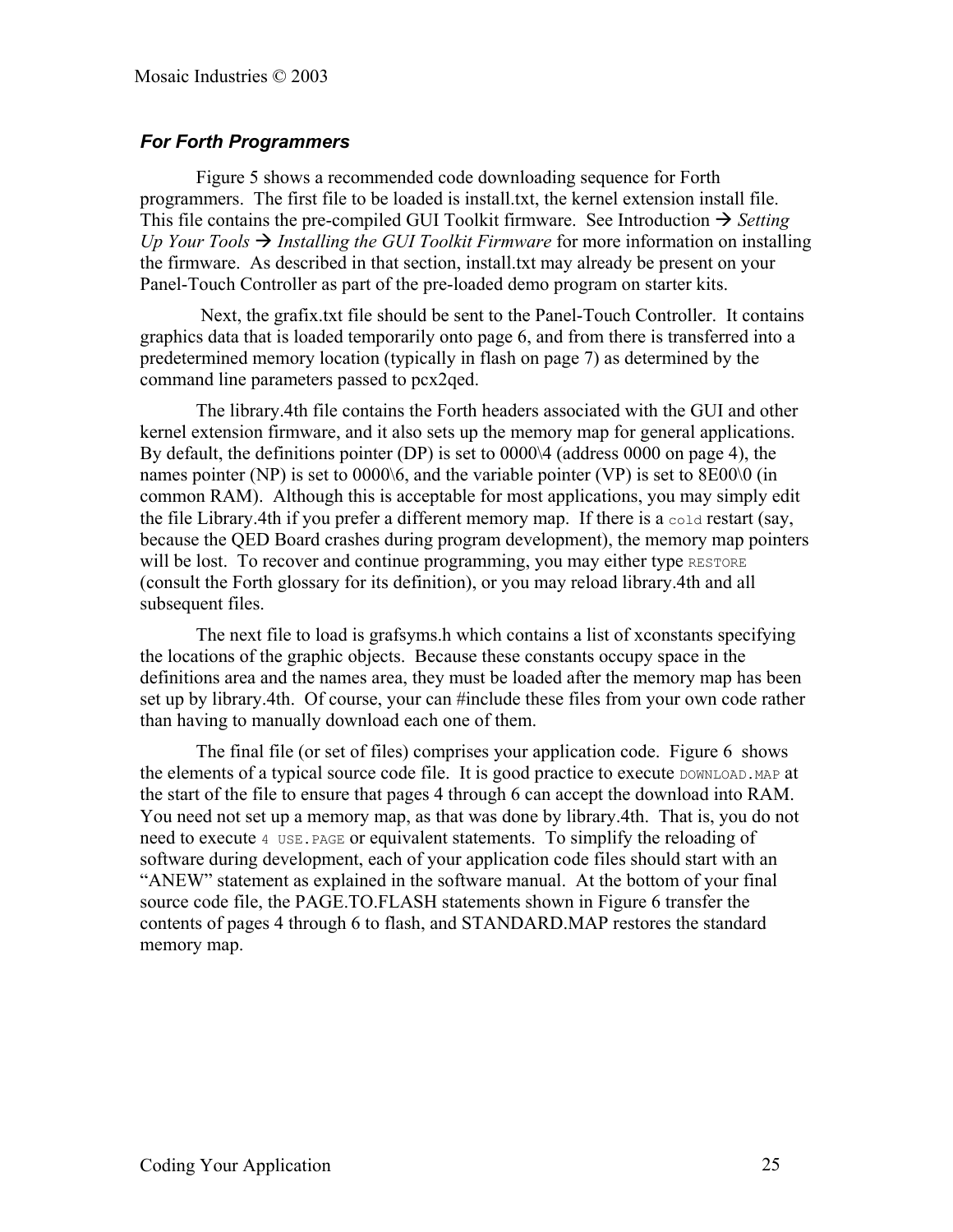

**Figure 5. Forth Download Sequence**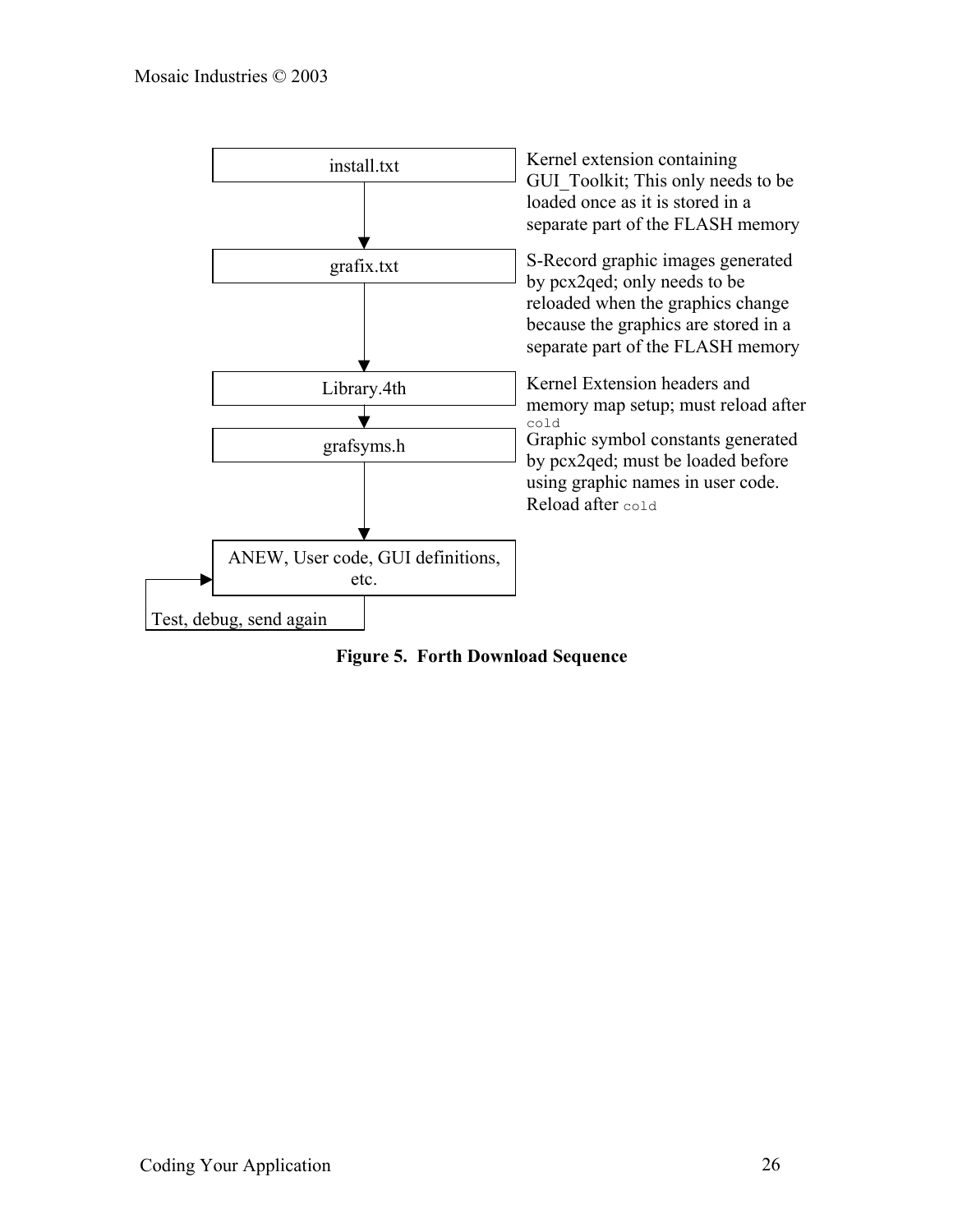#### Mosaic Industries © 2003



**Figure 6. Forth program construction**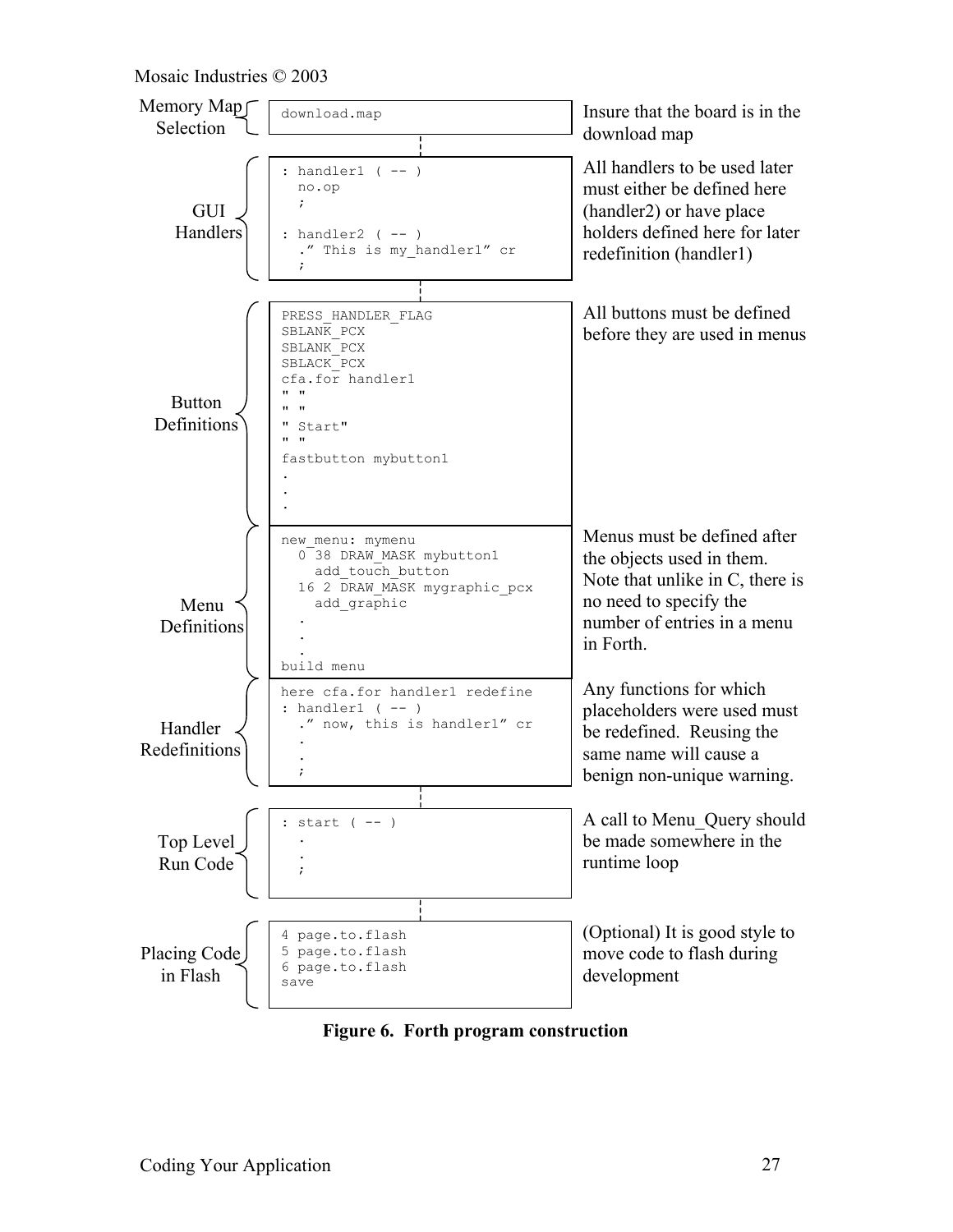# *Organization*

In a typical GUI based application, there are a number of menus consisting of buttons and graphics which must be organized in a certain order. The graphics symbols header file must be included before using any of the graphics objects. Menus must be defined after the buttons that comprise them. Figure 7 shows the hierarchy of a simple application in which all the buttons are defined at once, and then one or more menus are defined. Although shown in C, this structure is applicable to Forth with the exception of the C preprocessor directives which are not necessary in Forth.



**Figure 7. C simple program construction**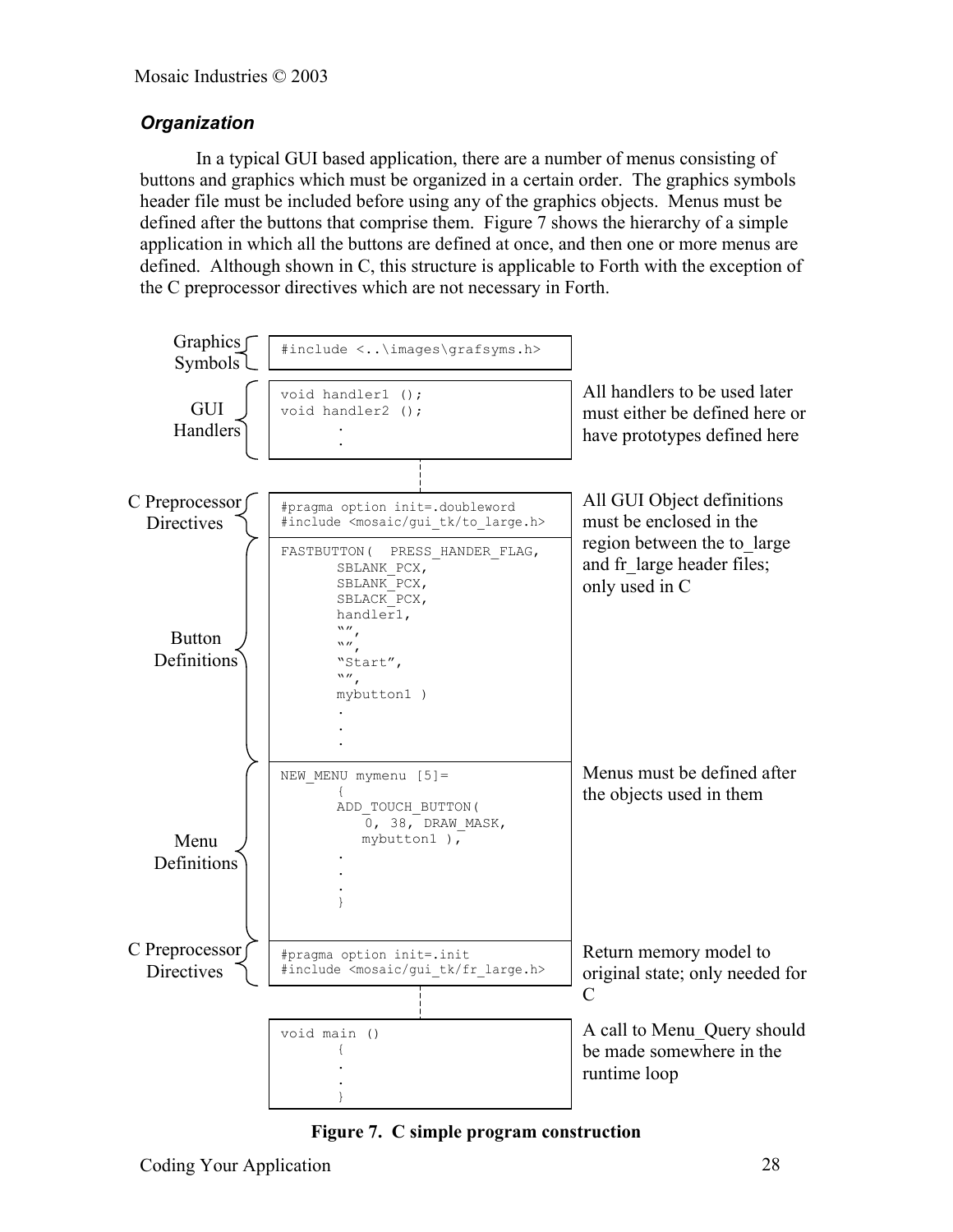Most applications, however, require many menus making this structure difficult to work with. To solve this problem, the construction in Figure 7 can be repeated for the different menus and/or functional blocks in a program. Figure 8 shows the grouping of different functional blocks in a program. It is also possible to place the blocks in separate files to be #included in the main program. Be sure to enclose all button definitions and menu definitions between the C preprocessor directives as explained in *Coding Your Application*  $\rightarrow$  *For C Programmers*. Note that specifying the #include files, to large.h or fr large.h, more than once in a program will not cause an error because they only contain preprocessor directives instead of symbol definitions.



**Figure 8. C complex program construction**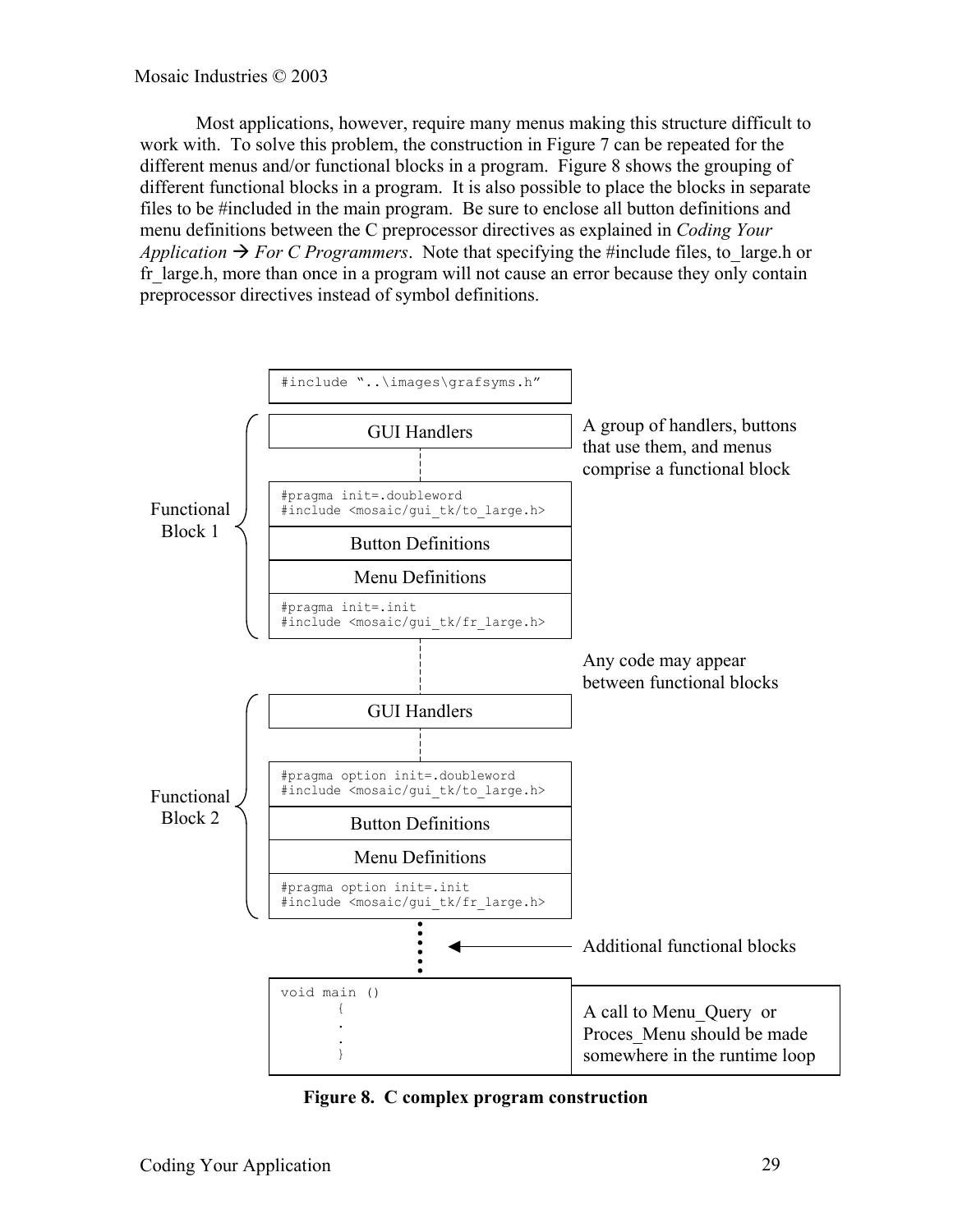# *Notes on Updated Drivers*

The QED Board's kernel contains older device drivers for the LCD and touchscreen which are superceded by the GUI Toolkit's drivers. See Table 4 for a summary of the changes to the device drivers. Only the C versions of the old function names are shown. Do not use the old functions that are shaded in any application that uses the GUI Toolkit.

Although the high level functions in the GUI Toolkit should provide all the necessary flexibility to most users, some programmers may wish to use the hardware through low level calls. The GUI Toolkit primitive function, Update\_Here\_With, offers the lowest level of control that works robustly in all multitasking environments. It allows an 2 dimensional array of any size to be sent to an arbitrary location in the LCD's internal memory space. Calls below that level must manage the display resource variables manually if they are to be multitasking friendly.

The touchscreen input is managed by the touchscreen menu manager function named Menu Query. The touchscreen may be read using the built-in kernel functions, AskKeypad(), AskKeypress(), and Keypad(), or in Forth, ?keypad, ?keypress, and keypad. However, it should not be necessary to call these keypad drivers directly in most cases.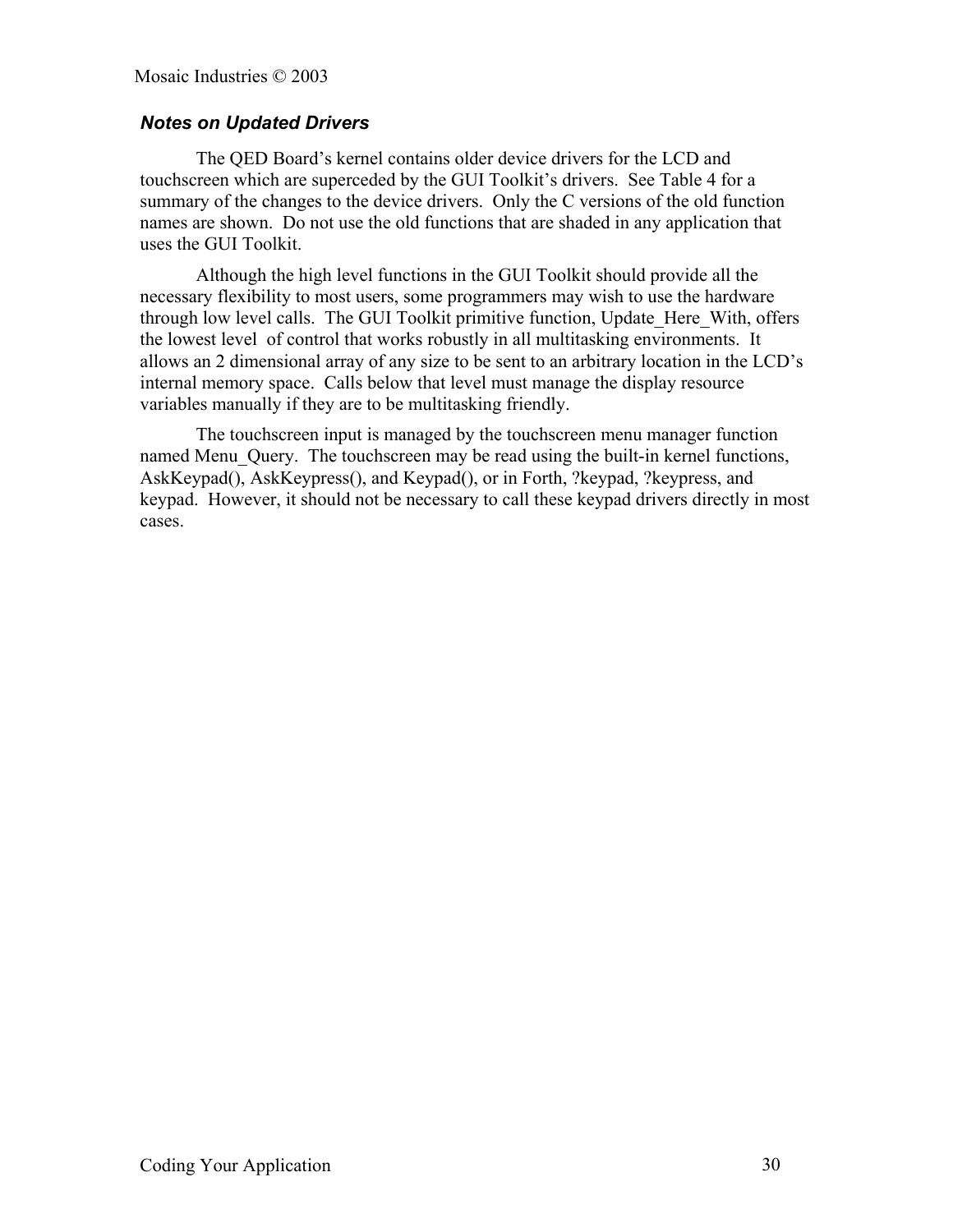| <b>Old function name</b> | Replacement               | <b>Comment</b>                  |
|--------------------------|---------------------------|---------------------------------|
| UpdateDisplay            | <b>Update Graphics</b>    | Either layer may be updated     |
|                          | Update Text               | separately                      |
| UpdateDisplayRam         | Update Here With          | Only used under special         |
|                          |                           | circumstances                   |
| UpdateDisplayLine        | Obsolete                  | Handled with direct draw        |
|                          |                           | capability                      |
| ClearDisplay             | Clear_Graphics            |                                 |
|                          | Clear Text                |                                 |
| Is_Display               | Config_Display            |                                 |
| InitDisplay              | Init Display              | See Config_Display in the       |
|                          |                           | GUI Toolkit Glossary of         |
|                          |                           | <b>Functions</b>                |
| DisplayOptions           | Set_Display_State         |                                 |
|                          | Set Cursor State          |                                 |
| IsDisplayAddress         | Obsolete                  | Part of Update Here With        |
| <b>DISPLAY HEAP</b>      | tvars.display heap top    | See tvars in GUI Toolkit        |
|                          | tvars.display heap bottom | Glossary of Terms               |
| LinesPerDisplay          | tvars.graphic_rows        | See tvars in GUI Toolkit        |
| CharsPerDisplayLine      | tvars.text rows           | Glossary of Terms               |
|                          | tvars.graphic cols        |                                 |
|                          | tvars.text cols           |                                 |
| CharToDisplay            | none                      | These low level drivers         |
| CommandToDisplay         |                           | should be used by advanced      |
|                          |                           | users with extreme care         |
| <b>GARRAY_XPFA</b>       | none                      | Returns the display shadow      |
|                          |                           | array for the text layer. Use   |
|                          |                           | tvars.graphics_garray to        |
|                          |                           | access to the shadow array      |
|                          |                           | for the graphics layer.         |
| DisplayBuffer            | irrelevant                | Only useful for ascii           |
|                          |                           | displays                        |
| <b>BufferPosition</b>    | irrelevant                | Only useful for ascii           |
|                          |                           | displays                        |
| StringToDisplay          | none                      | Writes a string into the text   |
|                          |                           | layer. See its glossary entry   |
|                          |                           | in the QED Forth/C              |
|                          |                           | Glossary                        |
| PutCursor                | none                      | Positions the cursor. See its   |
|                          |                           | entry in the <i>QED Forth/C</i> |
|                          |                           | Glossary                        |

| Table 4. Updated device drivers |
|---------------------------------|
|---------------------------------|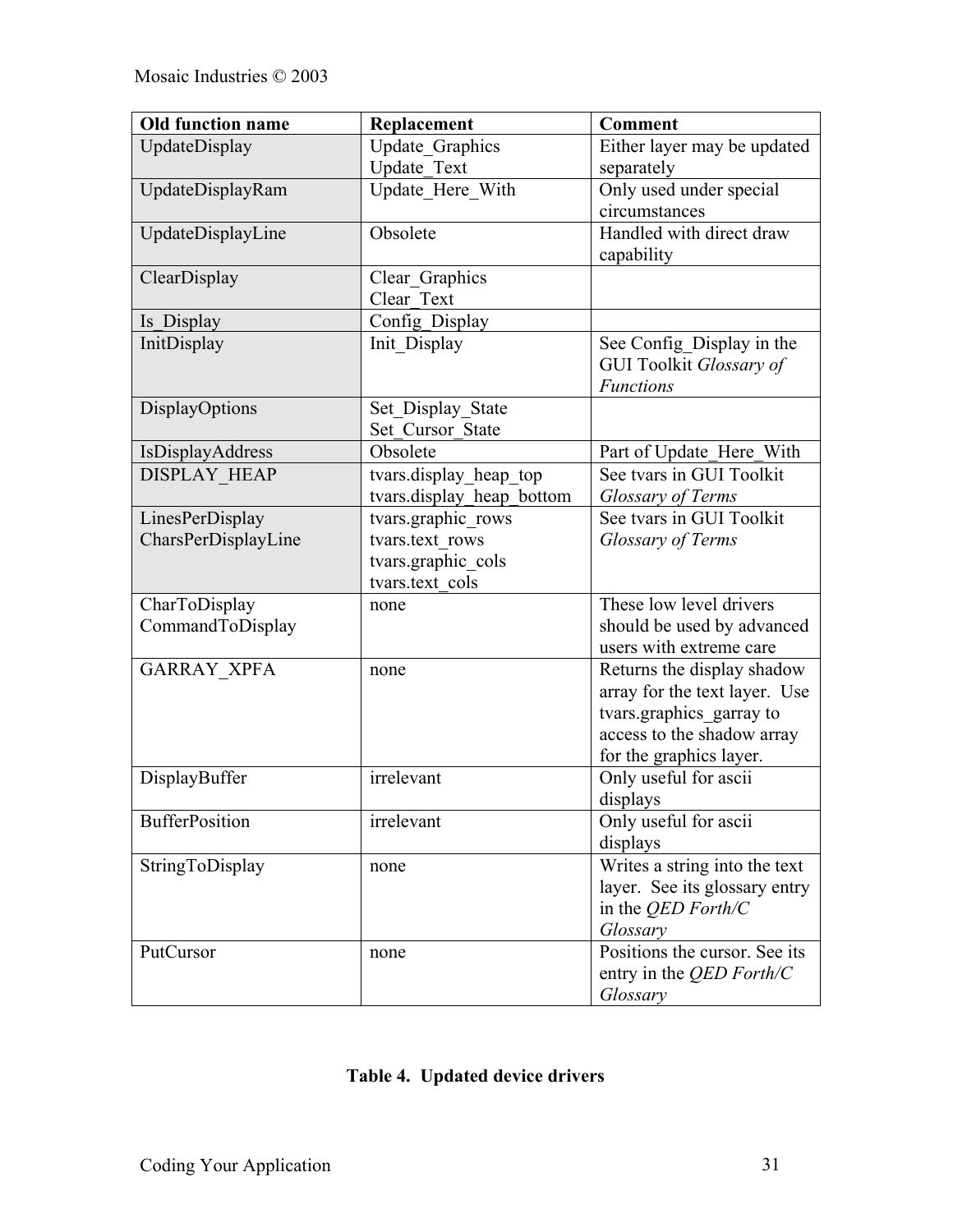# *Notes on Multipage Applications In C*

The Control C cross compiler uses multiple compiler passes to allow programs written for the QED Board to span across multiple 32 Kbyte pages of memory. Consult the "Getting Started with the QED Board Using the Control C Programming Language" manual for a complete description of multipage compilation. When using the GUI Toolkit with single page applications, the library.c file must be included prior to using any of the GUI Toolkit functions. Since library.c contains code, it must only be included once when an application consists of several files to linked together into a large application. In order for the function names to be accessible to the other files, the Library.h header file must be #included in the other source code files. Also, keep in mind that the graphics symbols file, grafsyms.h, also must be #included in all files that need access to the graphics names. Figure 9 illustrates the organization of multipage applications. The main compilation file is my\_prog.c; compiling this file also causes the compilation of the like-named files my\_prog1.c and my\_prog2.c, resulting in the Srecord output file named my\_prog.txt which is downloaded to the QED Board.



**Figure 9. Multipage C programming diagram**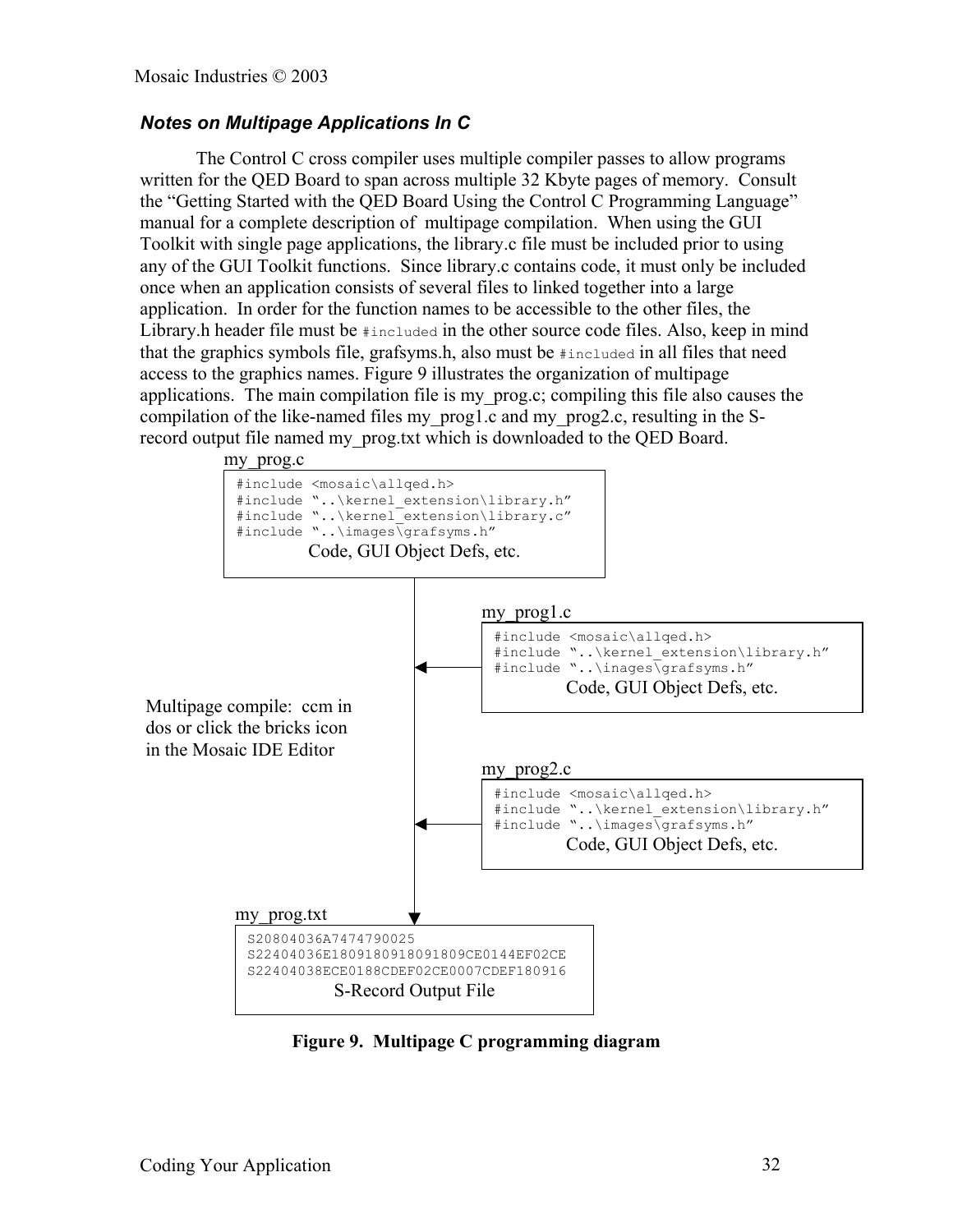# **Tips and Tricks**

There are a number of useful techniques for building elegant user interfaces described below that may not be immediately obvious to many users. The following topics are described from a C perspective; however, the information is equally relevant to Forth programmers.

#### *Double Size Buttons*

Many system control panels require large buttons for major control functions. For example, the demo program that is shipped with the Panel-Touch Controller uses a double width button for the "Shut Down" button. The graphic object associated with a button object may be of any size, even if it is larger than the typical size occupied by one touchscreen-sized button area (see Figure 1. LCD screen geometry). In order for all the area occupied by the large button to be sensitive to touchscreen presses, the menu definition must contain an object for each touchscreen location that overlays the button.

For example, suppose that a button is twice the usual width, covering button locations 5 and 9 in Figure 2. In Listing 5 below, the call to ADD\_TOUCH\_BUTTON adds the button to the button location corresponding to the upper left corner (button location 5), but ADD BUTTON must be used to manually add the button to the additional button location 9. The graphical coordinates for the upper left corner remain the same since the button is still in the same place on the screen, regardless of which half is pressed. Due to hardware constraints on the QED Board, double width buttons that are repeating are not recommended because pressing 2 horizontally adjacent button locations simultaneously may cause an early release.

```
FASTBUTTON(
// New button<br>
PRESS HANDLER FLAG,

// Execute act
PRESS_HANDLER_FLAG, // Execute action upon press
BIG_ICON_PCX, // Wide draw graphic
BIG ICON PCX, \frac{1}{\sqrt{2}} wide release graphic
DBLBLACK PCX, \frac{1}{100} wide press graphic
my_handler, // Function to execute when pressed
"", // No text for the first line
"",<br>"", The second line the second line with the second line in the third line in the third line in the third line
"",<br>", which are the third line (1) No text for the fourth line
                              // No text for the fourth line<br>// Name of new button
my big button );
.
.
NEW MENU mymenu [5]=
{
ADD_TOUCH_BUTTON( 8, 33, DRAW_MASK, my_big_button ),
ADD BUTTON( 9, 8, 33, DRAW MASK, my big button ),
.
.
}
```
**Listing 5. Code for large buttons**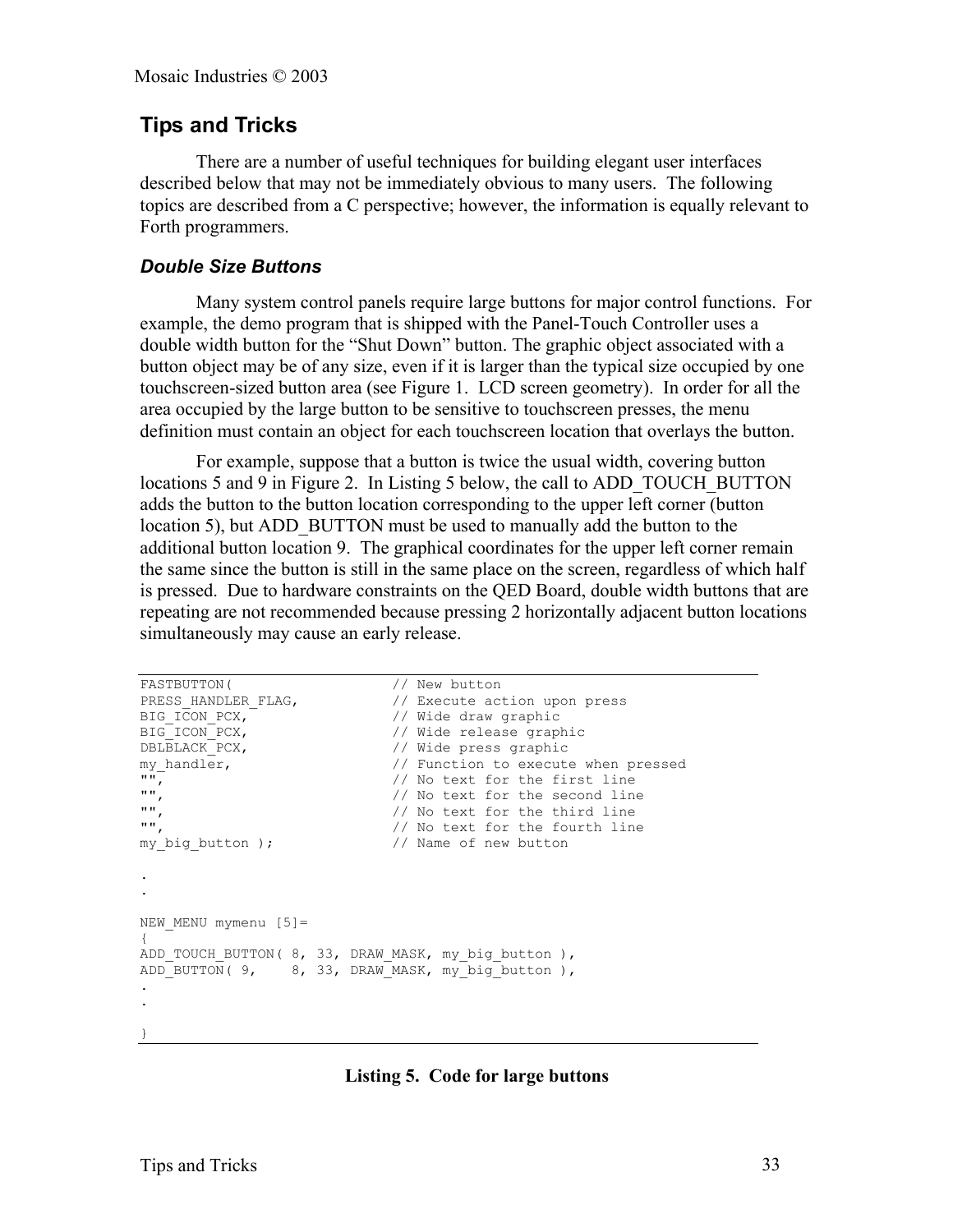#### *Modal Selectors and File Tabs*

Another common technique used in instrument control panel design is modal selection. For example, a machine may operate in one of three modes named Auto, Manual, and Test. We can design a menu with three mode buttons labeled Auto, Manual and Test, only one of which is "emphasized" at any given time to indicate the current mode. When the mode is changed by pressing another button, the emphasized version of the previous mode should return to the de-emphasized version and the new mode button should become emphasized. In such a case, three different graphics are required for the button: the unselected (de-emphasized) version, the selected (emphasized) version, and the pressed (user touching the button on the touchscreen) version. In the button definition, these correspond to the *draw graphic*, *release graphic*, and *press graphic*. If the draw graphic is different from the release graphic, then the button will appear with the image of the draw graphic after the menu is first drawn, but after being pressed and released, the different released graphic will appear instead.

The C source code for a sample implementation of such a modal instrument is presented in Appendix 1 – Modal Button Selection Example. When the menu manager processes a button press, it stores information about the currently pressed button into global variables contained within the **tvars** structure, explained in the *Glossary of Terms.* This information is then accessible to the programmer-defined handler. When a button is pressed, its handler should cause the previously emphasized button to be drawn in its deemphasized state. To do this, the handler needs to know which button was previously selected and its location. Using that information, the handler can call Do Button with the DRAW\_ACTION and/or DIR\_DRAW\_ACTION to draw the previously selected button in its unselected state. Next, the handler should save its own pointer and screen location into some user variables that identify it as the currently selected mode so that it can be de-emphasized when future modes are selected.

Another similar application of modal button selection the implementation of file tabs along the edge of the screen. File tabs are useful in displaying different screens consisting of different controls or displays. In Figure 10 file tabs are used to select different screens containing different menus. The file tabs are modal selectors in which the emphasized (front-most) and de-emphasized (rear) versions of the file tab buttons are used to provide an illusion of layering. The emphasized graphic is drawn without a horizontal line below its label, while all of the de-emphasized graphics are shown with a horizontal line that makes it look like they are behind the emphasized file tab.



**Figure 10. File tab selectors**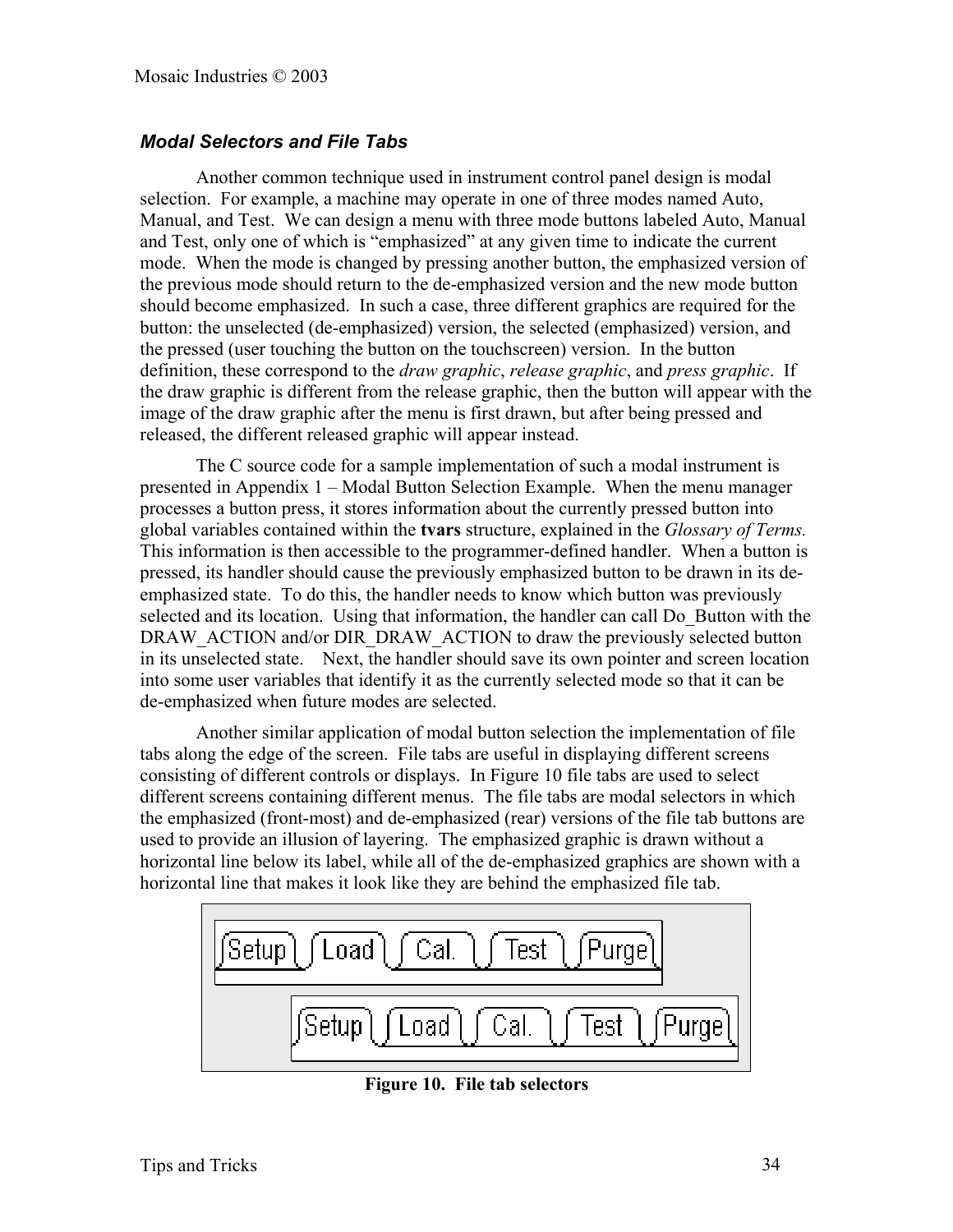# *Custom Fonts*

There are two ways to place text on the LCD screen: using text mode, and rendering fonts as bit maps. The most common method is to use the text mode of the LCD in conjunction with the function StringToDisplay. The text string is written to the display's text array at the location specified in the call to StringToDisplay. The entire text array is sent to the display by calling Update\_Text\_Display. This technique is extremely fast because text is sent in its compact ASCII form to the LCD (that is, text is not sent as a bitmapped image). The disadvantage to text mode is that all characters must occupy a 6 pixel wide by 8 pixel high space.

The second method is to render the text as graphical objects onto the graphics layer of the display. This method allows text to be of any size and shape since the letters are drawn as graphics from regular graphic objects. The disadvantage is that graphical text placement is much more time consuming for the processor. If you have special needs regarding graphical font rendering, please contact Mosaic Industries.

#### Custom Fonts in Text Mode

 The LCD has a built-in character generator to provide a text display mode. Text mode operates independently of graphics mode as a separate layer overlaid onto the graphical layer. The font used by text mode is stored in the ROM of the LCD's T6963C display controller. Custom text mode fonts can be downloaded to the LCD module's RAM to be used in addition to or in place of the built-in ROM font, depending on the setting of the text mode (see **Set\_Text\_Mode** in the *Glossary of Functions*). The characters that comprise a font are stored in the LCD in the same order as their ASCII values in the display. By default, the display uses its built-in ROM font for text mode and has an offset of 0x20. This means that each byte of the text data sent to the display must have 0x20 subtracted from the ASCII value in order to map to the correct character of the font. StringToDisplay does this modification for you when writing strings into the text array. Any data manually placed in the text array will be sent directly to the display without the offset. ASCII characters below 0x20 are control characters and have no printable representations. The ROM font consists of only 128 characters. Bytes with values above 128 will be printed to the screen using the corresponding RAM font characters. This allows the ROM based font to be used in conjunction with additional custom characters. The default ROM font is shown in Figure 11. The numbers at the top and bottom of each pillar are the ASCII values that correspond with the characters assuming that StringToDisplay is used.

Any text mode font must be 6 pixels (1 display column) wide by 8 pixels high. Thus each character of the font requires 8 bytes of memory. *Appendix 2 – Text Mode Custom Font Example* shows how to use a set of graphic objects to download a font to the display for use in text mode.

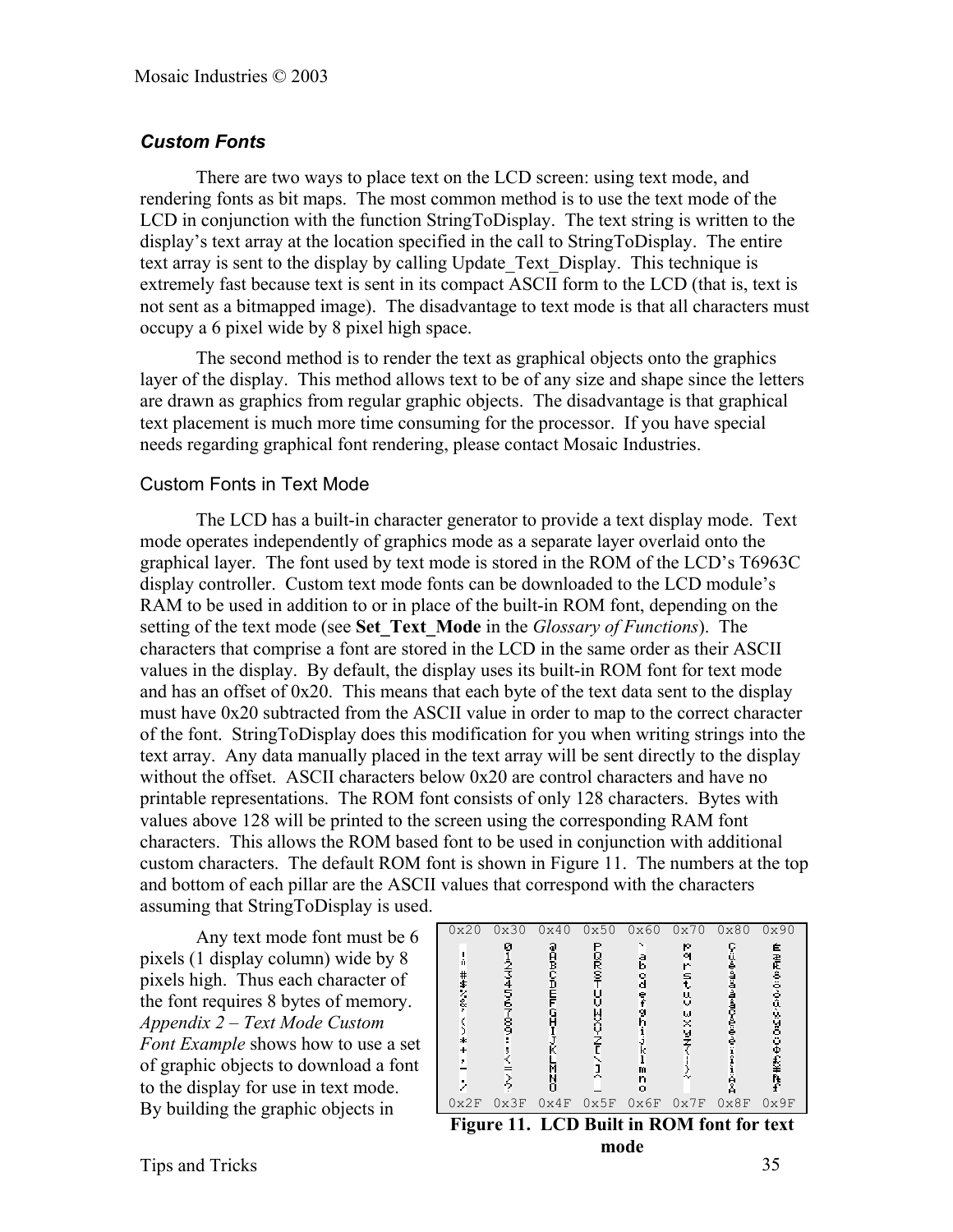pillars of 16 characters as shown in Figure 11, a font identical to the ROM font can be represented with 8 graphic objects. In the example program in Appendix 2, the 8 graphic objects from left to right in Figure 11 are f0.pcx through f7.pcx. You can use your favorite graphics editor to modify them, and follow the example in Appendix 2 to generate your own custom characters in text mode. 16 pillars can be used to create a full 256 character font, the maximum allowed. Of course, the higher order characters are not type-able in a string and must be manually placed in the text array. The code example in Appendix 2 shows an example that demonstrates how to write bytes directly into the text array.

## *Check Boxes*

Check boxes are useful for requiring an operator to acknowledge certain information before proceeding. Buttons can be built that "stick" in the checked position whenever they are pressed and have handlers that check to see if all the other check boxes have been checked. When all of the check boxes have been checked, the handler can call another menu or cause some other event to occur. This would be a good way to implement a safety checklist that the operator must go through prior to commencing a risky function on a machine.

The trick behind building checkbox buttons is really a simplification of the technique previously described for modal buttons. The empty unchecked version of a check box button graphic is specified for the draw\_graphic field of the button object definition and the checked version of the button graphic is specified for the release graphic field of the definition. The graphic specified for the press graphic field of the definition is the image for the button when the button is actually being held down by the operator. When each check box is pressed and released, the draw\_graphic that was drawn when the menu was first placed on screen will be replaced with the press graphic, and subsequently the release graphic which is an image of the box with a check mark in it. Use the handlers for the check boxes to provide the logic to produce the desired behavior when the boxes are checked.

## *Pop-up Dialog Boxes*

Dialog boxes provide a means of alerting an operator to an important condition or to get a quick button press response to a question on the screen. The most common use for dialog box menus is the query for "Are you sure?  $Yes \overline{No}$ " It is generally desirable for dialog boxes to be superimposed over a menu that is already displayed and return the screen to its original state after receiving a response from the operator. The best way to accomplish this is to take advantage of the difference between direct drawing to the screen and drawing using the graphics array. These two techniques for placing graphic data on the screen are described in *How to design your GUI* $\rightarrow$ *The LCD* $\rightarrow$ *Drawing to the LCD Screen*.

The graphics array is typically used for drawing regular menus to the display, while button presses on that menu take advantage of the rapid response of direct drawing. For dialog boxes, the entire dialog menu can be drawn using direct drawing without disturbing the graphics array at all. You must call Menu\_Remove to make the buttons on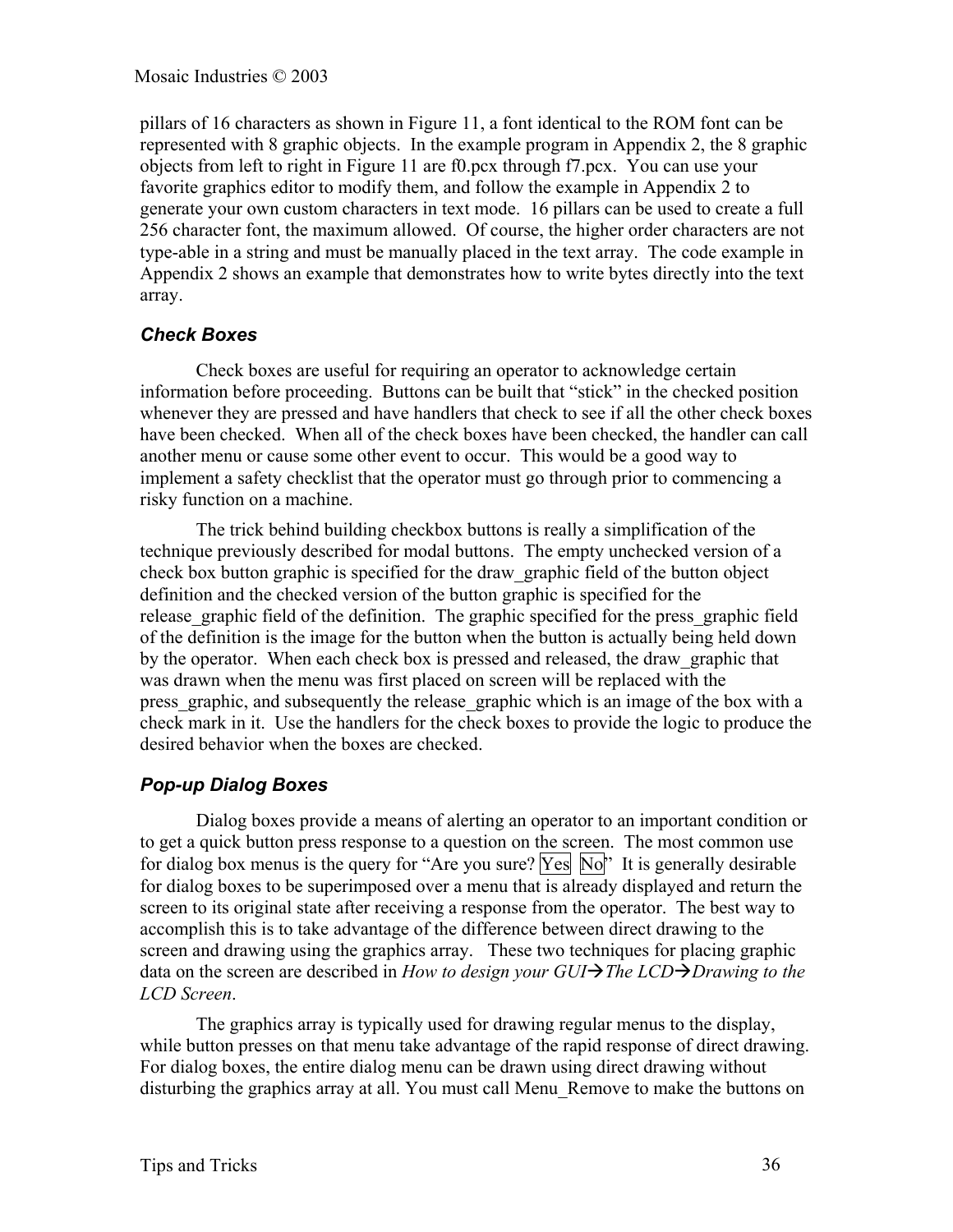the background menu insensitive to touch while the dialog box menu is active. When the dialog box has received the response from the operator, the background menu that is partially covered by the dialog box menu can be restored with a simple call to Update Graphics, assuming that the background menu was drawn using the graphics array. A call to Menu\_Install will restore the background menu buttons' sensitivity to touch. If the same dialog box is to be used in conjunction with various background menus, then a variable containing a pointer to the background menu and its screen location must be used by the dialog box code to provide the parameters to Menu\_Remove and Menu\_Install.

Since Init Menu draws the objects of a menu to the graphics array, it cannot be used for dialog boxes that do not disturb the graphics array. Instead, use the functions Do Menu with the DIR\_DRAW\_ACTION flag and Menu\_Install. (Init\_Menu does the same thing except that it uses the DRAW\_ACTION flag). The dialog menu must use the FASTBUTTON macro for the buttons so that their press/releases will be done without using the graphics array.

## **Summary**

This document has explained how to set up your development environment, load the GUI Toolkit firmware, and craft a customized graphical user interface for your product. We want to help you succeed. If you have any questions, problems, or requests, please contact Mosaic Industries and we will do our best to help you.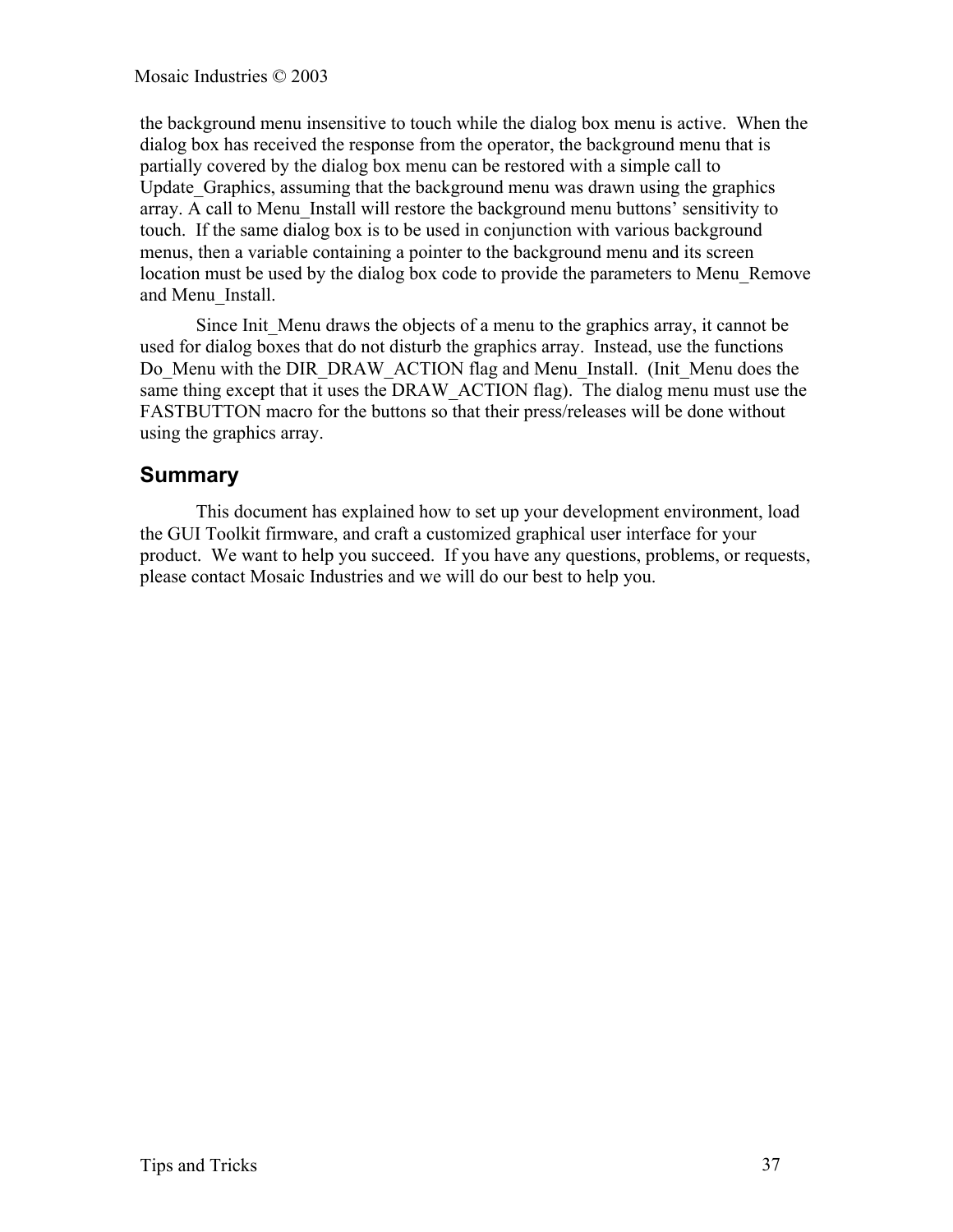## **Appendix 1 – Modal Button Selection Example**

The following example can code can be found at

GUI\_Toolkit\_PTC\examples\C\modal\modal.c in your IDE workspace. This code demonstrates how to create buttons that behave in a modal fashion in which each button "sticks" in a selected position while "unsticking" the previously selected button.

```
#include <\mosaic\allqed.h> // include all of the qed and C utilities
// The following lines are include the default demo kernel extension.
See
// the alternative below.
#include "..\..\kernel extension\library.h"
#include "..\..\kernel_extension\library.c"
// When you areusing other drivers or software toolkits, you must
generate
// your own kernel extension files using the web based kernel extension
// manager. The following commented out lines can be used to #include
the
// library files for your own kernel extension build assuming you
unzipped
// into the my_kernel_extensions directory of your workspace directory
// #include "..\..\my_kernel_extensions\library.h"
// #include "..\..\my_kernel_extensions\library.c"
#include "PCX\GRAFSYMS.H" // NOTE: DOWNLOAD .\PCX\GRAFIX.TXT BEFORE
EXECUTING
GUI VARS tvars; \frac{1}{2} // Create an instance of the touchscreen
                            // variable structure. All programs
                            // that use the Gui Toolkit must declare
                            // an instance of this structure.
uint firsttime; // Flag that indicating whether or not
                           // deselect last is executing for the first
time.<br>uint lastrow, lastcol;
                         // Graphical row and column of the previously
%/ selected mode button object<br>xaddr lastbutton; \frac{1}{1} 32 bit pointer to the previo
xaddr lastbutton; // 32 bit pointer to the previously selected
 // mode button object
#define TOP_OF_HEAP 0x0F7FFF
#define BOTTOM OF HEAP 0x0F4800
void deselect_last ()
{
  if (lastbutton!=tvars.current button)
\{ // This call causes the last button's deselected version of its image
     // to be directly drawn to the screen. Comment out if not using
direct
     // to screen drawing.
 Direct_Draw_Graphic( lastcol, lastrow, TVARS,
 ((BUTTON *)lastbutton)->draw_graphic );
     // This call causes the last button's deselected version of its image
     // to be drawn to the graphics array thus requiring a call to
    // Update Graphics for the change to be appearent on the screen.
    // Comment this out and use the previous call if no calls to
    // Update_Graphics are going to occur.
```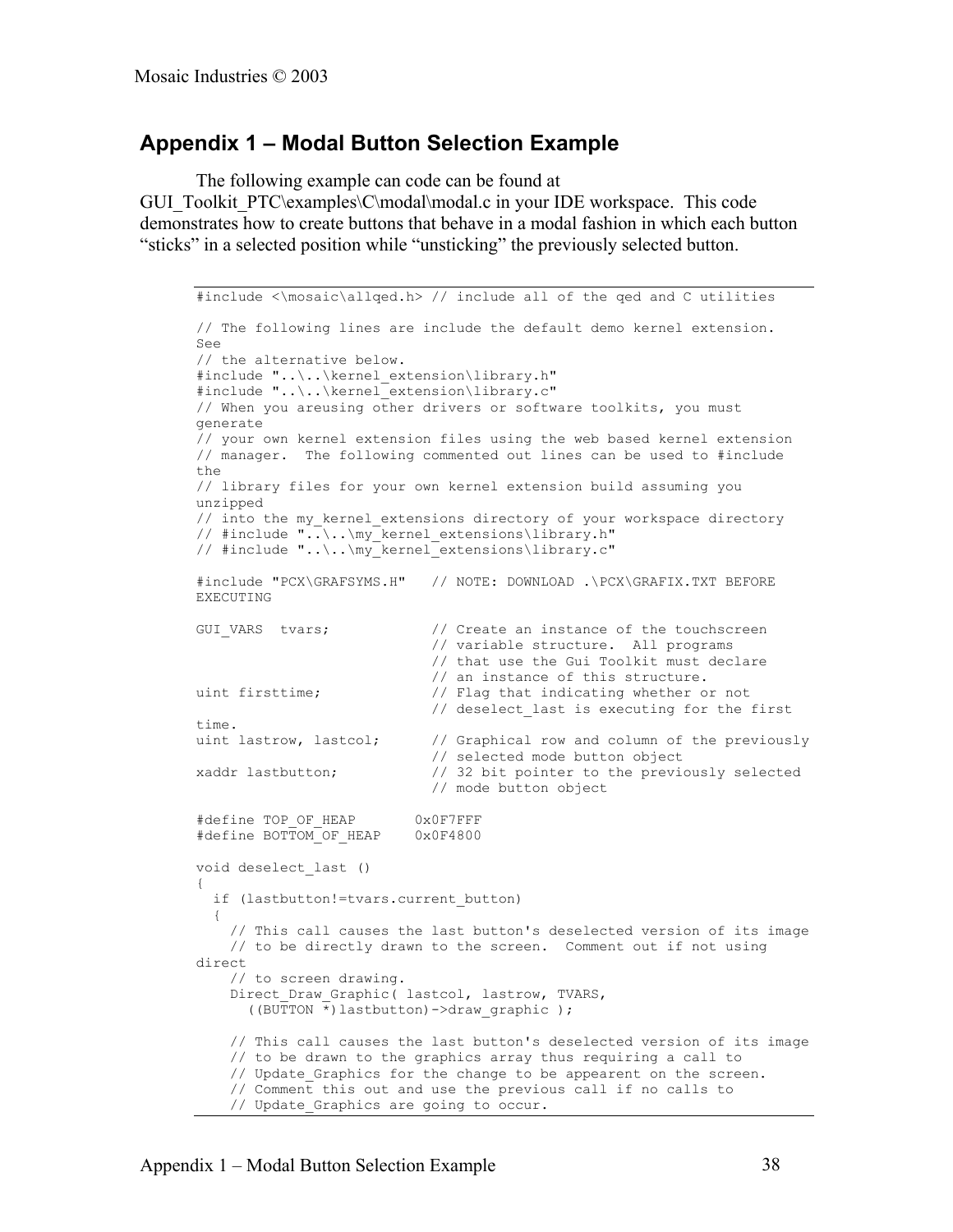```
Do Button( lastcol, lastrow, TVARS, DRAW ACTION, lastbutton );
   lastrow=tvars.current row; // update the last button used
information
   lastcol=tvars.current col;
   lastbutton=tvars.current button; // The 32 bit pointer to the mode
button
  } // object
}
void automode_handler ()
{
  printf("Auto button pressed\n");
 deselect last();
}
void manmode_handler ()
{
  printf("Man button pressed\n");
 deselect_last();
}
void testmode_handler ()
{
  printf("Test button pressed\n");
  deselect_last();
}
#include <mosaic/gui_tk/begingui.h>
FASTBUTTON( PRESS_HANDLER_FLAG | DRAW_TEXT_FLAG,
   LBLANK_PCX,
  L EMPH PCX,
   LBLACK_PCX,
  automode handler,
" "" " Auto",
 " Mode",
    "",
  automode button );
FASTBUTTON( PRESS HANDLER FLAG | DRAW TEXT FLAG,
   LBLANK_PCX,
  L EMPH PCX,
   LBLACK_PCX,
  manmode handler,
   "",
   " Manual",
   " Mode",
   "",
  manmode button );
FASTBUTTON( PRESS HANDLER FLAG | DRAW TEXT FLAG,
   LBLANK_PCX,
   L_EMPH_PCX,
   LBLACK_PCX,
  testmode handler,
" "" " Test",
   " Mode",
   "",
```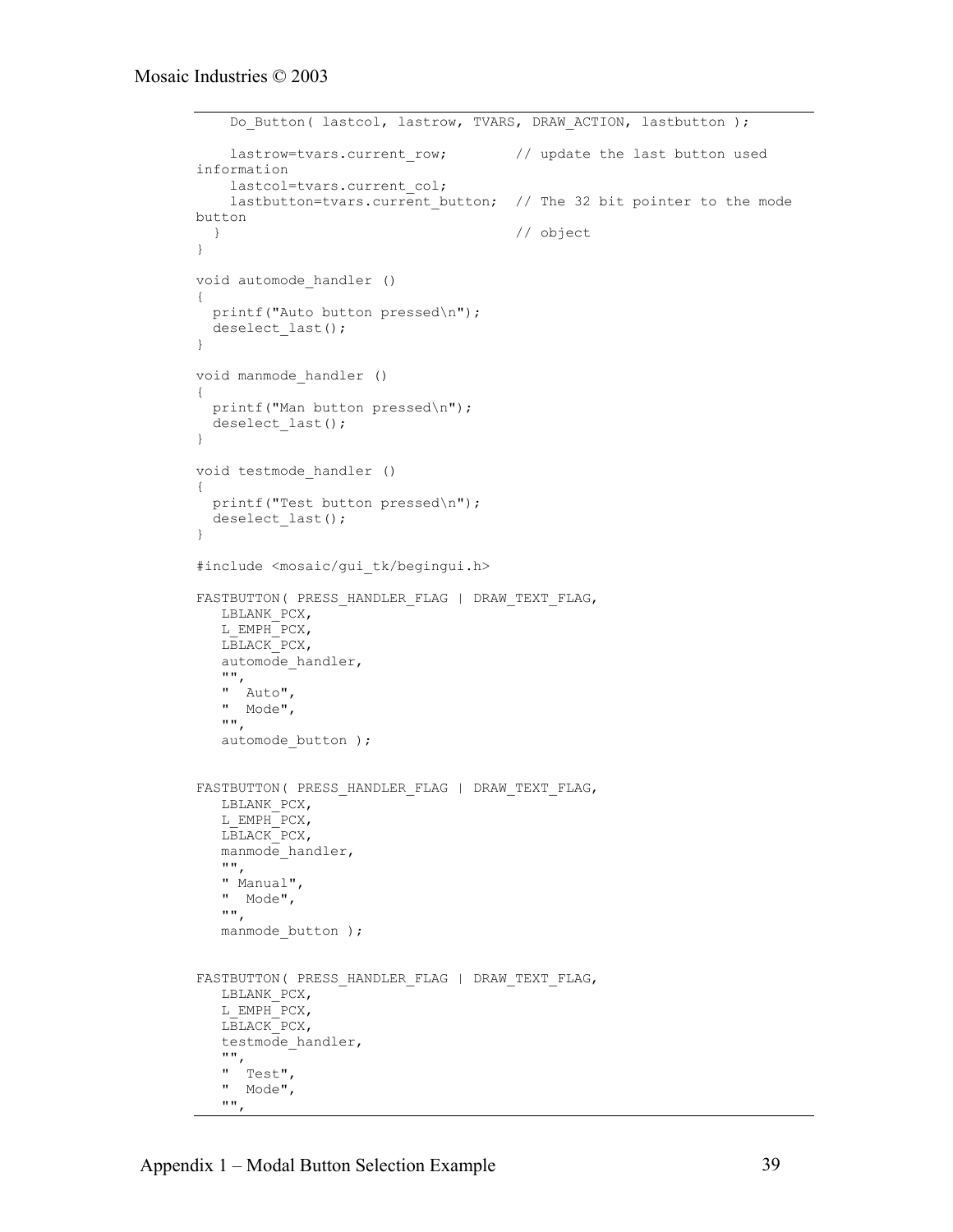```
 testmode_button );
// The following constants must match the values in the mode selector
menu
// of the initial mode button.
#define MODE_INIT_COL 8 // Initial mode column
#define MODE_INIT_ROW 33 // Initial mode row
#define MODE INIT BUTTON automode button // Initial mode button
pointer
NEW_MENU mode_selector[3] =
{ // add buttons to the menu by initializing array of structs
 ADD_TOUCH_BUTTON( 8, 33, DRAW_MASK, automode_button ),
 ADD_TOUCH_BUTTON( 16, 33, DRAW_MASK, manmode_button ),
 ADD_TOUCH_BUTTON( 24, 33, DRAW_MASK, testmode_button )
};
BUILD MENU( mode selector, 3);
#include <mosaic/gui_tk/endgui.h>
void init_mode_menu ()
{
  Init Menu( 0, 0, 0, TVARS, mode selector menu ); // draw & install menu
   // When menu is first drawn, draw the selected graphic of the initial
   // mode button object. The graphical location must correspond with the
   // location in the menu that that button occupies.
  lastrow=MODE_INIT_ROW;
   lastcol=MODE_INIT_COL;
 lastbutton=(xaddr)MODE_INIT_BUTTON;
 Draw Graphic( MODE INIT COL, MODE INIT ROW, TVARS,
     ((BUTTON *)((addr)MODE INIT_BUTTON) )->release graphic );
  Update Text And Graphics (TVARS); // Commit the graphics array to the
LCD
}
void main ()
{
  IsHeap( BOTTOM_OF_HEAP, TOP_OF_HEAP ); // Specify the heap
 Std_Display( TVARS ); // Config the display hardware
Init Display( TVARS ); \frac{1}{2} // Initialize the display hardware
Init Touch( TVARS ); \frac{1}{2} Initialize the touchscreen hardware
and vars
 init mode menu( ); \frac{1}{2} // Finally, initialize the newly defined
menu
                               // and display it on the screen
 while(1) \frac{1}{2} // infinite loop runs application
\{Menu_Query( TVARS ); \frac{1}{2} // Get a single touch from the user
   PauseOnKey(); \frac{1}{2} // Comment out this line in a real
application!
   }
}
```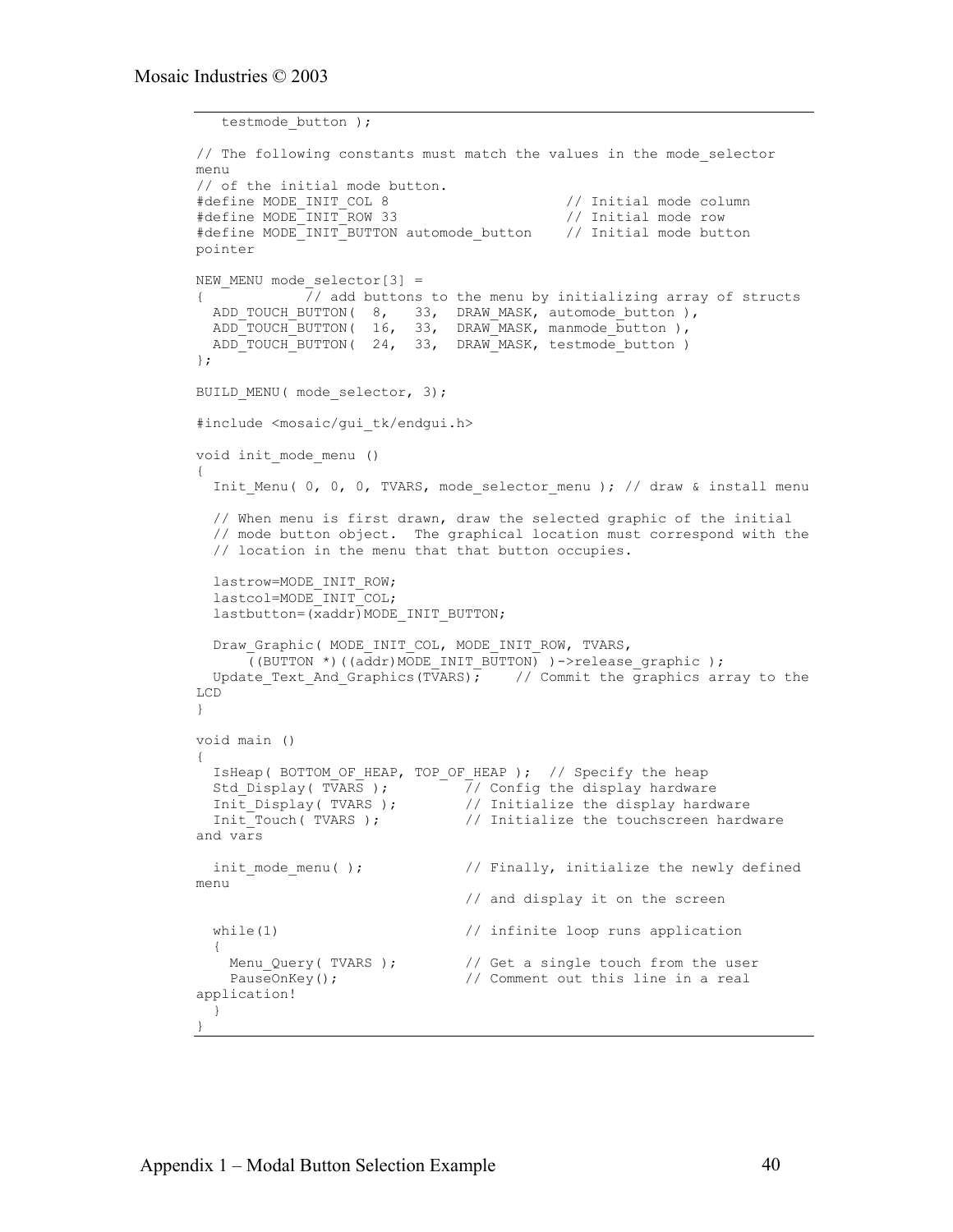## **Appendix 2 – Text Mode Custom Font Example**

The following example demonstrates downloading graphics objects as custom fonts into the LCD module for use on the text layer. The path for this program is GUI\_Toolkit\_PTC\examples\C\fonts\custchar.c in your IDE workspace directory. The graphics used are in the \examples\C\fonts\pcx directory. They are identical to the ROM based fonts built into the display but can be modified for your application and used in conjunction with the code below.

```
#include <\mosaic\allqed.h>
// The following lines are include the default demo kernel extension.
See
// the alternative below.
#include "..\..\kernel_extension\library.h"
#include "..\..\kernel_extension\library.c"
// When you areusing other drivers or software toolkits, you must
generate
// your own kernel extension files using the web based kernel extension
// manager. The following commented out lines can be used to #include
the
// library files for your own kernel extension build assuming you
unzipped
// into the my_kernel_extensions directory of your workspace directory
// #include "..\..\my_kernel_extensions\library.h"
// #include "..\..\my_kernel_extensions\library.c"
#include "pcx\grafsyms.h" // The graphics symbol file generated from
                              // the pcx converter
                              // The font graphics in grafix.txt must first
be
                              // downloaded to the board.
GUI VARS tvars; \frac{1}{2} // Create an instance of the touchscreen
                              // variable structure. All programs
                              // that use the Gui Toolkit must declare
                              // an instance of this structure.
#define RAM_CG_OFFSET 0x1800
#define OFFSET REGISTER SET CMD 0x22
_Q void installfonts( )
\left\{\begin{array}{ccc} & & \\ & & \end{array}\right\}// Here, we use the low level function, Update Here With, to load the
     // font table into the display's RAM. A full 256 character font
table
     // requires 0x800 bytes (2k) of display memory, one quarter of the
total
     // memory. We locate this table in the top 2 k of memory in the
     // display, above the graphics area. In the default ROM font mode,
     // character codes 00-7f map to the ROM font table. Character codes
     // 80-FF map to the area starting half way through the font table.
In
     // this case, 80 would map to the font character stored at 1C00-1C07.
     // 81 would map to 1C08-1C0F and so on. If RAM font mode is
selected,
     // then all 00-FF character codes will map to the area starting at
1800.
```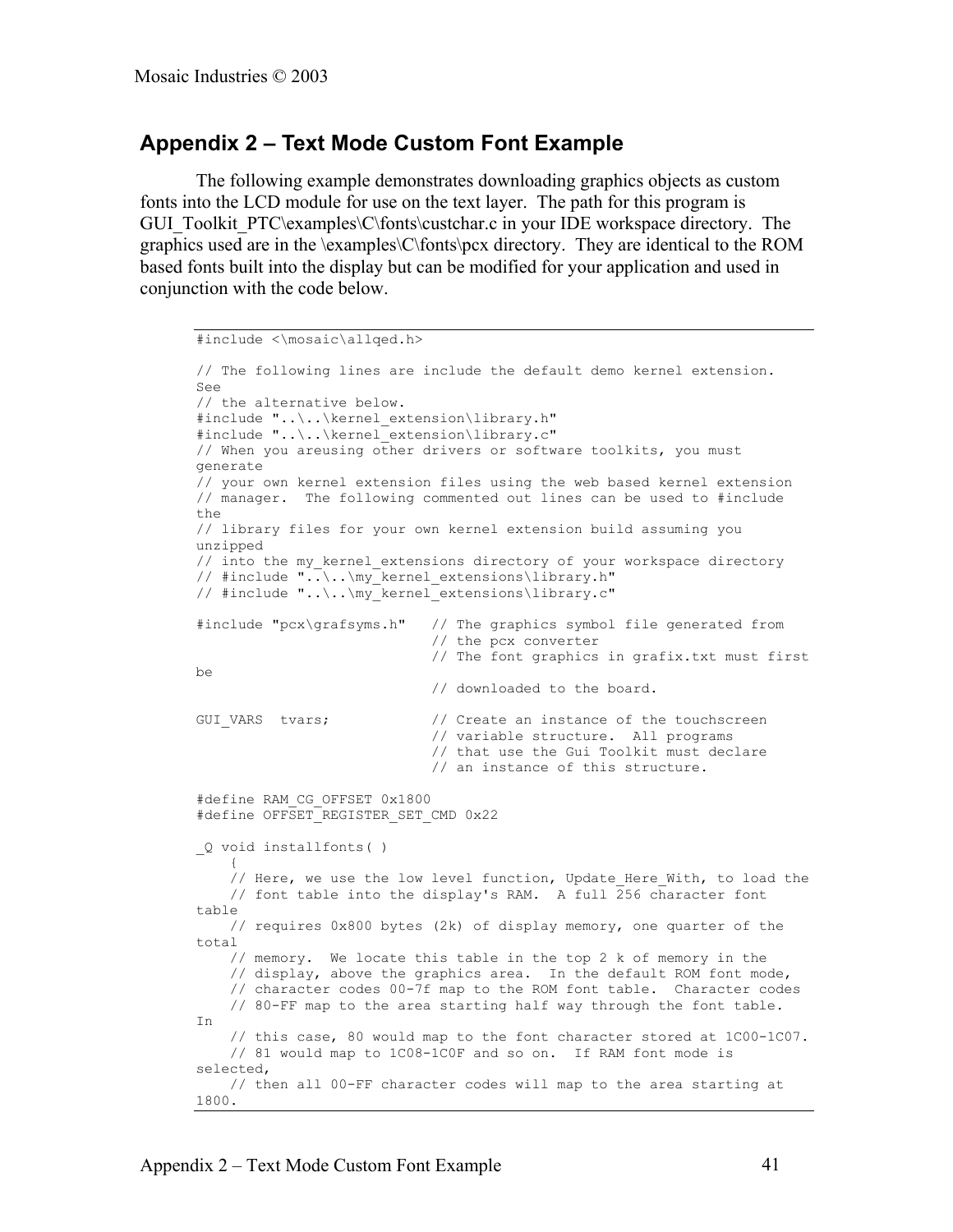```
 // Also, the TC6963C has a 0x20 ascii offset. That is, all ascii
codes
     // must have 0x20 subtracted from them before being sent to the
display
     // or stored in the garray. That is handled automatically by
     // StringToDisplay.
     // The font loading should be done after the display is initialized.
    Update Here With( RAM CG OFFSET+0x0000, &tvars.display resource,
THIS_PAGE,
     XADDR_TO_ADDR(F0_PCX),XADDR_TO_PAGE(F0_PCX) );
    Update Here With( RAM CG OFFSET+0x0080, &tvars.display resource,
THIS PAGE,
    XADDR_TO_ADDR(F1_PCX),XADDR_TO_PAGE(F1_PCX) );
    Update Here With( RAM CG OFFSET+0x0100, &tvars.display resource,
THIS PAGE,
    XADDR_TO_ADDR(F2_PCX),XADDR_TO_PAGE(F2_PCX) );
    Update Here With( RAM CG OFFSET+0x0180, &tvars.display resource,
THIS PAGE,
    XADDR_TO_ADDR(F3_PCX),XADDR_TO_PAGE(F3_PCX) );
    Update Here With( RAM CG OFFSET+0x0200, &tvars.display resource,
THIS PAGE,
    XADDR_TO_ADDR(F4_PCX),XADDR_TO_PAGE(F4_PCX) );
    Update Here With( RAM CG OFFSET+0x0280, &tvars.display resource,
THIS PAGE,
    XADDR_TO_ADDR(F5_PCX),XADDR_TO_PAGE(F5_PCX) );
    Update Here With( RAM CG OFFSET+0x0300, &tvars.display resource,
THIS PAGE,
    XADDR TO ADDR(F6 PCX), XADDR TO PAGE(F6 PCX) );
    Update Here With( RAM CG OFFSET+0x0380, &tvars.display resource,
THIS PAGE,
    XADDR_TO_ADDR(F7_PCX),XADDR_TO_PAGE(F7_PCX) );
     // The following 3 lines tell the display hardware where to point to
the
     // RAM fonts.
    CharToDisplay( (char) RAM_CG_OFFSET>>11 ); // low byte<br>CharToDisplay( 0 ); // high byte
    CharToDisplay(0);
    CommandToDisplay( OFFSET REGISTER SET CMD );
    Set Text Mode (0x08); // Set the text mode to external RAM fonts
     }
_Q void init_lcd ()
\left\{\begin{array}{ccc} & & \\ & & \end{array}\right\}Std Display( TVARS ); \frac{1}{2} // Sets the display type to the
default
    Init Display( TVARS ); // Initialize the display
 }
void main( ){
     IsHeap ( 0x0F5000, 0x0F7fff); // Set up a heap
```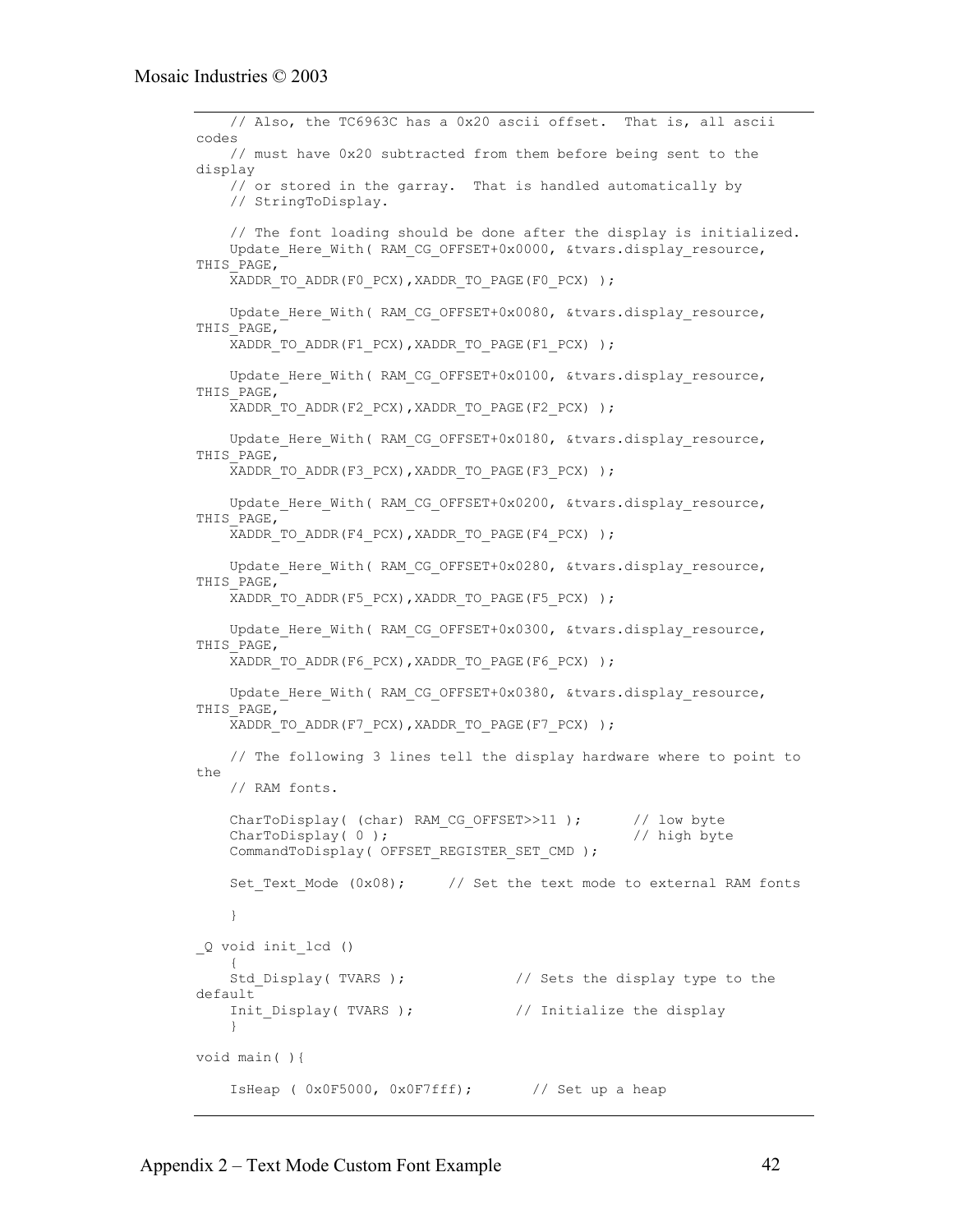```
init_lcd(); <br> // initialize the display<br> \frac{1}{2} // upload the fonts to the
                                         // upload the fonts to the
display
     StringToDisplay("Testing the Text Mode
using",(0xff00|THIS PAGE),8,10);
    StringToDisplay("the custom fonts table", (0xff00|THIS PAGE), 9,10);
     StringToDisplay("displayed to the left.",(0xff00|THIS_PAGE),10,10);
     // Below is an example of accessing additional custom characters from
     // beyond the base 128 char set.
     // Since these char codes are not typable, they are stored directly
into
// the garray.<br>// ARRAYSTORE(0
     ARRAYSTORE(0x80,16,5, GARRAY XPFA); // Notice that the coordinates
are<br>//
// ARRAYSTORE(0x81,17,5,GARRAY XPFA); // in reverse order from
// ARRAYSTORE(0x82,18,5,GARRAY_XPFA); // StringToDisplay.
// ARRAYSTORE(0x83,19,5,GARRAY_XPFA);
    Update Text( TVARS );
    Do Graphic( 0,0,TVARS, DIR DRAW ACTION, F0 PCX); // Draw the
fonts on
    Do Graphic( 1,0, TVARS, DIR DRAW ACTION, F1 PCX); // the left side
of
    Do Graphic( 2,0,TVARS, DIR DRAW ACTION, F2 PCX); // the screen as
regular
    Do Graphic( 3,0,TVARS,DIR DRAW ACTION, F3 PCX); // graphic
objects
    Do Graphic( 4,0,TVARS,DIR DRAW ACTION, F4 PCX);
     Do_Graphic( 5,0,TVARS,DIR_DRAW_ACTION,F5_PCX);
     Do_Graphic( 6,0,TVARS,DIR_DRAW_ACTION,F6_PCX);
    Do Graphic( 7, 0, TVARS, DIR DRAW ACTION, F7 PCX);
     }
```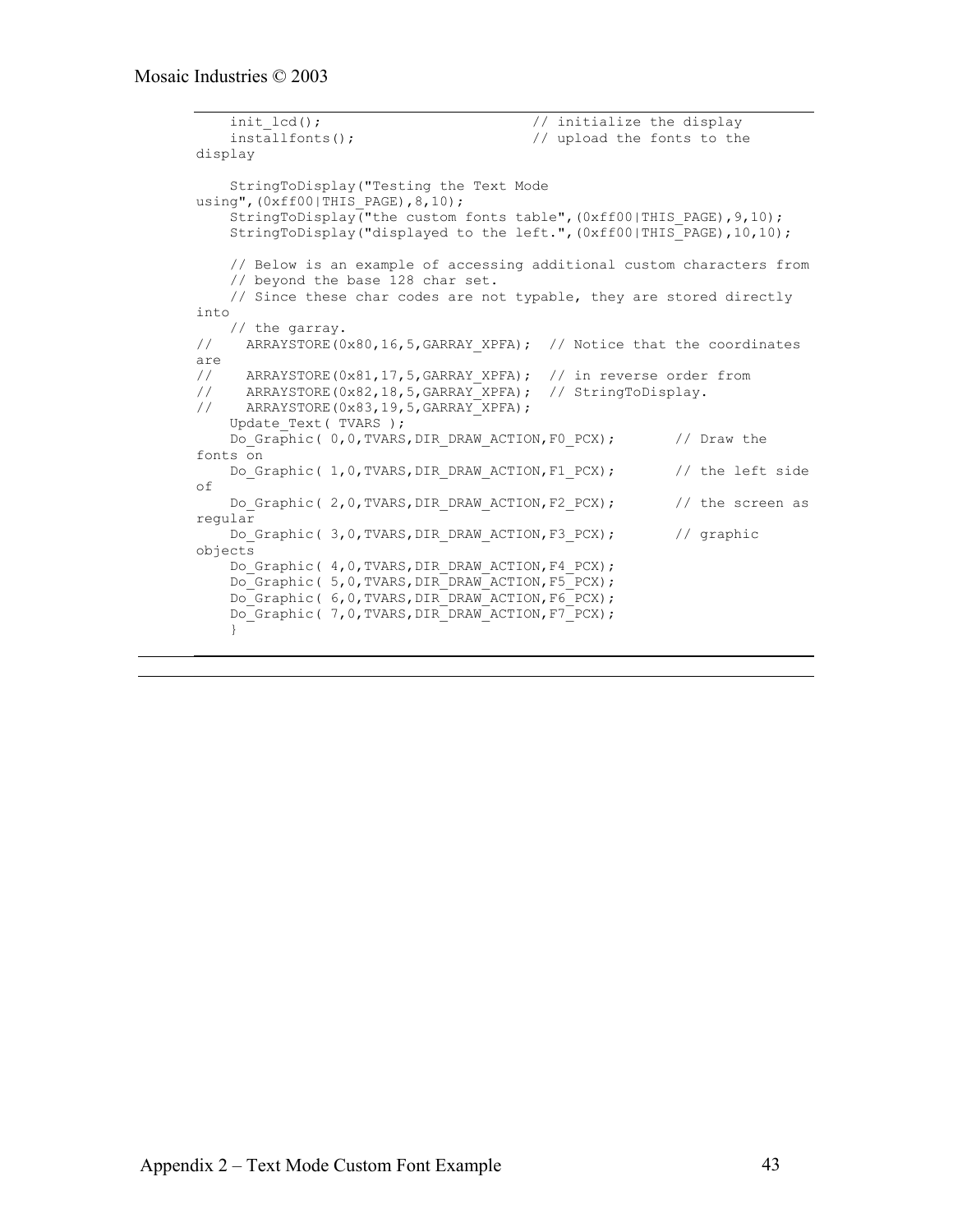## **Appendix 3 – LCD Worksheet**

The following page contains an enlarged version of Figure 1, the diagram of the LCD geometry. This image may be photocopied and used as a guide for sketching GUI prototypes.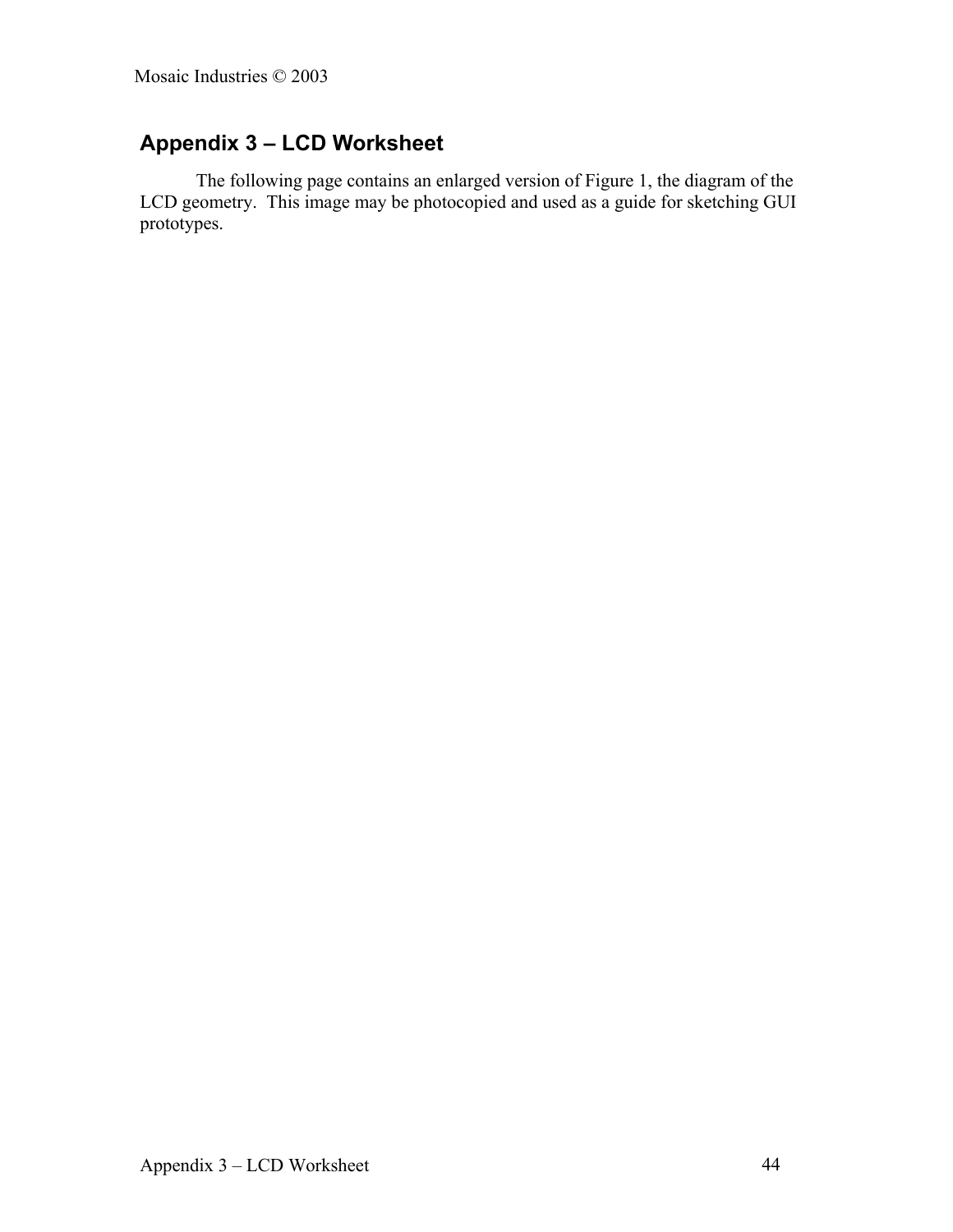

Appendix 3 – LCD Worksheet

LCD Worksheet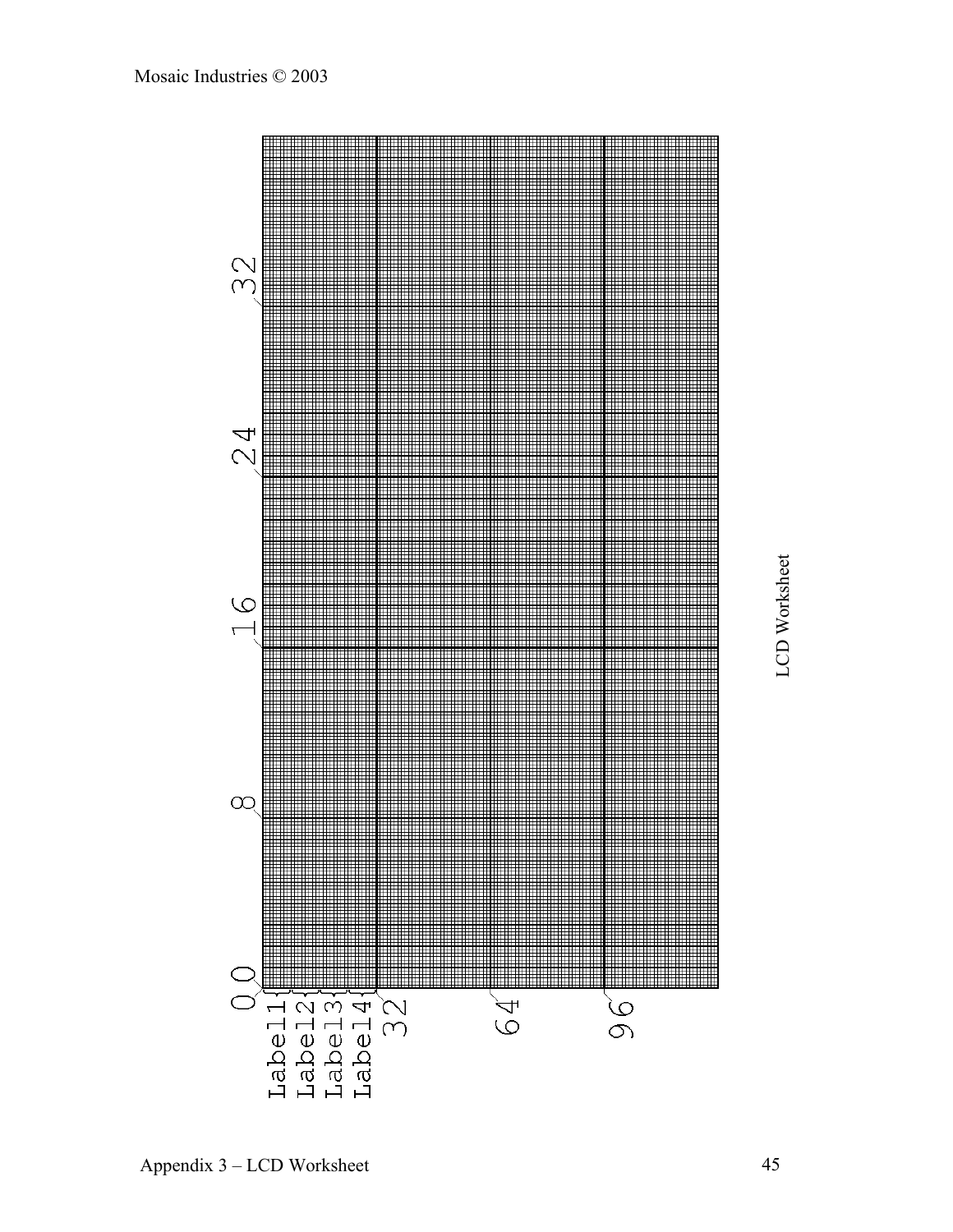# **Appendix 4 – Example Code**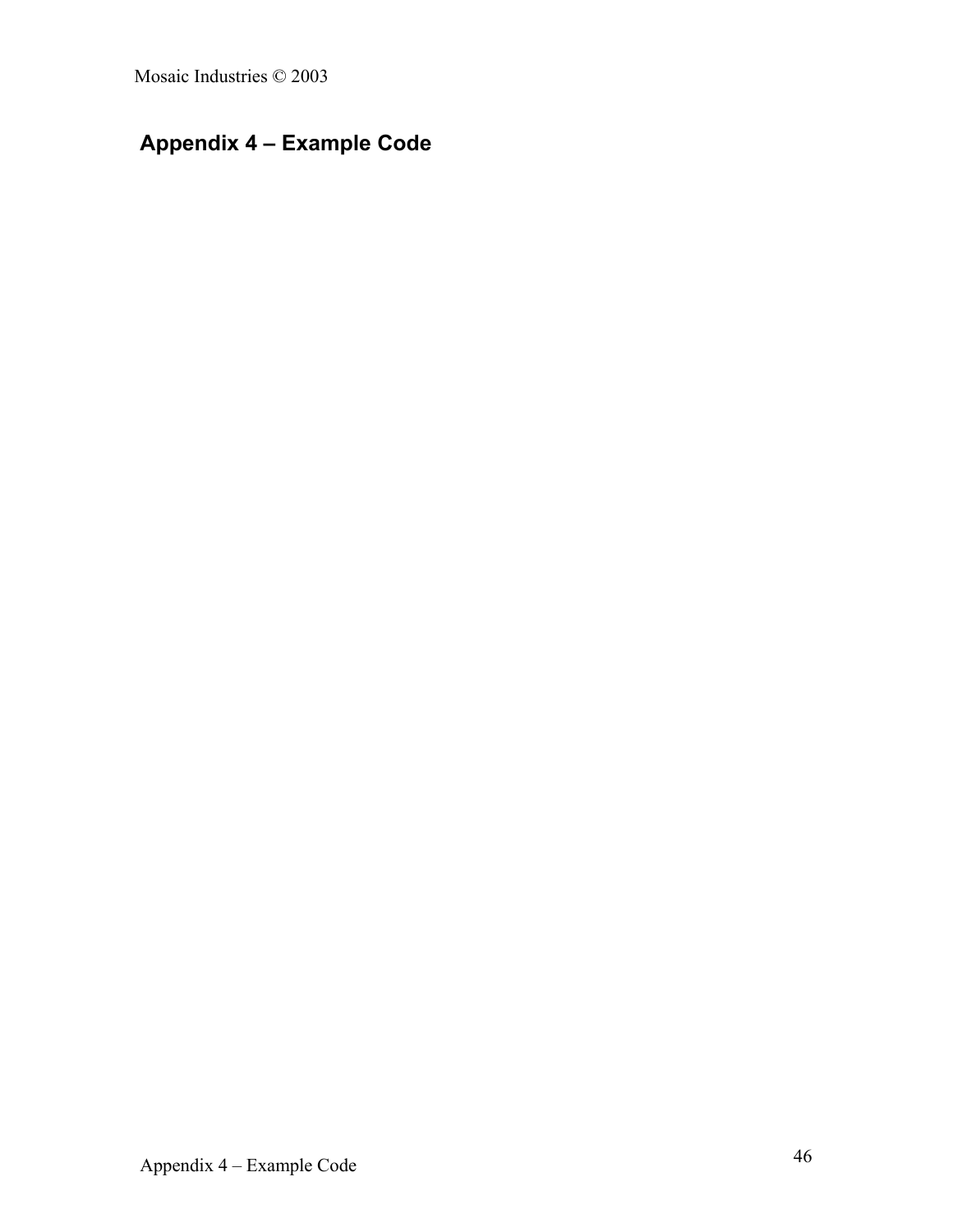#### *C Language Example Program*

// June 10, 1999 (C)Mosaic-Industries, Inc. 1999 (510) 790-1255 // written by: Jeremy Wade; translation & update: MGD // \*\*\*\*\*\*\*\*\*\*\*\*\*\*\*\*\*\*\*\*\*\*\*\*\*\*\*\*\*\*\*\*\*\*\*\*\*\*\*\*\*\*\*\*\*\*\*\*\*\*\*\*\*\*\*\*\*\* Example user interface // \*\*\*\*\*\* This program uses the Gui Software Toolkit to produce a user interface // \*\*\*\*\*\* on a SmarTouch Controller or a touchscreen/graphics display connected // \*\*\*\*\*\* to a QED board. The Gui Software Toolkit must already be installed on  $\frac{1}{1}$  \*\*\*\*\*\* the board. // \*\*\*\*\*\* SEE THE BOTTOM OF THIS FILE FOR AN OVERVIEW OF THE DEMO APPLICATION // \*\*\*\*\*\* AND HINTS ON INSTALLING THE DEMO SOFTWARE. // \*\*\*\*\*\* SEE THE ACCOMPANYING HOW\_TO.TXT FILE FOR ADDITIONAL INSTALLATION // \*\*\*\*\*\* AND "HOW TO DO IT" INFORMATION. #include <\mosaic\allqed.h> // include all of the qed and C utilities // The following lines are include the default demo kernel extension. See // the alternative below. #include "..\kernel\_extension\library.h" #include "..\kernel\_extension\library.c" // When you areusing other drivers or software toolkits, you must generate // your own kernel extension files using the web based kernel extension // manager. The following commented out lines can be used to #include the // library files for your own kernel extension build assuming you unzipped // into the my kernel extensions directory of your workspace directory // #include "..\..\my\_kernel\_extensions\library.h" // #include "..\..\my\_kernel\_extensions\library.c" // \*\*\*\* Graphics symbols - Generated by PCX2QED.exe utility program #include "..\images\GRAFSYMS.H" // General program constants and variable definitions: #define BOTTOM OF HEAP 0X0F4800L // Init constants defining the heap #define TOP\_OF\_HEAP 0X0F7FFFL GUI VARS tvars;  $\frac{1}{2}$  // Create an instance of the touchscreen // variable structure. All programs // that use the Gui Toolkit must declare // an instance of this structure. // \*\*\*\*\*\*\*\*\*\*\*\*\*\*\*\*\*\*\*\*\*\*\*\*\*\*\*\*\*\*\*\*\*\*\*\*\*\*\*\*\*\*\*\*\*\*\*\*\*\*\*\*\*\*\*\*\*\*\*\*\*\*\*\* // \*\*\*\* Beginning of keypad module  $1/$  \*\*\*\* // The keypad module consists of a set of alphanumeric buttons that // comprise 2 menus. Num\_keypad\_menu is a floating/integer numerical // data input screen. Alnum\_keypad\_menu is a alphanumeric data input screen. // \*\*\*\*\*\*\*\*\*\*\*\*\*\*\*\*\*\*\*\*\*\*\*\*\*\*\*\*\*\*\*\*\*\*\*\*\*\*\*\*\*\*\*\*\*\*\*\*\*\*\*\*\*\*\*\*\*\*\*  $\frac{1}{1}$ / \*\* Keypad variables and constants  $// **$ // The following 6 variables must be initialized before using either keypad menu.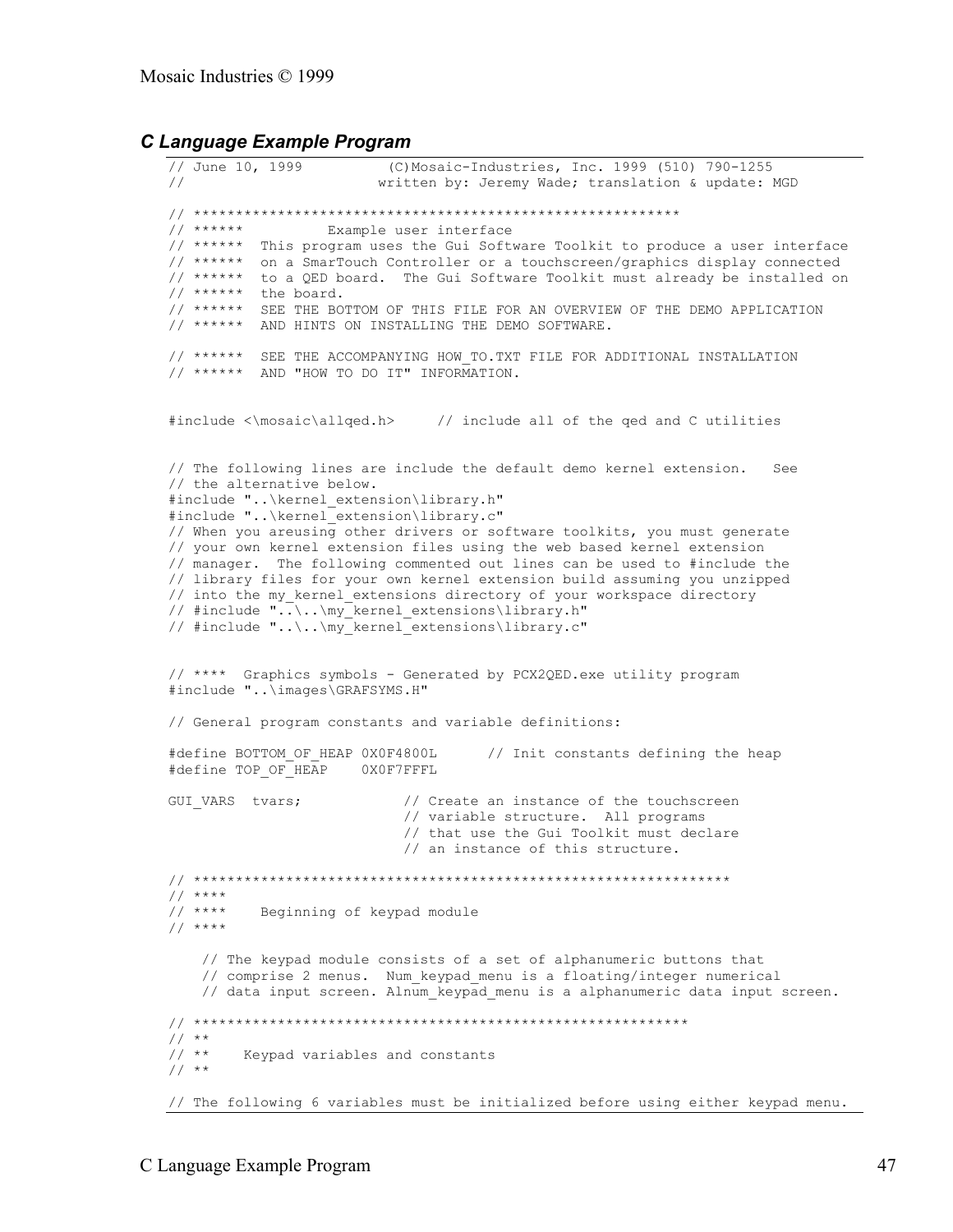```
static uint keypad_text_col; // Col for text string being edited by the keypad static uint keypad text row; // Row for text string being edited by the keypad
                                // Row for text string being edited by the keypad
static void (*enter_handler_cfa)(); // variable that holds pointer to a function.
                                 // which is the handler for the keypad.
                                // DEFAULT = no op(), a do-nothing function.
static uint kpbuffer length; // Holds the max length of kpbuffer. This is
                                 // also the number of spaces that will be printed
                                 // over the string to refresh it.
static uint kpbuffer count ; // Holds the current number of chars in kpbuffer.
static char** kpbuffer; \frac{1}{2} Holds the addr of the string to be edited
                                 // by the keypad.
     // kpbuffer holds a pointer to the base of the result string
     // created by the alphanumeric button presses.
static int shift offset; // Keeps track of the
                                 // use of the shift key for the 0 key.
                                 // Points into text string to indicate current
                                 // char to be selected by the button.
static int alpha offset; // Keeps track of the
                                 // use of the shift key for the 1-9 keys.
                                 // Points into text string to indicate current
                                 // char to be selected by the button.
                                 // Constrained to equal 0 in numeric mode.
static int current case; \frac{1}{2} // The current case of the letters in the alpha
                                 // numeric keypad.
static int alpha; // Boolean to indicate whether we allow alpha
                                 // mode. It is modified by the 2 top level menu
                                // init functions, init alnum_keypad and
                                // init num keypad.
// define ten string buffers;
// max string length = button width + 1{for null terminate}.
char num0text[ BUTTON_WIDTH+1 ]; // String pointed to by 0 button // note that button 0 text is not displayed; see init_num0_text().
 // note that button 0 text is not displayed; see init_num0_text().
char num1text[ BUTTON_WIDTH+1 ]; \qquad // String pointed to by 1 button
char num2text[ BUTTON_WIDTH+1 ]; \qquad // String pointed to by 2 button
char num3text[ BUTTON WIDTH+1 ]; // String pointed to by 3 button
char num4text[ BUTTON WIDTH+1 ]; // String pointed to by 4 button
char num5text[ BUTTON_WIDTH+1 ]; \qquad // String pointed to by 5 button
char num6text[ BUTTON_WIDTH+1 ]; // String pointed to by 6 button
char num7text[ BUTTON_WIDTH+1 ]; // String pointed to by 7 button
char num8text[ BUTTON_WIDTH+1 ]; // String pointed to by 8 button
char num9text[ BUTTON WIDTH+1 ]; // String pointed to by 9 button
char ptr_text[ BUTTON_WIDTH+1 ]; \qquad // Contains ^ ptr; used by num 1-9 buttons
char ptr0_text[ BUTTON_WIDTH+1 ]; // String pointed to by num0 button
// for high level handlers:
#define MAIN TITLE MAXLEN 23 // Max length for the main title
#define MAX_FLOW_LENGTH 11 // Sets max length of the numeric string
#define MAX_POWER_LENGTH 10 // Sets max length of the numeric string
#define MIN_FLOW 0.1
#define MAX_FLOW 1000.0
static int pump_power; <br>static float flow limit; <br>// The floating point
                                      // The floating point L/min of the pump
```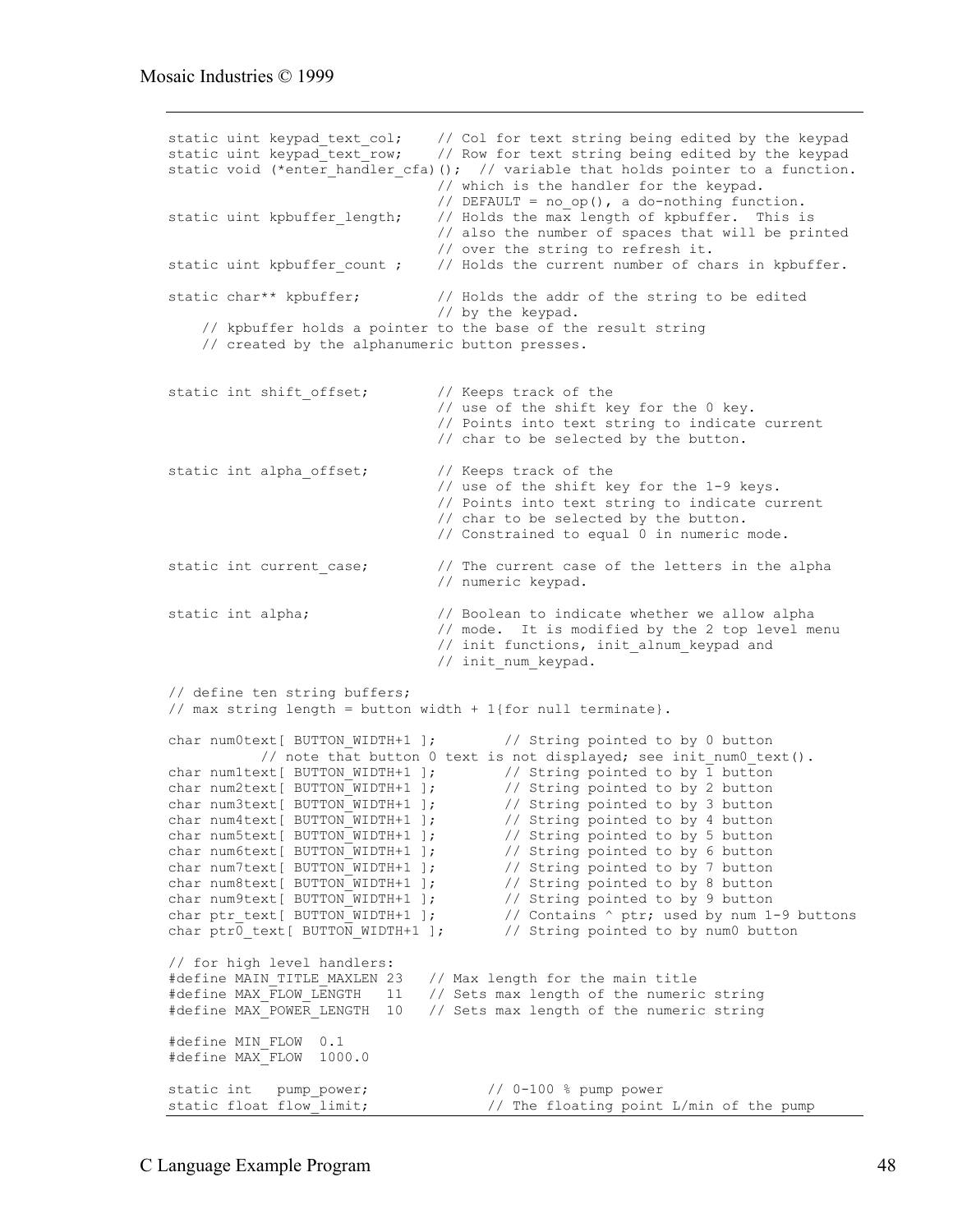```
static char tmpbuff[MAX(MAX POWER LENGTH, MAX FLOW LENGTH)+1];
                                         // a temporary buffer for editing the power
static char main title[MAIN_TITLE_MAXLEN]; // Declare the title buffer
// **<br>// **
         End of keypad variables and constants
// **
// ***********************************************************
// ***********************************************************
\frac{1}{1}/ **
         Keypad Handler and support code
// **
// declare prototypes here for handler functions that must be referenced before
// they are defined; the functions should not accept nor return any parameters:
extern _Q void kp_text_refresh( void );
extern Q void s title handler( void );
extern Q void s flow handler( void );
extern \overline{Q} void \overline{s} power_handler( void );
extern Q void increase_handler( void );
extern \overline{Q} void decrease handler( void );
void no_op( void )
// A do-nothing function; we use it to initialize enter handler cfa
{
}
 Q int char count ( char* stringname )
\frac{7}{7} counts the number of characters in a string before the terminating null.
{
  int numchars;
  for( numchars=0; *stringname++; numchars++ )
\mathcal{L} return numchars;
}
 _Q void blank_keypad_chars( void )
\overline{77} Places null text in all the text fields for the buttons
{
  num1text[0]=0;
 num2text[0]=0; num3text[0]=0;
  num4text[0]=0;
  num5text[0]=0;
  num6text[0]=0;
  num7text[0]=0;
  num8text[0]=0;
  num9text[0]=0;
}
_Q void set_lowercase( void )
\sqrt{7}/ Initializes the letters in the keypad to their lower case versions.
{
 current case = FALSE; \frac{1}{2} Set the current case var
 strcpy(num1text, " qz ");
 strcpy( num2text, " abc" );
```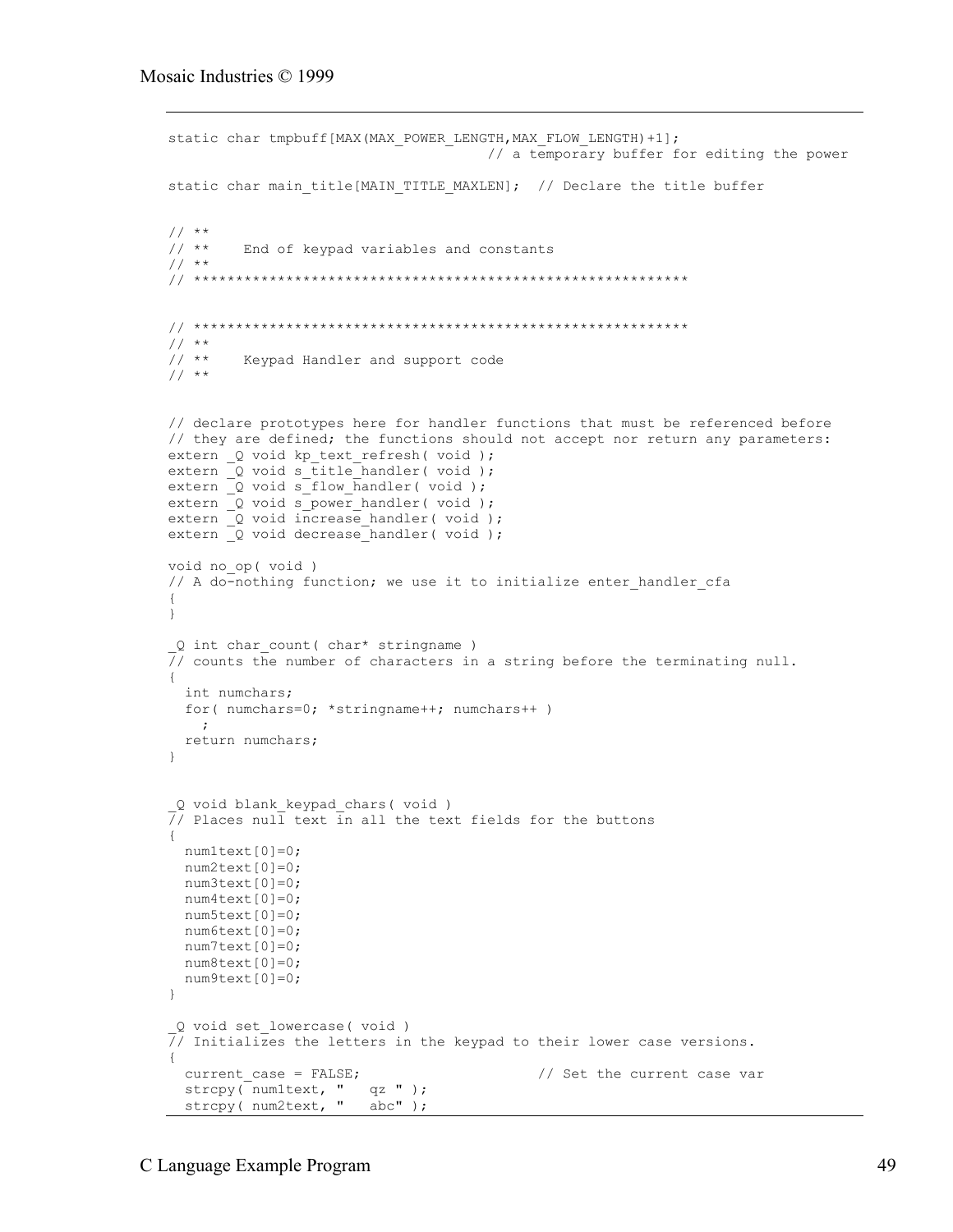```
strcpy( num3text, " def" );<br>strcpy( num4text, " ghi" );
  strcpy( num4text, " ghi" );<br>strcpy( num5text, " jkl" );
 strcpy( num5text, "
 strcpy( num6text, " mno" );<br>strcpy( num7text, " prs" );
strcpy( num7text, " prs" );
strcpy( num8text, " tuv" );
 strcpy( num9text, " wxy" );
}
_Q void set_uppercase( void )
// Initializes the letters in the keypad to their upper case versions.
{
 current_case = TRUE;<br>strcpy(numltext, " QZ " );<br>current case variations of \ell // Set the current case variations of QZ " );
 strcpy( num1text, "
 strcpy( num2text, " ABC" );
strcpy( num3text, " DEF" );
 strcpy( num4text, " GHI" );
 strcpy( num5text, " JKL" );
strcpy( num6text, " MNO" );
 strcpy( num7text, " PRS" );
strcpy( num8text, " TUV" );
strcpy( num9text, " WXY" );
}
_Q void set_char_pointer( void )
     // Positions the ^ pointer underneath the alpha strings in each alpha
    // button. The value in alpha offset is used to locate the ^{\wedge}.
{
  char* which letter; \frac{1}{2} // holds string containing \land at proper position
  switch( shift offset)
   {
    case 0:<br>which letter = "
                           wetter to no letter which we have to no letter
         break;
     case 3:
        which letter = " \wedge " ; // Point to first letter
         break;
     case 4:
        which letter = " \wedge " ; // Point to second letter
         break;
    case 5:<br>which letter = "
                             \lambda" ; \lambda // Point to third letter
         break;
   }
   if(alpha)
    strcpy( ptr_text, which_letter ); // Store in ptr_text if mode = alpha
   else
   ptr text[0] = 0; \frac{1}{2} // Nothing displayed in numeric mode
  strcpy( ptr0 text, which letter ); // Always store in ptr0 text
}
_Q void init_num0_text( void )
// Initializes the text label for the 0 button of the keypad.
// this button is handled separately from the others:
// it displays a graphic for readability, and the text initialized here
// is not displayed; this text IS used to build up the number string.
{
  strcpy( num0text, " +-E" );
}
```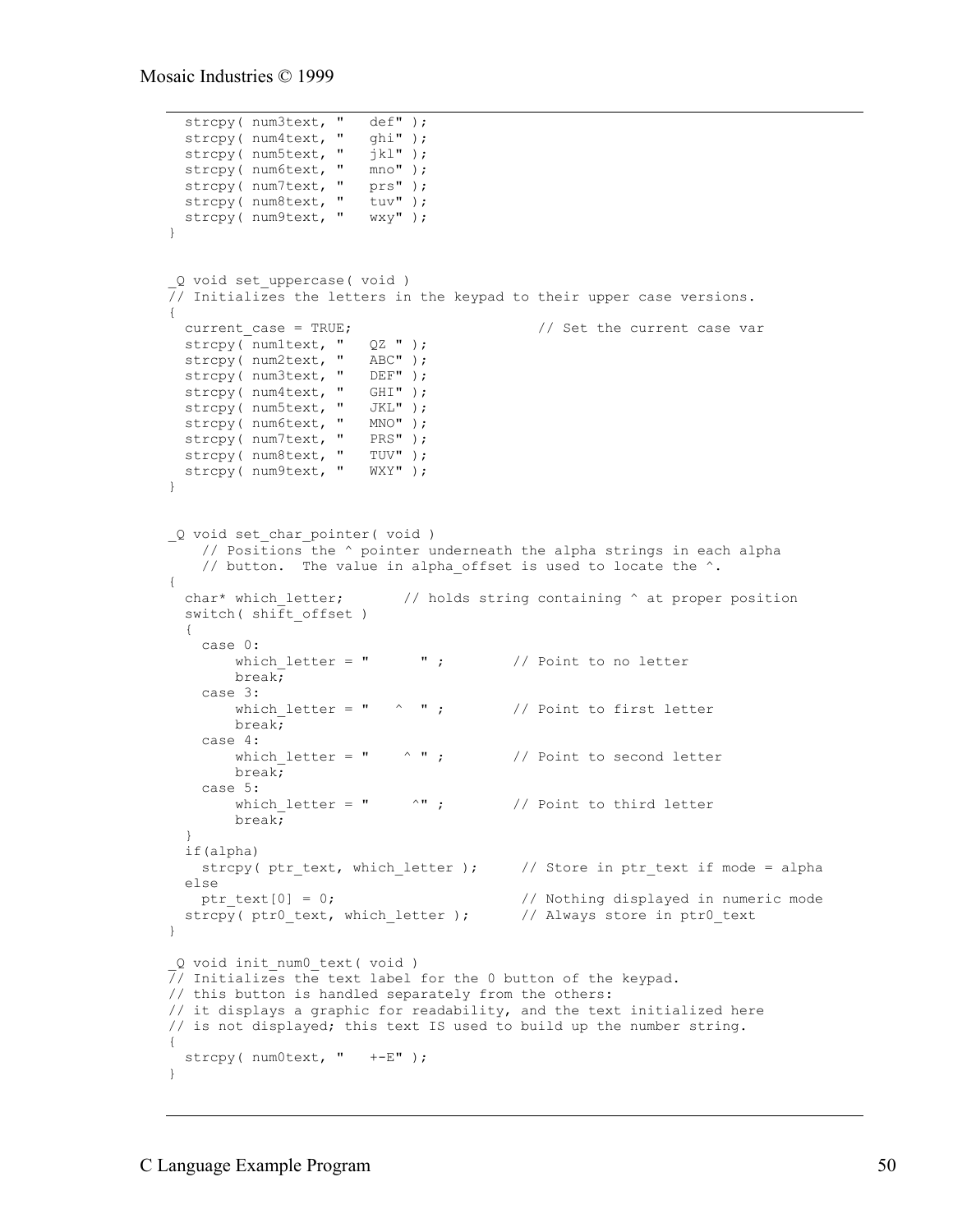```
_Q void short_beep( void )
{
 SetHighCurrent(0x01);
  MicrosecDelay(2000);
  ClearHighCurrent(0x01);
}
_Q void num_shift_handler( void )
\overline{7}/ Handles the pressing of the shift key. Pressing the shift key
// causes the ^ indicator to rotate through the alternate character positions.
// Note that in numeric mode, only the 0 key has alternate characters.
{
  short beep();
    switch( shift offset) // adjust the value of shift offset
\left\{\begin{array}{ccc} & & \\ & & \end{array}\right\} case 0:
       shift offset=3; \frac{1}{2} // If it is 0, take it to 3 {1st char}
        break;
       case 3:
       shift offset=4; // If it is 3, take it to 4 {2nd char}
        break;
      case 4:<br>shift offset=5;
                                // If it is 4, take it to 5 {3rd char}
        break;
      case 5: \frac{1}{1} if it is 5, decide what to do...
        if(alpha)
         { if(current_case) // If caps, go to lower and start over with num
            { set_lowercase();<br>shift offset=0;
                                  // Roll over: back to the number mode
 }
            else // else if we're in lower case now...
             { set_uppercase();
                shift offset=3; // Roll over to 1st char and go to caps
 }
         }
        else // if it is 5 in numeric mode...<br>shift offset=0; // take it to 0 {select the numb
                                   // take it to 0 {select the number}
        break;
     } // end of switch statement
   if(alpha)
        alpha offset = shift offset;
  set char pointer();
  kp text refresh(); // Refresh the button text since it has changed
  Update Text( TVARS );
}
_Q void refresh_string_display( void )
// Refresh the alphanumeric string on the display
// as specified by the current contents pointed to by kpbuffer.
{ xaddr buffer base = // row, column in garray are swapped intentionally
     ARRAYMEMBER( keypad_text_col, keypad_text_row, (FORTH_ARRAY*) GARRAY_XPFA);
FillMany( buffer_base, kpbuffer_length, 0 ); // Clear string area on screen
STRING TO DISPLAY( kpbuffer, keypad text row, keypad text col);
  // Write the string at *kpbuffer to the display<br>Update Text (TVARS); // Update the text layer
                                // Update the text layer
   PutCursor( keypad_text_row, keypad_text_col + kpbuffer_count ); // Reposition
}
_Q void num_ent_handler( void )
\frac{1}{\sqrt{7}} Handles the "enter" button press. The intended result of pressing
```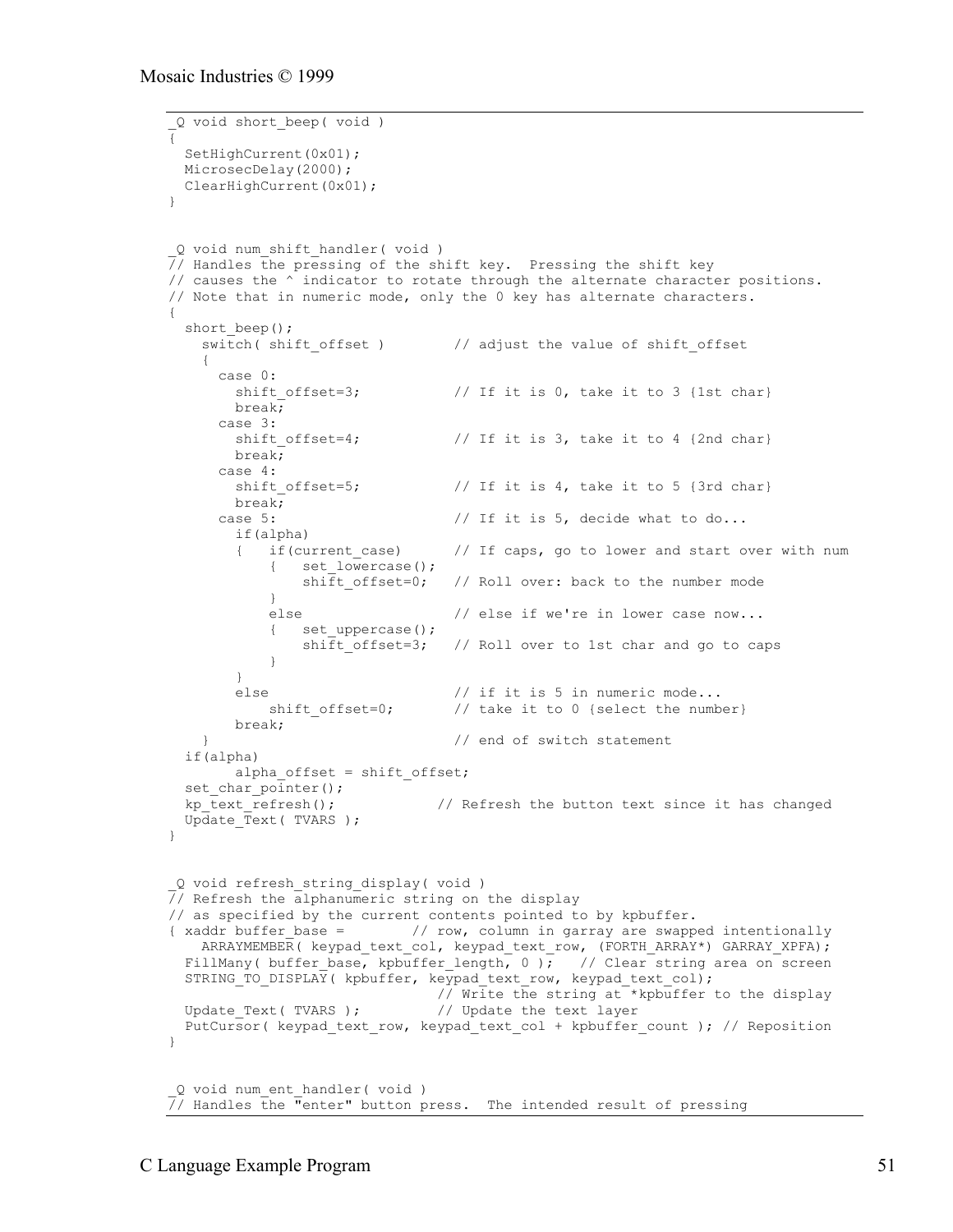```
// the enter button is typically context sensitive (that is, it may vary
// depending on how the programmer intends to use the keypad).
// Consequently, we simply execute another handler via the ram-based function
// pointer named enter handler cfa that may be changed at runtime.
// (A "cfa" is a "code field address", another name for a "function pointer".)
// For example, see init kp vars() and enter handler() later in this file.
// NOTE that the use of THIS PAGE means that enter handler()
// must be defined IN THIS FILE to ensure that the handler is located
// on the same page in memory as this num ent handler calling function.
// Also note that if the keypad is used without first initializing
// this variable, the board will probably crash when the enter button is pressed.
{
  short beep();
 Execute( enter handler cfa, THIS PAGE ); // call the specified function
}
 _Q void num_del_handler( void )
\sqrt{7}/ Handles the pressing of the delete button (shown as a \leq - ) on the number pad.
{
  if(kpbuffer count) // Only proceed if string is not empty
   {
    short beep(); // If the cursor moves, beep
    (kpbuffer) [ kpbuffer_count-1 ] = 0; // store terminating null
    kpbuffer_count--; \frac{1}{2} // decrement the count
    refresh string display(); // Refresh the string on the display
   }
}
_Q void num_handler( char ascii_value )
// This is the action routine called when a number button is pressed.
// Appends n to the end of the string at *kpbuffer, increments its count, beeps.
{
   // Comment out the following 2 lines if you do not want to revert to number
   // mode after each keystroke:
  alpha offset = shift offset = 0; // This resets the shift mode
  set char pointer(); \frac{1}{2} // Regenerate the '<sup>^</sup>' pointer
  kp text refresh(); // Refresh the button labels
   if(kpbuffer_count >= kpbuffer_length) // Don't overflow allotted string space
  return; \overline{\phantom{a}} // The buffer is full. Reject the number.<br>short beep(); \overline{\phantom{a}} // If we are able to print the char, beep
                                // If we are able to print the char, beep
  (kpbuffer) [ kpbuffer_count ] = ascii value; // store new char in buffer
  kpbuffer count++; \overline{\hspace{1cm}} // Adjust the string count
  (kpbuffer) [ kpbuffer count ] = 0; // store terminating null
  refresh string display(); // Refresh the string on the display
}
_Q void num_0_handler( void )
\frac{1}{\sqrt{2}} adds the selected ascii character to *kpbuffer and beeps
{
   if(shift_offset)
   num handler( *(num0text + shift offset)); // char from button's text string
  \epsilonlse \epsilon // offset == 0 means we're in numeric mode
   num handler( '0' );
}
 _Q void num_1_handler( void )
\overline{77} adds the selected ascii character to *kpbuffer and beeps
{
   if(alpha_offset)
    num handler( *(num1text + shift offset)); // char from button's text string
```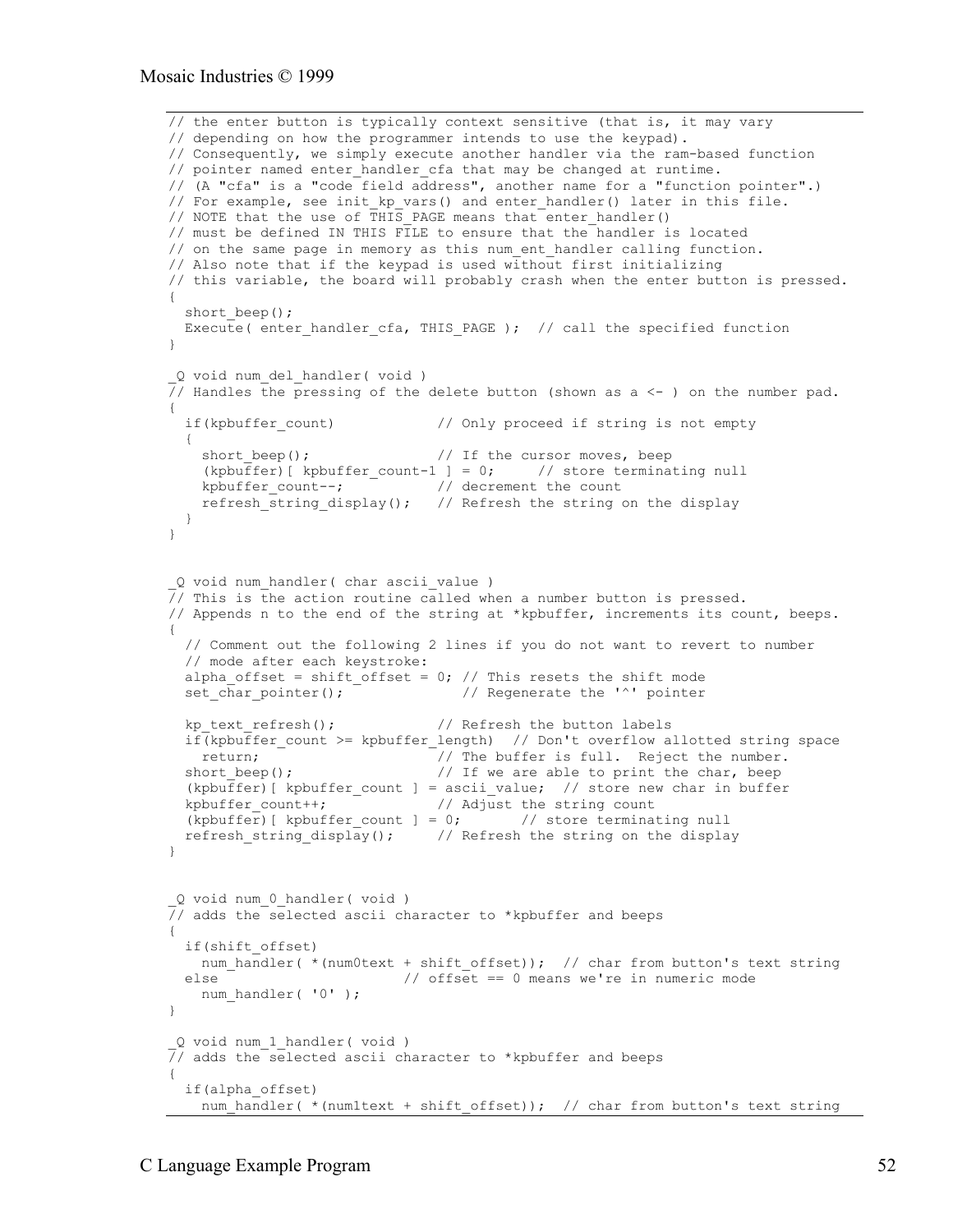```
 else // offset == 0 means we're in numeric mode
    num handler( '1' );
}
_Q void num_2_handler( void )
// adds the selected ascii character to *kpbuffer and beeps
{
   if(alpha_offset)
   num_handler( *(num2text + shift_offset)); // char from button's text string
   else // offset == 0 means we're in numeric mode
   num handler( '2' );
}
_Q void num_3_handler( void )
\overline{77} adds the selected ascii character to *kpbuffer and beeps
{
   if(alpha_offset)
  num_handler( *(num3text + shift_offset)); // char from button's text string<br>else \frac{1}{2} offset == 0 means we're in numeric mode
                            // offset == 0 means we're in numeric mode
   num handler( '3' );
}
_Q void num_4_handler( void )
// adds the selected ascii character to *kpbuffer and beeps
{
   if(alpha_offset)
    num handler( *(num4text + shift offset)); // char from button's text string
  else \overline{\phantom{a}} // offset == 0 means we're in numeric mode
   num handler( '4' );
}
_Q void num_5_handler( void )
// adds the selected ascii character to *kpbuffer and beeps
{
  if(alpha_offset)
   num handler( *(num5text + shift offset)); // char from button's text string
 else \overline{\phantom{a}} // offset == 0 means we're in numeric mode
   num handler( '5' );
}
_Q void num_6_handler( void )
// adds the selected ascii character to *kpbuffer and beeps
{
   if(alpha_offset)
   num handler( *(num6text + shift offset)); // char from button's text string
   else // offset == 0 means we're in numeric mode
   num handler( '6' );
}
_Q void num_7_handler( void )
// adds the selected ascii character to *kpbuffer and beeps
{
   if(alpha_offset)
    num handler( *(num7text + shift offset)); // char from button's text string
  else \overline{\phantom{a}} // offset == 0 means we're in numeric mode
    num_handler( '7' );
}
```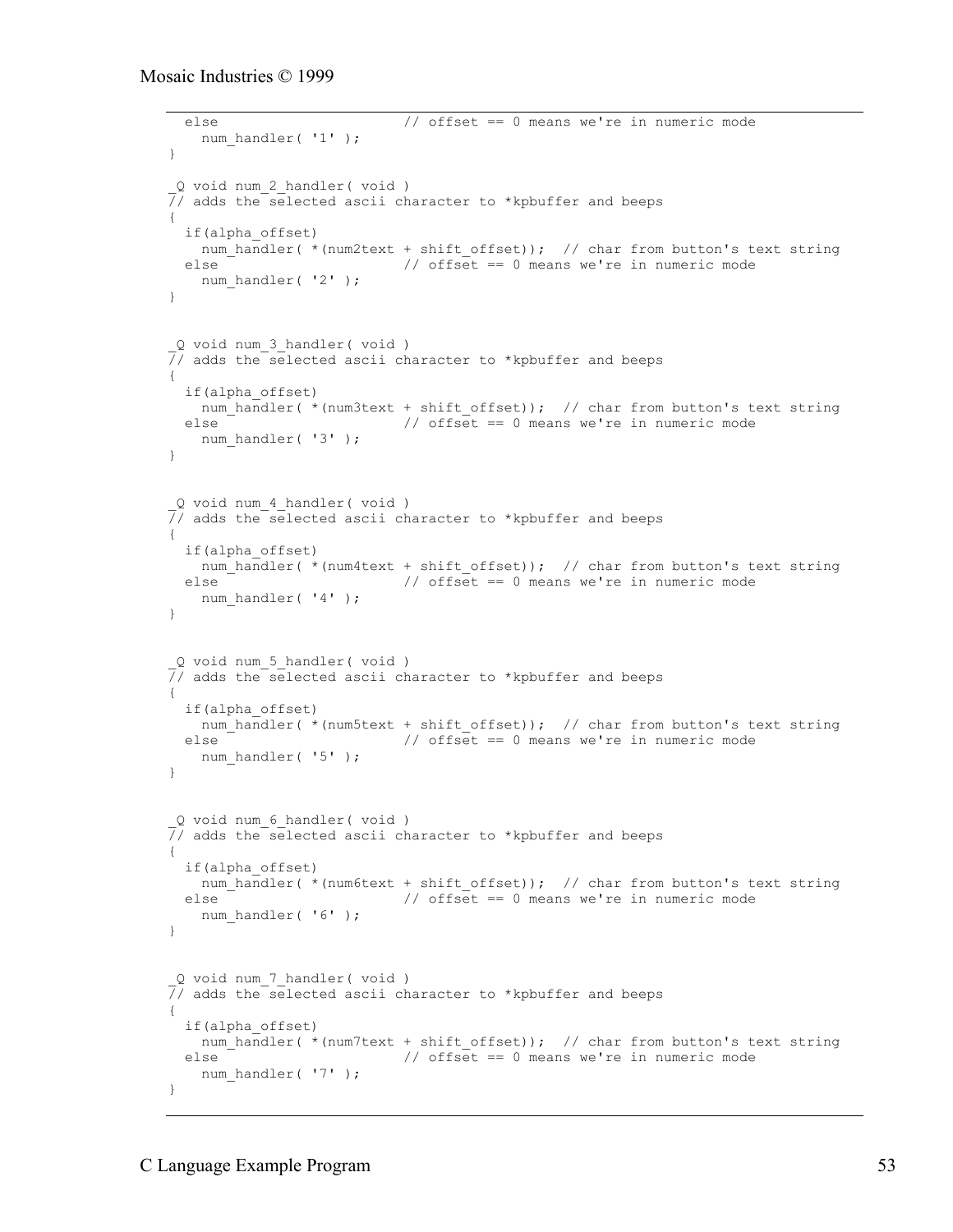```
_Q void num_8_handler( void )
// adds the selected ascii character to *kpbuffer and beeps
{
  if(alpha_offset)
   num handler( *(num8text + shift offset)); // char from button's text string
  else // offset == 0 means we're in numeric mode
   num handler( '8' );
}
_Q void num_9_handler( void )
// adds the selected ascii character to *kpbuffer and beeps
{
  if(alpha_offset)
   num_handler( *(num9text + shift_offset)); // char from button's text string
 else \overline{\phantom{a}} // offset == 0 means we're in numeric mode
   num handler( '9' );
}
_Q void num_dec_handler( void )
\frac{1}{\sqrt{2}} handles press of '.' (decimal point/period) button.
{
 num handler( '.' ); // Tell num handler about the button pressed
}
\frac{1}{1}/ **
        End of Keypad Handlers and support code
// **// ***********************************************************
// ***********************************************************
// **<br>// **Begin button definitions
// **
#pragma option init=.doubleword // put initialized structs in ROM area!
#include </mosaic/gui_tk/to_large.h>
// Buttons for the keypad menu:
// Each FASTBUTTON macro statement initializes a structure in ROM to indicate
// the action flags, graphics, and text associated with the button.
// "FASTBUTTON" indicates that these are "direct draw" buttons;
// that is, when the button is pressed, the "on state" of the button
// (typically indicated by "blacking out" the button area")
// is drawn directly to the display, bypassing the graphics array in
// the QED RAM. Similarly, when the button is released, another direct draw
// to the screen is executed. Only the initial draw is done via the
// GARRAY in the QED RAM.
// Because the display of the press and release graphics are transitory
// and because the final button graphical display after press and release
// is (typically) the same as before the press/release actions,
// the direct draw speeds response time without compromising any other
// performance aspects.
// The graphic elements are denoted by _PCX names, and are
// #included via the "grafsyms.h" file.
// Note that each button is assigned a unique name, such as num0_button,
// which is the last parameter in the macro's parameter list.
// These names are in turn used by the NEW_MENU macro to assemble the
```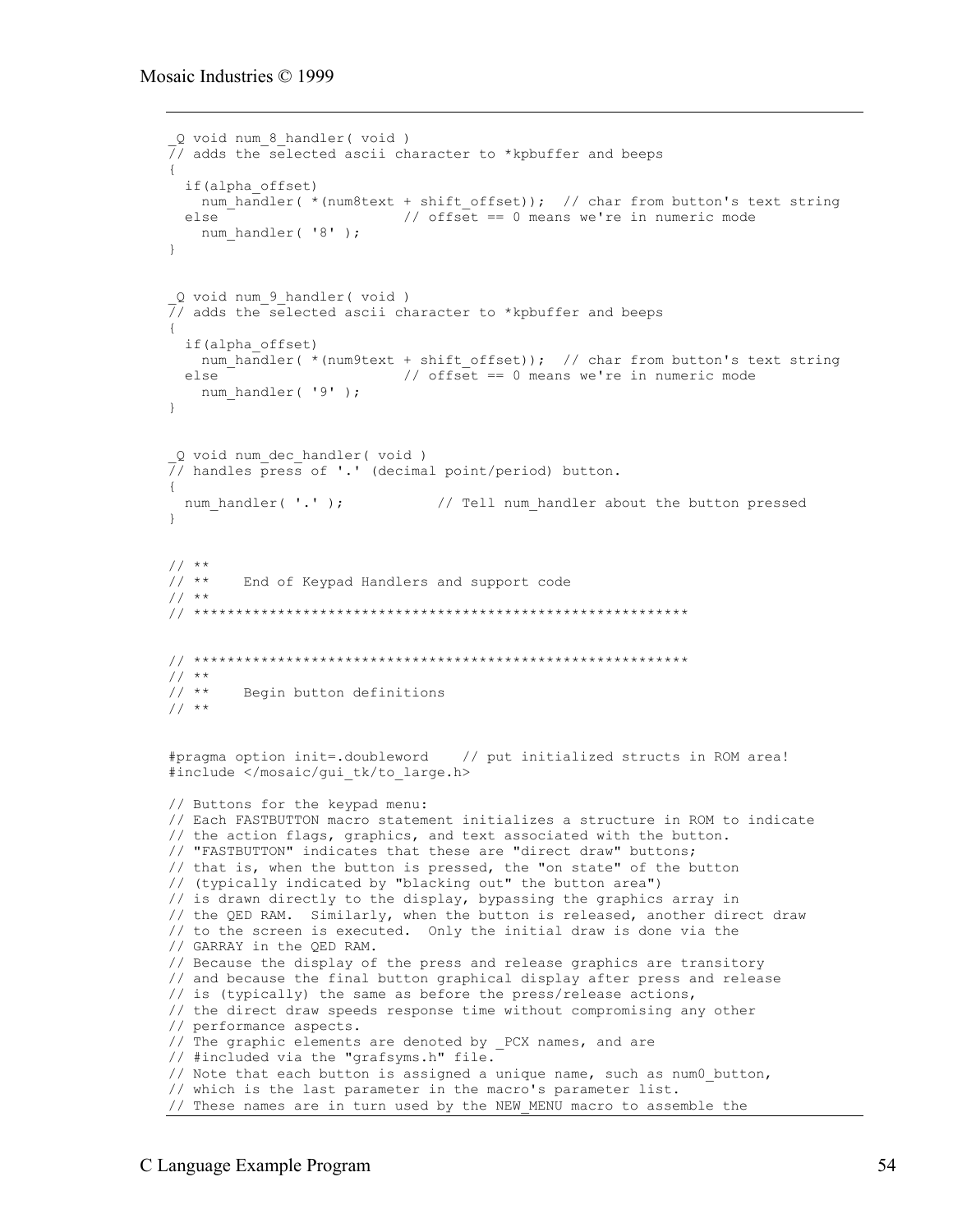// buttons into one or more menus later in this file. FASTBUTTON( // "Number 0" button<br>PRESS\_HANDLER\_FLAG | // Draw graphic flag PRESS\_HANDLER\_FLAG | // Draw graphic flag: execute action upon press<br>REPEAT\_FLAG | // this is a repeating key<br>DRAW\_TEXT\_FLAG, // print text for this button  $\frac{1}{2}$  this is a repeating key // print text for this button NUMO\_PCX, <br>NUMO\_PCX, // Draw graphic<br>// Release grapl NUMO\_PCX,<br>SBLACK\_PCX,  $\frac{1}{\sqrt{2}}$  // Release graphic SBLACK\_PCX, // Press graphic num\_0\_handler,  $\frac{1}{\sqrt{2}}$  are function to execute when pressed "", // No text for the first line "", // No text for the second line "",<br>ptr0\_text,  $\frac{1}{2}$  // No text for the second line<br>"",  $\frac{1}{2}$  // No text for the 4th line // No text for the 4th line num0 button );  $\frac{1}{2}$  // Instantiate new button with above parameters FASTBUTTON( // "Number 1" button PRESS\_HANDLER\_FLAG | // Draw graphic flag: execute action upon press REPEAT\_FLAG | // this is a repeating key DRAW\_TEXT\_FLAG,  $\frac{1}{2}$  print text for this button NUM1\_PCX, // Draw graphic NUM1\_PCX, // Release graphic SBLACK PCX,  $\frac{1}{2}$  // Press graphic num\_1\_handler,  $\frac{1}{\sqrt{2}}$  and  $\frac{1}{\sqrt{2}}$  and  $\frac{1}{\sqrt{2}}$  and  $\frac{1}{\sqrt{2}}$  are function to execute when pressed "", // No text for the first line numltext,  $\frac{1}{2}$  are string to be printed inside this button ptr\_text,  $\sqrt{2}$  // The text string that contains the ^ pointer "", // No text for the 4th line num1 button );  $\frac{1}{2}$  // Instantiate new button with above parameters FASTBUTTON( // "Number 2" button PRESS\_HANDLER\_FLAG | // Draw graphic flag: execute action upon press REPEAT\_FLAG | // this is a repeating key DRAW TEXT FLAG,  $\frac{1}{2}$  print text for this button NUM2\_PCX, // Draw graphic NUM2\_PCX, // Release graphic SBLACK\_PCX,  $\frac{1}{2}$  // Press graphic num 2 handler,  $\frac{1}{2}$  // The function t num\_2\_handler,  $\frac{1}{10}$  // The function to execute when pressed<br>"",  $\frac{1}{10}$  // No text for the first line // No text for the first line num2text,  $\frac{1}{\sqrt{2}}$  The string to be printed inside this button ptr\_text,  $\frac{1}{\sqrt{2}}$  // The text string that contains the ^ pointer  $\frac{1}{\sqrt{2}}$  // No text for the 4th line // No text for the 4th line num2 button ); // Instantiate new button with above parameters FASTBUTTON( // "Number 3" button PRESS\_HANDLER\_FLAG | // Draw graphic flag: execute action upon press REPEAT\_FLAG | // this is a repeating key DRAW\_TEXT\_FLAG,  $\frac{1}{2}$  print text for this button NUM3\_PCX, // Draw graphic NUM3 PCX,  $\frac{1}{2}$  // Release graphic SBLACK\_PCX, // Press graphic num\_3\_handler,  $\frac{1}{\sqrt{2}}$  // The function to execute when pressed  $\frac{1}{\sqrt{2}}$  // No text for the first line // No text for the first line num3text,  $\frac{1}{1}$  The string to be printed inside this button ptr text,  $\frac{1}{1}$  The text string that contains the  $\frac{1}{1}$  pointer ptr\_text,  $\frac{1}{10}$  // The text string that contains the  $\frac{1}{10}$  pointer  $\frac{1}{10}$  // No text for the 4th line "",<br>
num3 button );<br>
// Instantiate new button w // Instantiate new button with above parameters FASTBUTTON( // "Number 4" button<br>PRESS HANDLER\_FLAG | // Draw graphic flag PRESS\_HANDLER\_FLAG | // "Number 4" button<br>PRESS\_HANDLER\_FLAG | // Draw graphic flag: execute action upon press<br>REPEAT FLAG | // this is a repeating key REPEAT\_FLAG | // this is a repeating key DRAW\_TEXT\_FLAG,  $\frac{1}{2}$  print text for this button NUM4<sup>-</sup>PCX,<sup>-</sup>  $\frac{1}{\sqrt{2}}$  // Draw graphic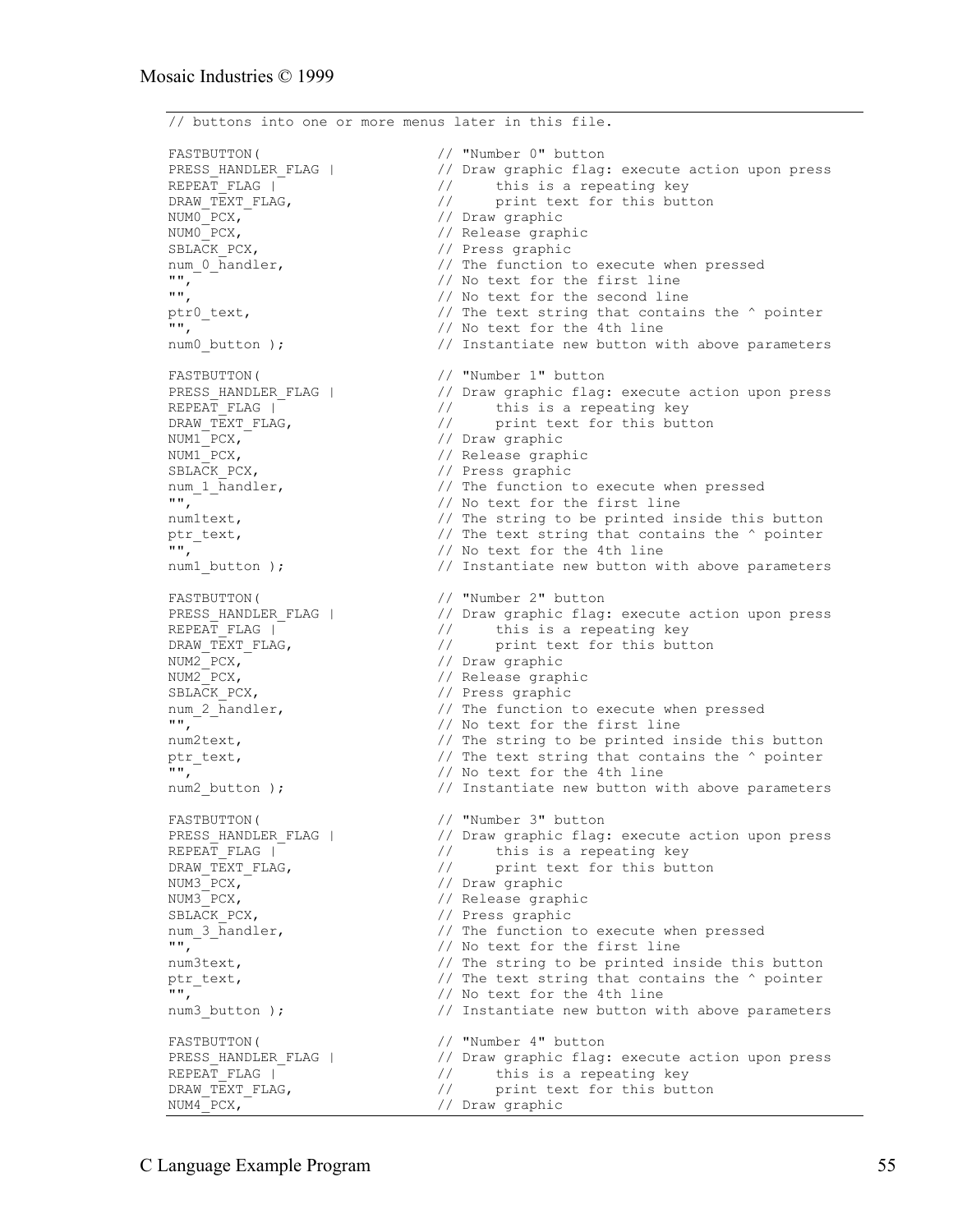NUM4\_PCX,<br>SBLACK PCX,  $\frac{1}{\sqrt{P}}$  Press graphic SBLACK\_PCX,  $\frac{1}{2}$  // Press graphic num 4 handler,  $\frac{1}{2}$  // The function t num\_4\_handler,  $\frac{1}{\sqrt{2}}$  // The function to execute when pressed<br>"",  $\frac{1}{\sqrt{2}}$  // No text for the first line // No text for the first line num4text,  $\frac{1}{2}$  and  $\frac{1}{2}$  are string to be printed inside this button ptr\_text,  $\frac{1}{10}$  // The text string that contains the  $\frac{1}{10}$  pointer  $\frac{1}{10}$  // No text for the 4th line // No text for the 4th line num4 button );  $\frac{1}{2}$  instantiate new button with above parameters FASTBUTTON(
// "Number 5" button<br>
PRESS HANDLER FLAG | // Draw graphic flag:<br>
// this is a rene PRESS\_HANDLER\_FLAG | // Draw graphic flag: execute action upon press<br>REPEAT FLAG | // this is a repeating key // this is a repeating key<br>// print text for this but! DRAW\_TEXT\_FLAG,  $\frac{1}{2}$  // print text for this button NUM5<sup>-</sup>PCX, NUM5<sup>-</sup>PCX,  $\overline{P}$  // Draw graphic<br>NUM5<sup>-</sup>PCX, // Release grap NUM5<sup>-</sup>PCX,<br>SBLACK PCX,  $\frac{1}{\sqrt{R}}$  Press graphic SBLACK\_PCX, <br>
num 5 handler, <br>
// The function t // The function to execute when pressed  $"$ ,  $^ ^ ^+$ num5text,  $\frac{1}{1}$  The string to be printed inside this button<br>ptr text,  $\frac{1}{1}$  The text string that contains the  $\frac{1}{1}$  pointer ptr\_text,  $\sqrt{2}$  // The text string that contains the ^ pointer "", // No text for the 4th line num5 button );  $\frac{1}{2}$  instantiate new button with above parameters FASTBUTTON( // "Number 6" button PRESS\_HANDLER\_FLAG | // Draw graphic flag: execute action upon press REPEAT\_FLAG | // this is a repeating key DRAW\_TEXT\_FLAG,  $\frac{1}{2}$  print text for this button NUM6 PCX,  $\frac{1}{2}$  // Draw graphic NUM6\_PCX, // Release graphic SBLACK\_PCX, // Press graphic num\_6\_handler,  $\frac{1}{\sqrt{2}}$  are function to execute when pressed "", // No text for the first line num6text,  $\frac{1}{\sqrt{2}}$  The string to be printed inside this button ptr\_text,  $\frac{1}{n}$  // The text string that contains the  $\frac{1}{n}$  pointer // No text for the 4th line // No text for the 4th line num6 button );  $\frac{1}{2}$  instantiate new button with above parameters FASTBUTTON( // "Number 7" button PRESS HANDLER FLAG | // Draw graphic flag: execute action upon press REPEAT\_FLAG | // this is a repeating key DRAW\_TEXT\_FLAG,<br>
NUM7\_PCX,<br>
NUM7\_PCX,<br>
// Draw graphic<br>
// Release graphic<br>
// Release graphic NUM7\_PCX, // Draw graphic NUM7\_PCX, // Release graphic SBLACK PCX,  $\frac{1}{2}$  // Press graphic num 7 handler,  $\frac{1}{2}$  // The function to execute when pressed "", // No text for the first line num7text,  $\frac{1}{2}$  // The string to be printed inside this button ptr\_text,  $\frac{1}{10}$  // The text string that contains the  $\frac{1}{10}$  pointer  $\frac{1}{10}$  // No text for the 4th line // No text for the 4th line num7 button );  $\frac{1}{2}$  // Instantiate new button with above parameters FASTBUTTON( // "Number 8" button<br>PRESS\_HANDLER\_FLAG | // Draw graphic flag: PRESS\_HANDLER\_FLAG | // Draw graphic flag: execute action upon press<br>REPEAT\_FLAG | // this is a repeating key<br>'' nint text for this button REPEAT\_FLAG | // this is a repeating key DRAW TEXT FLAG,  $\frac{1}{2}$  print text for this button NUM8<sup>-</sup>PCX,<sup>-</sup><br>NUM8<sup>-</sup>PCX, // Draw graphic<br>// Release grap Number 2014 SBLACK PCX,  $\overline{}/\overline{}$  Press graphic num\_8\_handler,  $\frac{1}{10}$  // The function to execute when pressed<br>"",  $\frac{1}{10}$  // No text for the first line // No text for the first line num8text,  $\frac{1}{1}$  The string to be printed inside this button ptr text,  $\frac{1}{1}$  The text string that contains the  $\frac{1}{1}$  pointer ptr\_text,  $\frac{1}{10}$  // The text string that contains the ^ pointer  $\frac{1}{10}$ ,  $\frac{1}{10}$  No text for the 4th line // No text for the 4th line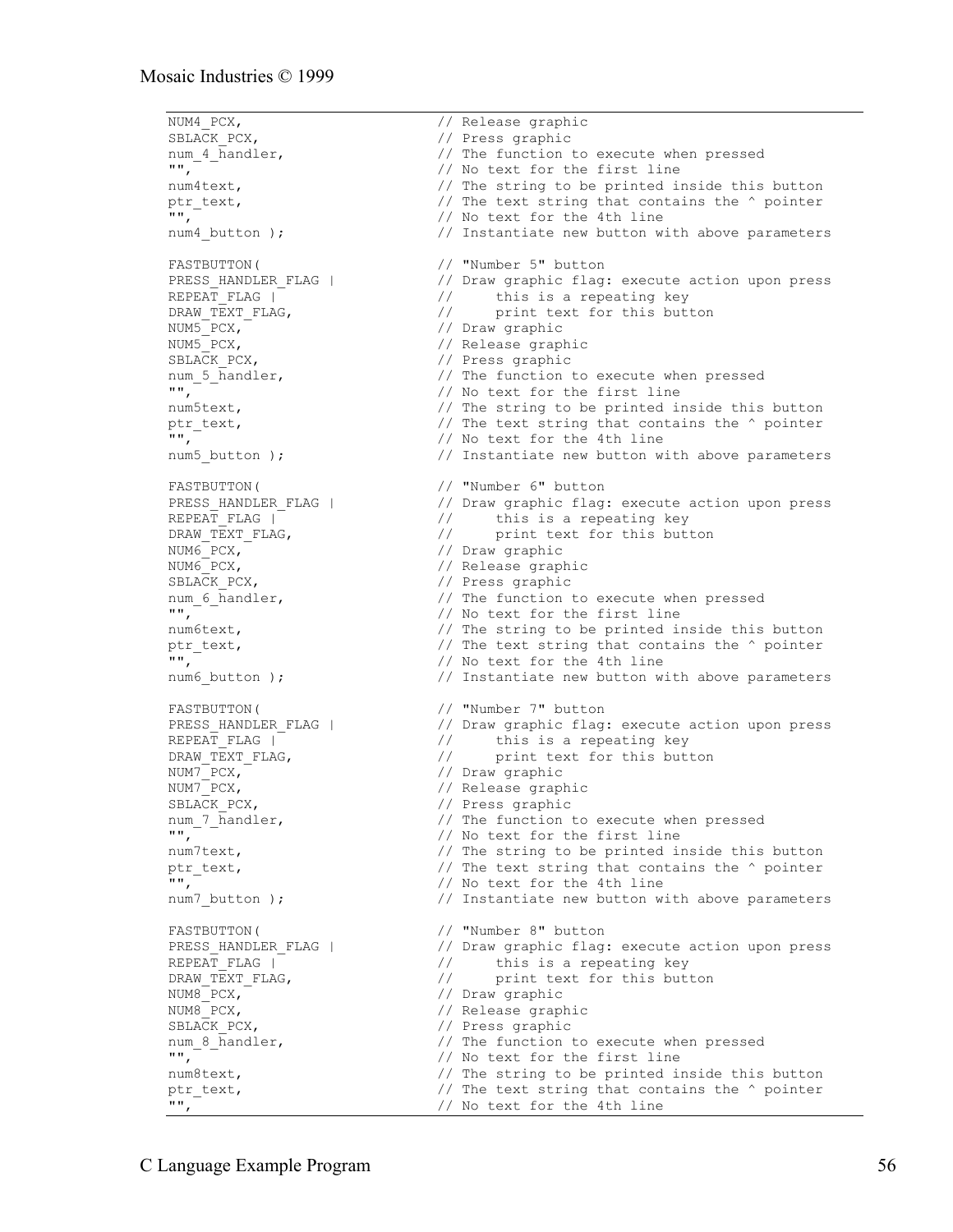```
num8 button ); \frac{1}{2} instantiate new button with above parameters
FASTBUTTON(
// "Number 9" button<br>
PRESS_HANDLER_FLAG | // Draw graphic flag<br>
REPEAT FLAG | // this is a repe
PRESS_HANDLER_FLAG | // Draw graphic flag: execute action upon press<br>REPEAT_FLAG | // this is a repeating key<br>
nRAW TEXT FLAG. // print text for this button
                                  // this is a repeating key
                                  // print text for this button
NUM9 PCX, \frac{1}{2} and \frac{1}{2} denotes the \frac{1}{2} denotes the \frac{1}{2} denotes the \frac{1}{2}NUM9_PCX, // Release graphic
SBLACK_PCX, // Press graphic
num_9_handler, \frac{1}{2} // The function to execute when pressed
"", // No text for the first line
num9text, \frac{1}{2} // The string to be printed inside this button
ptr_text, \sqrt{2} // The text string that contains the ^ pointer
", " '', "num9 button ); \frac{1}{2} instantiate new button with above parameters
FASTBUTTON( // "." (decimal point/period) button
                                  // Draw graphic flag: execute action upon press
REPEAT_FLAG, // this is a repeating key
NUMDEC_PCX, // Draw graphic
NUMDEC_PCX,<br>
SBLACK_PCX,<br>
num_dec_handler,<br>
// The function to<br>
// The function to
SBLACK_PCX, // Press graphic
num dec handler, \frac{1}{2} // The function to execute when pressed
" " " , " \t" " " " " " No text for this button
"",
"",
"",
numdec button ); \frac{1}{2} Instantiate new button with above parameters
FASTBUTTON( // "Delete" button, drawn as <--
PRESS_HANDLER_FLAG | // Draw graphic flag: execute action upon press
PRESS_nANDER_FLAG,<br>REPEAT_FLAG, \frac{1}{\sqrt{2}} // this is a repeating key<br>NUMDEL PCX, \frac{1}{\sqrt{2}} // Draw graphic
NUMDEL_PCX, // Draw graphic
NUMDEL PCX, \frac{1}{2} // Release graphic
SBLACK_PCX, // Press graphic
num_del_handler, \frac{1}{\sqrt{N}} // The function to execute when pressed \frac{1}{N},
                                  // No text for this button
"",
"",
"",
numdel button ); \frac{1}{2} Instantiate new button with above parameters
FASTBUTTON( / / "Enter" button<br>
PRESS_HANDLER_FLAG, // Draw graphic f:<br>
NUMENT PCX. // Draw graphic
                                  // Draw graphic flag: execute action upon press<br>// Draw graphic
NUMENT_PCX, <sup>-</sup><br>NUMENT PCX,
                                  // Release graphic
SBLACK_PCX, \frac{1}{2} // Press graphic<br>num ent handler, \frac{1}{2} // The function
num_ent_handler, \frac{1}{100} // The function to execute when pressed<br>". \frac{1}{100} // No text for this button
                                  // No text for this button
"",
"",
"",
nument_button ); \frac{1}{2} // Instantiate new button with above parameters
FASTBUTTON(
PRESS_HANDLER_FLAG | // Draw graphic flag: execute action upon press<br>REPEAT_FLAG, // this is a repeating key
REPEAT_FLAG, \frac{1}{2} // this is a repeating key<br>SHIFT PCX, \frac{1}{2} // Draw graphic
SHIFT_PCX, // Draw graphic
SHIFT_PCX, // Release graphic
SBLACK_PCX, \frac{1}{\sqrt{2}} // Press graphic<br>num shift handler, \frac{1}{\sqrt{2}} // The function t
num_shift_handler, \frac{1}{\sqrt{}} // The function to execute when pressed \frac{1}{\sqrt{}}// No text for this button
```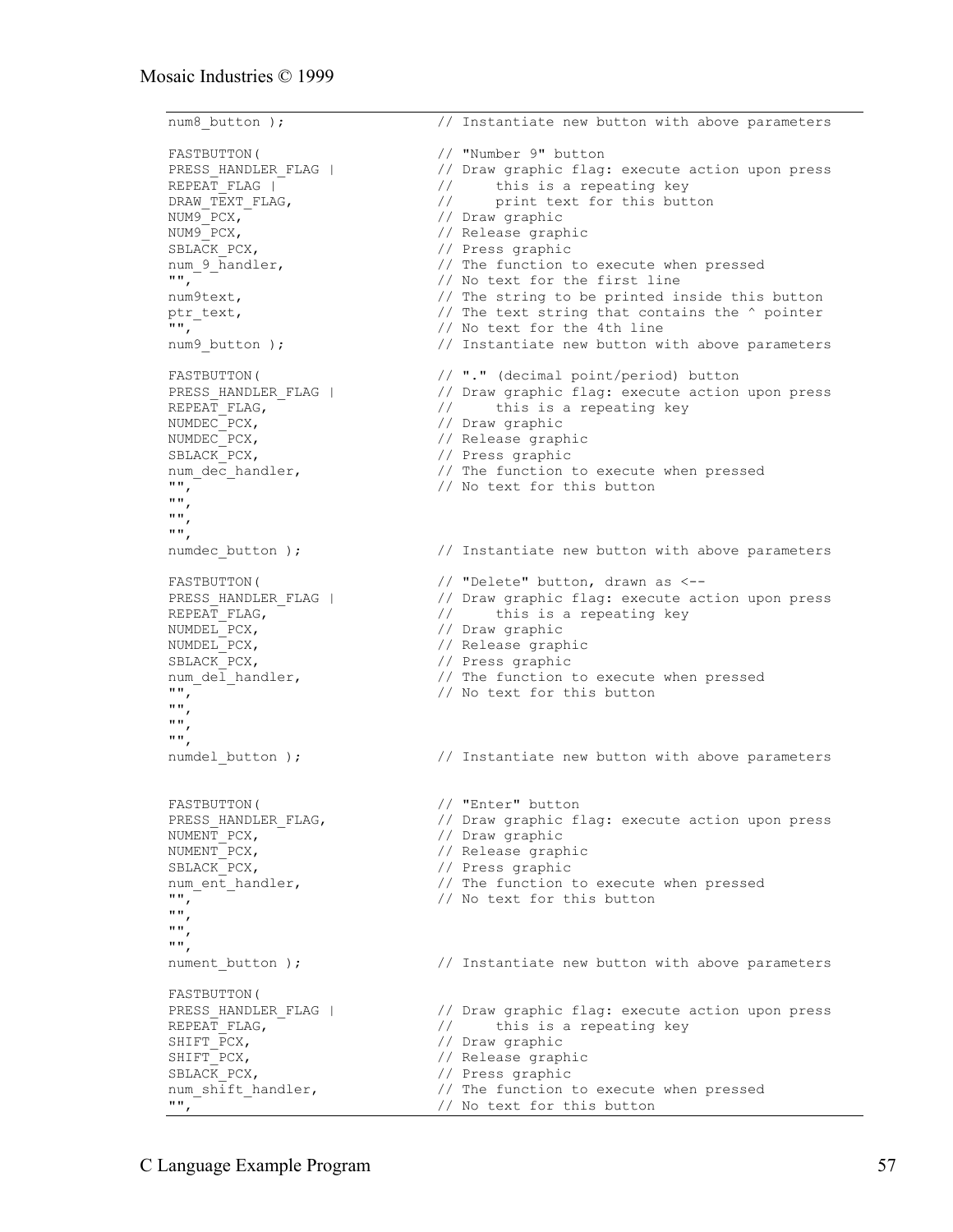```
"",
"",
"",<br>numshift button );
                               // Instantiate new button with above parameters
\frac{1}{1}/ **
             End of keypad menu buttons
// **
// **************************************************************
// **************************************************************
\frac{1}{1}/ **
             Keypad menu definitions
// **// Here, we define the alphanumeric keypad menu; it allows the user to
// create or modify a string comprising both letters and numbers.
// The NEW MENU macro initializes an array of structs in ROM that references
// each of the buttons in the menu. The declared size of the array
// (which is [14] in this example) MUST equal the total number of declared
// buttons and graphics in the menu (in other words, the array size equals
// the number of ADD macros in the NEW MENU initializer list). COUNT CAREFULLY!
// The buttons were defined and named above using the FASTBUTTON() macro.
// Each named button is added to the NEW MENU
// by the ADD TOUCH BUTTON() macro, whose parameters are the upper left
// column and row location, the draw mask, and the button name, respectively.
// Note that NO SEMICOLON IS PLACED AFTER THE CALL TO ADD_TOUCH_BUTTON().
// RATHER, A COMMA IS PLACED AFTER EACH CALL EXCEPT THE LAST ONE IN THE LIST.
// This is because the macro is part of an initializer list, not a set of
// statements.
// A SEMICOLON FOLLOWS THE TERMINATING } OF THE NEW_MENU INITIALIZER STATEMENT.
// The row position for buttons that contain text has been carefully chosen
// so that the text is properly positioned inside the button;
// the standard text has a height of 8 pixel lines (7 for the character,
// and 1 for the blank bottom pixel line that separates one line of text
// from the next.)
// Following each NEW MENU() macro is a BUILD MENU()
// macro that creates a FORTH CONST ARRAY struct; this is necessary
// for the underlying touchscreen software to properly access the data.
// Note that the menu name used by NEW MENU and BUILD MENU
// is modified by BUILD_MENU, which adds _menu to the name.
// For example, alnum keypad is referred to as alnum keypad menu
// in all subsequent code.
// (Col, Row, DRAW MASK, ButtonName )
NEW MENU alnum keypad[14] =
            \sqrt{7} add buttons to the menu by initializing array of structs
// first column:<br>ADD_TOUCH_BUTTON(0,
                         38, DRAW_MASK, numshift_button ), // shift key
 ADD_TOUCH_BUTTON( 0, 70, DRAW_MASK, numdec_button ), // Decimal point
ADD_TOUCH_BUTTON( 0, 102, DRAW_MASK, num0_button ), // Numeral 0
%// second column:<br>ADD_TOUCH_BUTTON( 8,<br>ADD_TOUCH_BUTTON( 8,<br>ADD_TOUCH_BUTTON( 8,
ADD_TOUCH_BUTTON( 8, 38, DRAW_MASK, num7_button ), // Numeral 7
ADD_TOUCH_BUTTON( 8, 70, DRAW_MASK, num4_button ), // Numeral 4
ADD_TOUCH_BUTTON( 8, 102, DRAW_MASK, num1_button ), // Numeral 1
// third column:
 ADD_TOUCH_BUTTON( 16, 38, DRAW_MASK, num8_button ), // Numeral 8
 ADD_TOUCH_BUTTON( 16, 70, DRAW_MASK, num5_button ), // Numeral 5
 ADD_TOUCH_BUTTON( 16, 102, DRAW_MASK, num2_button ), // Numeral 2
```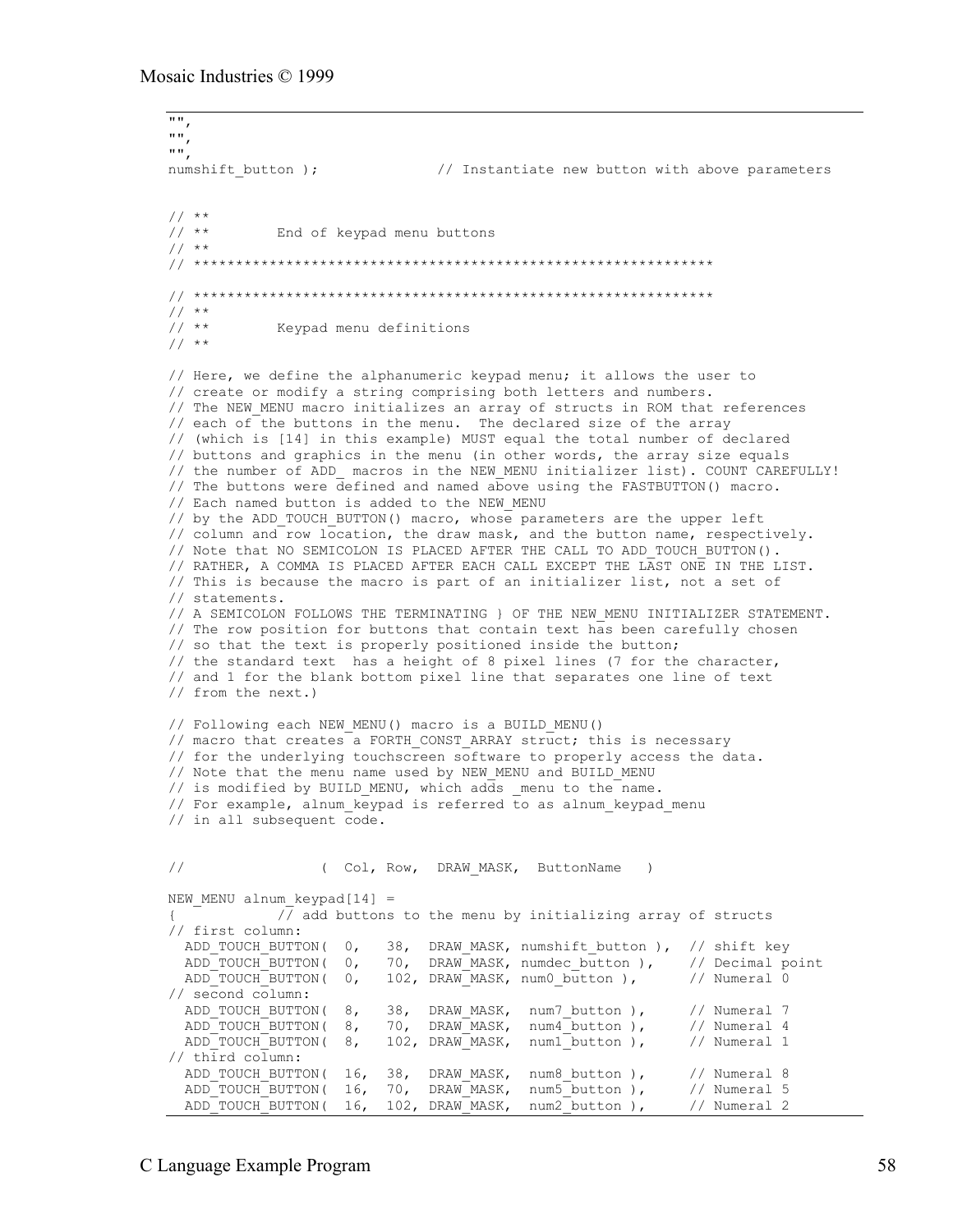```
// forth column:
 ADD_TOUCH_BUTTON( 24, 38, DRAW_MASK, num9_button ), // Numeral 9
 ADD_TOUCH_BUTTON( 24, 70, DRAW_MASK, num6_button ), // Numeral 6
 ADD<sup>-</sup>TOUCH<sup>-</sup>BUTTON( 24, 102, DRAW<sup>-</sup>MASK, num3<sup>-</sup>button ), // Numeral 3
// fifth column:
 ADD TOUCH BUTTON( 32, 70, DRAW MASK, numdel button ), // Delete Key
 ADD TOUCH BUTTON( 32, 102, DRAW MASK, nument button ) // Enter Key
};
BUILD MENU( alnum_keypad, 14);
\frac{1}{2} allocates and initializes FORTH CONST ARRAY struct for the menu
// named alnum keypad menu which has 14 buttons(or graphics) added.
// The number of elements added (14 in this case) MUST MATCH
// the array size specified in the corresponding NEW MENU declaration above.
// NOTE: because this macro adds _menu to the name;
// we refer to this menu as alnum keypad menu in the code below.
NEW MENU num keypad[14] =
{ // add buttons to the menu by initializing array of structs
// Col Row DRAW MASK ButtonName
// first column<br>ADD TOUCH BUTTON(0,
 ADD_TOUCH_BUTTON( 0, 06, DRAW_MASK, num7_button ), // Numeral 7<br>ADD_TOUCH_BUTTON( 0, 38, DRAW_MASK, num4_button ), // Numeral 4<br>ADD_TOUCH_BUTTON( 0, 70, DRAW_MASK, num1_button ), // Numeral 1
 ADD_TOUCH_BUTTON( 0, 38, DRAW_MASK, num4_button ), // Numeral 4
 ADD_TOUCH_BUTTON( 0, 70, DRAW_MASK, num1_button ), // Numeral 1
 ADD_TOUCH_BUTTON( 0, 102, DRAW_MASK, num0_button ), // Numeral 0
// second column
ADD_TOUCH_BUTTON( 8, 06, DRAW_MASK, num8_button ), // Numeral 8
ADD_TOUCH_BUTTON( 8, 38, DRAW_MASK, num5_button ), // Numeral 5
 ADD_TOUCH_BUTTON( 8, 70, DRAW_MASK, num2_button ), // Numeral 2
 ADD<sup>T</sup>OUCH<sup>-</sup>BUTTON( 8, 102, DRAW<sup>-</sup>MASK, numdec button ), // Decimal point
// third column
  ADD_TOUCH_BUTTON( 16, 06, DRAW_MASK, num9_button ), // Numeral 9
ADD_TOUCH_BUTTON( 16, 38, DRAW_MASK, num6_button ), // Numeral 6
 ADD_TOUCH_BUTTON( 16, 70, DRAW_MASK, num3_button ), // Numeral 3
 ADD_TOUCH_BUTTON( 16, 102, DRAW_MASK, nument_button ), // Enter Key
// forth column
 ADD_TOUCH_BUTTON( 24, 70, DRAW_MASK, numshift_button ), // shift key
ADD_TOUCH_BUTTON( 24, 102, DRAW_MASK, numdel_button ) // Delete key
};
BUILD MENU( num keypad, 14);
// allocates and initializes FORTH CONST ARRAY struct for the menu
// named num keypad menu which has 14 buttons(or graphics) added.
// The number of elements added (14 in this case) MUST MATCH
// the array size specified in the corresponding NEW MENU declaration above.
// NOTE: because this macro adds menu to the name;
// we refer to this menu as num keypad menu in the code below.
#include </mosaic/gui_tk/fr_large.h>
#pragma option init=.init // return the initialized variable area to RAM;
                              // we're done defining buttons and menus for a while.
// **<br>// **
             End of keypad menu definitions
```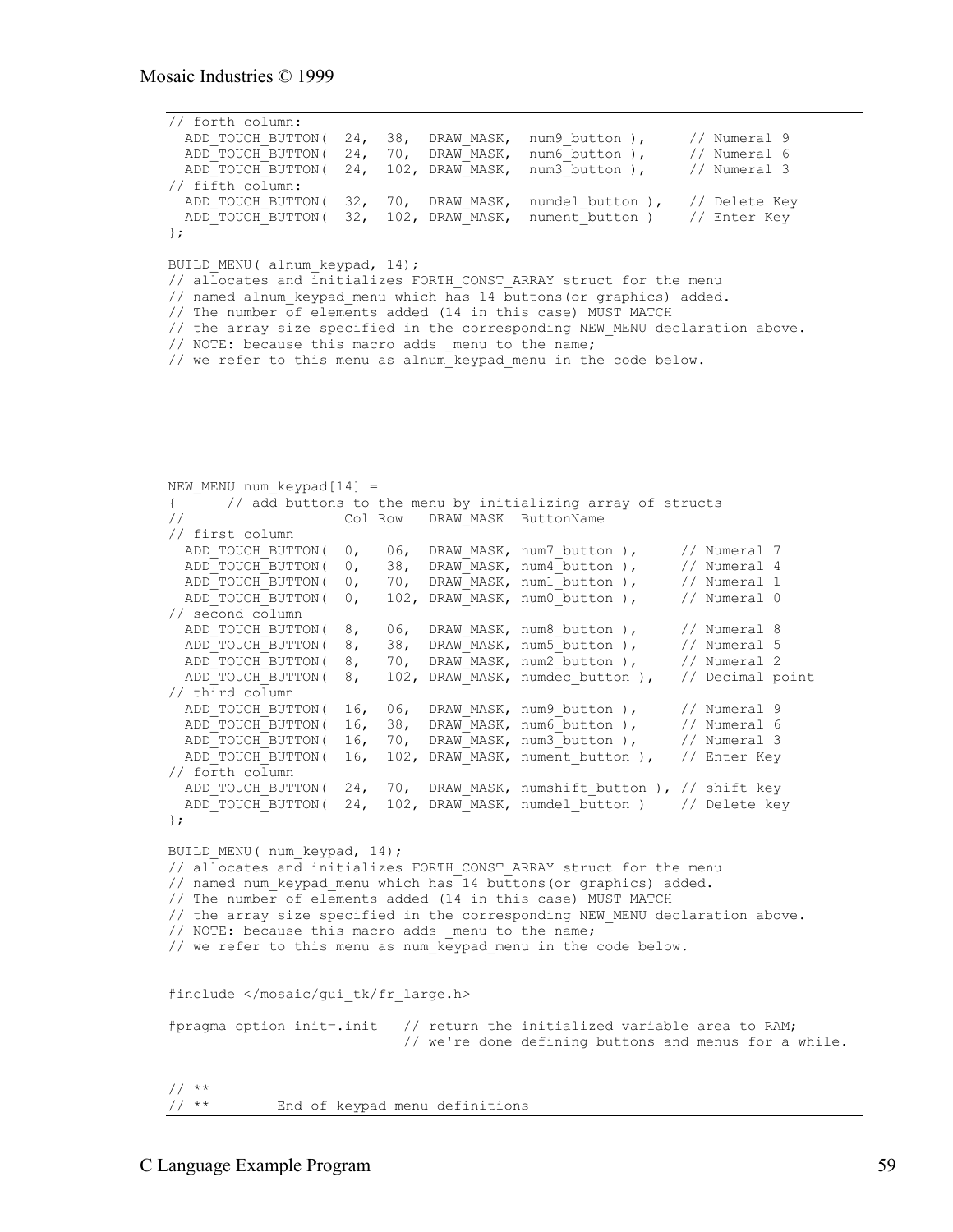```
// **// **************************************************************
// **************************************************************
// * *<br>// **
             Top init code and redefinitions
// **_Q void kp_text_refresh( void )
// redraw the text in each button of either alnum_keypad_menu (if in alpha mode)
// or of num keypad menu (if in numeric mode).
// Do Menu() calls the handler, passing the DRAW TEXTONLY ACTION action flag,
// for each element (that is, each button) in the menu.
\{ if(alpha)
   Do Menu( 0, 0, TVARS, DRAW TEXTONLY ACTION, alnum keypad menu);
   else
    Do Menu( 0, 0, TVARS, DRAW TEXTONLY ACTION, num keypad menu);
  }
_Q void init_alnum_keypad( void )
// This function places the alphanumeric menu named alnum_keypad_menu
// on the screen and initializes all associated variables
// except for the kpbuffer text string pointer and count,
// which must be initialized prior to calling this function.
// This allows editing of any string. Since this string will be written to
// by the keypad functions, it must be located in modifiable RAM.
{
 set lowercase(); \frac{1}{2} // Load the button labels with lowercase
letters
 init num0 text(); \frac{1}{2} // Init the text string for the 0 key
 shift_offset = alpha_offset = 0; // point to numeric selections<br>ptr text[0] = 0; \frac{1}{1} // Initialize text pointer str:
                                   // Initialize text pointer string to empty
 ptr0_text[0] = 0; \frac{1}{2} // Initialize num0 pointer string to empty alpha = TRUE;
                                   // alpha mode enabled
  Init Menu( 0, 0, 0, TVARS, alnum keypad menu); // draw & install menu
  // (keymap offset,col,row,tvars,menu addr,menu page) doesn't update
display
 Update_Graphics( TVARS ); // Update the graphics layer
 Update_Text( TVARS ); // Update the text layer
Set Cursor State( TRUE, TRUE); // Make the cursor visible
refresh string display(); \frac{1}{2} // Set cursor position and print the string
}
_Q void uninit_alnum_keypad( void )
// This function removes the alnum keypad menu from the screen and keymap
// array. unint menu erases all of the graphics and text that the menu drew
// and removes the buttons from the keymap array.
// Then Update Graphics updates the display.
{
 Uninit Menu( 0, 0, 0, TVARS, alnum keypad menu); // erase & remove menu
 // <sup>-</sup> (keymap offset, col, row, tvars, menu_addr, menu_page) doesn't update
display
 Update_Graphics( TVARS ); // Refresh the graphics layer
 Set_Cursor_State( FALSE, FALSE ); // Turn the cursor back off
 Clear\_Text (TVARS); \qquad // Clear all text from the display
}
```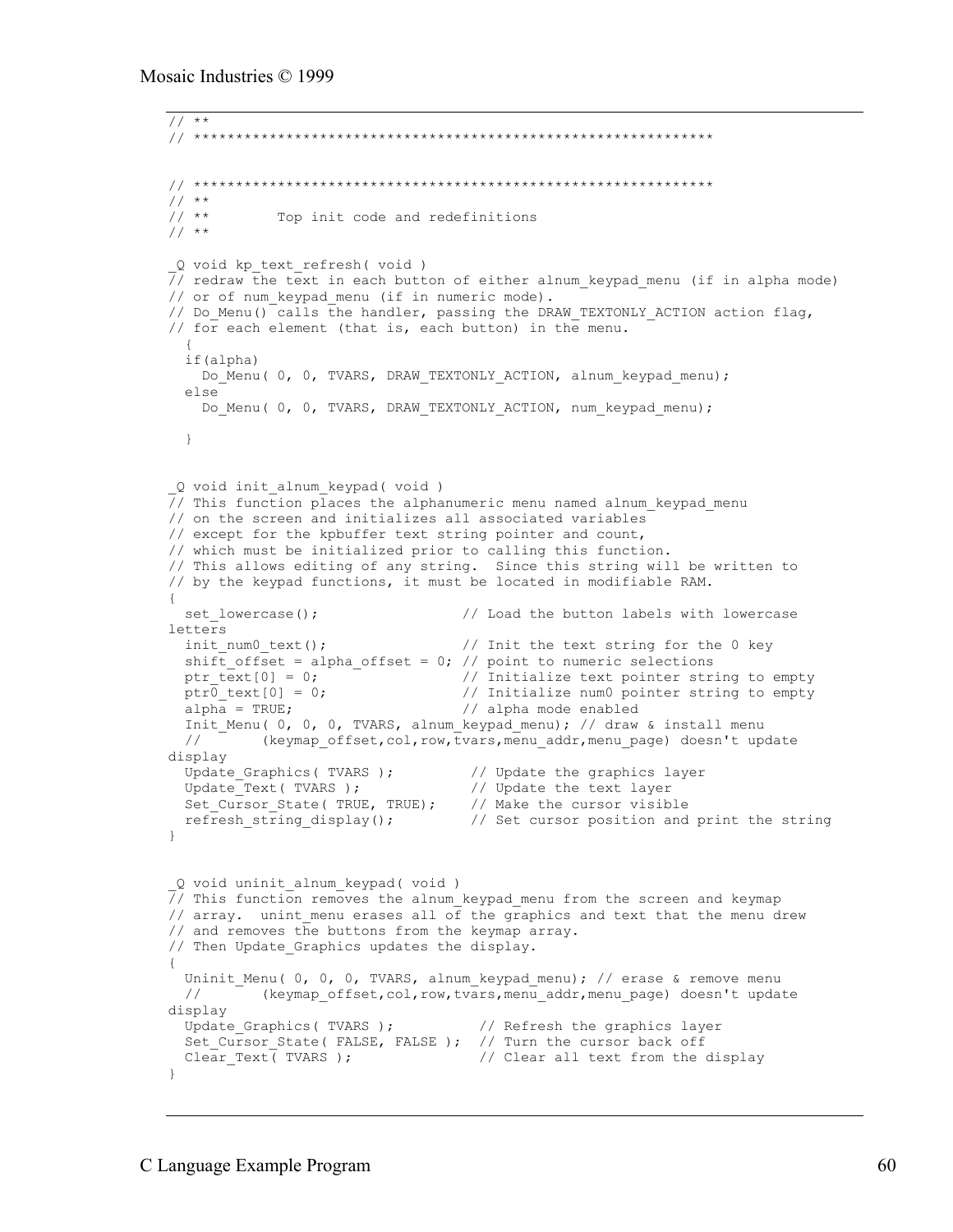```
_Q void init_num_keypad( void )
// This function places the numeric-only menu num_keypad_menu on the screen and
// initializes all associated variables except for the kpbuffer text string
// pointer and count, which must be initialized prior to calling this function.
// This allows editing of any string. Since this string will be written to
// by the keypad functions, it must be located in modifiable RAM.
{
 alpha = FALSE;<br>
blank_keypad_chars();<br>
init_num0_text();<br>
init_num0_text();<br>
// Init the text string<br>
hift of Cali
                                   // Place zero length strings in num 1-9 labels
                                  i/ Init the text string for the 0 key
 shift offset = alpha_offset = 0; // point to numeric selections in numeric mode
 ptr_text[0] = 0; \begin{array}{c} \hline \end{array} // Initialize text pointer string to empty
 ptr\overline{0} text[0] = 0; \qquad // Initialize num0 pointer string to empty
   Init_Menu( 0, 0, 0, TVARS, num_keypad_menu ); // draw & install menu
   // (keymap_offset,col,row,tvars,menu_addr,menu_page) doesn't update
display
Update Graphics ( TVARS ); \frac{1}{2} // Update the graphics layer
 Set_Cursor_State( TRUE, TRUE); // Make the cursor visible
 refresh_string_display(); \qquad // Set cursor position and print the string
}
_Q void uninit_num_keypad( void )
\frac{1}{\sqrt{2}} This function removes the num keypad menu from the screen and keymap
// array. Calls Uninit_Menu to erase all of the graphics and text
// that the menu drew and remove the buttons from the keymap array.
// This function then updates the display.
{
 Uninit Menu(0, 0, 0, TVARS, num keypad menu); // erase & remove menu
 // (keymap offset,col,row,tvars,menu addr,menu page) doesn't update
display
 Update_Graphics( TVARS ); // Update the graphics layer
 Set_Cursor_State( FALSE, FALSE ); // Turn off the cursor visibility
 Clear Text( TVARS ); \sqrt{2} // Clear all text from the display
}
_Q void init_kp_vars( void )
// Initializes all keypad related variables to 'safe' values. This function
// should be called as part of the startup init code in the application.
{
 enter_handler_cfa = no_op; // initialize handler
 keypad_text_col = 10; // Default col location of text string
 keypad_text_row = 0; // Default row location of text string
  kpbuffer length = kpbuffer count = 0; // no contents
}
\frac{1}{1}/ **
           Top init code
// **
// **************************************************************
// ****
         End of keypad module
// ****
// ****************************************************************
// ****************************************************************
// ****
        Main menu module
// ****
```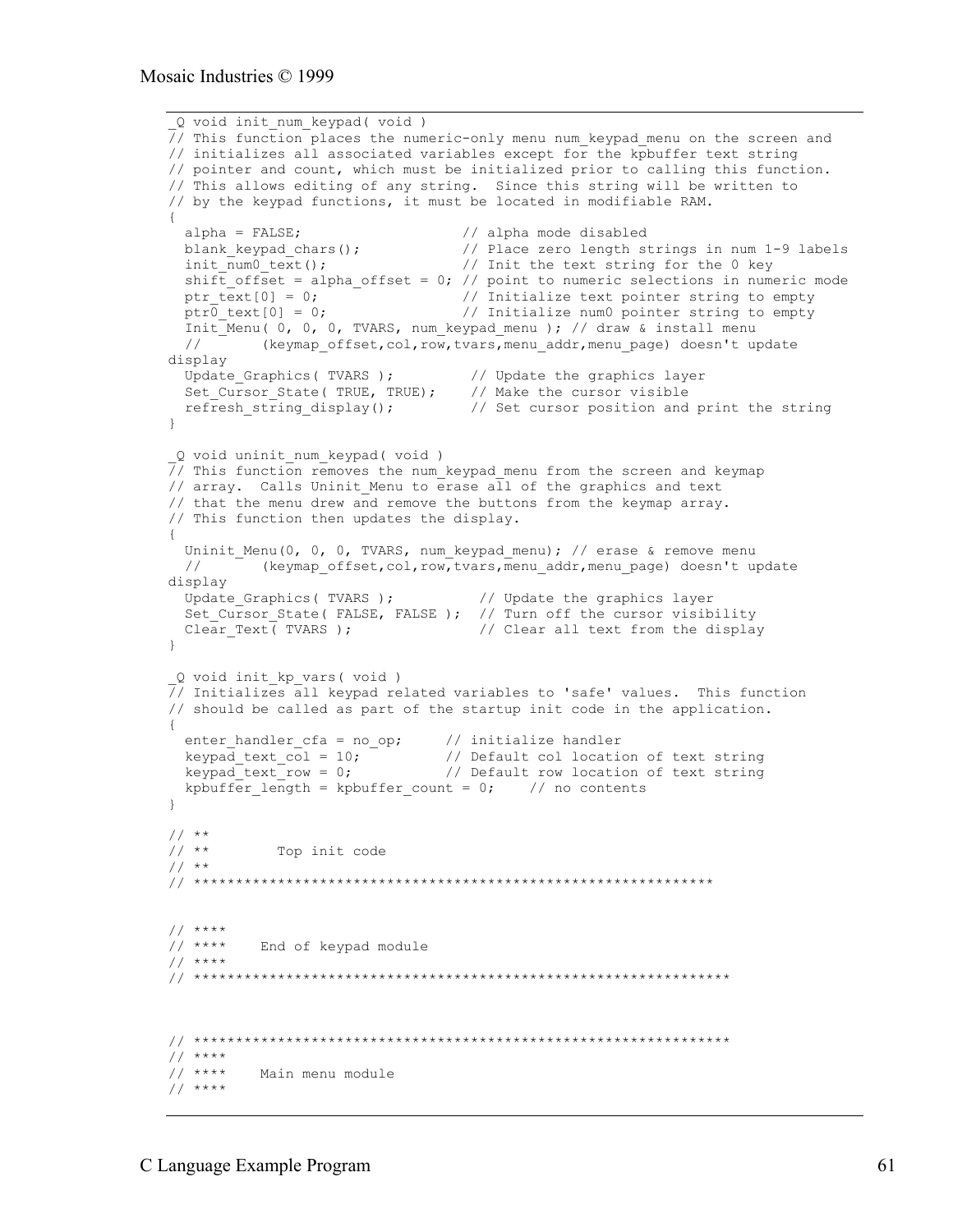```
// ***********************************************************
// * * *<br>// **
       Main screen Handlers and support code
// **
_Q void sht_dn_handler( void )
7/ handler \bar{f} or "SHUTDOWN" button; simply prints to the serial port.
{
 short beep();
 printf( "Shut down button has been pressed\n");
}
 _Q void config_handler ( void )
\frac{1}{2}/ handler for "Config" button; simply prints to the serial port.
{
 short beep();
  printf( "Config button has been pressed\n" );
}
_Q void stats_handler ( void )
// handler for "Stats" button; simply prints to the serial port.
{
 short beep();
 printf( "Stats button has been pressed\n");
}
_Q void exit_handler ( void )
// handler for "Exit" button; calls WARM to restart the program.
{
 short beep();
 Warm\overline{()};
}
// In this example, the "Exit" button executes a WARM restart.
// If the priority.autostart or autostart is installed, pressing the "Exit"
// button will restart the entire application.
// If no autostart is installed, pressing "Exit" returns to the QED-Forth monitor.
// * *<br>// * *End of Main screen Handlers and support code
// **
// ***********************************************************
// **************************************************************
// **<br>// **
             Main screen button definitions
// **
#pragma option init=.doubleword // put initialized structs in ROM area!
#include </mosaic/gui_tk/to_large.h>
// Buttons for the main screen
FASTBUTTON( \frac{1}{\sqrt{2}} "ShutDown" button
```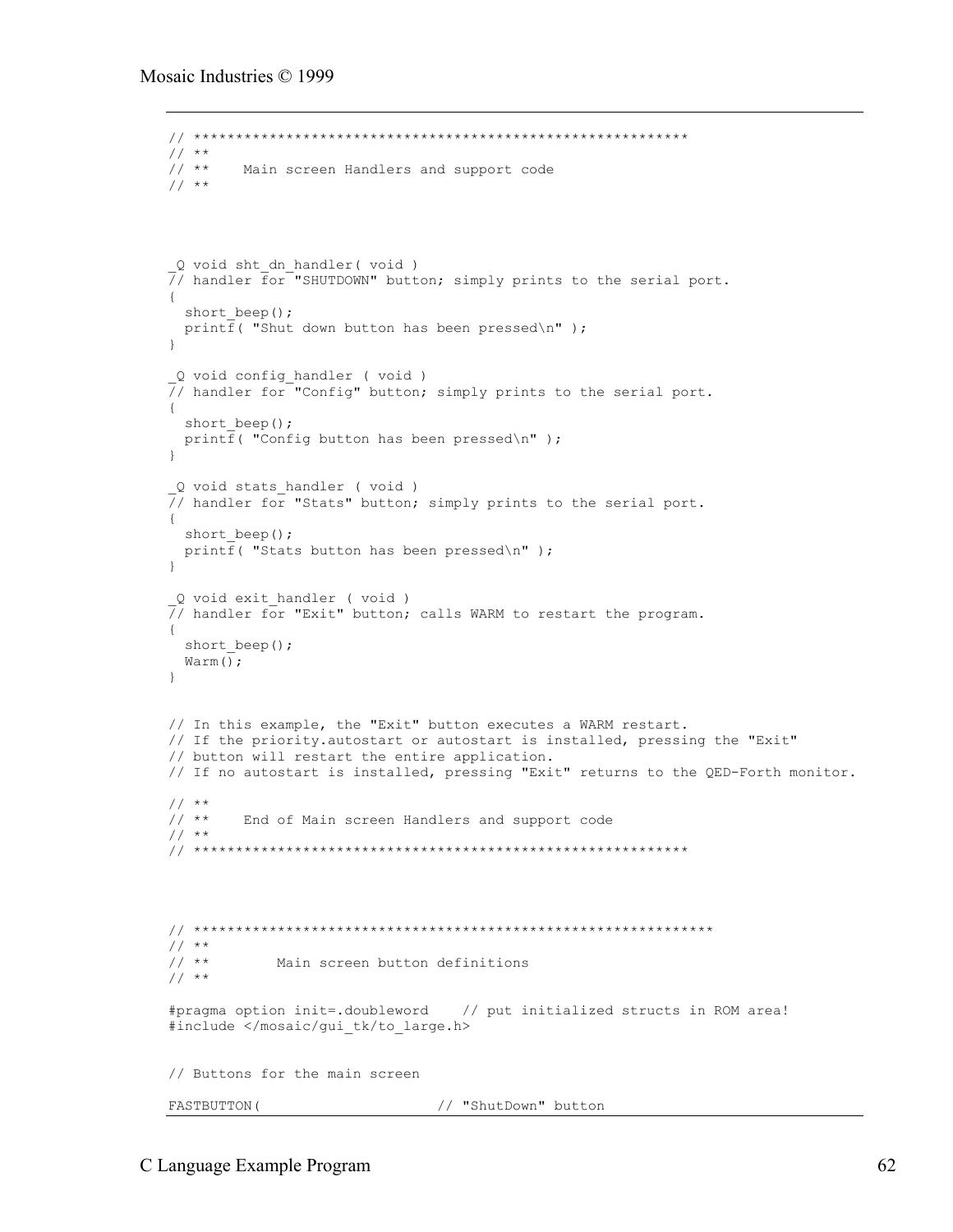```
PRESS_HANDLER_FLAG, \frac{1}{2} // flag indicating when to execute the action SHT DN PCX,
SHT_DN_PCX, \begin{array}{ccc} \text{SHT} & \text{DN} & \text{PCX}, \\ \text{SHT} & \text{DN} & \text{PCX}, \end{array} // Release graphic
SHT_DN_PCX, // Release graphic
                                              // Press graphic
sht_dn_handler, \frac{1}{1} // The function to execute when pressed<br>"", \frac{1}{1} // This button does not have text<br>"", \frac{1}{1}// This button does not have text
"", // .
^{\prime\prime\prime} , ^{\prime\prime} .
"", // This button does not have text
sht dn button); // Instantiate new button with above parameters
FASTBUTTON( \frac{1}{\sqrt{2}} "Config" button
PRESS_HANDLER_FLAG, \frac{1}{2} // flag indicating when to execute the action CONFIG PCX,
CONFIG_PCX, The CONFIGURE CONFIGURE CONFIGURE CONFIGURE 2011
CONFIG_PCX, \begin{array}{ccc} & // \end{array} Release graphic<br>SBLACK_PCX, \begin{array}{ccc} & // \end{array} Press graphic
SBLACK<sup>-</sup>PCX,<br>
config handler, \frac{1}{2} // The code to e:
config_handler, \frac{1}{2} // The code to execute when pressed<br>"". \frac{1}{2} // This button does not have text
"", \frac{1}{1} \frac{1}{1} // This button does not have text
\frac{1}{2} , \frac{1}{2} , \frac{1}{2} , \frac{1}{2} , \frac{1}{2} , \frac{1}{2} , \frac{1}{2} , \frac{1}{2} , \frac{1}{2} , \frac{1}{2} , \frac{1}{2} , \frac{1}{2} , \frac{1}{2} , \frac{1}{2} , \frac{1}{2} , \frac{1}{2} , \frac{1}{2} , \frac{1}{2} , \frac{1^{\prime\prime\prime} , ^{\prime\prime} .
"", // This button does not have text
config button); \frac{1}{2} Instantiate new button with above parameters
FASTBUTTON( / / "Stats" button<br>
PRESS HANDLER FLAG, // flag indicating
                                              1/ flag indicating when to execute the action
STATS PCX, \frac{1}{2} // Draw graphic
STATS_PCX, // Release graphic
SBLACK PCX, \frac{1}{2} // Press graphic
stats_handler, \frac{1}{\sqrt{2}} // The code to execute when pressed<br>
\frac{1}{\sqrt{2}} // This button does not have text
\begin{array}{cc} \mathbf{u} \mathbf{u} & \mathbf{v} \\ \mathbf{v} \mathbf{v} & \mathbf{v} \end{array} // This button does not have text
\begin{array}{ccccc} \mathfrak{m}' & & & & & \mathfrak{f}/ & . & \ \mathfrak{m}' & & & & & \mathfrak{f}/ & . & \ \mathfrak{m}'' & & & & & \mathfrak{f}/ & . & \end{array}\frac{1}{1} , \frac{1}{1} , \frac{1}{1} , \frac{1}{1} , \frac{1}{1} , \frac{1}{1} , \frac{1}{1} , \frac{1}{1} , \frac{1}{1} , \frac{1}{1} , \frac{1}{1} , \frac{1}{1} , \frac{1}{1} , \frac{1}{1} , \frac{1}{1} , \frac{1}{1} , \frac{1}{1} , \frac{1}{1} , \frac{1// This button does not have text
stats button); \frac{1}{2} Instantiate new button with above parameters
FASTBUTTON( // "Exit" button<br>PRESS HANDLER FLAG, // flag indicati
PRESS_HANDLER_FLAG, \frac{1}{2} // flag indicating when to execute the action EXIT PCX,
                                              // Draw graphic
EXIT_PCX, \overline{PCK}, \overline{C} // Release graphic<br>SBLACK PCX, \overline{C} // Press graphic
                                              // Press graphic
exit_handler, \frac{1}{2} // Exit button executes a warm restart!!<br>"" // This button does not have text
\begin{array}{c} \n\text{""} \\
\text{""}\n\end{array} // This button does not have text
"", // .
^{\prime\prime\prime} , ^{\prime\prime} . ^{\prime\prime} .
"", // This button does not have text
exit_button); \frac{1}{2} // Instantiate new button with above parameters
FASTBUTTON( // "Set Title" button
PRESS_HANDLER_FLAG, \frac{1}{2} // flag indicating when to execute the action STITLE PCX,
STITLE_PCX, \begin{array}{ccc} \text{STITLE\_PCX,} & \text{}/\text{/} & \text{Draw graphic} \\ \text{STITLE\_PCX,} & \text{}/\text{/} & \text{Release graph} \end{array}STITLE_PCX, \begin{array}{ccc} \text{STITLE\_PCX,} & & \text{}/\text{/} & \text{Release graphic} \\ \text{LELACK\_PCX,} & & & \text{}/\text{/} & \text{Press graphic} \end{array}// Press graphic
s_title_handler, \frac{1}{\sqrt{m}} // The code to execute when pressed<br>\frac{1}{\sqrt{m}} // This button does not have text
\begin{array}{cc} \sqrt{m} & - \\ \sqrt{m} & \sqrt{m} \\ \sqrt{m} & \sqrt{m} \end{array} // This button does not have text
^{\prime\prime\prime} , ^{\prime\prime} .
^{\prime\prime\prime} , ^{\prime\prime} .
"", // This button does not have text
s title button); \frac{1}{2} // Instantiate new button with above parameters
FASTBUTTON( // "Power" button
```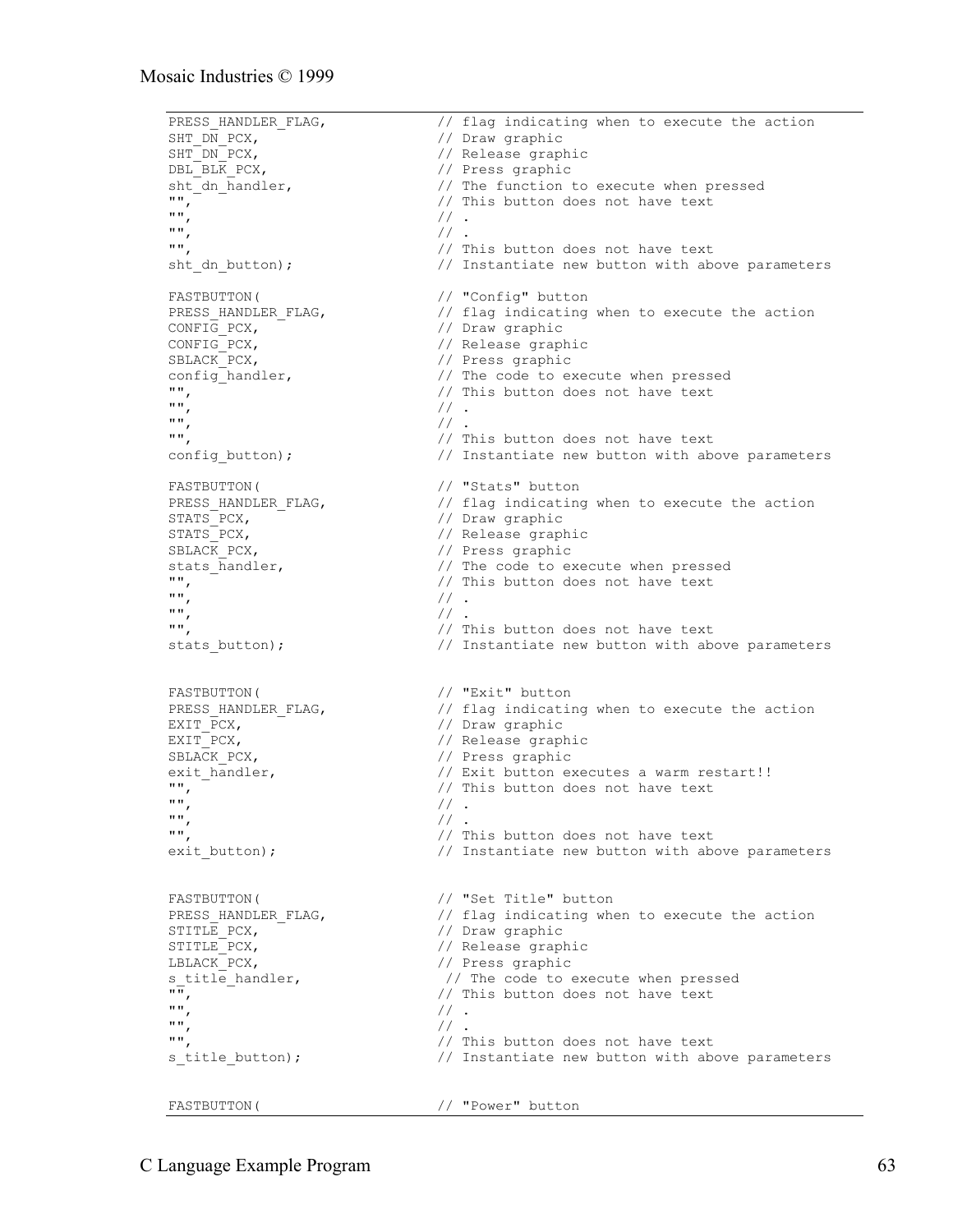```
PRESS_HANDLER_FLAG, \frac{1}{2} // flag indicating when to execute the action SPOWER PCX,
SPOWER_PCX, \frac{1}{1} // Draw graphic<br>SPOWER_PCX, \frac{1}{1} // Release grap
SPOWER<sup>-</sup>PCX,<br>
LBLACK<sup>-</sup>PCX,<br>
// Press graphic
                                                    // Press graphic
s_power_handler, <br>
",<br>
",<br>
",<br>
",<br>
// This button does not have text<br>
\frac{1}{10},<br>
\frac{1}{10},<br>
\frac{1}{10},<br>
\frac{1}{10},<br>
\frac{1}{10},<br>
\frac{1}{10},<br>
\frac{1}{10},<br>
\frac{1}{10},<br>
\frac{1}{10},<br>
\frac{1}{10},<br>
\frac{1}{10},<br>
\frac{1}{10}// This button does not have text
                                                     \frac{1}{2}.
 "", // .
                                                     // This button does not have text
 s power button); \frac{1}{2} Instantiate new button with above parameters
FASTBUTTON(
// "Set Flow" button<br>
PRESS_HANDLER_FLAG,

// flag indicating w
                                                     // flag indicating when to execute the action<br>// Draw graphic
SFLOW_PCX,<br>SFLOW PCX,
SFLOW_PCX,<br>
LBLACK PCX,<br>
// Press graphic
 LBLACK_PCX, \begin{array}{ccc} & & // \text{ Press graphic} \\ \text{s flow handler,} & & // \text{The code to e:} \end{array}s_flow_handler, <br>
",<br>
// The code to execute when pressed<br>
// This button does not have text<br>
",<br>
// .
                                                    // This button does not have text
 \frac{1}{1}, \frac{1}{1}, \frac{1}{1}, \frac{1}{1}, \frac{1}{1}, \frac{1}{1}, \frac{1}{1}, \frac{1}{1}, \frac{1}{1}, \frac{1}{1}, \frac{1}{1}, \frac{1}{1}, \frac{1}{1}, \frac{1}{1}, \frac{1}{1}, \frac{1}{1}, \frac{1}{1}, \frac{1}{1}, \frac{1}{1}, \frac{1}{1}, "", // .
                                                     // This button does not have text
 s flow button); \frac{1}{2} // Instantiate new button with above parameters
FASTBUTTON( // "Inc" button (for power adjustment)
PRESS_HANDLER_FLAG | // "Inc" button (for power aquistment)<br>
PRESS_HANDLER_FLAG | // flag indicating when to execute the action<br>
REPEAT FLAG, // flag indicating that this is a repeating ke
 REPEAT_FLAG, \overline{C} \overline{C} \overline{C} \overline{C} \overline{C} \overline{C} \overline{C} \overline{C} \overline{C} \overline{C} \overline{C} \overline{C} \overline{C} \overline{C} \overline{C} \overline{C} \overline{C} \overline{C} \overline{C} \overline{C} \overline{C} \overline{C} \overline{C} INCB_PCX, \overline{P} // Draw graphic<br>INCB_PCX, \overline{P} // Release graphic
                                                    // Release graphic<br>// Press graphic
SBLACK_PCX,<br>increase handler,
 increase_handler, \frac{1}{2} // The code to execute when pressed \frac{1}{2} // This button does not have text
 "", \frac{1}{1} , \frac{1}{1} , \frac{1}{1} , \frac{1}{1} , \frac{1}{1} , \frac{1}{1} , \frac{1}{1} , \frac{1}{1} , \frac{1}{1} , \frac{1}{1} , \frac{1}{1} , \frac{1}{1} , \frac{1}{1} , \frac{1}{1} , \frac{1}{1} , \frac{1}{1} , \frac{1}{1} , \frac{1}{1} , \frac{1}{2}.
 "", // .
                                                    // This button does not have text
 increase button); \frac{1}{2} Instantiate new button with above parameters
FASTBUTTON(
// "Dec" button (for power adjustment)<br>
PRESS HANDLER FLAG | // flag indicating when to execute the<br>
// flag indicating that this is a rene
PRESS_HANDLER_FLAG | // flag indicating when to execute the action<br>REPEAT_FLAG, // flag indicating that this is a repeating ke
 REPEAT_FLAG, \frac{1}{2} // flag indicating that this is a repeating key
 DECB_PCX, // Draw graphic
DECB_PCX,<br>SBLACK_PCX, // Release graphic<br>// Press graphic
                                                    // Press graphic
 decrease_handler, \frac{1}{2} // The code to execute when pressed<br>"", \frac{1}{2} // This button does not have text
 "", \frac{1}{1} \frac{1}{1} \frac{1}{1} \frac{1}{1} \frac{1}{1} \frac{1}{1} \frac{1}{1} \frac{1}{1} \frac{1}{1} \frac{1}{1} \frac{1}{1} \frac{1}{1} \frac{1}{1} \frac{1}{1} \frac{1}{1} \frac{1}{1} \frac{1}{1} \frac{1}{1} \frac{1}{1} \frac{1}{1} \frac{1}{1} \frac{1}{1\frac{m}{m}, \frac{1}{1} .
 "", // .
                                                    // This button does not have text
 decrease button); \frac{1}{2} Instantiate new button with above parameters
 \frac{1}{1}/ **
                   End of main screen button definitions
 // **
 // **************************************************************
 // **************************************************************
 \frac{1}{1}/ **
                      Main screen menu definition
 // **
```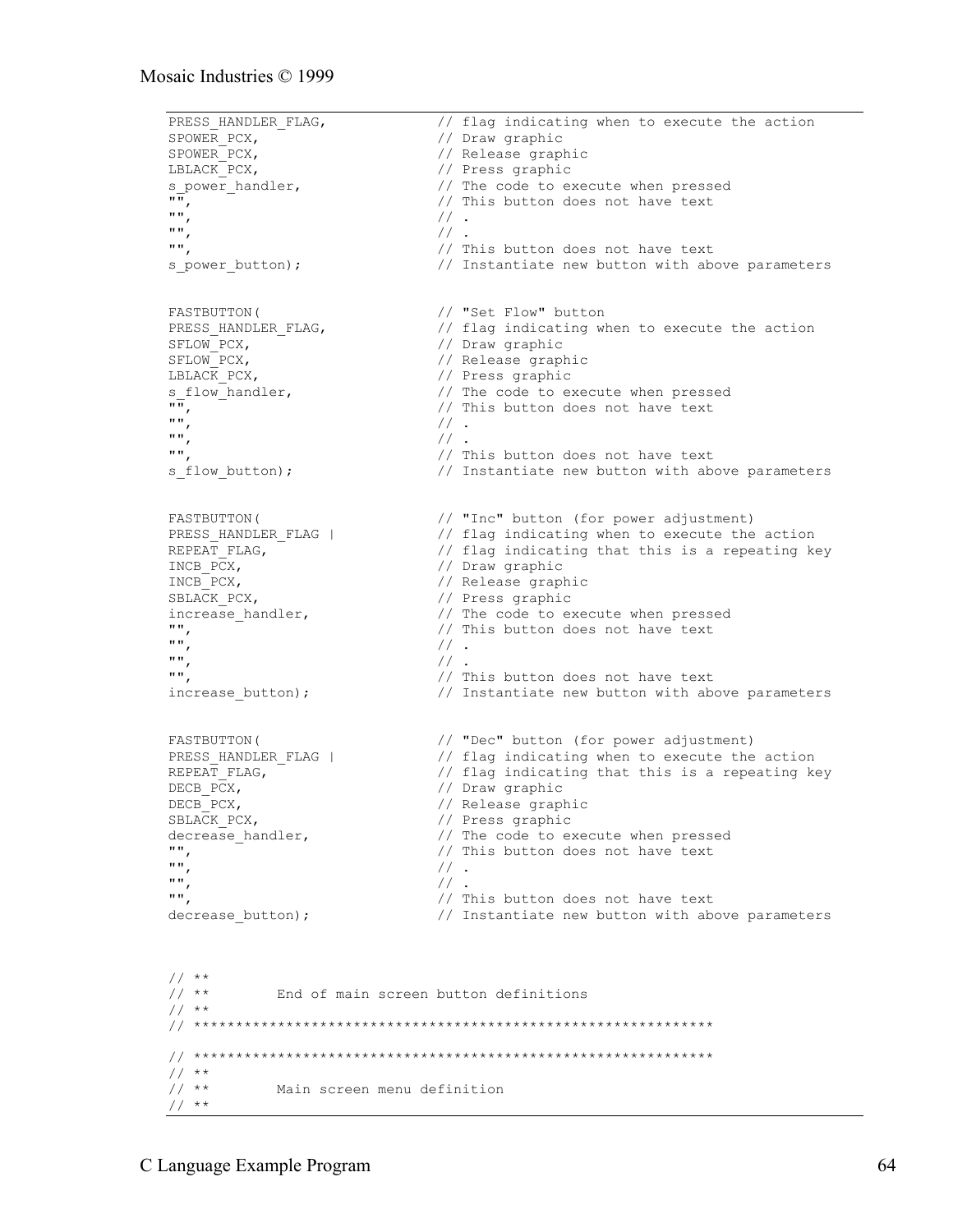```
// ADD_TOUCH_BUTTON and ADD_GRAPHIC parameter list:<br>// Col Row DRAW MASK Button/
                                  DRAW MASK Button/graphic Name
// ADD_BUTTON parameter list:
// keymap offset Col Row ACTION MASK Button Name
NEW MENU mmain[12] =// add buttons to the menu by initializing array of structs
// first and second columns
 ADD_GRAPHIC( 01, 33, DRAW_MASK, PUMP_PCX),<br>ADD_BUTTON( 4, 0, 0, 0, sht_dn_button<br>ADD_TOUCH_BUTTON( 0, 0, DRAW_MASK, sht_dn_button
ADD BUTTON( 4, 0, 0, 0, sht dn button ), // ...is Doublewidth
ADD_TOUCH_BUTTON( 0, 0, DRAW_MASK, sht_dn_button ), // Shutdown button...
// Second Column
 ADD_TOUCH_BUTTON( 8, 66, DRAW_MASK, s_flow_button ), // Set flow button
// third column
 ADD_TOUCH_BUTTON( 16, 12, DRAW_MASK, config_button ), // Config button
 ADD TOUCH BUTTON( 16, 66, DRAW MASK, s title button), // Set Title button
// forth column
 ADD TOUCH BUTTON( 24, 12, DRAW MASK, stats button ), // Stats button
 ADD_TOUCH_BUTTON( 24, 66, DRAW_MASK, s_power_button), // Set Power button
// fifth column<br>ADD TOUCH BUTTON( 32, 12,
 ADD_TOUCH_BUTTON( 32, 12, DRAW_MASK, exit_button ), // Exit button<br>ADD_TOUCH_BUTTON( 32, 72, DRAW_MASK, increase_button), // Increase but<br>ADD_GRAPHIC( 32, 90, DRAW_MASK, PWRLABEL_PCX ), // Label for in
 ADD_TOUCH_BUTTON( 32, 72, DRAW_MASK, increase_button), // Increase button
 ADD_GRAPHIC( 32, 90, DRAW_MASK, PWRLABEL_PCX ), // Label for inc/dec
 ADD<sup>T</sup>OUCH_BUTTON( 32,104, DRAW<sup>T</sup>MASK, decrease button) // Decrease button
};
BUILD MENU( mmain, 12);
// allocates and initializes FORTH CONST ARRAY struct named mmain menu
// The number of elements added (1\overline{2} in this case) MUST MATCH
// the array size specified in the corresponding NEW MENU declaration above.
// NOTE: because this macro adds _menu to the name;
// we refer to this menu as mmain menu in the code below.
#include </mosaic/gui_tk/fr_large.h>
#pragma option init=.init \overline{a} // return the initialized variable area to RAM;
                                     // we're done defining buttons and menus.
\frac{1}{1}/ **
              Main screen menu definition
1/ **
// **************************************************************
// **************************************************************
\frac{1}{1}/ **
             Top level init code
// **
Q void update main text( void )
\sqrt{7}/ Updates the display of the pump parameters on the main menu screen.
// For real time monitoring of an actual system, this routine might be executed
// as part of a loop in a separate task for periodic update of displayed data.
{
 char tempstring[2*MAX_FLOW_LENGTH]; // make buffer amply large<br>STRING_TO_DISPLAY(" %", 10, 25); // Blank old value of pump<br>sprintf(tempstring, "%3d", pump_power ); // pump_power -> 3digit st
STRING_TO_DISPLAY( " %", 10, 25); // Blank old value of pump_power
 sprintf( tempstring, "%3d", pump_power ); // pump_power -> 3digit string
STRING TO_DISPLAY( tempstring, 10, 25 ); // Display the pump power level
 sprintf( tempstring, "%10.2f", flow_limit ); // fieldwidth=10;2 digits after dp
  STRING TO DISPLAY( tempstring, 4, 2\overline{4} ); // Display the flow limit
}
```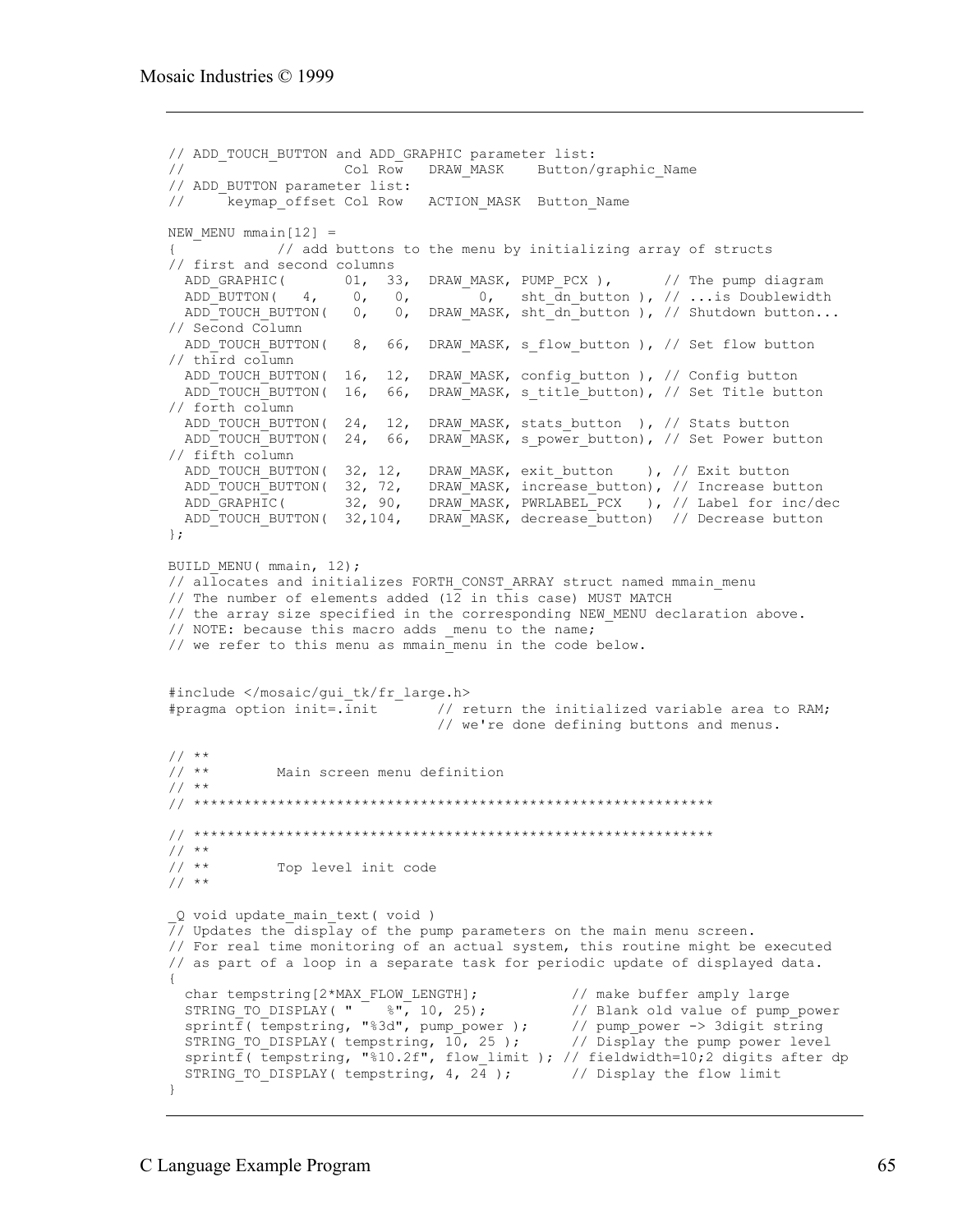```
_Q void init_main_menu( void )
\overline{77} This function places the mmain menu on the screen and loads the keymap
// array with the menu's buttons.
// Note that for this example, some displayed parameters are fixed dummy values,
// such as the input and output pressure, and pump RPM and temperature.
{
 Init Menu( 0, 0, 0, TVARS, mmain menu ); // draw & install menu
  // (keymap_offset,col,row,tvars,menu_addr,menu_page) doesn't update
display
 STRING_TO_DISPLAY( main_title, 0, 16); // Display title
STRING TO DISPLAY( "Flow Limit: L/min", 4, 8); // flow units
STRING_TO_DISPLAY( "Input pressure: 314 PSI", 5, 8); // in pres units
STRING_TO_DISPLAY( "Output pressure: 102 PSI", 6, 8); // out pres units
STRING_TO_DISPLAY( "Pump RPM: 1812 RPM", 13, 8); // RPM units
STRING_TO_DISPLAY( "Pump Temp: 92 C", 14, 8); // Temp units
update main text(); \frac{1}{2} // Fill in the initial values
Update_Text( TVARS ); \sqrt{2} // Update the text layer
Update_Graphics( TVARS ); \frac{1}{2} // Update the graphics layer
}
Q void uninit main menu( void )
\frac{7}{10} This function removes the mmain menu from the screen and keymap
// array. Unint Menu erases all \sigma\bar{f} the graphics and text that the menu drew
// and removes the buttons from the keymap array.
// Then Update Graphics updates the display.
{
 Uninit Menu( 0, 0, 0, TVARS, mmain menu ); // erase & remove menu
 // (keymap offset,col,row,tvars,menu addr,menu page) doesn't update
display
 Update_Graphics( TVARS ); // Update the graphics layer
 Clear_Text( TVARS ); // Clear all text from the display
}
_Q void kp_edittitle_exit( void )
\frac{1}{\sqrt{7}} This function is used by the enter button of the keypad menu to
// restore the main menu after the title string has been edited.
{<br>uninit_alnum_keypad();
 uninit_alnum_keypad(); \frac{1}{2} // uninitialize the keypad menu init main menu (); \frac{1}{2} // Initialize the main menu
                                                // Initialize the main menu
 Update_Text( TVARS ); <br>Update Graphics( TVARS ); <br>// Update the graphics
 Update_Graphics( TVARS );<br>enter_handler_cfa = no op;
                                             // Although this variable should...
\} // \overline{b} initialized at each calling of the keypad menu, it is good to reset it.
_Q void kp_setflow_exit( void )
// This function is used by the enter button of the keypad menu to
// restore the the main menu after the flow rate string has been edited.
{
  float flow_limit_save = flow_limit;
  sscanf( kpbuffer, "%f", &flow_limit); // Attempt to convert the string as fp#
  if( (flow_limit < (MIN_FLOW)) || (flow_limit > (MAX_FLOW)) )
  flow_limit = flow_limit_save; \frac{7}{1} out of range, restore prior value uninit num keypad(); \frac{7}{1} value \frac{1}{10} value \frac{1}{2}// uninitialize the keypad menu
  init \min_{m \neq 1} \frac{m}{m} main menu(); \frac{m}{m} // Initialize the main menu
  enter handler cfa = no op;
  // Although the enter handler cfa variable should be initialized at each
  // calling of the keypad menu, it is good to reset it.<br>update main text(); \frac{1}{2} // Update
  update_main_text();<br>Update_Text(TVARS);<br>//Update_the text display layer
                                                  // Update the text display layer
```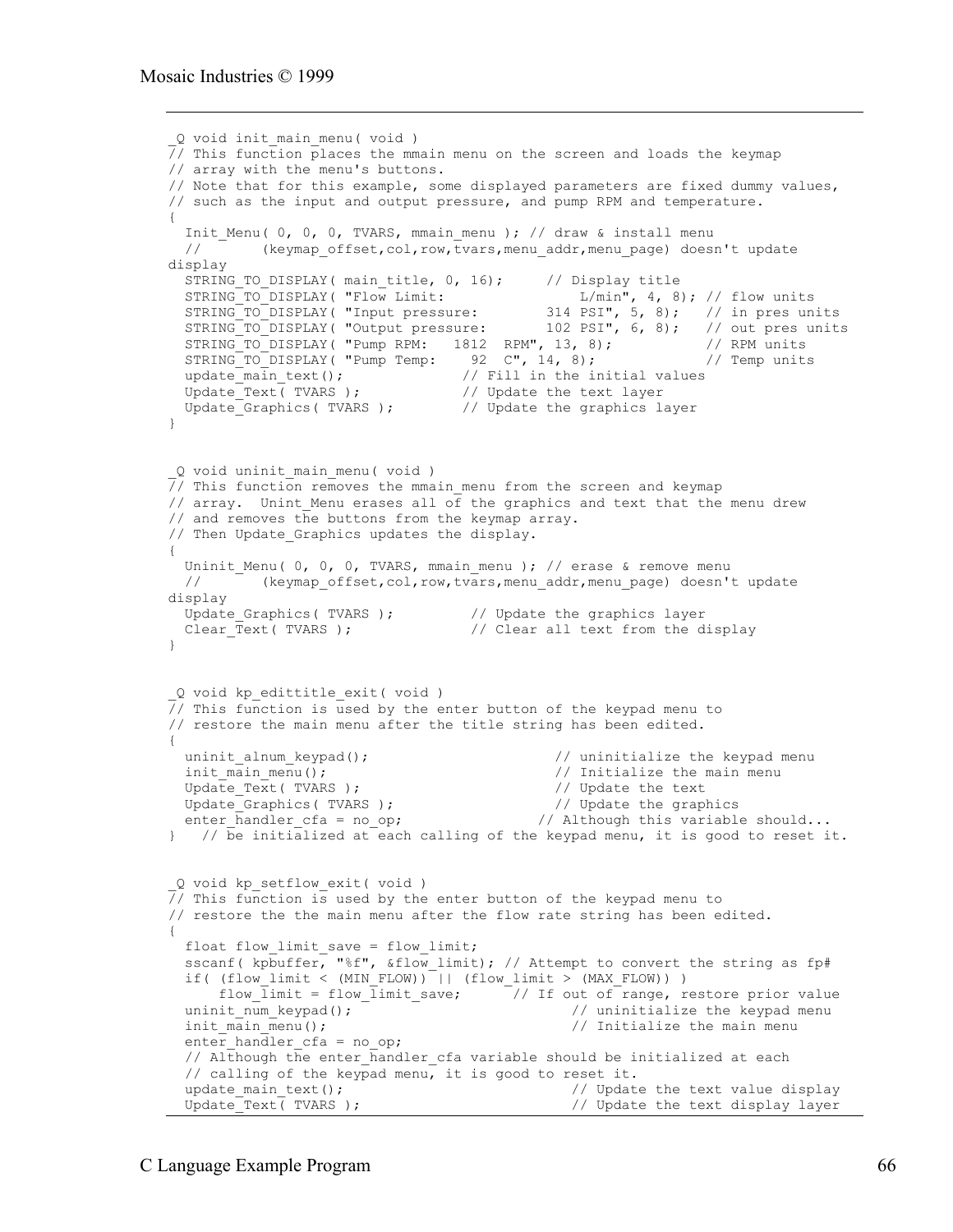```
Update Graphics ( TVARS ); \frac{1}{2} // Update the graphics layer
}
_Q void kp_setpower_exit( void )
\frac{7}{10} This function is used by the enter button of the keypad menu to
// restore the the main menu after the power string has been edited.
{
   int pump_power_save = pump_power;
   sscanf( kpbuffer, "%d", &pump_power); // Attempt to convert string as int
  if( (pump_power < 0) || (pump_power > 100) )
     pump_power = pump_power_save; // If out of range, restore prior value
    // note: increase handler and decrease handler clamp 0<= pump power <=100
  uninit num keypad(); \frac{1}{2} // uninitialize the keypad menu
  init main menu(); \frac{1}{2} // Initialize the main menu
  enter handler_cfa = no_op;
   // Although the enter_handler_cfa variable should be initialized at each
   // calling of the keypad menu, it is good to reset it.
 update_main_text();<br>Update Text(TVARS);<br>//Update the text display laver
                                                 // Update the text display layer
  Update Graphics ( TVARS ); \frac{1}{2} // Update the graphics layer
}
Q void s title handler( void )
{
  short beep();
  kpbuffer = \text{A} and title; \frac{1}{\sqrt{2}} kpbuffer points to title for editing
  kpbuffer count = char count(main title); // find terminating null, calc count
  kpbuffer_length = MAIN_TITLE_MAXLEN; // prevent buffer overrun.<br>keypad_text_col = 16; // Col location of text st
  keypad_text_col = 16; \overline{\phantom{0}} // Col location of text string<br>keypad_text_row = 3; // Row location of text string
                                          // Row location of text string
  enter handler cfa = kp edittitle exit; // brings back main menu when enter
pressed
  uninit main menu(); \frac{1}{2} // Clear the current menu
  init alnum keypad(); \frac{1}{2} // init the alnum menu
                                           // Print a little help for the user:
 STRING_TO_DISPLAY( "Edit the main screen title field below", 0, 0);<br>Update_Text( TVARS );<br>// Update the text di
                                                 // Update the text display layer
 Update Graphics ( TVARS ); \frac{1}{2} // Update the graphics layer
}
_Q void s_flow_handler( void )
{
  short beep();
     // Before we call keypad menu, set up its environment:
  sprintf( tmpbuff, "%.2f", flow limit ); // starting fp value to buffer
  kpbuffer = \&tmpbuff;<br>
kpbuffer count = char count(tmpbuff);<br>
// find final null, calc count<br>
(// find final null, calc count
  kpbuffer count = char count(tmpbuff);
  kpbuffer length = MAX FLOW LENGTH; // Set max length of the string
  keypad text col = 25; // Col location of text stringkeypad text row = 7; \frac{1}{2} // Row location of text string
  enter handler cfa = kp setflow exit;
        // kp setflow exit saves the modified string and reverts to main menu.
         // Now that everything is set up, we can change menus:
  uninit main menu(); \frac{1}{2} // Clear the current menu
  init num keypad(); \frac{1}{2} // init the alnum menu
  STRING TO DISPLAY( "Edit the value", 0, 25 ); // User prompt
  STRING TO DISPLAY ( "for exchanger", 1, 25 );
  STRING TO DISPLAY ( "flow limit:", 2, 25 );
  STRING_TO_DISPLAY( "0.1<flow<1000", 3, 25 );<br>Update_Text( TVARS );
                                                  // Update the text display layer
  Update Graphics ( TVARS ); \frac{1}{2} // Update the graphics layer
```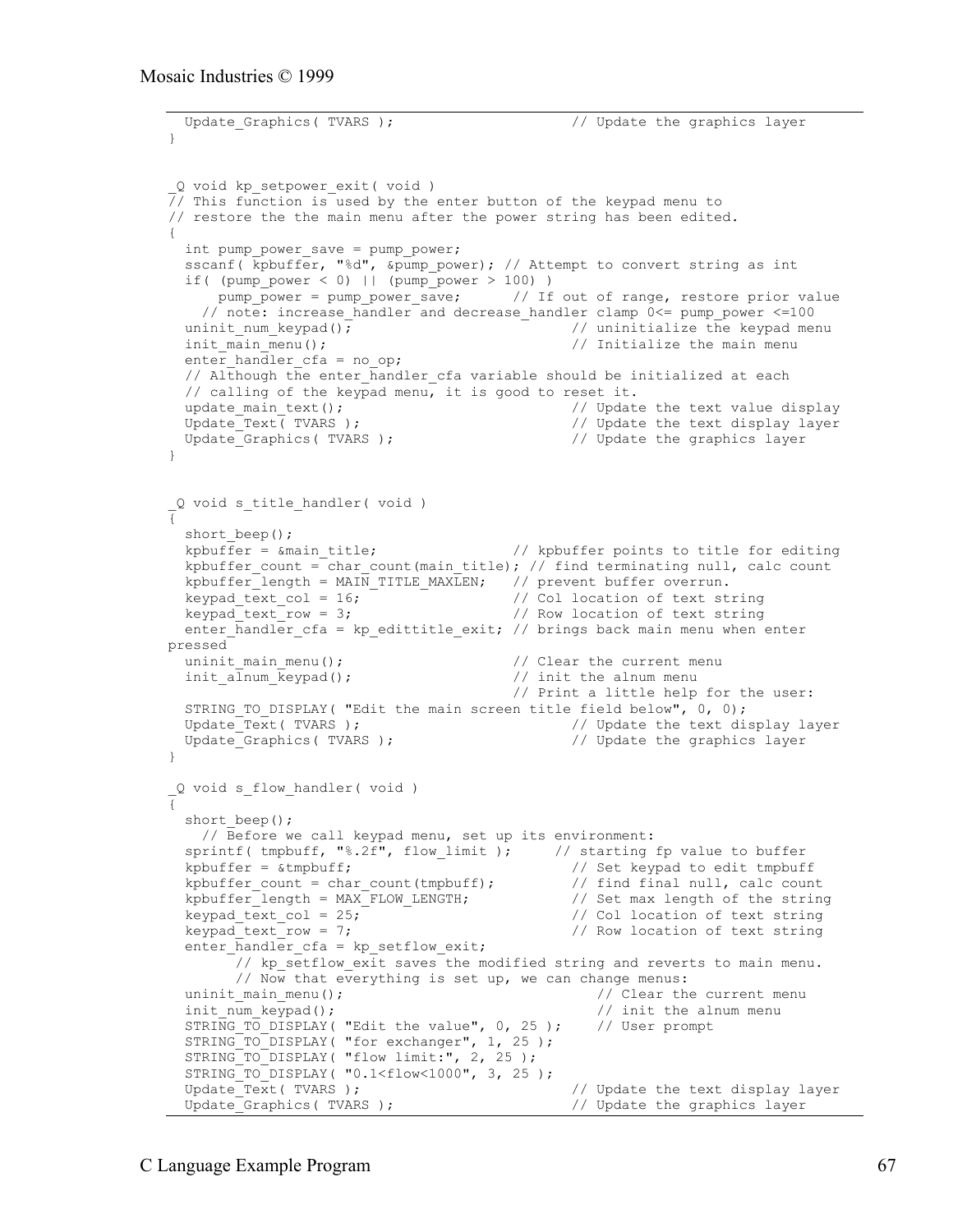```
}
_Q void s_power_handler( void )
{
  short beep();
     // Before we call keypad menu, set up its environment:
  sprintf( tmpbuff, "%d", pump_power ); // starting int value to buffer
  kpbuffer = \&tmpbuff; \frac{1}{2} // Set keypad to edit tmpbuff
  kpbuffer count = char count(tmpbuff); // find terminating null, calc
count
 which is the string with the string with the string in the string the string of the string of the string of the string of the string of the string of the string of the string of the string of the string of the string of th
  keypad text col = 25; \overline{\phantom{0}} // Col location of text string
  keypad_text_row = 7; \frac{1}{2} // Row location of text string
  enter handler cfa = kp setpower exit;
         // kp_setpower_exit saves the modified string and reverts to main menu.
        // Now that everything is set up, we can change menus:
 uninit_main_menu();<br>init num keypad();<br>// init the alnum menu<br>// init the alnum menu
                                                      // init the alnum menu<br>// User prompt
  STRING TO DISPLAY( "Edit the value", 0, 25 );
  STRING TO DISPLAY ( "for pump power", 1, 25 );
  STRING TO DISPLAY ( "percentage", 2, 25 );
  Update Text( TVARS ); \frac{1}{2} // Update the text display layer
  Update Graphics ( TVARS ); \frac{1}{2} // Update the graphics layer
}
_Q void increase_handler( void )
{
  if(pump power < 100) \frac{1}{2} // Get the pump power \frac{1}{6}{ pump_power++; \begin{array}{ccc} \text{Number of the image} & \text{Number of the image} \\ \text{Short Deep()}; & \text{Number of the image} \\ \end{array}short_beep(); \frac{1}{2} // Generate a click<br>update main text(); \frac{1}{2} // Update the text \,
                                                     // Update the text value display
    Update Text( TVARS ); \frac{1}{2} // Update the text display layer
   }
}
_Q void decrease_handler( void )
{
   if(pump_power > 0) // Get the pump power %
   { pump_power--; // If more than 0, decrement
    short_beep();<br>update_main_text();<br>// Update the text v
     update_main_text();<br>Update Text(TVARS); \frac{1}{2} // Update the text display layer
                                                     // Update the text display layer
   }
}
\frac{1}{1}/ **
             End of top level init code and redefinitions
// **
// **************************************************************
// ****
            End of main menu module
// ****
// **************************************************************
// **************************************************************
// ****
              Startup code
```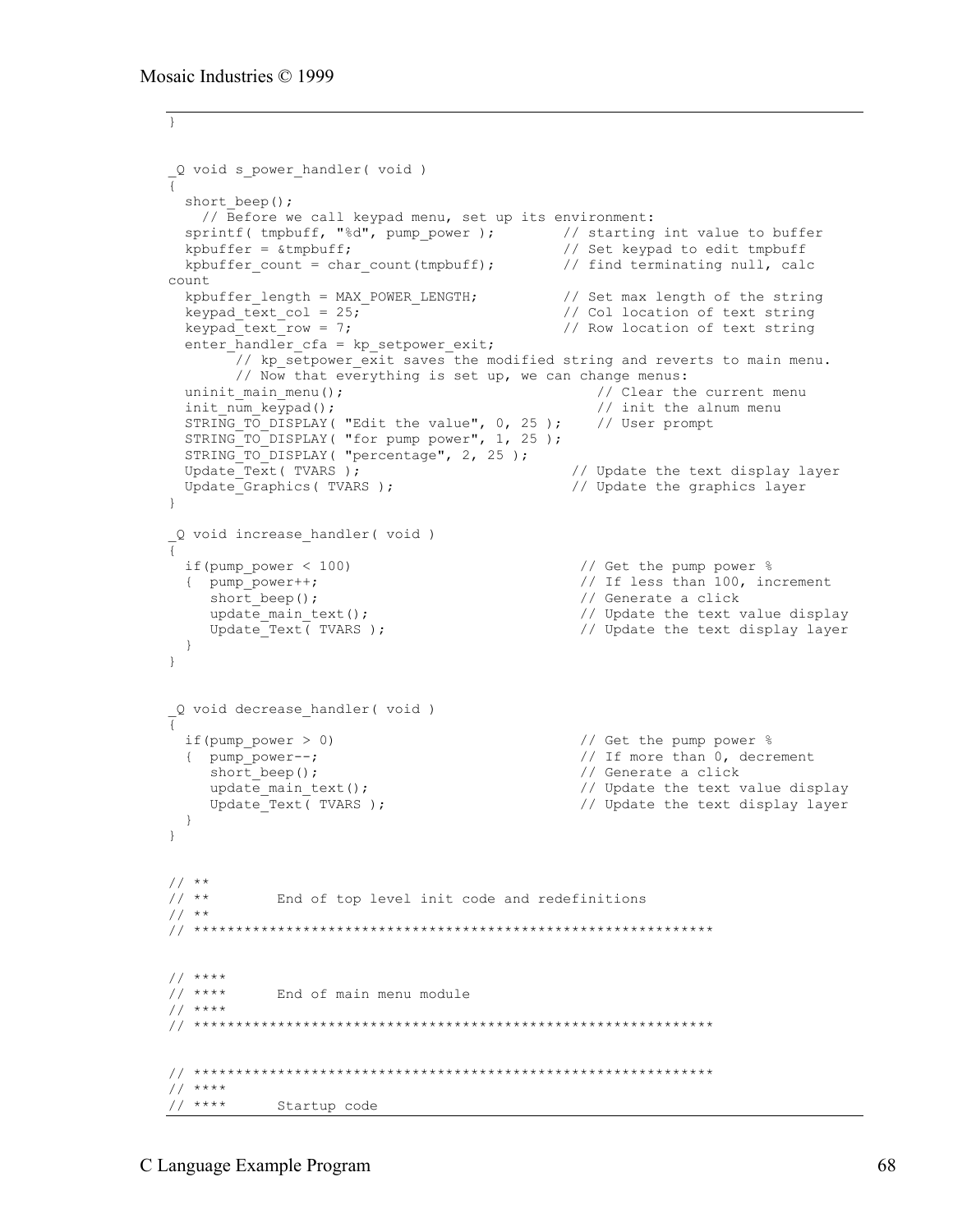// \*\*\*\*

```
_Q void init_all( void )
7/ initializes all variables. Sets initial default values of
// displayed flow limit and pump power.
{
 IsHeap( BOTTOM OF HEAP, TOP OF HEAP); // Set up the heap
 init kp vars(); \overline{\phantom{a}} \overline{\phantom{a}} \overline{\phantom{a}} // Initialize the keypad variables
  strcpy(main_title, "Heat Exchanger Unit 2"); // Init main menu title string
 flow_limit = 4.20; \frac{1}{\pi} // init the flow_limit variable
pump power = 53; \frac{1}{2} init the pump power variable
StartTimeslicer(); \frac{1}{2} // timeslicer must be on for repeating buttons
 Std_Display( TVARS ); // Config the display hardware
 Init_Display( TVARS ); // Initialize the display hardware
 Init_Touch( TVARS ); // Initialize the touchscreen hardware and vars
}
_Q void touch_mon( void )
// Infinite loop for getting screen touches.
// The PauseOnKey() statement is for development and demo use only;
// it allows you to quit the program by typing a "." (period)
// and then pressing a touchpad button; this reverts to the QED-Forth monitor
// at your terminal. If you wanted to, you could then type
// NO.AUTOSTART
// to ensure that the application did not start again.
// PauseOnKey() is not recommended for use in an actual application.
{
 while(1) \frac{1}{\sqrt{2}} infinite loop runs application
  { Menu_Query( TVARS ); // Get a single touch from the user<br>PauseOnKey(); // Comment out this line in a real a
                         // Comment out this line in a real application!
  }
}
void main( void )
// This is the top level startup function. Call it and everything starts running.
{
  init_all();
 init main menu(); \frac{1}{2} // Display the alnum menu
 touch mon(); \frac{1}{2} // Loop forever while scanning the touchscreen
}
// Type the following code from your terminal if you want the
// application to automatically start upon each powerup or reset:
// CFA.FOR MAIN PRIORITY.AUTOSTART
// ****
           End of startup code
// ****
// **************************************************************
// ******
           End of example user interface
// ******
// **************************************************************
```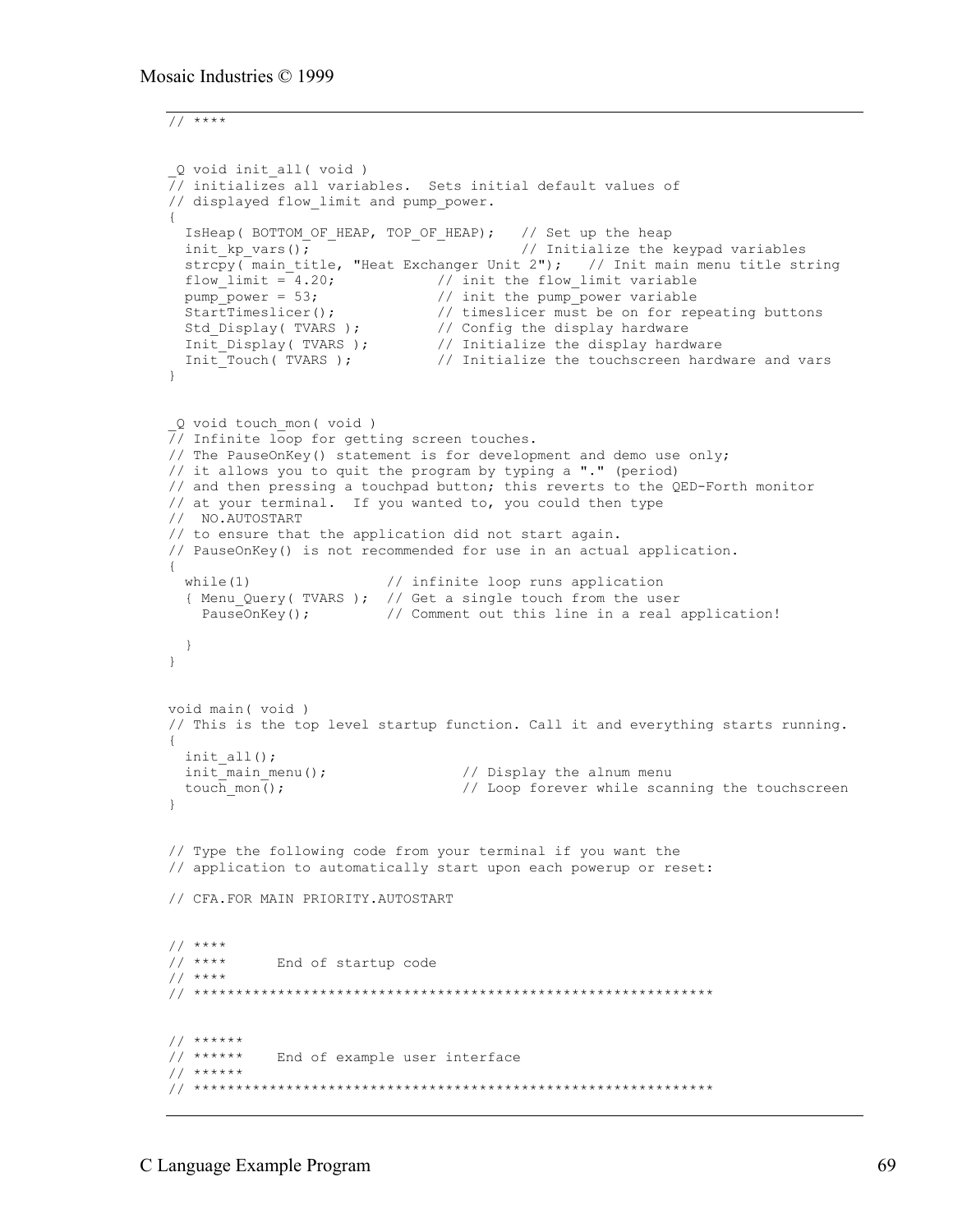/\* \*\*\*\*\*\* START OF DOCUMENTATION SECTION \*\*\*\*\*\* \*\*\*\*\*\* Overview of the Touchscreen Demo Application \*\*\*\*\*\*\* PURPOSE OF THE DEMO PROGRAM

This application was designed to show how a user interface is put together, and also to provide a guide to coding useful touchscreen functions such as an alphanumeric keypad, a numeric keypad, and up/down buttons to adjust a parameter. The application integrates text with graphics that were drawn on a desktop PC to create an intuitive context-sensitive user interface.

For instructions on how to load the demo program if it is not already present in your SmarTouch Controller, see the next section titled "Loading the Demo Onto the Smartouch Controller", or read the "HOW\_TO.txt" file.

#### TOP FOUR BUTTONS ON THE MAIN MENU

When the application starts, you'll see on your touchscreen a display with 4 buttons across the top, and 5 more buttons on the lower half of the screen. The 3 buttons in the upper left of the screen labeled "Shutdown", "Confiq", and "Stats" simply beep (to provide audio feedback) and send a message to the serial port when pressed. The messages are visible if you connect a terminal running at 9600 baud to the Serial1 port on the SmarTouch Controller. The "Exit" button at the top right of the screen performs the action "WARM" which restarts the software application if the priority.autostart or autostart has been configured; otherwise, WARM calls the QED-Forth monitor.

USING THE NUMERIC KEYPAD TO SET THE FLOW LIMIT

Just below the "Shutdown" button is a "Flow Limit:" label and an associated numeric field with units of "L/min" (Liters per minute). The default initial flow is 4.2. To modify this value, press the "Set Flow" button. You'll hear a beep and see a full-screen numeric keypad that allows you to modify the flow.

The numeric keypad works in an intuitive manner. There are ten number buttons (0 to 9), a decimal point button, and three control buttons (shift, enter, and delete). Pressing any non-control button adds to the string and moves the cursor  $t \circ$ 

the right; holding a button down adds multiple instances of the number to the string. The maximum length of the numeric string (set in the application software in this file) is 10 characters, and attempts to add more characters beyond the limit are ignored. The <-- button is a "delete" key that erases the last character before the cursor and moves the cursor to the left. Holding down the delete key erases multiple characters (until there are no characters left in the string, at which time the key does not beep or respond).

The buttons numbered 1 through 9 add their number to the string when pressed. The 0 button adds a 0 when pressed, unless the shift key has been pressed to advance the ^ pointer to one of the three alternate meanings for that key. The alternates are "+" (plus), "-" (minus), and  $10^x$ x (10 raised to a power; this causes an "E" to be inserted into the string, indicating a scientific notation exponent is to follow).

After the user is satisfied with the string, pressing the "Enter" key exits the numeric keypad and returns to the main menu. If the numeric string is convertible to a valid floating point number in the allowed range,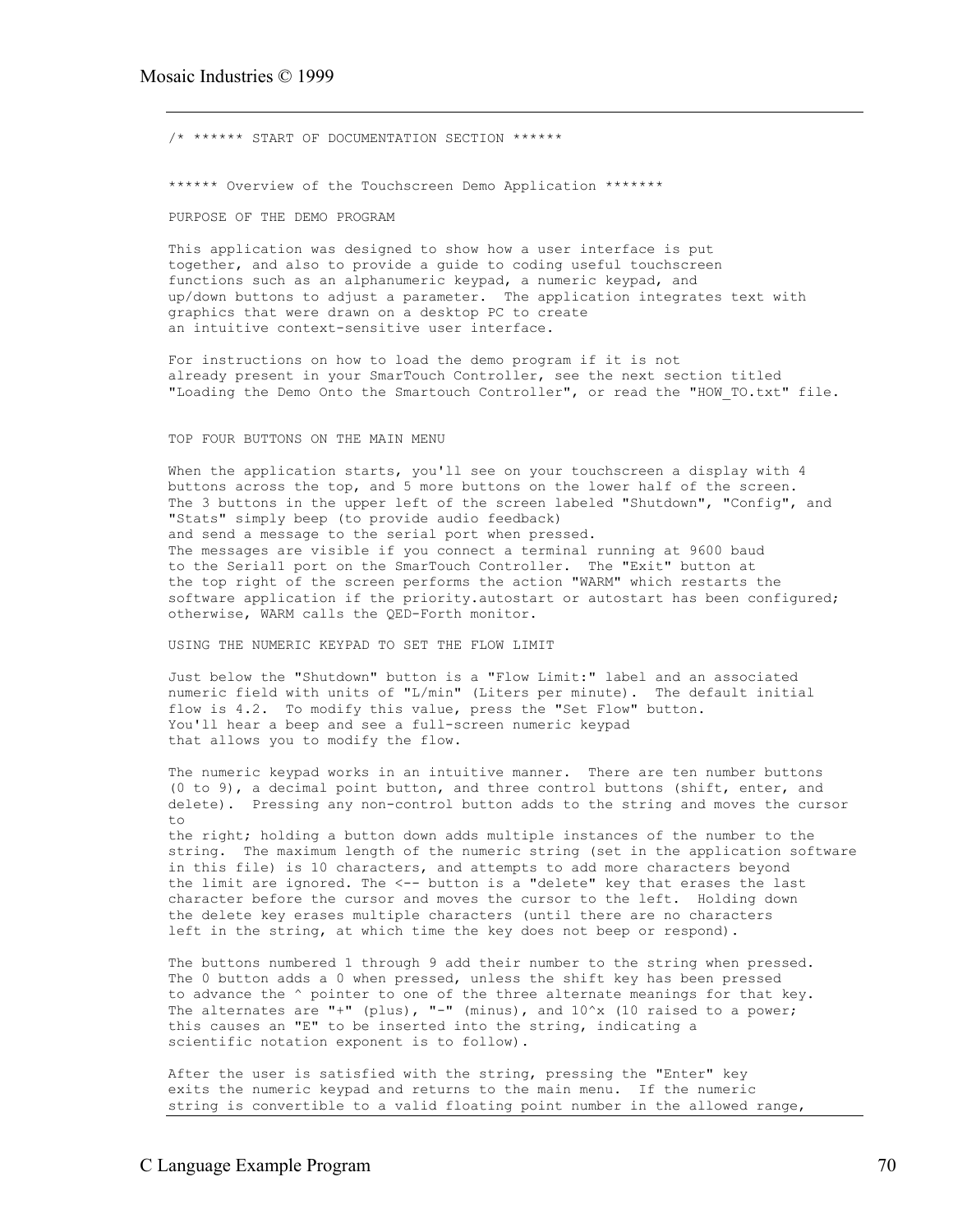the new flow limit is displayed on the main menu. The software rounds the number as appropriate to display the value in the allotted space on the screen. If the user specifies an invalid or out of range numeric string, the string is ignored and the prior value of flow is displayed on the main menu.

USING THE ALPHANUMERIC KEYPAD TO SET THE TITLE

At the top of the main menu, just to the right of the large "Shutdown" button, is a title string. The default title is "Heat Exchanger Unit 2". Pressing the "Set Title" button in the middle of the screen results in a beep (for audible feedback), and displays an alphanumeric keypad that allows you to modify the title.

The alphanumeric keypad was designed to work in an intuitive manner. Ten numeric buttons each display a number (0 to 9) plus 3 alternate text characters; the decimal point/period button does not have any alternate text. Like the numeric keypad, the three control buttons are Shift, Delete  $(<-$ -), and Enter.

Pressing any non-control button adds to the string and moves the cursor to the right; holding a button down adds multiple instances of the selected number to the string. The maximum length of the numeric string is set in the application software in this file, and attempts to add characters beyond the limit are ignored. The <-- button is a "delete" key that erases the last character before the cursor and moves the cursor to the left. Holding down the delete key erases multiple characters (until there are no characters left in the string, at which time the key does not beep or respond).

Initially, or after a prior non-control button press, the buttons numbered 0 through 9 add their number to the string when pressed. Pressing the shift key advances the  $\land$  pointer to one of the three alternate text characters for that button. Pressing the shift key one to three times selects the displayed characters; on the fourth press, the case (upper or lower) of the displayed alternate text is reversed; this allows the user to insert capital or lower case letters into the title string.

The alternates for the zero button are described in the previous section. The alternate text characters for buttons 2 through 9 are arranged the same as on a standard telephone keypad. The alternates for key number 1 include the characters that are not on a telephone, namely  $q$ ,  $z$ , and blank (space).

In this implementation, each keypress resets the shift state to the numeric mode. This can be changed by altering a bit of code in the num handler() function.

After the user is satisfied with the string, pressing the "Enter" key beeps, exits the numeric keypad, and returns to the main menu, displaying the new title.

USING THE NUMERIC KEYPAD TO SET THE POWER

Just to the right of the "Set Title" button is the "Power" button that displays the power percentage. Pressing this button brings up a numeric keypad that lets you modify the power percentage in a way analogous to setting the flow as described above.

USING THE INCREMENT AND DECREMENT BUTTONS TO SET THE POWER

The numeric value displayed in the "Power" button can also be altered by pressing the "Inc" and "Dec" buttons. This illustrates how easy it is to use a pair of buttons to select a parameter value. Simply press the Inc or Dec button and watch the displayed power change. The software clamps the value to the range 0 to 100.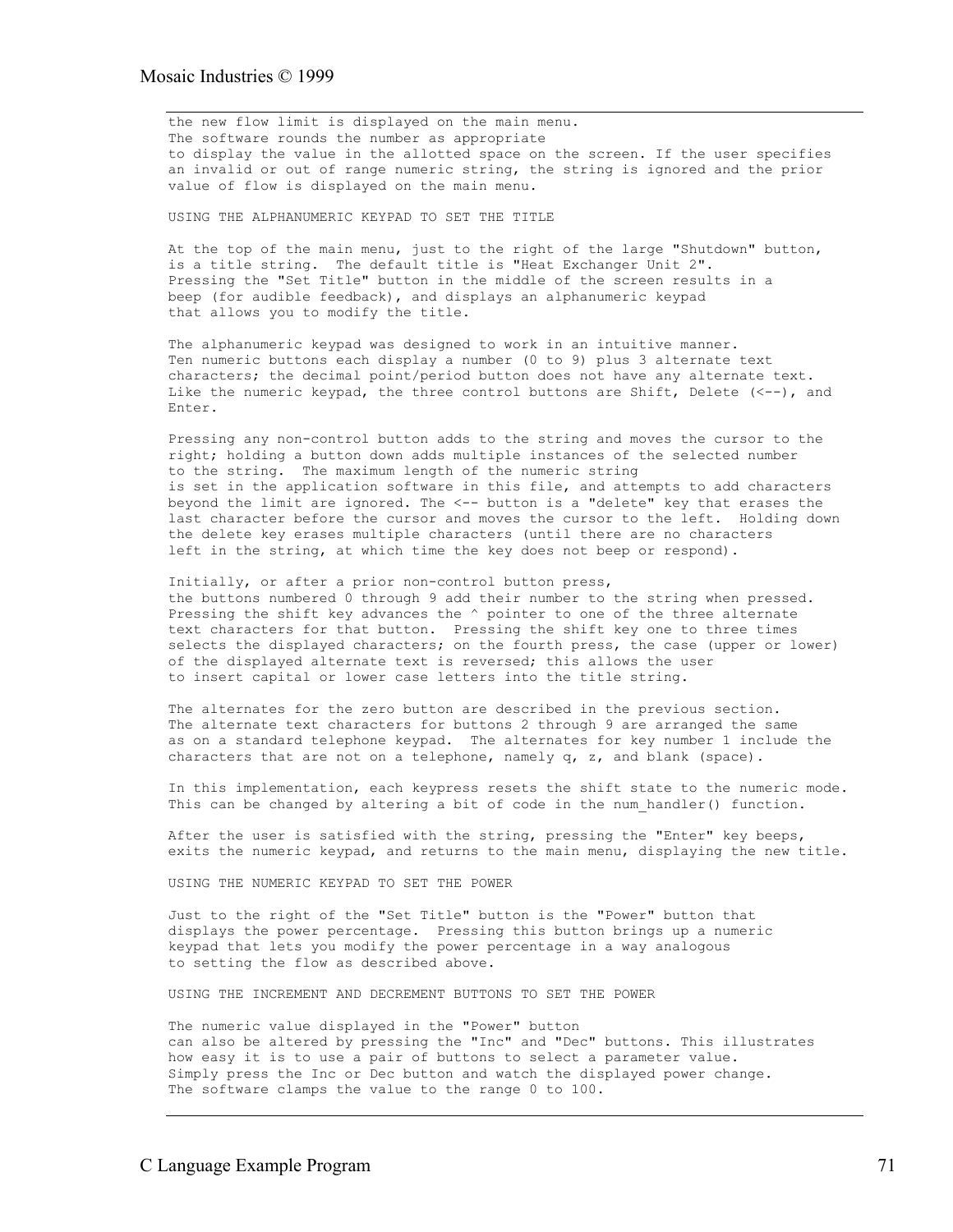#### **CONCLUSION**

This demonstration software provides a sample of the capabilities of the graphical user interface software on the QED Board. It shows how to place buttons on the screen, create menus as assemblies of buttons and graphics, and simultaneously manage text and graphics to create an intuitive user interface. This software can be used as a template to guide the design of your customized user interface software.

Please read the file "HOW TO.txt" for a discussion of the overall procedure for implementing a graphical user interface.

\*\*\*\*\*\*\*\*\*\*\*\* LOADING THE DEMO ONTO THE SMARTOUCH CONTROLLER \*\*\*\*\*\*\*\*\*\*\*\*

This demonstration program is pre-loaded into new SmarTouch Controllers that are shipped from Mosaic Industries. If the program is already loaded on your QED Board, you should see the main screen as described in the previous section ("Overview of the Touchscreen Demo Application") when your SmarTouch Controller is turned on. If you see the multi-button menu, you're all set! You can skip this section.

If your board does not have this software installed, follow these simple steps to load the Graphical User Interface (GUI) Toolkit software and the demonstration program:

From your 9600 baud terminal communicating with the QED Board as explained in the "Getting Started" manual, type COLD

You should see the "Coldstart" and "QED-Forth V4.01" messages. If you do not see any text, try the factory cleanup procedure using DIP swiches 6 and 7 as explained in "Getting Started". If you are still having trouble, or if the displayed Version number is not V4.01, call Mosaic Industries.

Use your PC terminal program (for example, QEDTERM) to send the file named GTKLOAD.TXT

to the QED Board. This file contains a Motorola hex memory image plus flash programming commands that transiently compile code on pages 4 and 6, and then move it to flash in page 7, and set up an AUTOSTART vector so that the program will start automatically each time the SmarTouch Controller is turned on. The file's memory image contains the compiled GUI Toolkit, plus the graphics and compiled code for this GUI DEMO.C file.

To regain control of your board for other uses, simply do the factory cleanup (flip dip switch 6 on, reset the board, flip switch 6 off, and reset again). Because the application and GUI firmware is stored "out of the way" on page 7, you can freely use your board for development without corrupting the GUI firmware, graphics images, or the demo application code itself (as long as you don't explicitly program the flash on page 7 using TO.FLASH).

If the demo code is loaded on your QED Board, but you've erased the autostart vector by performing the factory cleanup operation, you can execute the demo program by typing the following at your terminal: HEX 7FF4 7 X@ EXECUTE

In addition, you can restore the demo's autostart vector by typing HEX 7FF4 7 X@ AUTOSTART or HEX 7FF4 7 X@ PRIORITY.AUTOSTART This is possible because the xaddress of the demo program's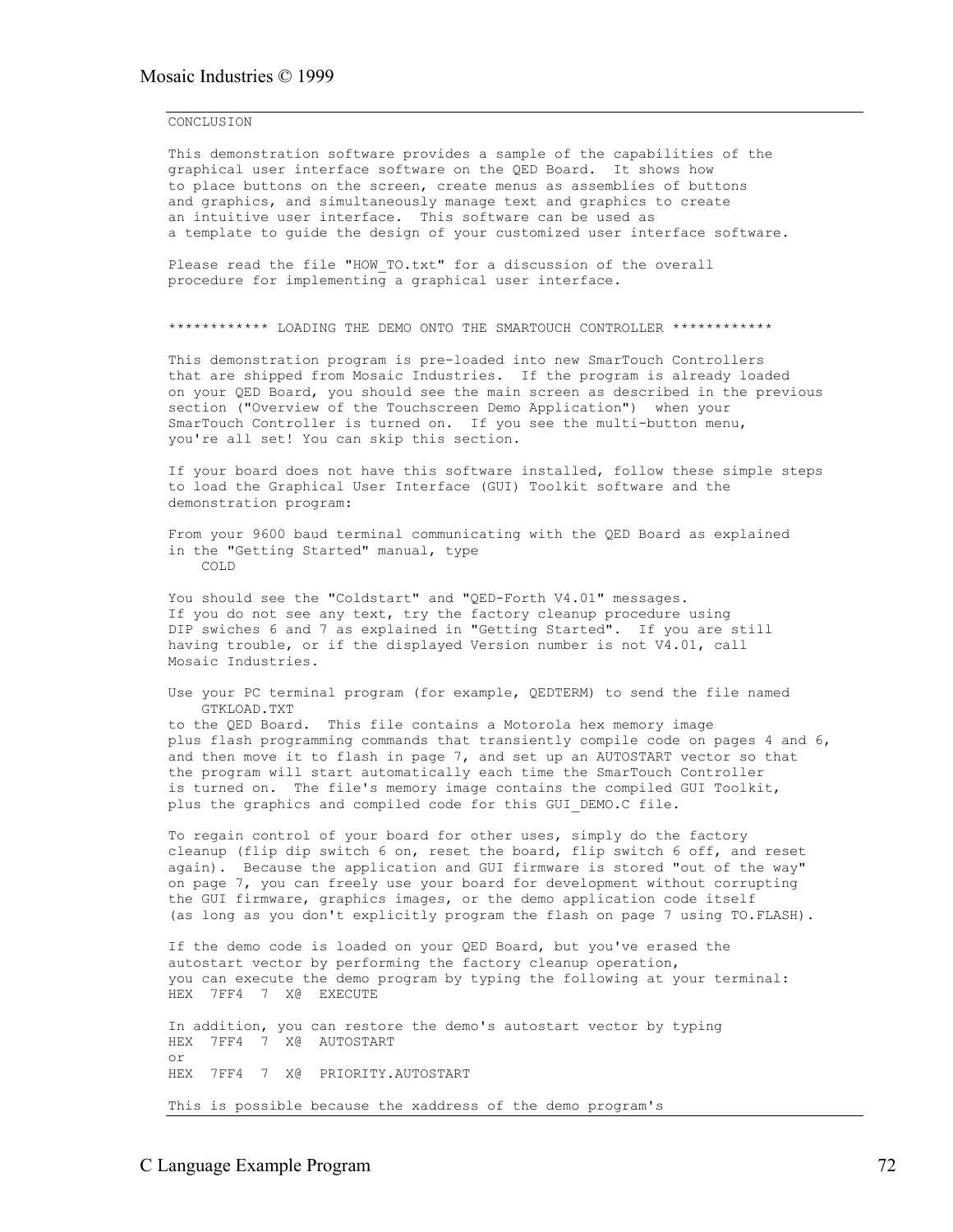```
main() function is saved at location 7FF4 on page 7.
****** END OF DOCUMENTATION SECTION ******
*/
```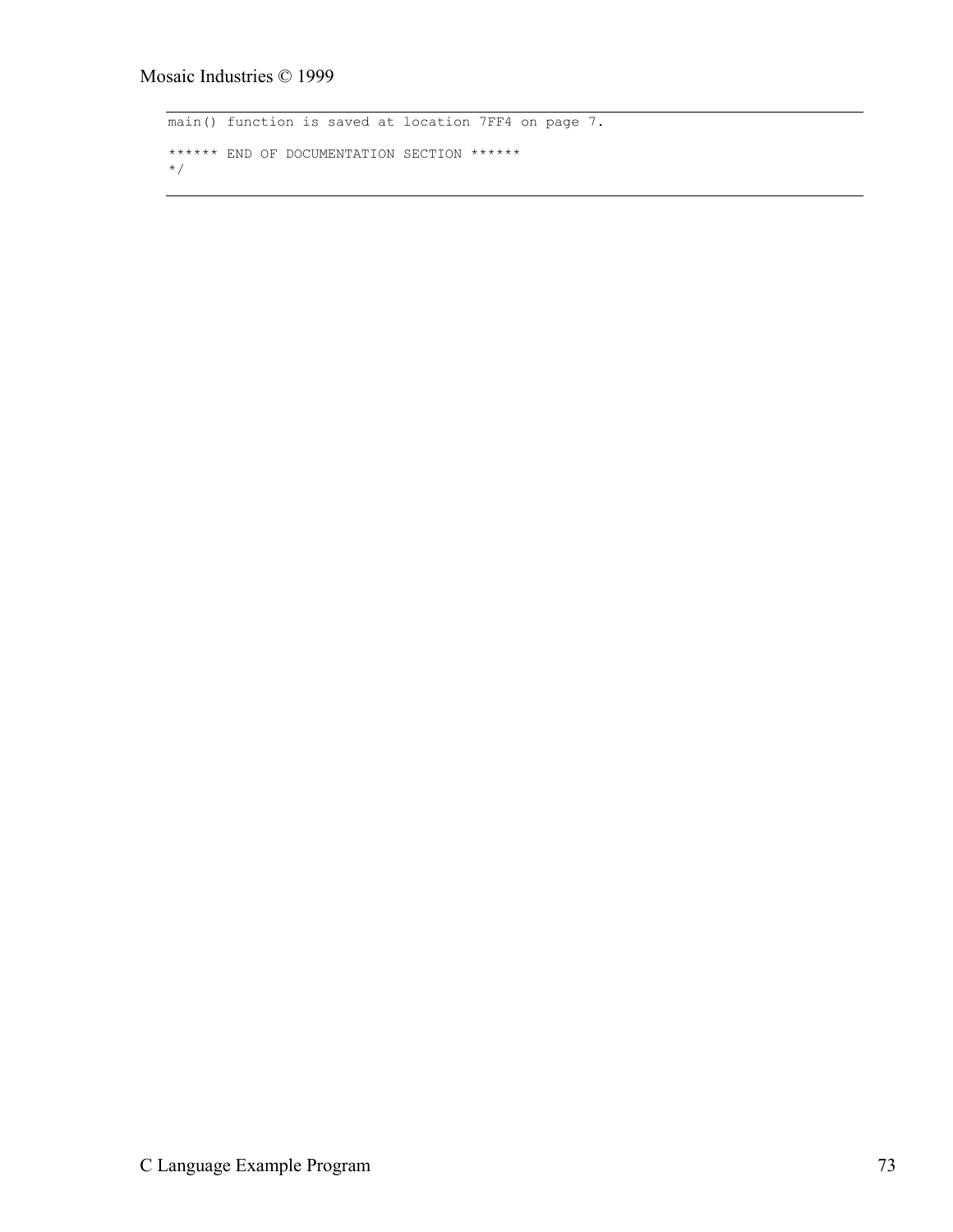```
Forth Language Example Program
```

```
(C) Mosaic-Industries, Inc. (510) 790-1255
\ June 3, 1999
                                                       Jeremy Wade 1999
\ Revised 9/18/2003 for Kernel Extension compatibility
\left\langle \quad x****** \right\rangleExample user interface
\ ****** This program uses the Gui Software Toolkit to produce a user
interface
\ ****** on a SmarTouch Controller or a touchscreen/graphics display
connected
\ ****** to a QED board. The Gui Software Toolkit must already be
installed on
\ ****** the board and the Forth headers (qui tk.4th) must be part of
the
\ ****** current vocabulary.
#include "../Kernel Extension/library.4th"
anew gui tk demo
                                     \ Re-cue the pointers
\qquad \qquad +\ **** Graphics symbols - Generated by pcx2qed
\lambda ****
             The graphics symbols are usually generated from pcx2qed and
pasted
\lambda ****
            into this area.
\lambda ****
hex
din 072000 xconstant INCB_PCX
din 0720a6 xconstant DECB_PCX
din 07214c xconstant SBLANK_PCX<br>din 0721f2 xconstant SBLANK_PCX<br>din 072298 xconstant LBLANK_PCX<br>din 07238e xconstant LBLACK_PCX<br>din 072484 xconstant NUM9_PCX
din 07252a xconstant NUM1<sup>-</sup>PCX
din 0725d0 xconstant NUM2 PCX
din 072676 xconstant NUM3 PCX
din 07271c xconstant NUM4 PCX
din 0727c2 xconstant NUM5 PCX
din 072868 xconstant NUM6 PCX
din 07290e xconstant NUM7_PCX
din 0729b4 xconstant NUM8_PCX
din 072a5a xconstant NUM0^{\circ}PCX
din 072b00 xconstant NUMDEC_PCX<br>din 072bf6 xconstant NUMDEC_PCX<br>din 072c9c xconstant NUMDEL_PCX<br>din 072d42 xconstant NUMENT_PCX<br>din 072de8 xconstant S_BUTTON_PCX
din 072e8e xconstant \overline{x}IT_PCX
din 072f34 xconstant PUMP_PCX
din 0731e3 xconstant SFLOW PCX
din 0732d9 xconstant CONFIG PCX
din 07337f xconstant SHT DN PCX
din 073575 xconstant STATS PCX
din 07361b xconstant DBL_BLK_PCX
din 073811 xconstant SHIFT PCX
```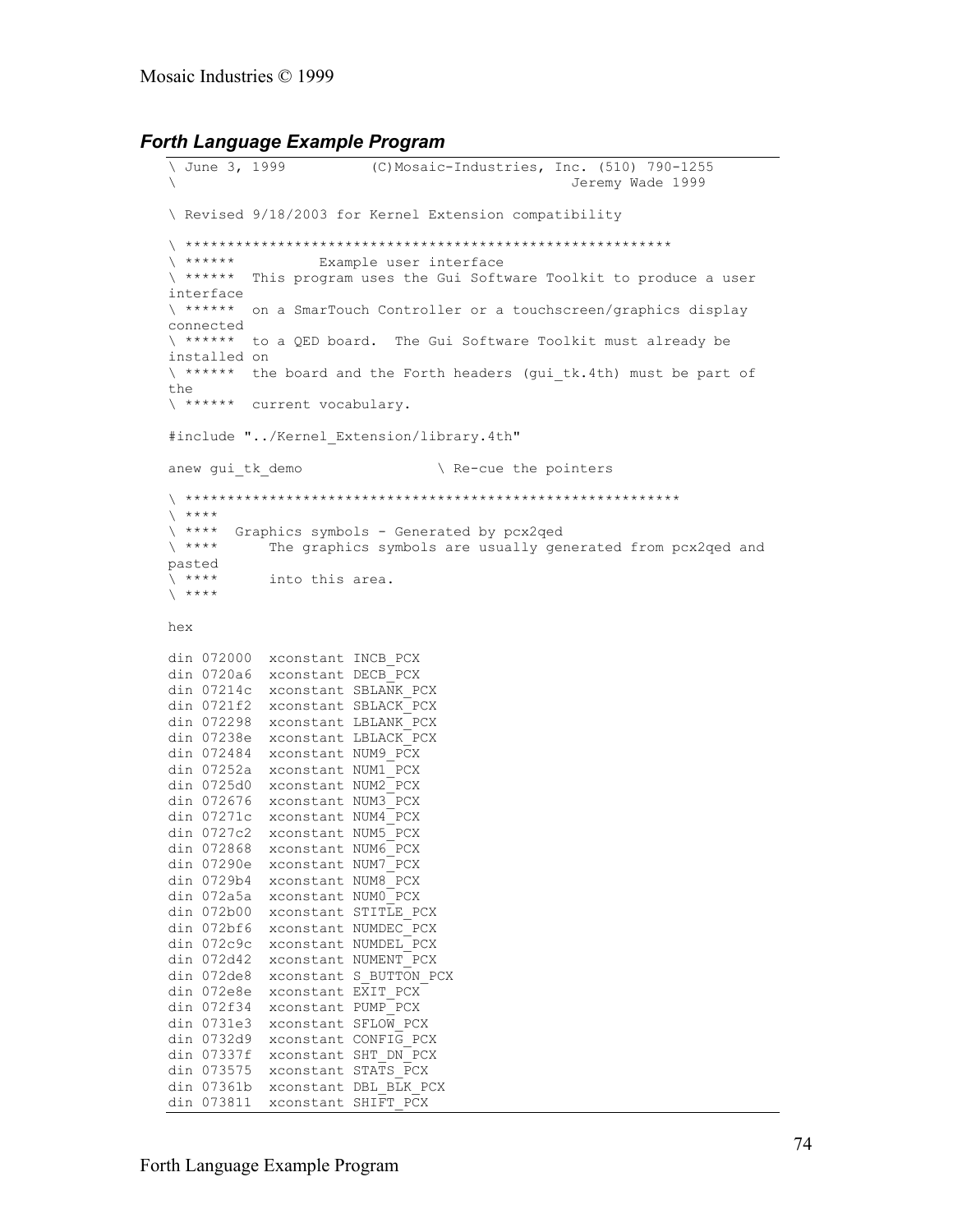```
din 0738b7 xconstant SPOWER PCX
din 0739ad xconstant PWRLABEL PCX
\qquad \qquad\searrow ****
         End Graphics symbols
\chi ****
\ General program constants and variable definitions follow
hex
4800 OF xconstant BOTTOM OF HEAP
                                    \ Init constants defining the
heap
7FFF OF xconstant TOP OF HEAP
gui vars v.instance: tvars
                                     \ Create an instance of the
touchscreen
                                      \ variable structure. All
programs
                                      \ that use the Gui Toolkit must
declare
                                     \ an instance of this structure.
\left\langle \quad \star\star\star\star\quadright\rangle\qquad \qquadBeginning of keypad module
\searrow ****
   \ The keypad module consists of a set of alphanumeric buttons that
   \ comprise 2 menus. Num_keypad_menu is a floating/integer numerical
   \ data input screen. Alnum keypad menu is a alphanumeric data input
   \ screen.
\searrow **
\chi **
       Keypad variables and constants
\chi **
decimal
   The following 5 variables must be initialized before using either
keypad
   \ menu.
integer: keypad text col
                             \ Col for text string being edited by
the keypad
integer: keypad_text_row
                             \ Row for text string being edited by
the keypad
xaddr: enter handler xcfa
                              \ The xcfa executed by the enter button
                              \ handler for the keypad
integer: kpbuffer length
                              \ Holds the max length of kpbuffer.
This is
                              \ also the number of spaces that will be
printed
                              \ over the string to refresh it.
xaddr:
        kpbuffer
                              \ Holds the xaddr of the string to be
edited
                              \ by the keypad
integer: shift offset
                             \ Self fetching variable to keep track
of the
                              \ use of the shift key for the 0 key
```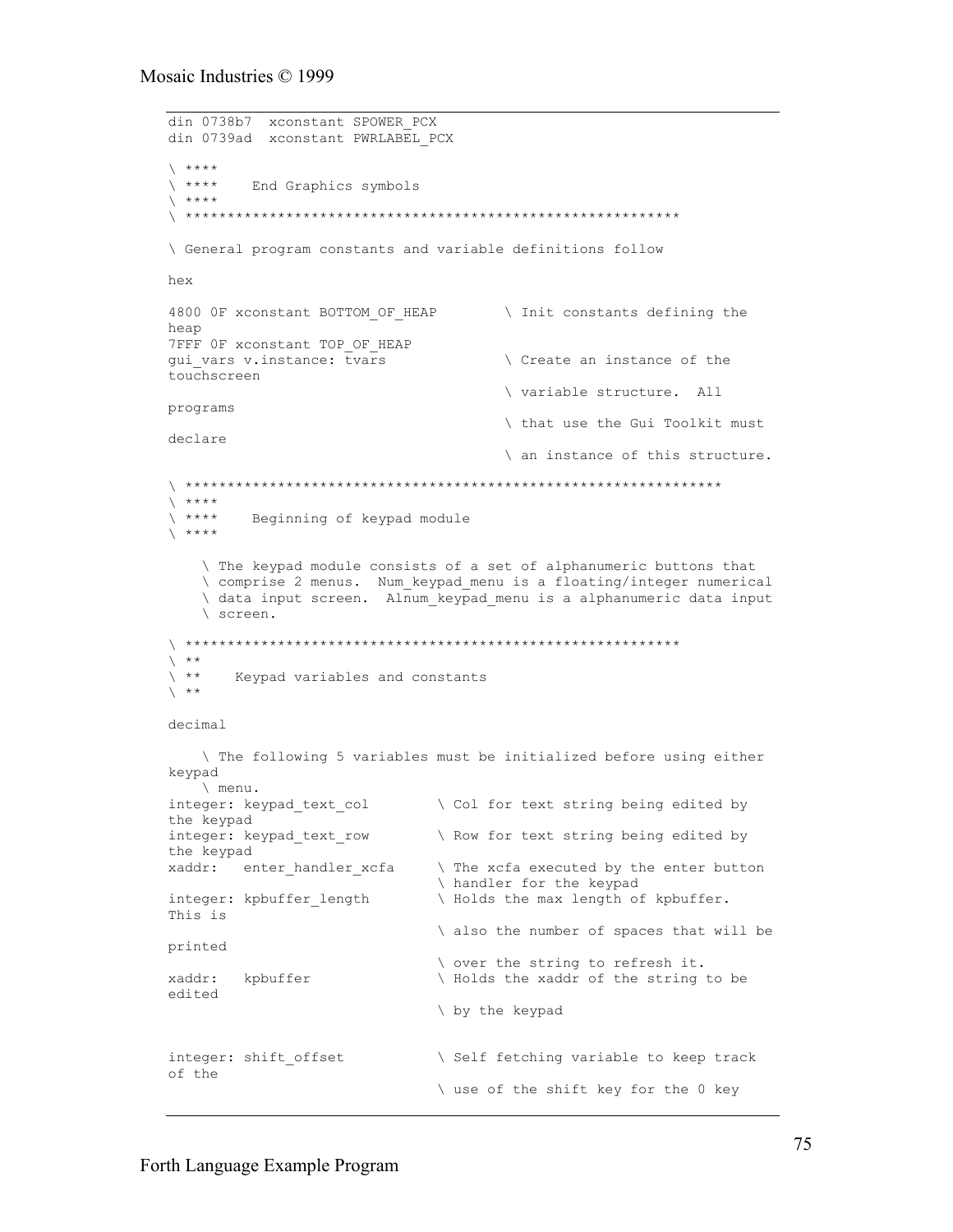```
integer: alpha offset \setminus Self fetching variable to keep track
of the
                                  \ use of the shift key for the 1-9 keys
integer: current case \qquad \qquad The current case of the letters in the
alpha
                                  \ numeric keypad
integer: alpha \longrightarrow Boolean to indicate whether we allow
alpha
                                   \ mode. It is set by the 2 top level
menu
                                   \ init functions, init_alnum_keypad and
                                   \ init_num_keypad.
BUTTON WIDTH 1+ v.instance: num0text \ String pointed to by 0 button
BUTTON WIDTH 1+ v.instance: num1text \ String pointed to by 1 button
BUTTON WIDTH 1+ v.instance: num2text \ String pointed to by 2 button
BUTTON WIDTH 1+ v.instance: num3text \ String pointed to by 3 button
BUTTON_WIDTH 1+ v.instance: num4text \ String pointed to by 4 button
BUTTON WIDTH 1+ v.instance: num5text \setminus String pointed to by 5 button
BUTTON WIDTH 1+ v.instance: num6text \ String pointed to by 6 button
BUTTON WIDTH 1+ v.instance: num7text \ String pointed to by 7 button
BUTTON_WIDTH 1+ v.instance: num8text \ String pointed to by 8 button
BUTTON_WIDTH 1+ v.instance: num9text \ String pointed to by 9 button
BUTTON_WIDTH 1+ v.instance: ptr_text \ String pointed to by num 1-9
buttons
BUTTON WIDTH 1+ v.instance: ptr0 text \ String pointed to by num0
button
\left\langle \begin{array}{c} \star\star \\ \star\star \end{array} \right.End of keypad variables and constants
\searrow **
\<br>\
\ ***********************************************************
\left\langle \begin{array}{c} \star\star \\ \star\star \end{array} \right.Keypad Handler and support code
\searrow **
decimal
: blank keypad chars ( -- )
     \ Places null text in all the text fields for the buttons
   " " xdup c@ 1+ num1text rot cmove
   " " xdup c@ 1+ num2text rot cmove
   " " xdup c@ 1+ num3text rot cmove
   " " xdup c@ 1+ num4text rot cmove
   " " xdup c@ 1+ num5text rot cmove
   " " xdup c@ 1+ num6text rot cmove
   " " xdup c@ 1+ num7text rot cmove
   " " xdup c@ 1+ num8text rot cmove
   " " xdup c@ 1+ num9text rot cmove
   ;
: set lowercase ( -- )
     \ Initializes the letters in the keypad to their lower case
versions.
```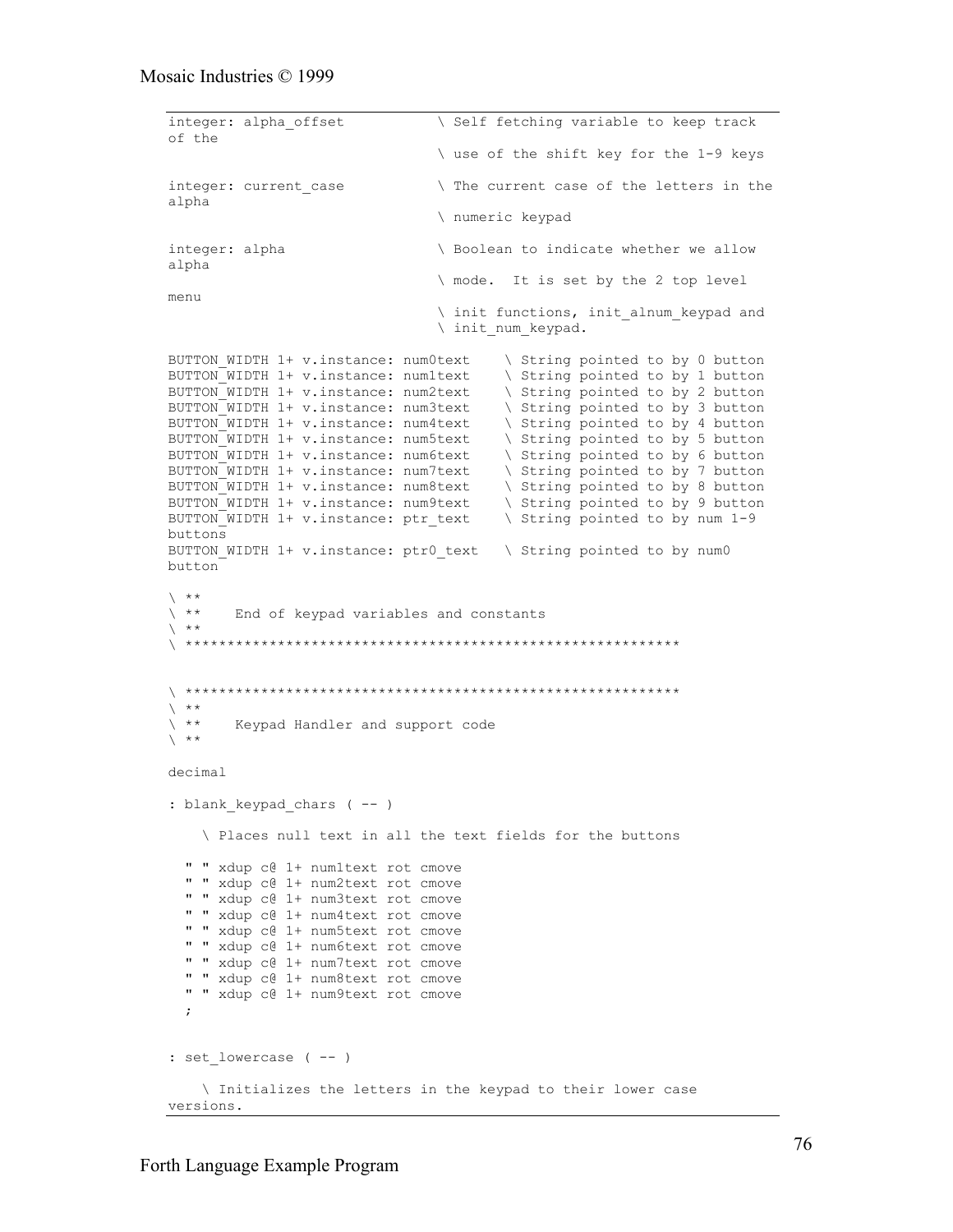```
false to current case \setminus Set the current case var
   " qz " xdup c@ 1+ num1text rot cmove
  " abc" xdup c@ 1+ num2text rot cmove
  " def" xdup c@ 1+ num3text rot cmove
  " ghi" xdup c@ 1+ num4text rot cmove
   " jkl" xdup c@ 1+ num5text rot cmove
  " mno" xdup c@ 1+ num6text rot cmove
  " prs" xdup c@ 1+ num7text rot cmove
   " tuv" xdup c@ 1+ num8text rot cmove
       wxy" xdup c@ 1+ num9text rot cmove
   ;
: set uppercase ( -- )
     \ Initializes the letters in the keypad to their upper case
versions.
  true to current case \setminus Set the current case var
  " QZ " xdup c@ 1+ num1text rot cmove"<br>" ABC" ydup c@ 1+ num3text ret cmeve
  " ABC" xdup c@ 1+ num2text rot cmove
   " DEF" xdup c@ 1+ num3text rot cmove
   " GHI" xdup c@ 1+ num4text rot cmove
        JKL" xdup c@ 1+ num5text rot cmove
   " MNO" xdup c@ 1+ num6text rot cmove
   " PRS" xdup c@ 1+ num7text rot cmove
        TUV" xdup c@ 1+ num8text rot cmove
        WXY" xdup c@ 1+ num9text rot cmove
\cdot: set char pointer ( -- )
      \ Positions the ^ pointer underneath the alpha strings in each alpha
     \ button. The value in alpha_offset is used to locate the ^.
   shift_offset
  case<br>0 of "
    0 of " \cdots " endof \cdots \cdots \cdots \cdots \cdots \cdots \cdots \cdots \cdots \cdots \cdots \cdots \cdots \cdots \cdots \cdots \cdots \cdots \cdots \cdots \cdots \cdots \cdots \cdots \cdots \cdots \cdots \cdots \cdots \cdots \cdots \cdots \cdots \4 of " \land " endof \land Point to first letter 5 of " \land " endof \land Point to second lette
    5 of " \land " endof \land Point to second letter 6 of " \land " endof \land Point to third letter
                                      \ Point to third letter
   endcase
   alpha
   if
     xdup
    xdup c@ 1+ ptr text rot cmove \setminus Store appropriate version of the
ptr_text
   else
     0 ptr_text c!
   endif
   xdup c@ 1+ ptr0_text rot cmove \ Store appropriate version of the
ptr0_text
   ;
: init num0 text ( -- )
     \ Initializes the text label for the 0 button of the keypad.
        +-E" xdup c@ 1+ num0text rot cmove
```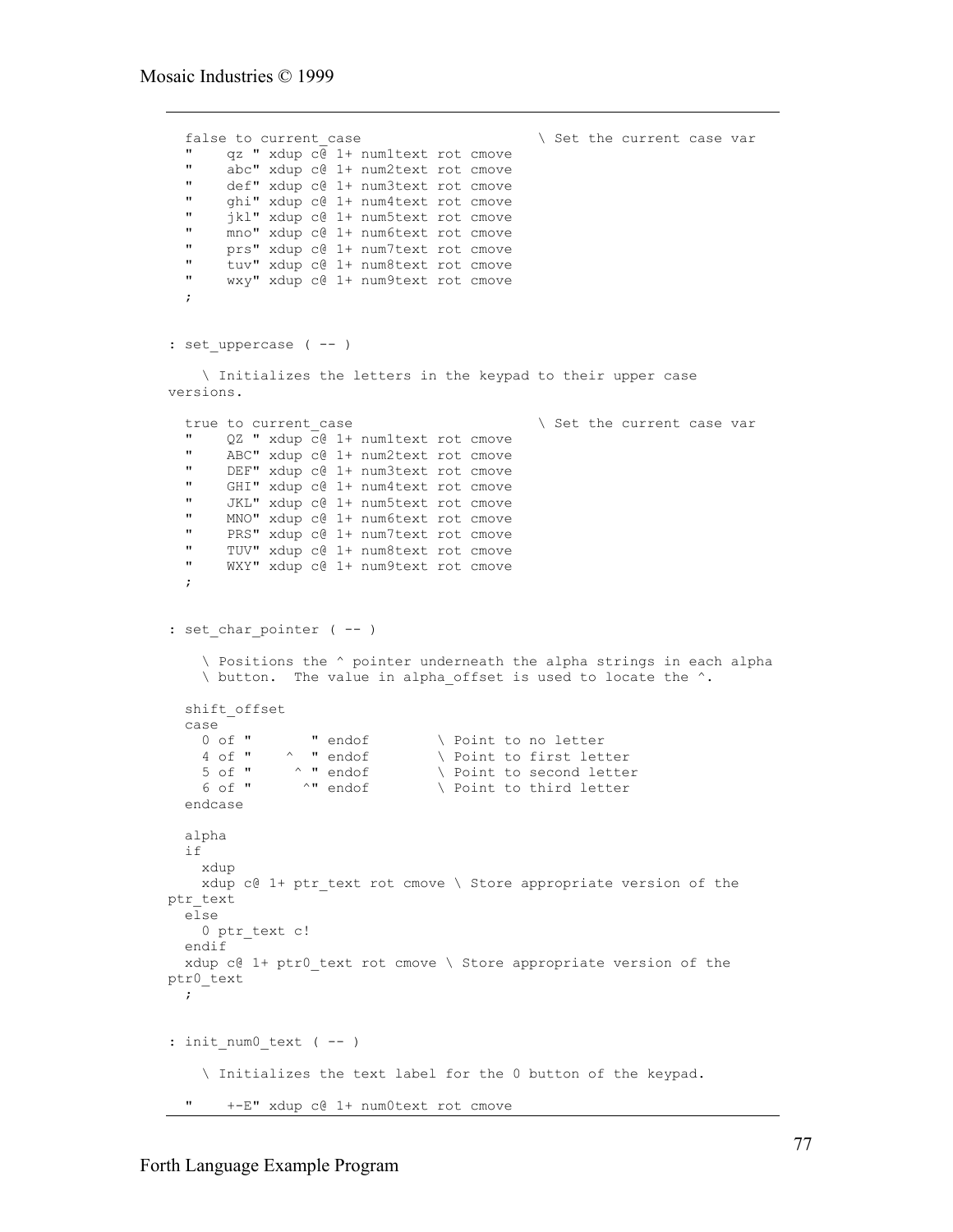```
 ;
: short beep (-- )
   1 set.high.current
  2000 microsec.delay
  1 clear.high.current
   ;
: kp text refresh ( -- )
     \ This is just a dummy place holder. Functions that must be defined
prior
     \ to the definition of menus will call this function which will be
     \ redefined later to reference the menus that have not yet been
defined.
  no.op
 \cdot ;
: num shift handler ( -- )
     \ Handles the pressing of the shift shift key. Pressing the shift
key
     \ causes the last character printed to rotate through alternate
chars
    \ if it is a number key.
  short_beep
   alpha
  if
   shift offset \wedge We want to conditionally adjust the
value
    case \setminus of the alpha_offset variable 0 of 4 endof \setminus If it is 0, take it to 4
      0 of 4 endof \setminus If it is 0, take it to 4 4 of 5 endof \setminus If it is 4, take it to 5
                                      \setminus If it is 4, take it to 5
      5 of 6 endof \setminus If it is 5, take it to 6
      6 of \qquad \qquad \backslash If it is 6, we have to decide what
to do...
        current case \setminus If caps, go to lower and start over
with num
         if
          set_lowercase 0 \ Roll over back to the number mode
        else<br>set_uppercase 4
                                      \setminus Roll over and go to caps
         endif
       endof
     endcase
     dup
    to shift offset \setminus Save the new value
    to alpha offset \setminus Save a copy in alpha offset
   else
    shift offset \qquad \qquad \qquad We want to conditionally adjust the
value
    case \setminus of the alpha_offset variable 0 of 4 endof \setminus If it is 0, take it to 4
      0 of 4 endof \setminus If it is 0, take it to 4<br>4 of 5 endof \setminus If it is 4, take it to 5
      4 of 5 endof \setminus If it is 4, take it to 5<br>5 of 6 endof \setminus If it is 5, take it to 6
      5 of 6 endof \setminus If it is 5, take it to 6<br>6 of 0 endof \setminus If it is 6, take it to 0
                                  \setminus If it is 6, take it to 0
```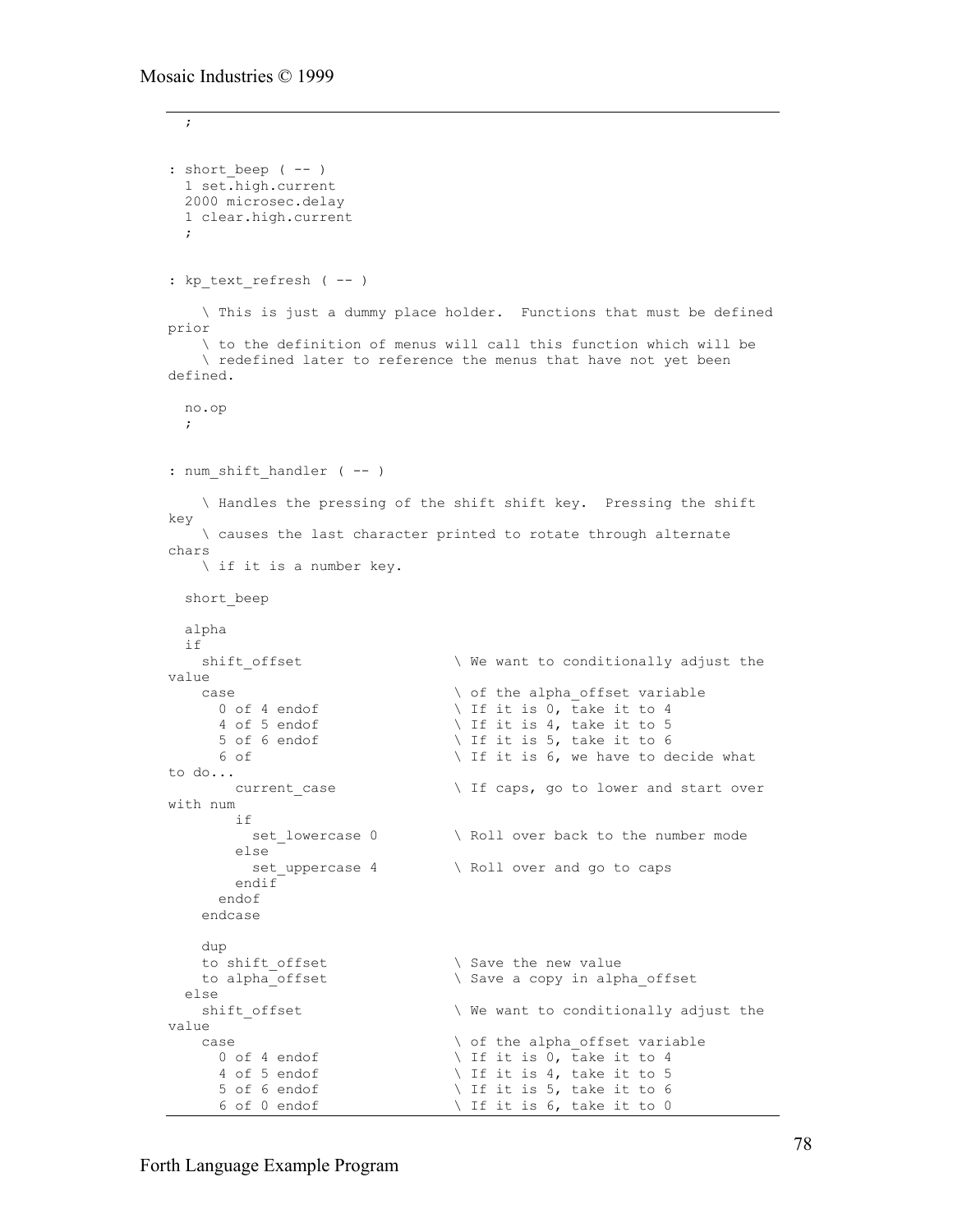```
 endcase
   to shift offset \setminus Save the new value
  endif
 set char pointer
 kp text refresh \setminus Refresh the text of the buttons since
it has
 tvars update_text \ changed.
   ;
: refresh string display ( -- )
    \ Refresh the display of the string on the display
   keypad_text_col keypad_text_row garray.xpfa [] ( -- xaddr )
  kpbuffer_length erase \overline{\ } \wedge Clear out the string area on the
screen
 kpbuffer \vee We need the x$addr
  keypad_text_row
  keypad text col $>display \ Write the string at kpbuffer to the
display
 tvars update text \setminus Update the text layer
  keypad_text_row
   keypad_text_col kpbuffer c@ +
 put.cursor \overline{\ } ;
: num ent handler ( -- )
     \ Handles the enter button press. The intended result of pressing
    \ the enter button may vary depending on how the programmer intends
t \circ \ use the keypad. Consequently, we simply execute another handler
    \ that may be configured at runtime.
  short_beep
 enter handler xcfa execute \ Execute the xcfa stored in the self
fetching
                                \ variable when the enter button is
pressed.
                                \ If the keypad is used without
initializing
                                \ this variable, the board will crash
when
                                \ the enter button is pressed.
  ;
: num del handler ( -- )
    \ Handles the pressing of the delete button on the number pad.
 kpbuffer c@ \qquad \qquad \qquad We need the current count of the
string<br>dup
                               \ Make a copy for later
  0= if \longrightarrow Only proceed if string is not empty
```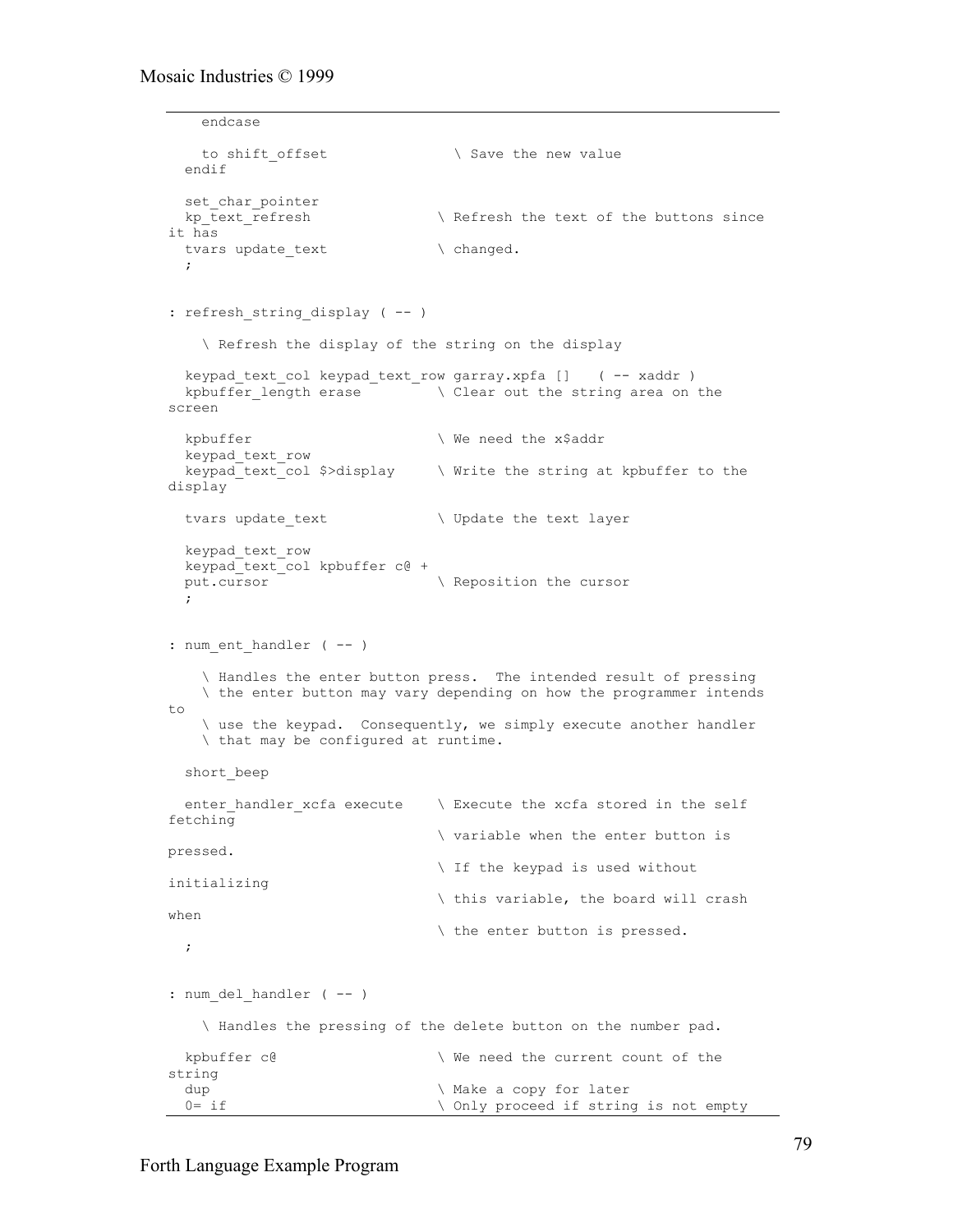```
drop \sqrt{\sinh(\theta)} String already empty. Drop and exit.
    exit
  endif<br>short beep
                              \ If the cursor moves, beep
  1- \qquad decrement the count
  kpbuffer c! \setminus store it as the new count
  refresh string display \hbox{Refresh} the string on the display
   ;
: num handler ( char -- )
    \ Appends n to the end of the string kpbuffer and increments its
count.
    \ This function is called by the number
   \ Comment out the following 3 lines if you do not want the text mode
  \ to be cleared at each keystroke.<br>0 to alpha offset \ Th
                     \setminus This resets the shift mode<br>\setminus \cdots0 to shift offset
  set char pointer \qquad \qquad \backslash Regenerate the '^' pointer
  kp_text_refresh \hbox{\scriptsize\textsf{\backslash}} Refresh the button labels
  kpbuffer c@ \qquad \qquad Fetch the current length of the string
  dup \vee We'll need a copy of that
  kpbuffer length >= \qquad Do not overflow the alloted string
space
  if
   2drop \qquad The buffer is full. Reject the number
    exit
  endif
  short beep \setminus If we are able to print the char, beep
    ( char\count -- )
 1+ \qquad \qquad \qquad Adjust the string count
   dup \qquad \qquad \qquad Make a copy of the adjusted string
count
   kpbuffer c! \setminus Store the new count
  kpbuffer rot xn+ \ Offset the kpbuffer base address by
the count
 c! \setminus Store the char in that location
 refresh string display \ Refresh the string on the display
\cdot ;
: num 0 handler (--) shift_offset not if
    ascii 0
  else
    num0text shift_offset xn+ c@
  endif
 num handler \setminus Tell num handler about the number
pressed
  ;
: num 1 handler ( -- )
   alpha_offset not if
    ascii 1
   else
   num1text alpha_offset xn+ c@
   endif
```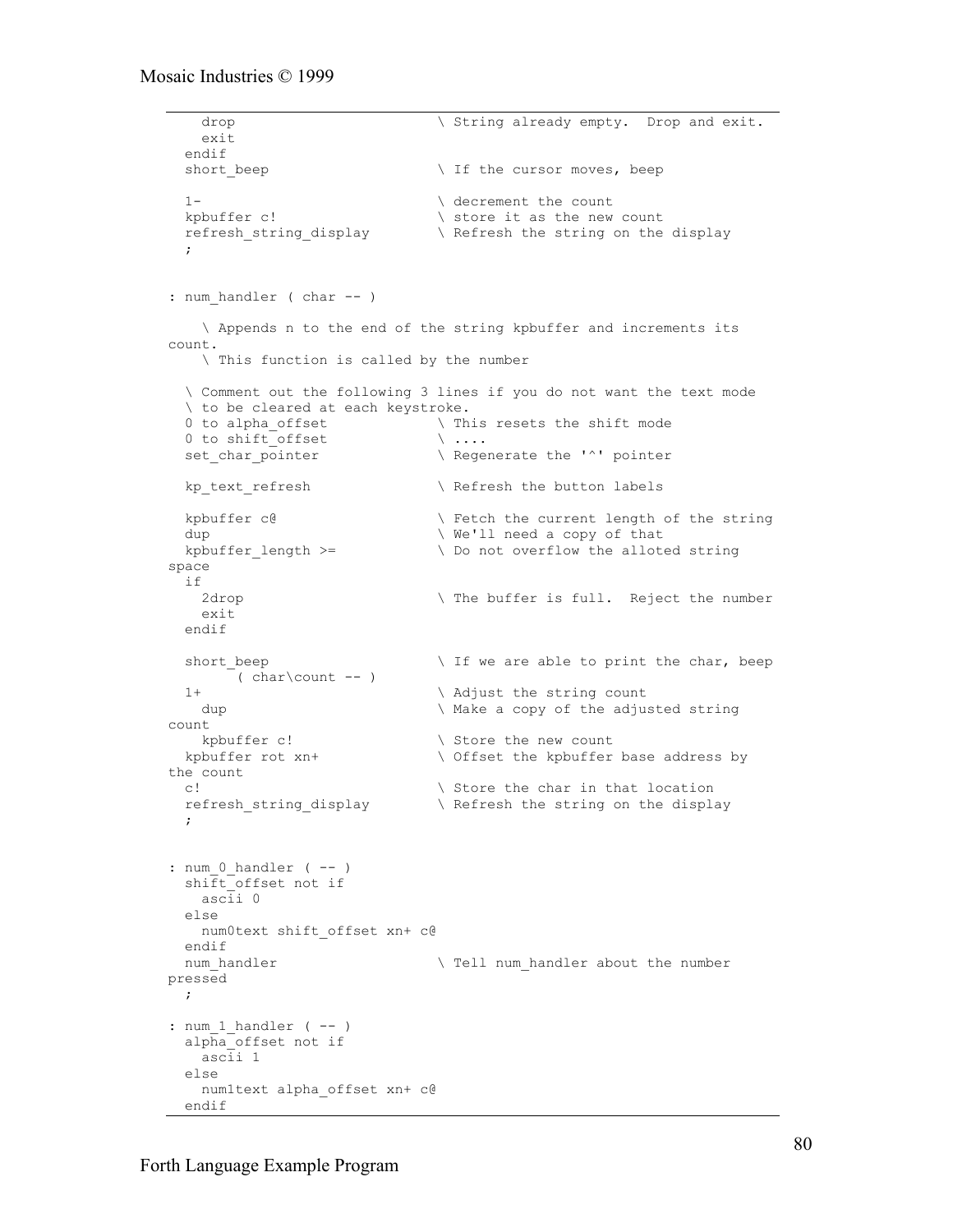```
num handler \setminus Tell num handler about the number
pressed
 \mathcal{L}: num 2 handler ( -- )
   alpha_offset not if
    ascii 2
   else
    num2text alpha_offset xn+ c@
 endif<br>num handler
                                 \ Tell num_handler about the number
pressed
   ;
: num 3 handler ( -- )
   alpha_offset not if
    ascii 3
   else
    num3text alpha_offset xn+ c@
   endif
 num handler \setminus Tell num handler about the number
pressed
  ;
: num 4 handler ( -- )
   alpha_offset not if
     ascii 4
   else
    num4text alpha_offset xn+ c@
 endif<br>num_handler
                                 \ Tell num_handler about the number
pressed
  ;
: num 5 handler (-- )
  alpha_offset not if
    ascii 5
   else
    num5text alpha_offset xn+ c@
 endif<br>num handler
                                 \ Tell num handler about the number
pressed
  ;
: num 6 handler ( -- )
  alpha_offset not if
    ascii 6
   else
    num6text alpha_offset xn+ c@
   endif
 num handler \setminus Tell num handler about the number
pressed
 \mathcal{G}: num 7 handler ( -- )
   alpha_offset not if
     ascii 7
   else
    num7text alpha_offset xn+ c@
   endif
 num handler \setminus Tell num handler about the number
pressed
   ;
```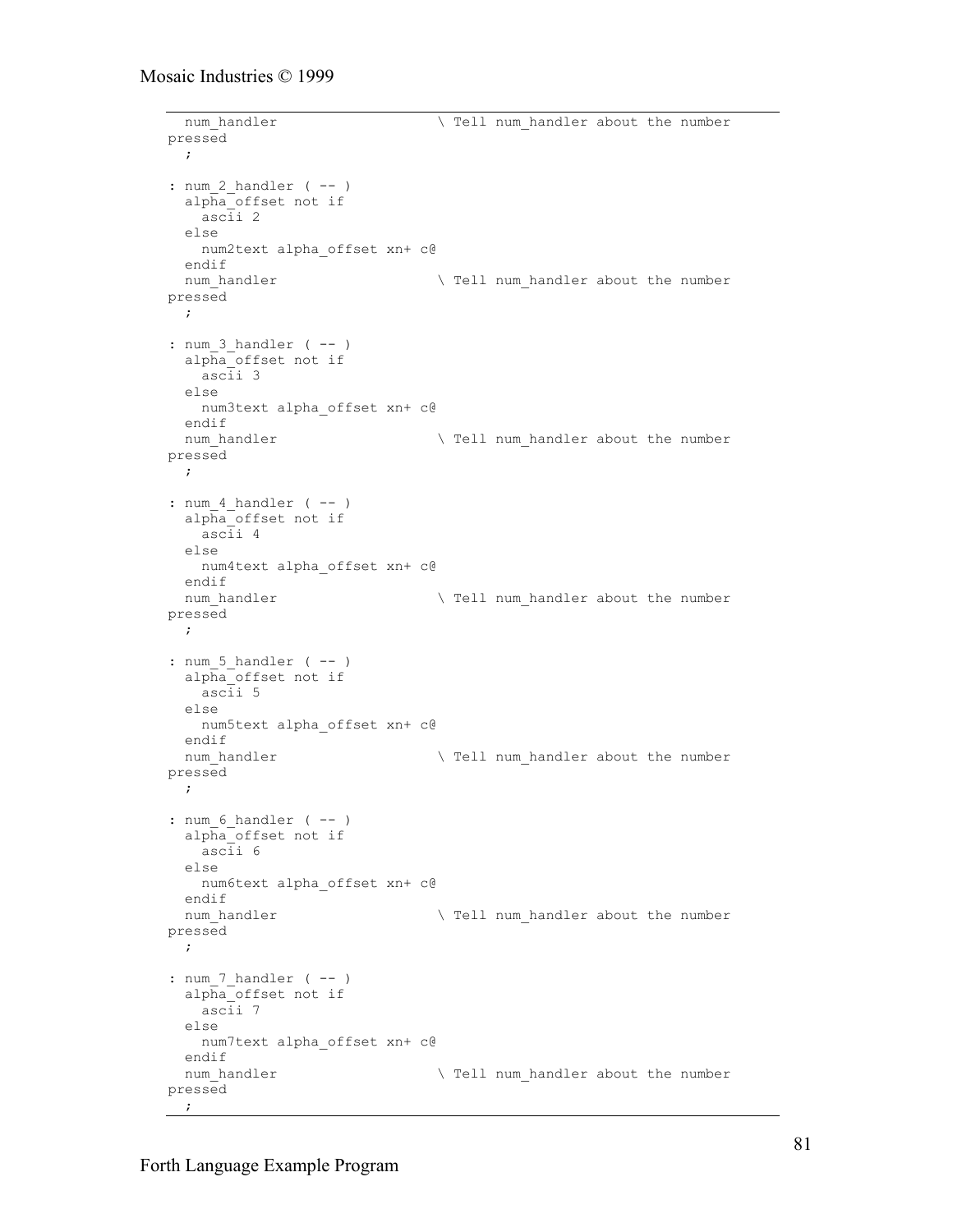```
: num 8 handler ( -- )
   alpha_offset not if
     ascii 8
   else
    num8text alpha_offset xn+ c@
   endif
 num handler \setminus Tell num handler about the number
pressed
   ;
: num_9_handler ( -- )
   alpha_offset not if
     ascii 9
   else
     num9text alpha_offset xn+ c@
   endif
  num handler \setminus Tell num handler about the number
pressed
  \cdot ;
: num dec handler ( -- )
 ascii . num handler \qquad \qquad Tell num handler about the button
pressed
  ;
\left\langle \begin{array}{c} \star\star \\ \star\star \end{array} \right.End of Keypad Handlers and support code
\chi **
\ ***********************************************************
\<br>\
\left\langle \begin{array}{cc} * \ * \\ * \ * \\ * \end{array} \right.Begin button definitions
\chi **
\ Buttons for the keypad menu
hex
PRESS HANDLER FLAG \setminus flag indicating when to execute the
action<br>REPEAT FLAG or
                                    \setminus flag indicating that this is a
repeating key<br>DRAW TEXT FLAG or
                                    \setminus flag indicating to print text for this
button
NUMO_PCX \setminus Draw graphic<br>NUMO_PCX \setminus Release grap
                                    \ Release graphic
SBLACK PCX \setminus Press graphic
cfa.for num_0_handler \qquad \qquad \qquad The code to execute when pressed<br>"
" " \setminus No text for the first line<br>" \setminus No text for the second line
                                    \ No text for the second line
ptr0 text \qquad The text string that contains the ^
pointer<br>" "
                                    \ No text for the 4th line
fastbutton num0 button \qquad \qquad \qquad Instantiate new button with above
parameters
PRESS HANDLER FLAG \setminus flag indicating when to execute the
action<br>REPEAT FLAG or
                                    \setminus flag indicating that this is a
repeating key
```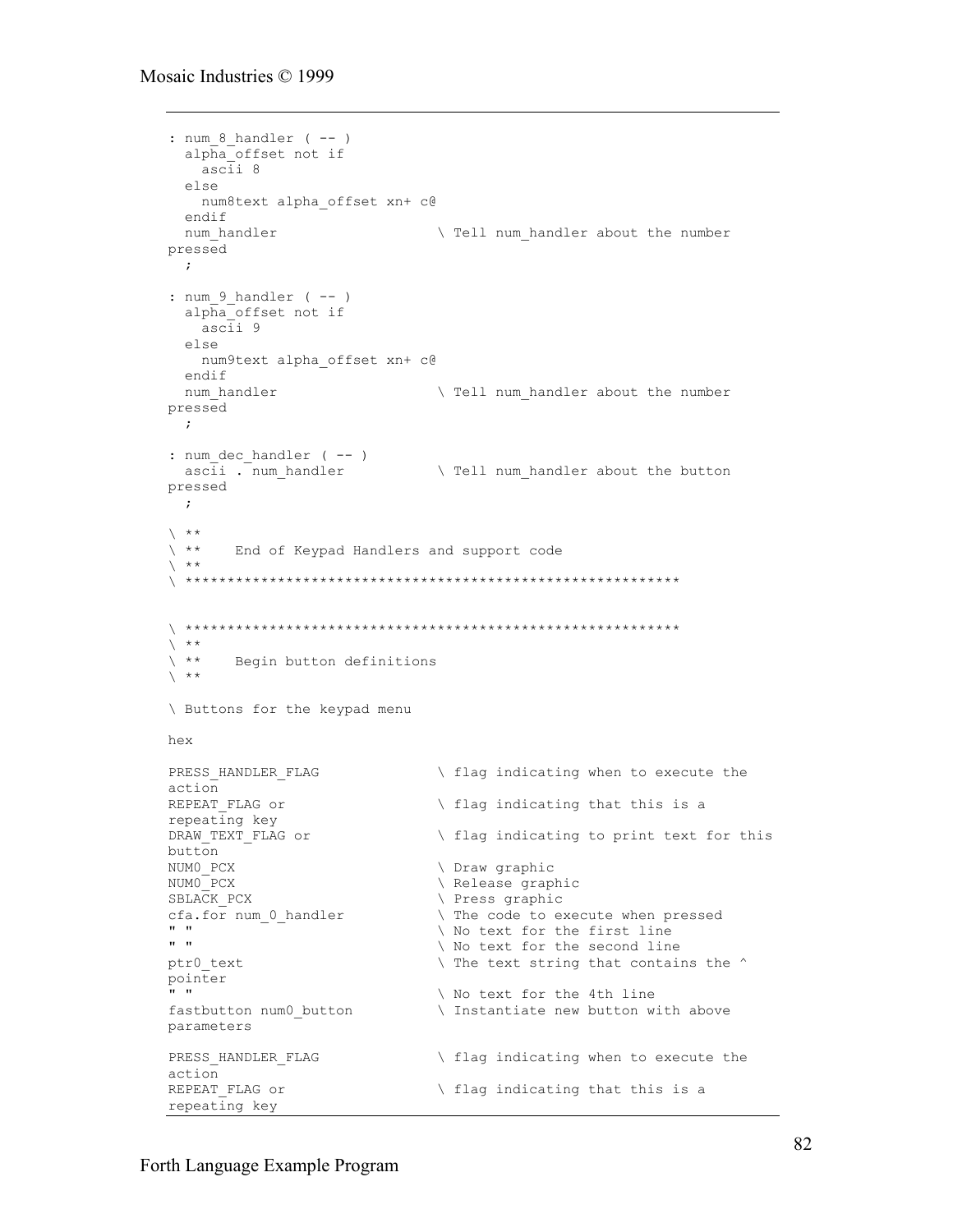DRAW TEXT FLAG or  $\setminus$  flag indicating to print text for this button<br>NUM1 PCX NUM1\_PCX  $\setminus$  Draw graphic<br>NUM1\_PCX  $\setminus$  Release grap NUM1<sup>-</sup>PCX  $\setminus$  Release graphic<br>SBLACK PCX  $\setminus$  Press graphic \ Press graphic cfa.for num\_1\_handler  $\qquad \qquad \qquad$  The code to execute when pressed<br>" \ No text for the first line num1text  $\setminus$  The string to be printed inside this button ptr text  $\qquad$  The text string that contains the  $\qquad$ pointer \ No text for the 4th line fastbutton num1 button  $\qquad$  Instantiate new button with above parameters PRESS HANDLER FLAG  $\setminus$  flag indicating when to execute the action REPEAT FLAG or  $\setminus$  flag indicating that this is a repeating key<br>DRAW TEXT FLAG or  $\setminus$  flag indicating to print text for this button NUM2 PCX  $\setminus$  Draw graphic NUM2\_PCX  $\setminus$  Release graphic<br>SBLACK PCX  $\setminus$  Press graphic SBLACK\_PCX  $\setminus$  Press graphic<br>cfa.for num 2 handler  $\setminus$  The code to e: \ The code to execute when pressed " "  $\setminus$  No text for the first line num2text  $\setminus$  The string to be printed inside this button ptr text  $\qquad$  The text string that contains the  $\qquad$ pointer<br>" \ No text for the 4th line fastbutton num2 button  $\qquad \qquad$  Instantiate new button with above parameters PRESS HANDLER FLAG  $\setminus$  flag indicating when to execute the action REPEAT FLAG or  $\setminus$  flag indicating that this is a repeating key<br>DRAW TEXT FLAG or \ flag indicating to print text for this  $but ton$ NUM3\_PCX  $\setminus$  Draw graphic<br>NUM3\_PCX  $\setminus$  Release grap \ Release graphic SBLACK PCX  $\setminus$  Press graphic cfa.for num\_3\_handler \ The code to execute when pressed \ No text for the first line num3text  $\setminus$  The string to be printed inside this button ptr text  $\qquad$  The text string that contains the  $\qquad$ pointer \ No text for the 4th line fastbutton num3 button  $\qquad \qquad \backslash$  Instantiate new button with above parameters PRESS HANDLER FLAG  $\qquad \qquad \qquad$  flag indicating when to execute the action REPEAT FLAG or  $\setminus$  flag indicating that this is a repeating key DRAW TEXT FLAG or  $\setminus$  flag indicating to print text for this button<br>NUM4 PCX NUM4\_PCX  $\setminus$  Draw graphic<br>NUM4\_PCX  $\setminus$  Release grap NUM4\_PCX \ Release graphic \ Press graphic cfa.for num\_4\_handler \ The code to execute when pressed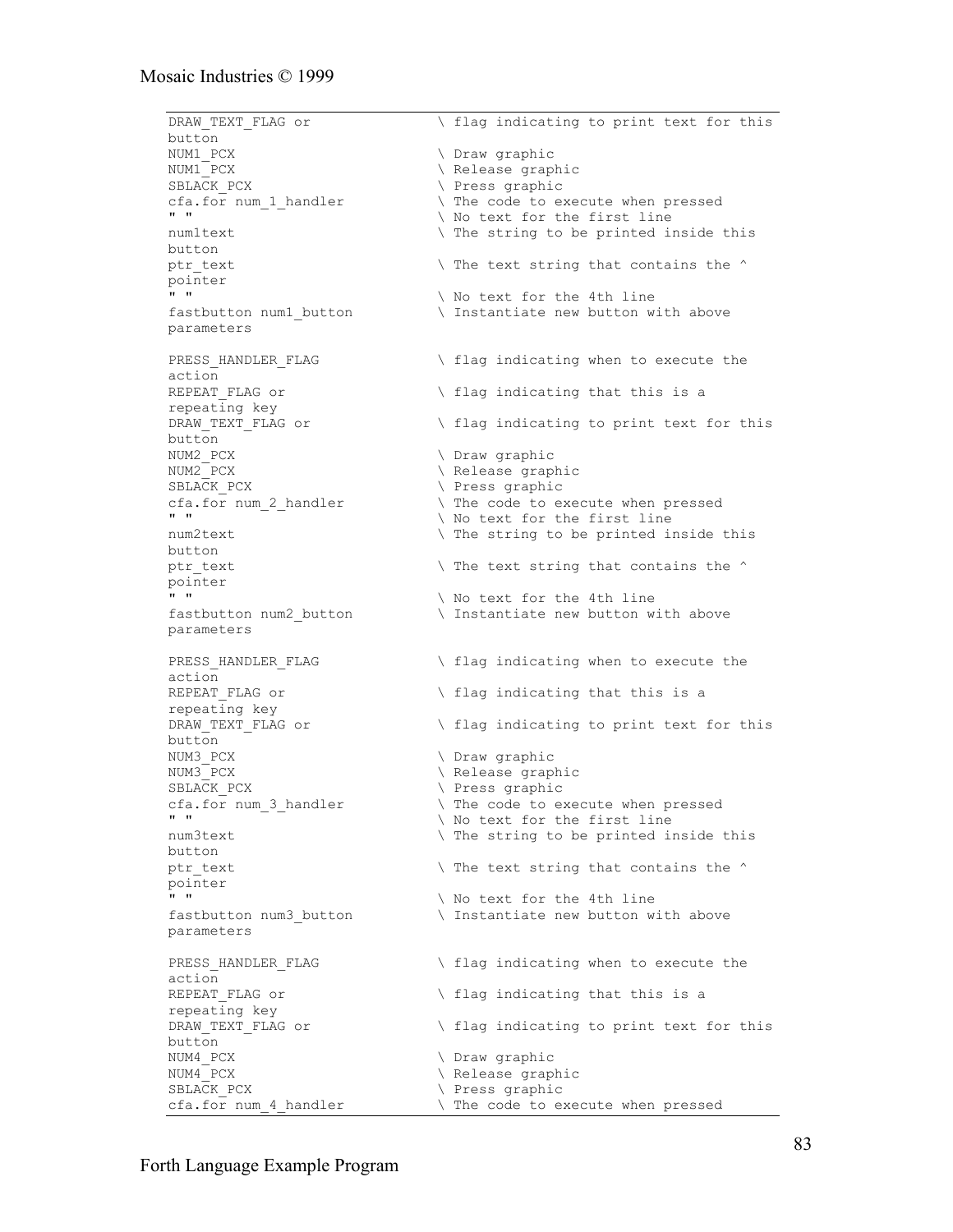" "  $\setminus$  No text for the first line num4text  $\setminus$  The string to be printed inside this button<br>ptr\_text  $\backslash$  The text string that contains the  $\land$ pointer " "  $\setminus$  No text for the 4th line fastbutton num4 button  $\qquad \qquad$  Instantiate new button with above parameters PRESS HANDLER FLAG  $\qquad \qquad \qquad$  flag indicating when to execute the action REPEAT FLAG or  $\setminus$  flag indicating that this is a repeating key DRAW TEXT FLAG or  $\setminus$  flag indicating to print text for this button<br>NUM5 PCX NUM5\_PCX  $\setminus$  Draw graphic<br>NUM5\_PCX  $\setminus$  Release grap \ Release graphic SBLACK PCX  $\setminus$  Press graphic cfa.for num\_5\_handler \ The code to execute when pressed \ No text for the first line num5text  $\setminus$  The string to be printed inside this button ptr text  $\qquad \qquad$  The text string that contains the  $\qquad$ pointer \ No text for the 4th line fastbutton num5 button  $\qquad \qquad$  Instantiate new button with above parameters PRESS HANDLER FLAG  $\setminus$  flag indicating when to execute the action<br>REPEAT FLAG or  $\setminus$  flag indicating that this is a repeating key DRAW TEXT FLAG or  $\setminus$  flag indicating to print text for this button NUM6 PCX  $\setminus$  Draw graphic NUM6 PCX  $\setminus$  Release graphic SBLACK PCX  $\qquad \qquad \qquad$  Press graphic cfa.for num\_6\_handler  $\qquad \qquad \qquad$  The code to execute when pressed<br>" \ No text for the first line num6text  $\setminus$  The string to be printed inside this button ptr text  $\qquad$  The text string that contains the  $\qquad$ pointer \ No text for the 4th line fastbutton num6 button \ Instantiate new button with above parameters PRESS HANDLER FLAG  $\setminus$  flag indicating when to execute the action REPEAT FLAG or  $\setminus$  flag indicating that this is a repeating key DRAW TEXT FLAG or  $\setminus$  flag indicating to print text for this button<br>NUM7 PCX \ Draw graphic NUM7\_PCX  $\setminus$  Release graphic<br>SBLACK PCX  $\setminus$  Press graphic SBLACK\_PCX  $\setminus$  Press graphic<br>cfa.for num\_7\_handler  $\setminus$  The code to e: cfa.for num\_7\_handler  $\qquad \qquad \qquad$  The code to execute when pressed<br>" \ No text for the first line num7text  $\setminus$  The string to be printed inside this button ptr text  $\qquad \qquad \qquad$  The text string that contains the  $\qquad$ pointer<br>" \ No text for the 4th line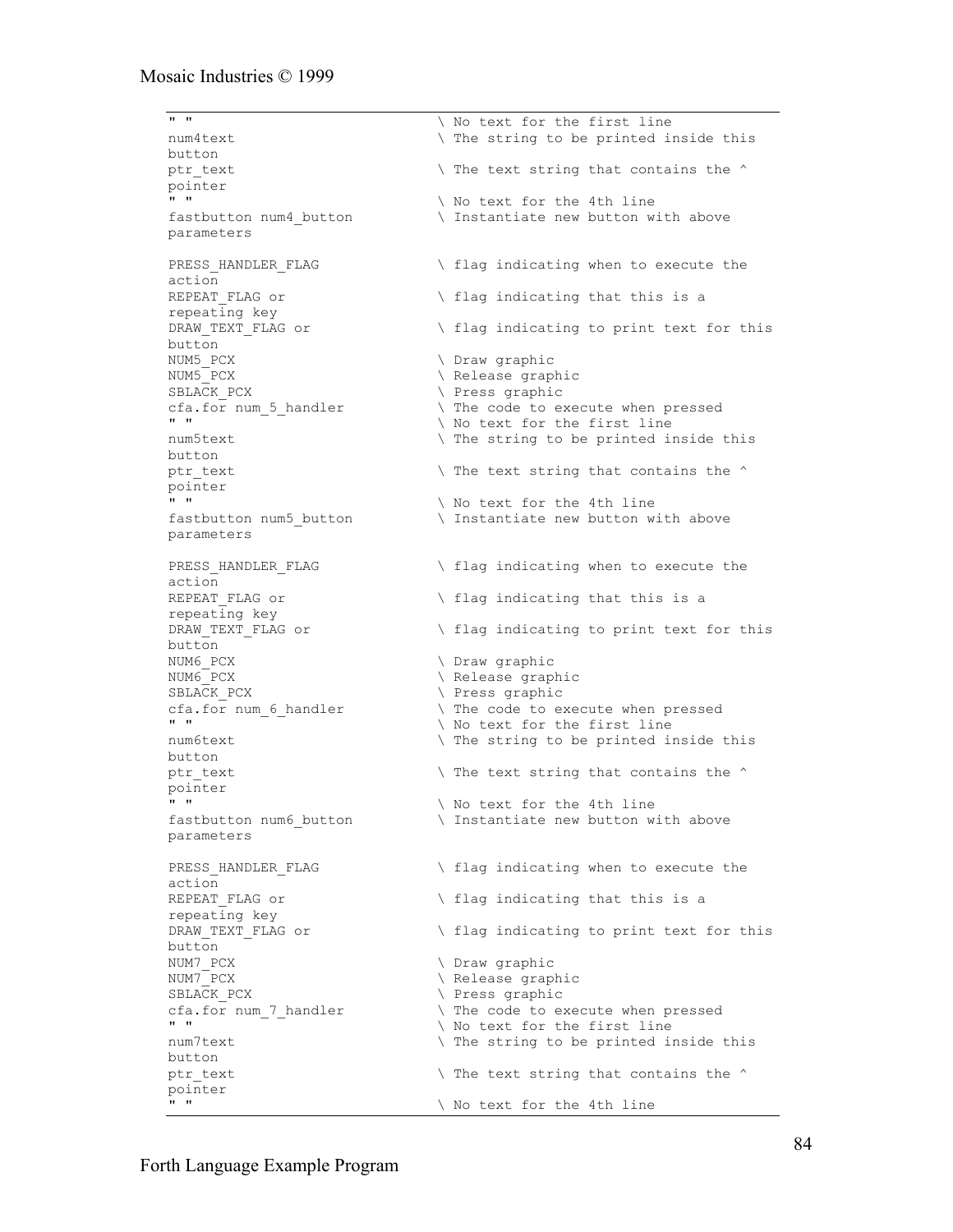fastbutton num7 button \ Instantiate new button with above parameters PRESS HANDLER FLAG  $\setminus$  flag indicating when to execute the action REPEAT FLAG or  $\setminus$  flag indicating that this is a repeating key DRAW TEXT FLAG or  $\setminus$  flag indicating to print text for this button<br>NUM8 PCX NUM8\_PCX  $\setminus$  Draw graphic<br>NUM8 PCX  $\setminus$  Release graph \ Release graphic SBLACK PCX  $\setminus$  Press graphic cfa.for num\_8\_handler  $\qquad \qquad \qquad$  The code to execute when pressed<br>" " "  $\setminus$  No text for the first line<br>
num8text  $\setminus$  The string to be printed in  $\setminus$  The string to be printed inside this button ptr text  $\qquad$  The text string that contains the  $\qquad$ pointer " "<br>fastbutton num8 button  $\setminus$  No text for the 4th line<br>lines that is the 4th line  $\backslash$  Instantiate new button with above parameters PRESS HANDLER FLAG  $\setminus$  flag indicating when to execute the action<br>REPEAT FLAG or  $\setminus$  flag indicating that this is a repeating key DRAW TEXT FLAG or  $\setminus$  flag indicating to print text for this button<br>NUM9 PCX NUM9\_PCX  $\setminus$  Draw graphic<br>NUM9\_PCX  $\setminus$  Release grap NUM9\_PCX \ Release graphic SBLACK\_PCX  $\setminus$  Press graphic<br>cfa.for num 9 handler  $\setminus$  The code to e: \ The code to execute when pressed " "  $\setminus$  No text for the first line num9text  $\setminus$  The string to be printed inside this button ptr text  $\qquad$  The text string that contains the  $\qquad$ pointer \ No text for the 4th line fastbutton num9 button  $\qquad \qquad \qquad$  Instantiate new button with above parameters PRESS HANDLER FLAG  $\setminus$  flag indicating when to execute the action<br>REPEAT FLAG or  $\setminus$  flag indicating that this is a repeating key<br>NUMDEC PCX NUMDEC\_PCX  $\setminus$  Draw graphic<br>NUMDEC\_PCX  $\setminus$  Release grap \ Release graphic SBLACK PCX  $\setminus$  Press graphic cfa.for num\_dec\_handler  $\qquad \qquad \qquad$  The code to execute when pressed<br>"  $\begin{array}{ccc}\n\bullet & \bullet \\
\bullet & \bullet\n\end{array}$   $\begin{array}{ccc}\n\bullet & \bullet \\
\bullet & \bullet\n\end{array}$  This button does not have text  $\mathbb{R}$  "  $\mathbb{R}$  .  $\mathbb{R}$  "  $\mathbb{R}$  . " "  $\setminus$  This button does not have text fastbutton numdec button  $\qquad \qquad \backslash$  Instantiate new button with above parameters PRESS HANDLER FLAG  $\qquad \qquad \qquad$  flag indicating when to execute the action<br>REPEAT FLAG or  $\setminus$  flag indicating that this is a repeating key NUMDEL\_PCX  $\setminus$  Draw graphic<br>NUMDEL PCX  $\setminus$  Release grap \ Release graphic SBLACK PCX  $\setminus$  Press graphic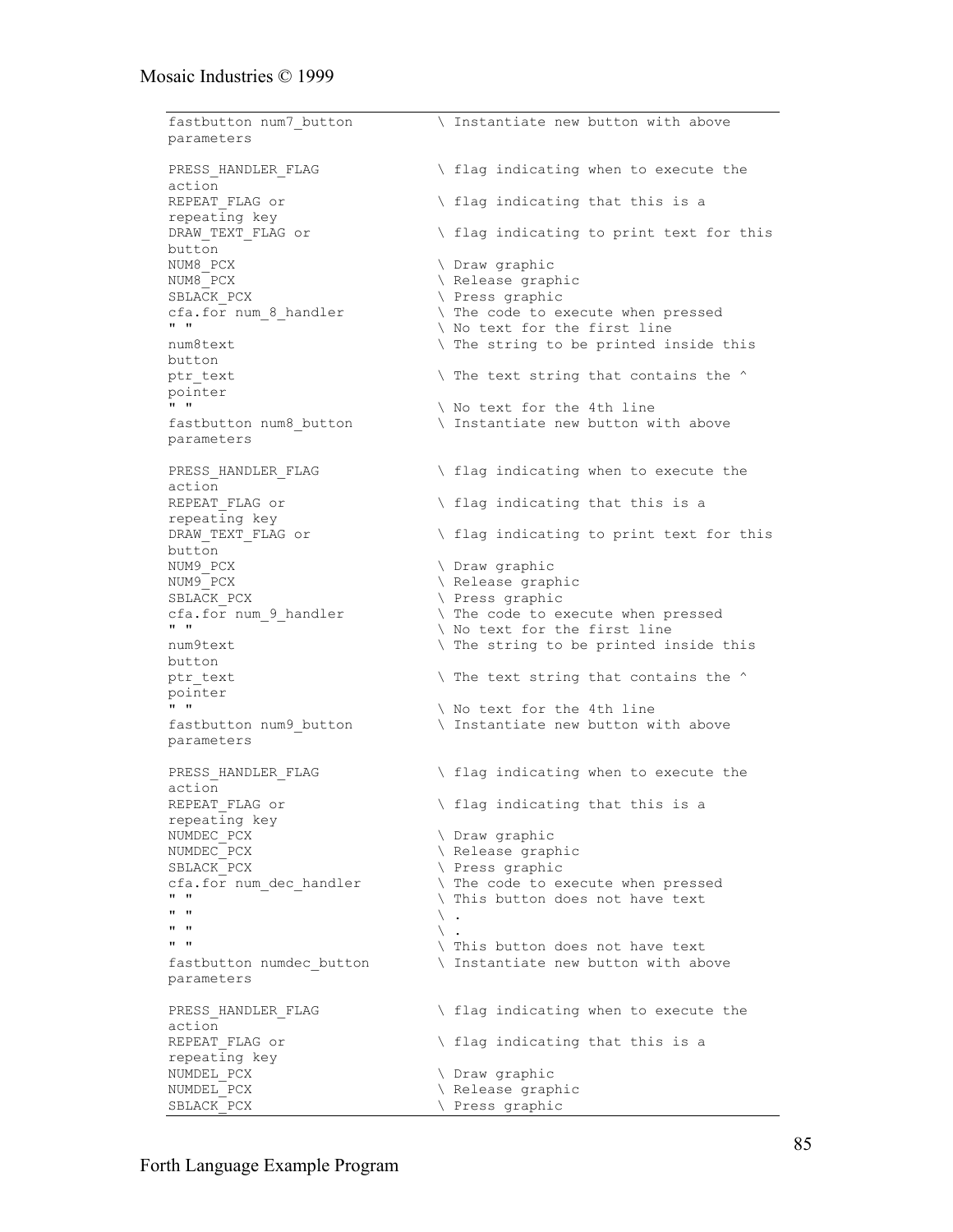```
cfa.for num_del_handler \qquad \qquad \qquad \qquad The code to execute when pressed<br>"
" " \ This button does not have text
\mathbb{R} " \mathbb{R} .
\mathbb{R} " \mathbb{R} .
" " \setminus This button does not have text
fastbutton numdel button \ Instantiate new button with above
parameters
PRESS HANDLER FLAG \qquad \qquad \qquad flag indicating when to execute the
action<br>NUMENT PCX
                                      \ Draw graphic
NUMENT_PCX \setminus Release graphic
SBLACK PCX \setminus Press graphic
cfa.for num_ent_handler \ The code to execute when pressed
\begin{array}{ccc}\n\cdot & \cdot & \cdot \\
\cdot & \cdot & \cdot \\
\cdot & \cdot & \cdot \\
\cdot & \cdot & \cdot\n\end{array} This button does not have text
\mathbb{R} " \mathbb{R} .
\mathbb{R} \mathbb{R} \setminus .
" " \ This button does not have text
fastbutton nument button \qquad \qquad \backslash Instantiate new button with above
parameters
PRESS HANDLER FLAG \qquad \qquad \qquad flag indicating when to execute the
action<br>REPEAT FLAG or
                                     \setminus flag indicating that this is a
repeating key
shift_PCX \setminus Draw graphic<br>shift_PCX \setminus Release grapl
shift_PCX \setminus Release graphic<br>SBLACK PCX \setminus Press graphic
                                      \ Press graphic
cfa.for num shift handler \qquad \qquad The code to execute when pressed
\begin{array}{ccc}\n\cdot & \cdot & \cdot & \cdot \\
\cdot & \cdot & \cdot & \cdot \\
\cdot & \cdot & \cdot & \cdot \\
\cdot & \cdot & \cdot & \cdot \\
\cdot & \cdot & \cdot & \cdot\n\end{array} This button does not have text
\mathbb{R} " \mathbb{R} .
\mathbb{R} " \mathbb{R} .
" " \ This button does not have text
fastbutton numshift button \qquad \setminus Instantiate new button with above
parameters
\left\langle \begin{array}{c} \star\star \\ \star\star \end{array} \right.End of keypad menu buttons
\searrow **
\ **************************************************************
\ **************************************************************
\left\langle \begin{array}{c} \star\star \\ \star\star \end{array} \right.\ ** Keypad menu definitions
\searrow **
decimal
\ Here, we define the alpha numeric keypad menu. The 2 numbers on the
left
\ of each entry define the row and column location of the button. Since
text
\ has a granularity of 8 pixel lines, the row position for buttons that
contain
\ text has been carefully choosen so that the text is properly
positioned
\ inside the button.
\ Col Row DRAW MASK ButtonName touch button
new menu: alnum keypad menu
```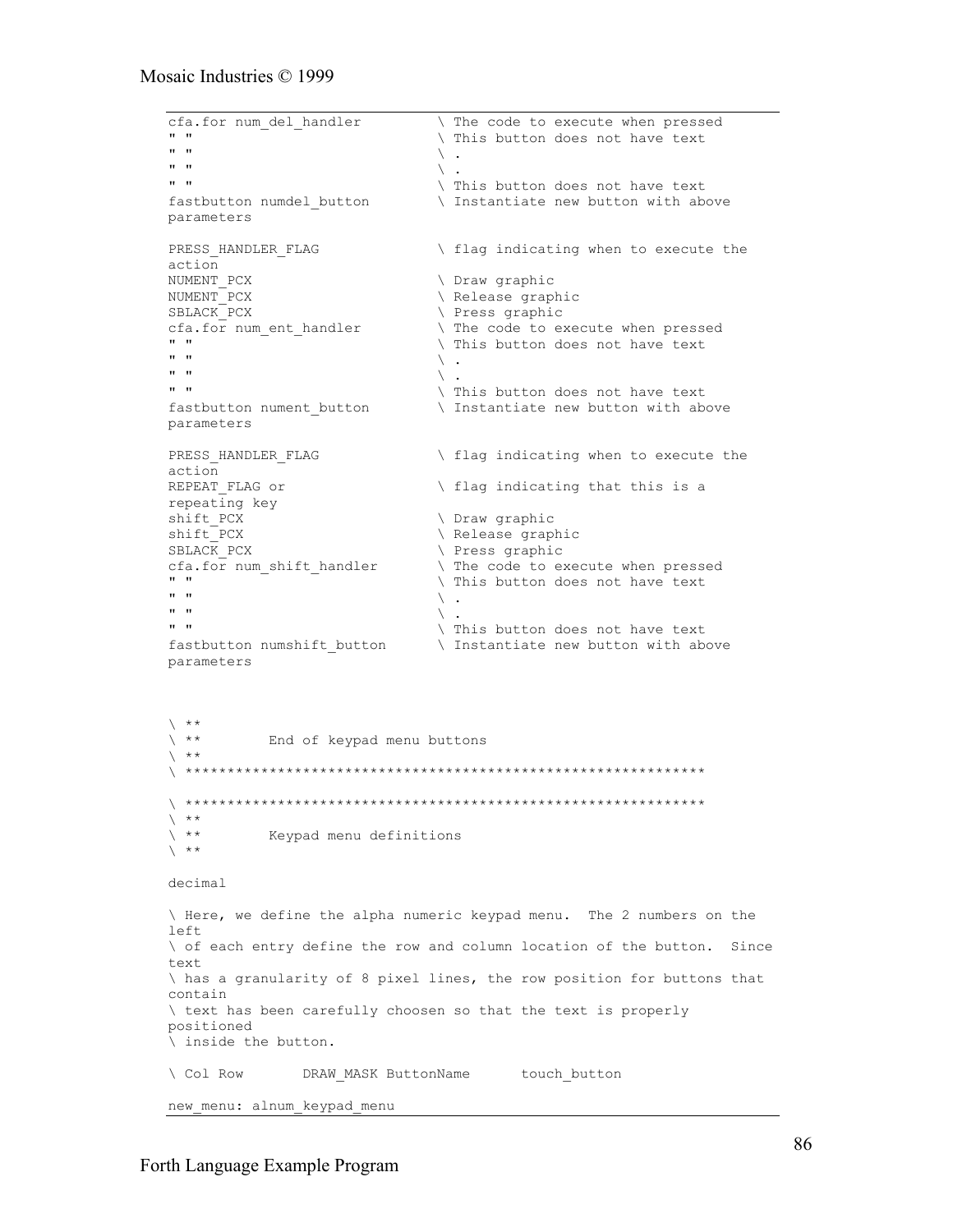```
\ first column
 0 38 DRAW_MASK numshift_button add_touch_button \ shift key<br>0 70 DRAW_MASK numdec button add_touch_button \ Decimal
               DRAW_MASK numdec_button add_touch_button \ Decimal
point
 0 102 DRAW MASK num0 button add touch button \ Numeral 0
\ second column
  8 38 DRAW_MASK num7_button add_touch_button \ Numeral 7<br>8 70 DRAW_MASK num4_button add_touch_button \ Numeral 4<br>8 102 DRAW_MASK num1_button add_touch_button \ Numeral 1
  8 70 DRAW_MASK num4_button add_touch_button \ Numeral 4<br>8 102 DRAW_MASK num1_button add touch_button \ Numeral 1
                                             add\_touch\_button \ \setminus \ \text{Numeral} \ 1\ third column
 16 38 DRAW_MASK num8_button 16 70 DRAW_MASK num5_button
 16 70 DRAW_MASK num5_button add_touch_button \ Numeral 5
 16 102 DRAW_MASK num2_button add_touch_button \ Numeral 2
\ forth column
  24 38 DRAW_MASK num9_button add_touch_button \ Numeral 9<br>24 70 DRAW_MASK num6_button add_touch_button \ Numeral 6
 24 70 DRAW_MASK num6_button add_touch_button \ Numeral 6
 24 102 DRAW_MASK num3_button add_touch_button \ Numeral 3
\ fifth column<br>32 70<br>32 102
            DRAW MASK numdel_button add_touch_button \ Delete Key
                DRAW_MASK nument_button add_touch_button \ Enter Key
build_menu
new menu: num keypad menu
\ first column<br>0 06 DRAW_MASK num7 button
0 06 DRAW_MASK num7_button add_touch_button \ Numeral 7
0 38 DRAW MASK num4 button add touch button \ Numeral 4
0 70 DRAW_MASK num1_button add_touch_button \ Numeral 1
0 102 DRAW_MASK num0_button add_touch_button \ Numeral 0
\ second column
8 06 DRAW MASK num8 button add touch button \ Numeral 8
8 38 DRAW_MASK num5_button add_touch_button \ Numeral 5
8 70 DRAW_MASK num2_button add_touch_button \ Numeral 2
 8 102 DRAW_MASK numdec_button add_touch_button \ Decimal
point
\ third column
 16 06 DRAW_MASK num9_button add_touch_button \ Numeral 9
 16 38 DRAW_MASK num6_button add_touch_button \ Numeral 6
 16 70 DRAW_MASK num3_button add_touch_button \ Numeral 3
  16 102 DRAW_MASK nument_button add_touch_button \ Enter Key
\ forth column
  24 70 DRAW_MASK numshift_button add_touch_button \ shift key<br>24 102 DRAW_MASK numdel button add_touch_button \ Delete ke
               DRAW MASK numdel button add touch button \ Delete key
build_menu
\left\langle \begin{array}{c} \ast\ast \\ \ast\ast \end{array} \right.End of keypad menu definitions
\chi **
\ **************************************************************
\ **************************************************************
```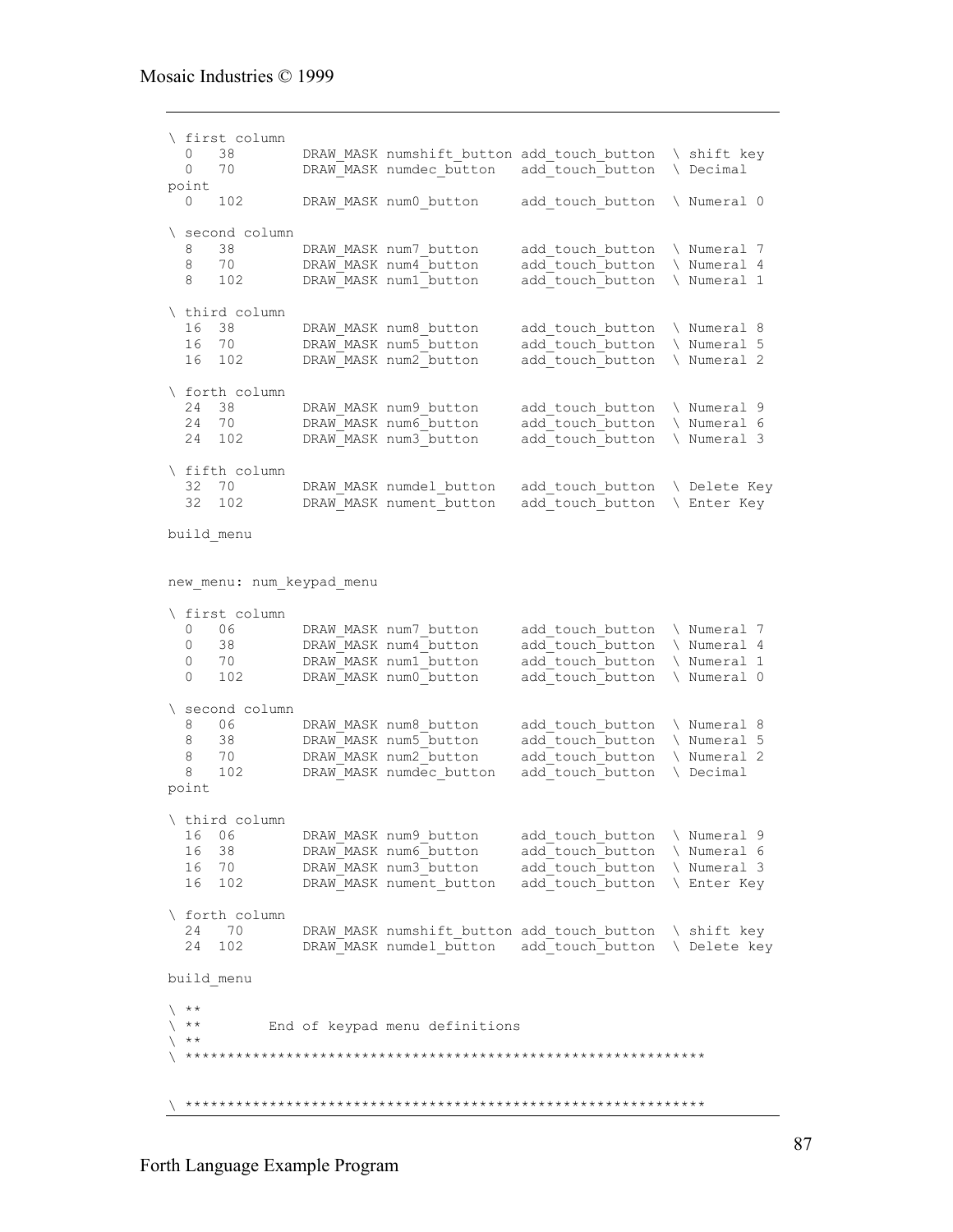```
\sqrt{\phantom{a}***}Top init code and redefinitions
\searrow **
\ Here we redefine the word alnum_text_refresh. It was needed earlier,
\ but couldn't be defined until now since it references the menu
\ alnum_keypad_menu.
hex
unique.msg @ \qquad \qquad Save old value of
unique.msg
unique.msq off \Boxmessage
here cfa.for kp text refresh redefine \qquad \qquad \backslash Point the previously
defined
                                             \ place holder here
: kp text refresh ( -- )
 0 0 tvars DRAW TEXTONLY ACTION \qquad This action causes all
text
                                             \ in buttons in the menu
to be
                                             \ redrawn.
 alpha \setminus See which kind of
keypad
  if \ We should update
    alnum_keypad_menu
   else
    num_keypad_menu
   endif
  do_menu
\cdotunique.msg ! \setminus Restore the state of
the
                                             \ unique messages.
: init alnum keypad ( -- )
    \ This function places the menu alnum_keypad_menu on the screen and
    \ initializes all associated variables except for the kpbuffer text
string
    \ pointer. It must be initialized prior to calling this function.
    \ This allows editing of any string. Since this string will be
written to
    \ by the keypad functions, it must be located in writable RAM.
 set lowercase \backslash Load the button labels with lowercase
letters
 init num0 text \qquad \qquad Init the text string for the 0 key
  0 to alpha offset \setminus Set the alpha state to numerical mode
 0 to shift offset \setminus Set the shift state to numerical mode
  0 ptr text c! \setminus Initialize the text pointer string
  0 ptr0 text c! \setminus Initialize the num0 pointer string
 true to alpha \setminus Set boolean to indicate alpha mode
enabled
 0 0 0 tvars alnum_keypad_menu
 init menu \qquad \qquad \backslash Initialize the menu to the screen and
keymap
 tvars update graphics \qquad \qquad \setminus Update the graphics layer
```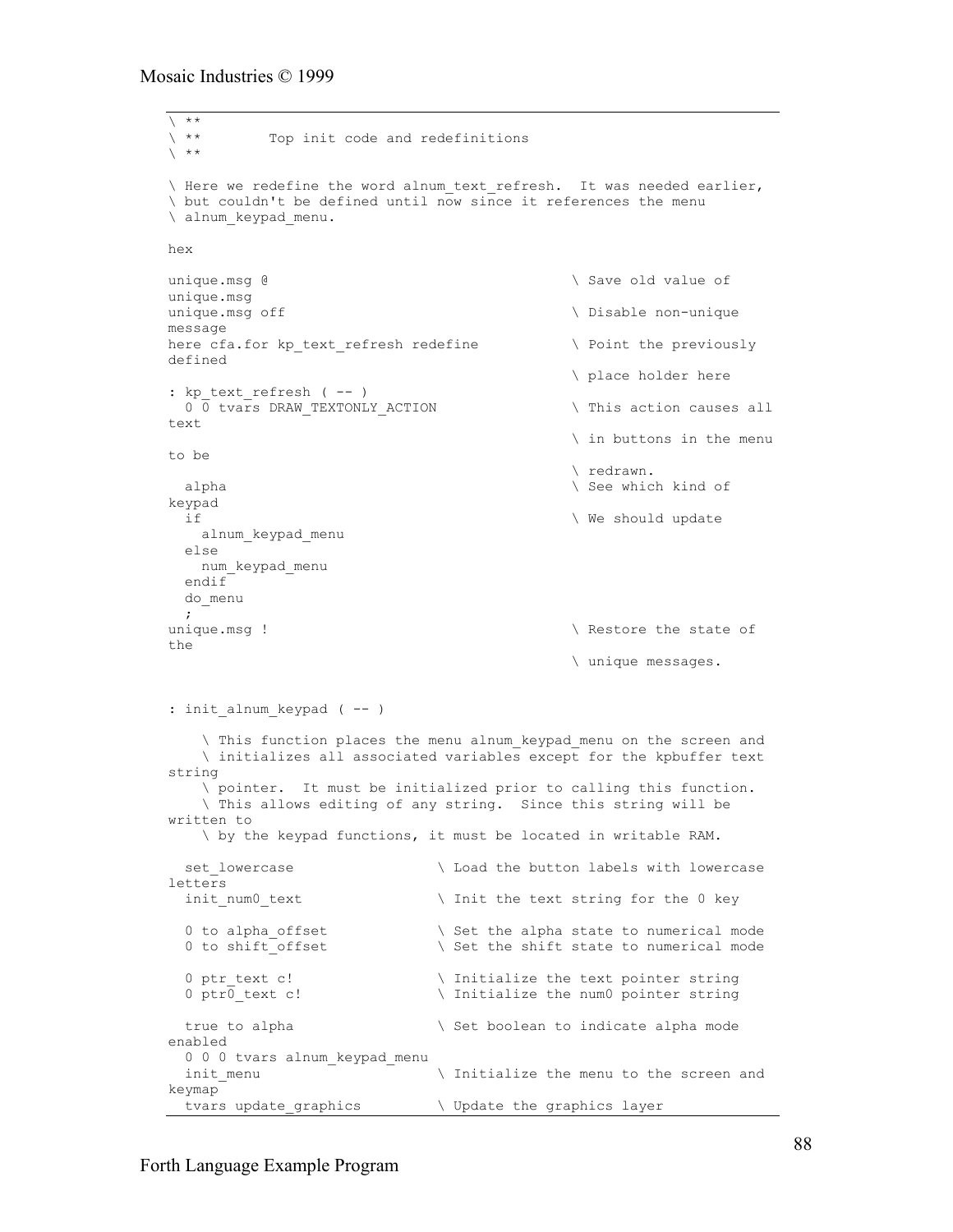```
tvars update_text \qquad \qquad \backslash Update the text layer
 true true set_cursor_state \ Make the cursor visible
 refresh_string_display \ Set the cursor position and print the
string
  ;
: uninit alnum keypad ( -- )
    \ This function removes the alnum_keypad_menu from the screen and
keymap
    \ array. It also updates the display when this action is finished.
  0 0 0 tvars alnum keypad menu \ Uninitialize the menu. This erases
all of
 uninit menu \hskip1cm \hskip1cm \hskip1cm the graphics and text that the menu
drew and
                                  \ removes the buttons from the keymap
array.
 tvars update_graphics \qquad \qquad \backslash Refresh the graphics layer
 false false set cursor state \setminus Turn the cursor back off
 tvars clear text \setminus Clear all text from the display
   ;
: init num keypad ( -- )
     \ This function places the menu num_keypad_menu on the screen and
     \ initializes all associated variables except for the kpbuffer text
string
     \ pointer. It must be initialized prior to calling this function.
     \ This allows editing of any string. Since this string will be
written to
     \ by the keypad functions, it must be located in writable RAM.
 false to alpha \setminus Set boolean to indicate alpha mode
disabled
 blank keypad chars \setminus Place zero length strings in num 1-9
labels \overline{\qquad} init num0_text
                                 \setminus Init the text string for the 0 key
 0 to alpha offset \setminus Set the alpha state to numerical mode
  0 to shift offset \setminus Set the shift state to numerical mode
  0 ptr_text c! \setminus Initialize the text pointer string<br>0 ptr0 text c! \setminus Initialize the num0 pointer string
                                 \setminus Initialize the num0 pointer string
 0 0 0 tvars num keypad menu
 init menu \qquad \qquad \backslash Initialize the menu to the screen and
keymap
  tvars update_graphics \ Update the graphics layer
  true true set_cursor_state \ Make the cursor visible
  refresh_string_display \ Set the cursor position and print the
string
  ;
: uninit num keypad ( -- )
     \ This function removes the num_keypad_menu from the screen and
keymap
   \ array. It also updates the display when this action is finished.
```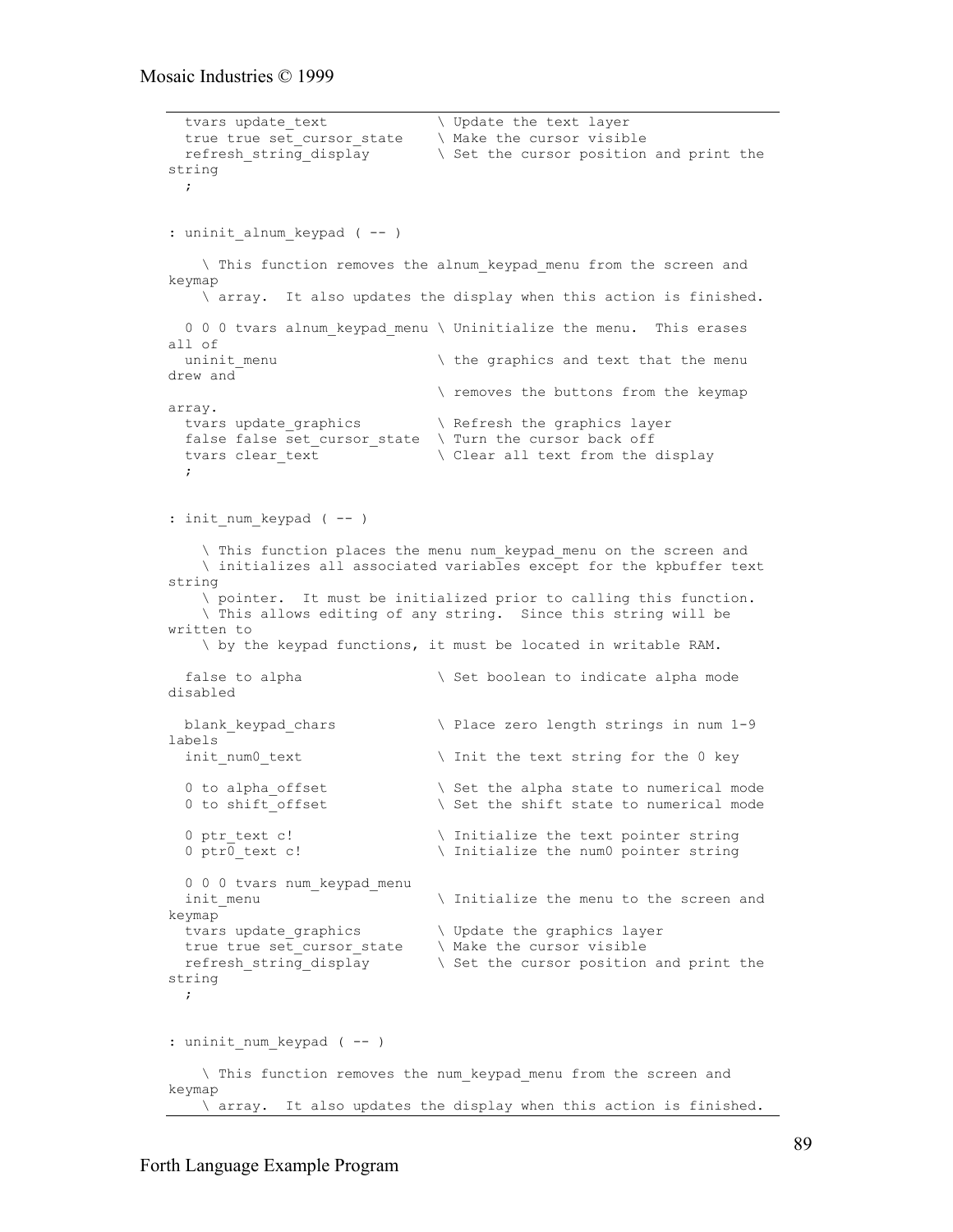```
0 0 0 tvars num_keypad_menu \ Uninitialize the menu. This erases
all of
                            the graphics and text that the menu
uninit menu
drew and
                            \ removes the buttons from the keymap
array.
 tvars update graphics \ Update the graphics layer
 false false set_cursor_state \ Turn off the cursor visibility
 tvars clear_text
                           \ Clear all text from the display
 \ddot{ }decimal
: init kp vars (--)\ Initializes all keypad related variables to 'safe' values. This
function
   \ should be called as part of the startup init code in the
application.
   It sets up all the keypad menu's variables to reasonable values.
 cfa.for no.op to enter handler xcfa
                            \overline{\setminus} Initialize the enter handler xcfa
 10 to keypad text col
                             \ Default col location of text string
 0 to keypad_text_row
                            \ Default row location of text string
 0 to kpbuffer length
                            \ Set to 0 initially
\searrow **
\backslash \quad \star\starTop init code and redefinitions
\backslash \quad \star\star\qquad \qquad ****
       End of keypad module
\qquad ****
\qquad \star \star \star \star\qquad \quad \  \  \star\star\star\star\lambda ****
       Main menu module
\lambda ****
\lambda **
\searrow **
      Main screen Handlers and support code
\searrow **
decimal
23 constant MAIN_TITLE_MAXLEN \ Max length for the main title
integer: pump power
                               \ 0-100 % pump power
```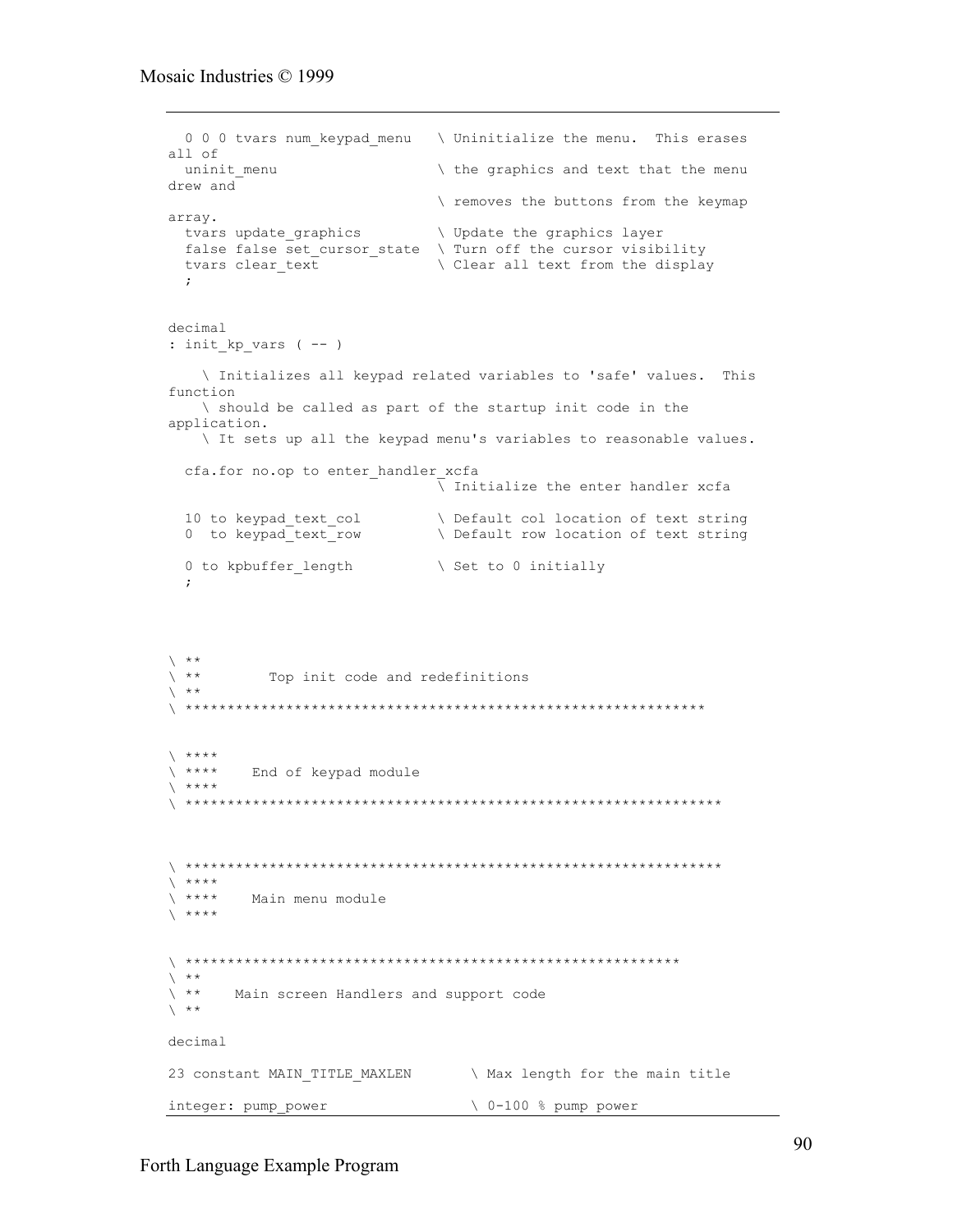```
flow limit
real:
                                 The floating point L/min of the
pump
12 v.instance: tmpbuff
                                 \ Make a tmp buffer for editing the
power
MAIN TITLE MAXLEN v.instance: main title
                                 \ Declare the title buffer
: sht_dn_handler (- - )short beep
  ." Shut down button has been pressed" cr
  \ddot{ }: config_handler ( -- )
  short beep
  ." Config button has been pressed" cr
  \mathcal{L}: stats handler (--)short beep
  ." Stats button has been pressed" cr
  \mathbf{r}: s title handler ( -- )
                               \ Deferred for later redefinition
 no.op
: s_flow_handler ( -- )
                              \ Deferred for later redefinition
 \overline{no.}op
: s_power_handler ( -- )
                              \ Deferred for later redefinition
 no.op
  \cdot:
: decrease_handler ( -- )
                               \ Deferred for later redefinition
 no.op
: increase_handler ( -- )
                               \ Deferred for later redefinition
 no.op
  \ddot{ }\searrow **
\backslash \quad \star\starEnd of Main screen Handlers and support code
\searrow **
\chi **
\chi **
           Main screen button definitions
\searrow **
```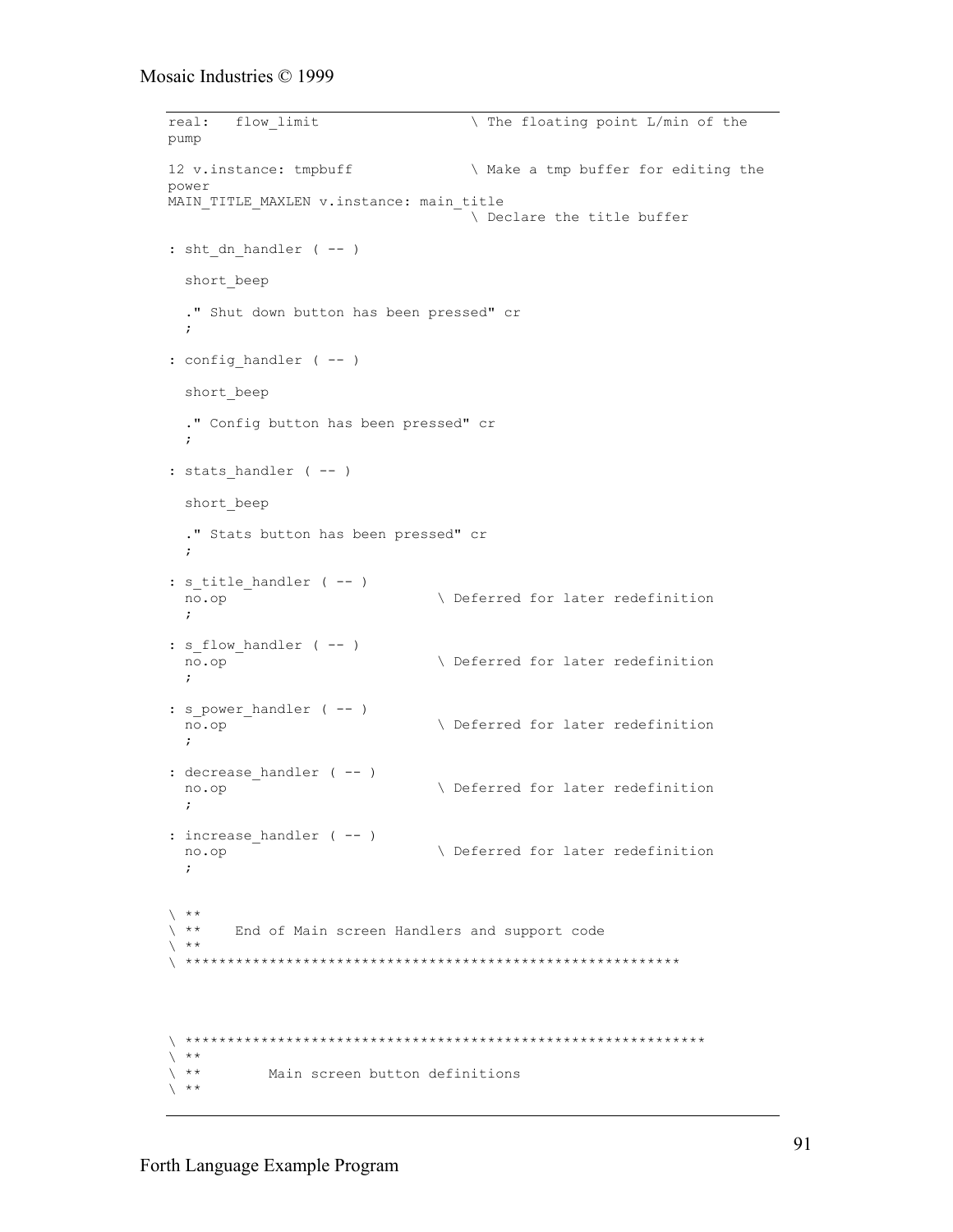```
\ Buttons for the main screen
PRESS HANDLER FLAG \setminus flag indicating when to execute the
action
SHT_DN_PCX \setminus Draw graphic
SHT_DN_PCX \setminus Release graphic
DBL BLK PCX \setminus Press graphic
cfa.for sht_dn_handler \ The code to execute when pressed
\begin{array}{c} \text{...} \\ \text{...} \\ \text{...} \\ \text{...} \end{array} \begin{array}{c} \text{...} \\ \text{...} \\ \text{...} \end{array}\mathbb{R} " \mathbb{R} .
\mathbb{R} \mathbb{R} \setminus .
" " \sqrt{ } This button does not have text
fastbutton sht dn button \qquad Instantiate new button with above
parameters
PRESS HANDLER FLAG \setminus flag indicating when to execute the
action<br>CONFIG PCX
                                       \ Draw graphic
CONFIG PCX \setminus Release graphic
SBLACK PCX \qquad \qquad \qquad \qquad Press graphic
cfa.for config_handler \qquad \qquad \qquad The code to execute when pressed<br>"
\begin{array}{ccc}\n\bullet & \bullet & \bullet \\
\bullet & \bullet & \bullet\n\end{array} \begin{array}{ccc}\n\bullet & \bullet & \bullet \\
\bullet & \bullet & \bullet\n\end{array} \begin{array}{ccc}\n\bullet & \bullet & \bullet \\
\bullet & \bullet & \bullet\n\end{array} and \begin{array}{ccc}\n\bullet & \bullet & \bullet \\
\bullet & \bullet & \bullet\n\end{array}\mathbb{R} " \mathbb{R} .
\mathbb{R} " \mathbb{R} .
\begin{array}{ccc}\n\bullet & \bullet & \bullet \\
\bullet & \bullet & \bullet \\
\bullet & \bullet & \bullet\n\end{array} \begin{array}{ccc}\n\bullet & \bullet & \bullet \\
\bullet & \bullet & \bullet \\
\bullet & \bullet & \bullet\n\end{array} this button does not have text
fastbutton config button \qquad \qquad \setminus Instantiate new button with above
parameters
PRESS HANDLER FLAG \setminus flag indicating when to execute the
action
STATS PCX \setminus Draw graphic
STATS PCX \setminus Release graphic
SBLACK PCX \qquad \qquad \qquad \qquad Press graphic
cfa.for stats handler \qquad \qquad The code to execute when pressed
'' " '' \lambda This button does not have text '' "
\mathbb{R} \mathbb{R} \setminus .
\mathbb{R} " \mathbb{R} .
" " \langle This button does not have text
fastbutton stats button \qquad \qquad \qquad Instantiate new button with above
parameters
PRESS HANDLER FLAG \qquad \qquad \qquad flag indicating when to execute the
action
EXIT_PCX \overline{C} Draw graphic<br>EXIT_PCX \overline{C} Draw graphic
                                        \setminus Release graphic
SBLACK PCX \setminus Press graphic
cfa.for warm \qquad \qquad \qquad The code to execute when pressed<br>"
\begin{array}{ccc}\n\cdot & \cdot & \cdot \\
\cdot & \cdot & \cdot \\
\cdot & \cdot & \cdot \\
\cdot & \cdot & \cdot\n\end{array} This button does not have text
\mathbb{R} " \mathbb{R} .
\mathbb{R} " \mathbb{R} .
" " \langle This button does not have text
fastbutton exit button \qquad \qquad \backslash Instantiate new button with above
parameters
PRESS HANDLER FLAG \qquad \qquad \qquad flag indicating when to execute the
action<br>STITLE PCX
                                        \ Draw graphic
STITLE PCX \setminus Release graphic
```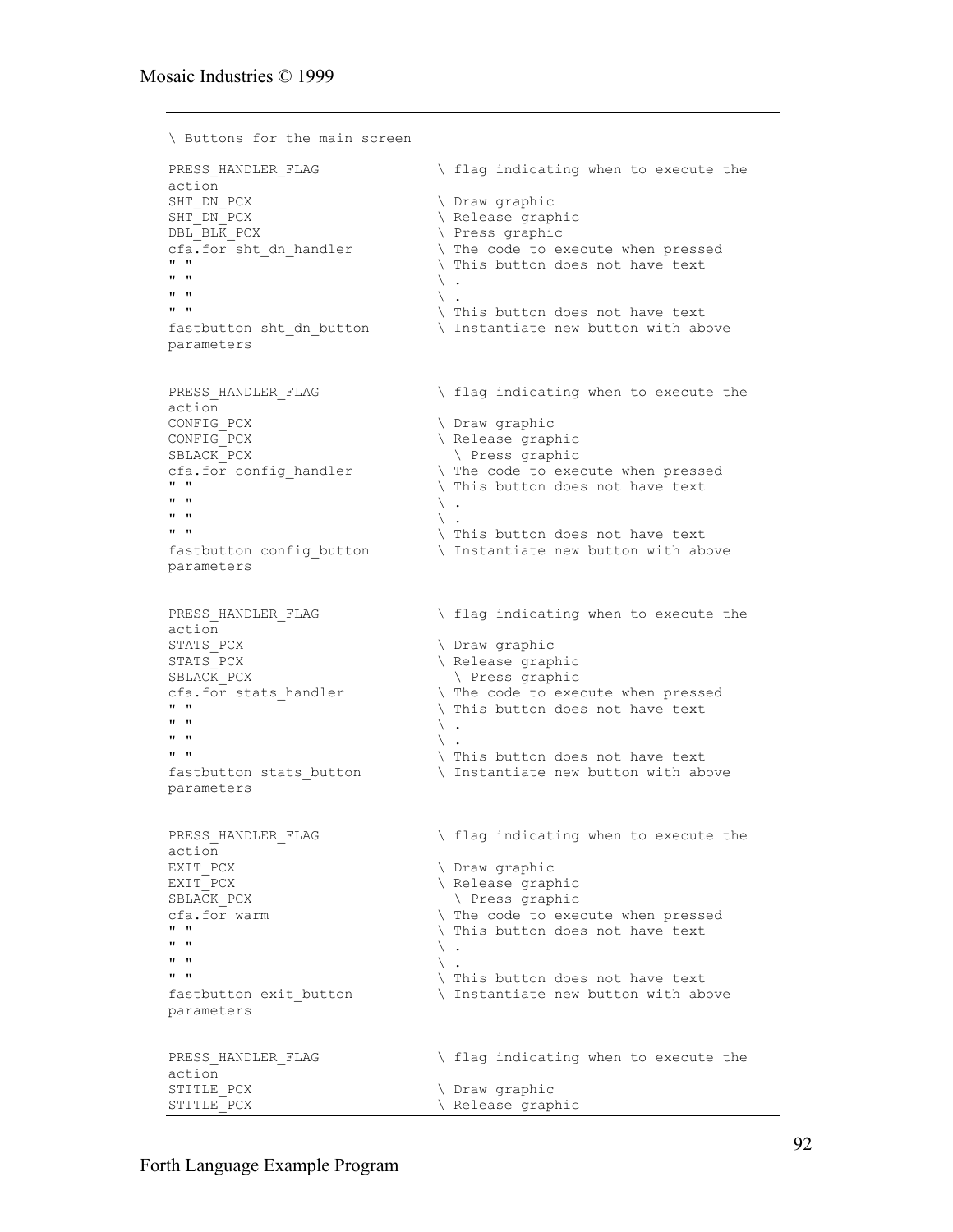```
LBLACK PCX \setminus Press graphic
cfa.for s_title_handler \qquad \qquad \qquad The code to execute when pressed<br>"
\begin{array}{ccc}\n\bullet & \bullet & \bullet \\
\bullet & \bullet & \bullet\n\end{array} This button does not have text
\mathbb{R} " \mathbb{R} .
\mathbb{R} " \mathbb{R} .
" " \sqrt{r} This button does not have text
fastbutton s title button \ Instantiate new button with above
parameters
PRESS HANDLER FLAG \setminus flag indicating when to execute the
action
SPOWER PCX \setminus Draw graphic
SPOWER PCX \setminus Release graphic
LBLACK PCX \setminus Press graphic
cfa.for s_power_handler \qquad \qquad \qquad The code to execute when pressed<br>"
\begin{array}{ccc}\n\bullet & \bullet & \bullet \\
\bullet & \bullet & \bullet\n\end{array} This button does not have text
\mathbb{R} " \mathbb{R} .
\mathbb{R} " \mathbb{R} .
" " \sqrt{ } This button does not have text
fastbutton s power button \qquad \qquad \backslash Instantiate new button with above
parameters
PRESS HANDLER FLAG \setminus flag indicating when to execute the
action<br>SFLOW PCX
                                      \ Draw graphic
SFLOW_PCX \ Release graphic
LBLACK_PCX \setminus Press graphic<br>cfa.for s flow handler \setminus The code to e:
cfa.for s_flow_handler \qquad \qquad \qquad The code to execute when pressed<br>"
\begin{array}{ccc}\n\bullet & \bullet & \bullet \\
\bullet & \bullet & \bullet \\
\bullet & \bullet & \bullet\n\end{array} This button does not have text
\mathbb{R} " \mathbb{R} .
\mathbb{R} " \mathbb{R} .
" " \ This button does not have text
fastbutton s flow button \qquad \qquad \backslash Instantiate new button with above
parameters
PRESS HANDLER FLAG \setminus flag indicating when to execute the
action
REPEAT FLAG or \setminus flag indicating that this is a
repeating key
INCB_PCX \setminus Draw graphic<br>INCB_PCX \setminus Release grap
INCB_PCX \qquad \qquad \qquad \qquad \qquad Release graphic<br>SBLACK PCX \qquad \qquad \qquad \qquad Press graphic
SBLACK_PCX \setminus Press graphic<br>cfa.for increase_handler \setminus The code to e:
cfa.for increase_handler \ The code to execute when pressed
\begin{array}{ccc}\n\cdot & \cdot & \cdot & \cdot \\
\cdot & \cdot & \cdot & \cdot \\
\cdot & \cdot & \cdot & \cdot \\
\cdot & \cdot & \cdot & \cdot\n\end{array} and \begin{array}{ccc}\n\cdot & \cdot & \cdot & \cdot \\
\cdot & \cdot & \cdot & \cdot \\
\cdot & \cdot & \cdot & \cdot\n\end{array}\mathbb{R} " \mathbb{R} .
\mathbb{R} " \mathbb{R} .
" " \sqrt{\frac{1}{10}} This button does not have text
fastbutton increase button \qquad \setminus Instantiate new button with above
parameters
PRESS HANDLER FLAG \setminus flag indicating when to execute the
action<br>REPEAT FLAG or
                                      \backslash flag indicating that this is a
repeating key
DECB_PCX \setminus Draw graphic<br>DECB_PCX \setminus Release grapl
DECB_PCX \ Release graphic
SBLACK_PCX \setminus Press graphic<br>cfa.for decrease handler \setminus The code to ex
cfa.for decrease_handler \ The code to execute when pressed
                                     \ This button does not have text
```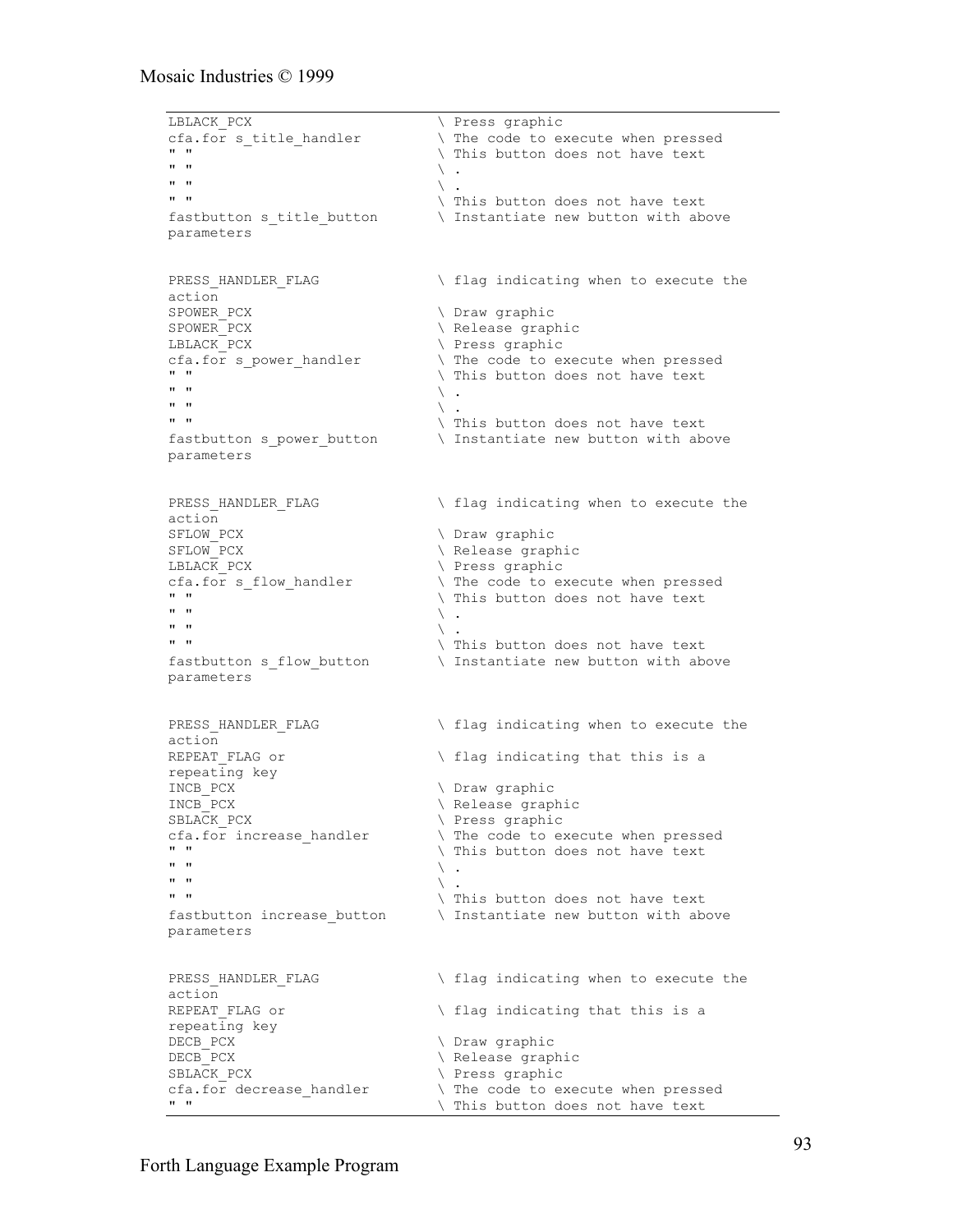$\mathbb{R}$  "  $\mathbb{R}$  .  $\mathbb{R}$  "  $\mathbb{R}$  . " "  $\langle$  This button does not have text fastbutton decrease\_button \ Instantiate new button with above parameters  $\begin{matrix} \star\star \\ \star\star \end{matrix}$ End of main screen button definitions  $\chi$  \*\* \ \*\*\*\*\*\*\*\*\*\*\*\*\*\*\*\*\*\*\*\*\*\*\*\*\*\*\*\*\*\*\*\*\*\*\*\*\*\*\*\*\*\*\*\*\*\*\*\*\*\*\*\*\*\*\*\*\*\*\*\*\*\* \ \*\*\*\*\*\*\*\*\*\*\*\*\*\*\*\*\*\*\*\*\*\*\*\*\*\*\*\*\*\*\*\*\*\*\*\*\*\*\*\*\*\*\*\*\*\*\*\*\*\*\*\*\*\*\*\*\*\*\*\*\*\*  $\left\langle \begin{array}{c} \star\star \\ \star\star \end{array} \right.$ Main screen menu definition  $\chi$  \*\* decimal new\_menu: main\_menu \ first and second columns 01 33 DRAW MASK pump pcx add graphic \ The pump diagram DRAW MASK sht dn button add touch button \ Shutdown button<br>4 0 0  $0$  sht dn button add button  $\setminus$ Doublewidth \ Second Column 8 66 DRAW MASK s flow button add touch button \ Set flow button \ third column 16 12 DRAW MASK config button add touch button \ Config button 16 66 DRAW\_MASK s\_title\_button add\_touch\_button \ Set Title button \ forth column 24 12 DRAW\_MASK stats\_button add\_touch\_button \ Stats button<br>24 66 DRAW\_MASK s\_power\_button add\_touch\_button \ Set Title button \ 32 34 DRAW\_MASK s\_title\_button add\_touch\_button \ Set Title button \ fifth column 32 12 DRAW MASK exit button add touch button \ Exit button 32 72 DRAW MASK increase button add touch button \ Increase button<br>32 90 DRAW MASK pwrlabel pcx add graphic \ Label for  $inc/dec$ <br>32 104 DRAW MASK decrease button add touch button \ Decrease button build\_menu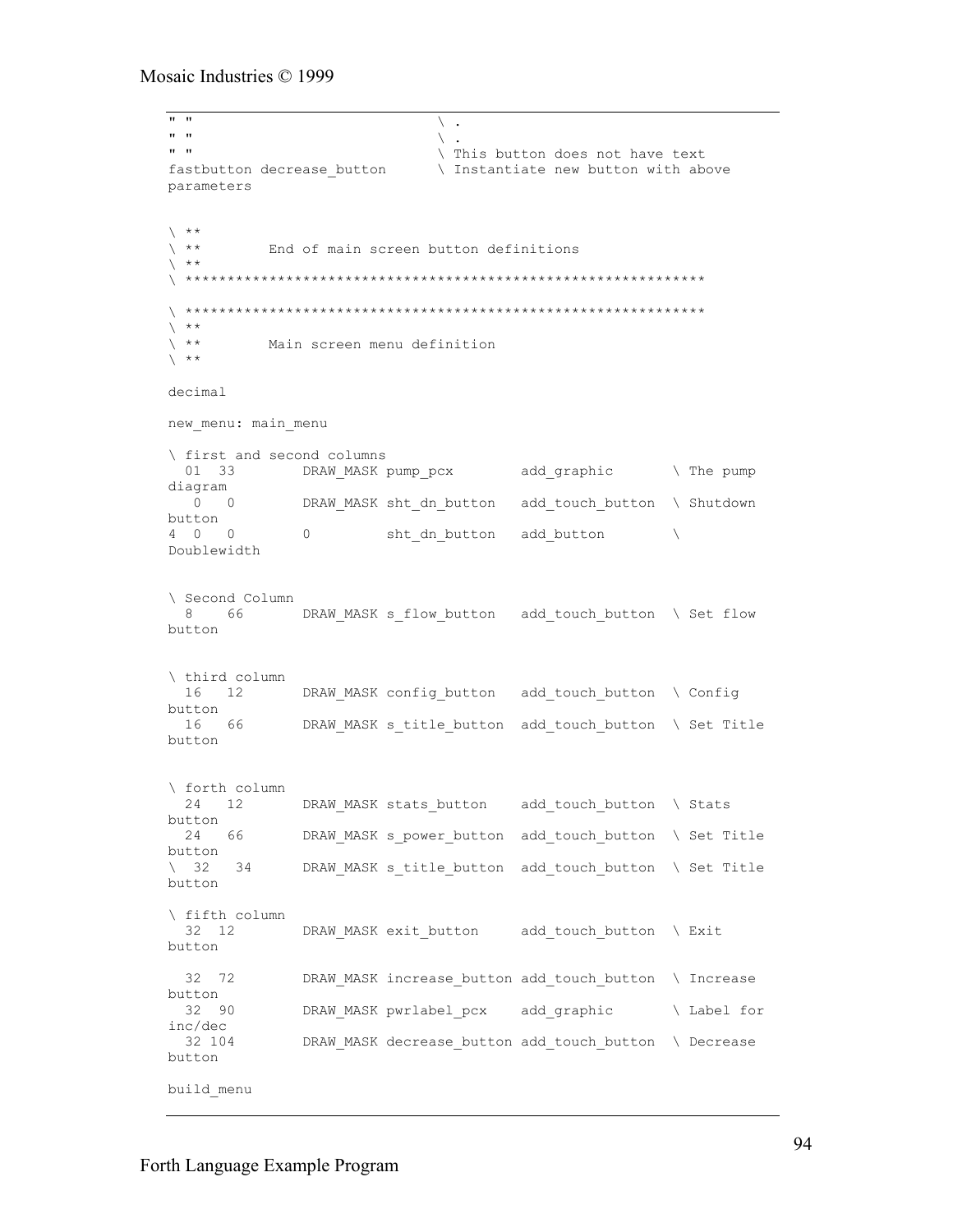```
\sqrt{\frac{**}{**}}Main screen menu definition
\chi **
\ **************************************************************
\ **************************************************************
\begin{matrix} \star\star \\ \star\star \end{matrix}Top level init code and redefinitions
\chi **
decimal
: update main text ( - - ) \ Updates the display of the pump parameters on the main menu
screen.
    \ For real time monitoring a real system, this routine might be
executed
    \ as part of a loop in a separate task for periodic update of data.
  " %" 10 25 $>display \ Blank old value of
pump_power
pump_power u>d <# #s #> \qquad \qquad \ Convert pump power to
a
                                                \ string that can be
displayed
  >r 1xn- 10 28 r> - $>display \ Display the pump power
level
 flow limit f>floating$ drop \ Drop the true flag
left over
 xdup c@>r 4 34 r> - $>display \ Compute the
destination col
                                                \ based on the length
  ;
: init main menu (-- )
    \ This function places the main menu on the screen and loads the
keymap
    \ array with the menu's buttons.
 0 0 0 tvars main_menu \qquad \qquad \qquad ( -- offset\col\row\tvars\menu xpfa )
 init_menu \overline{\hspace{1cm}} \ Initialize the menu to the screen and
keymap
 main title 0 \t 16 \t 5 >display \ Display
title<br>" Flow Limit:
                             L/min" 4 8 $>display \ flow units<br>4 PSI" 5 8 $>display \ in pres
  " Input pressure: 314 PSI" 5 8 $>display \ in pres
units
  " Output pressure: 102 PSI" 6 8 $>display \ out pres
units
 " Pump RPM: 1812 RPM" 13 8 $>display \ RPM units
 " Pump Temp: 92 C" 14 8 $>display \ Temp units
update_main_text \qquad \qquad \backslash Fill in the initial values
tvars update_text \qquad \qquad \backslash Update the text layer
  tvars update_graphics \ Update the graphics layer
```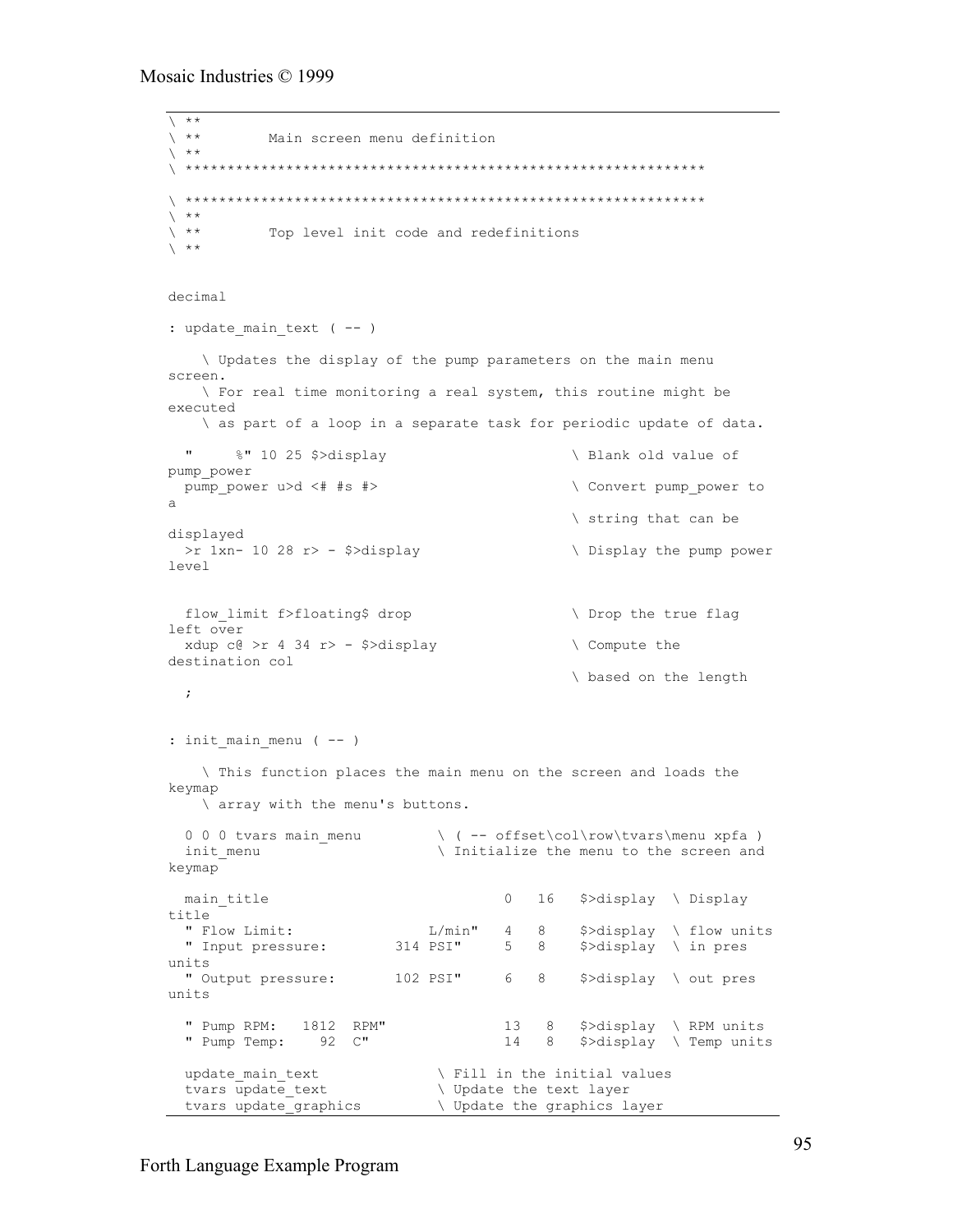```
 ;
: uninit main menu ( -- )
     \ This function removes the main menu from the screen and keymap
    \ array. It also updates the display when this action is finished.
  0 0 0 tvars main menu \ Uninitialize the menu. This erases
all of<br>uninit_menu
                               \hbar the graphics and text that the menu
drew and
                                \ removes the buttons from the keymap
array.
 tvars update graphics \qquad \qquad \qquad \qquad \qquad Update the graphics layer
 tvars clear_text \setminus Clear all text from the display
\cdot ;
: kp edittitle exit ( -- )
     \ This function is used by the enter button of the keypad menu to
    \ restore the the main menu after the title string has been edited.
 uninit alnum keypad \qquad \qquad whinitialize the
keypad menu
 init main menu \qquad \qquad \qquad Initialize the main
menu
 tvars update_text \setminus Update the text \setminus Update the text tvars update graphics
 tvars update_graphics<br>
cfa.for no.op to enter handler xcfa \qquad \qquad \qquad Although this variable
 cfa.for no.op to enter_handler_xcfa
should
                                                \ be initialized at each
                                                \ calling of the keypad
menu,
                                                \ it is good to reset
it.
  ;
: kp setflow exit ( -- )
     \ This function is used by the enter button of the keypad menu to
    \ restore the the main menu after the flow rate string has been
edited.
  bl kpbuffer xdup c@ 1+ xn+ c! \ Append a space to the
end of
                                                \ the string
 kpbuffer $>f \hbar \ Attempt to convert the
string
 \qquad if successful, then
save the
  to flow limit \setminus number to flow limit
  endif
 uninit num keypad \qquad \qquad uninitialize the
keypad menu
 init main menu and the main of the main of the main initialize the main
menu
```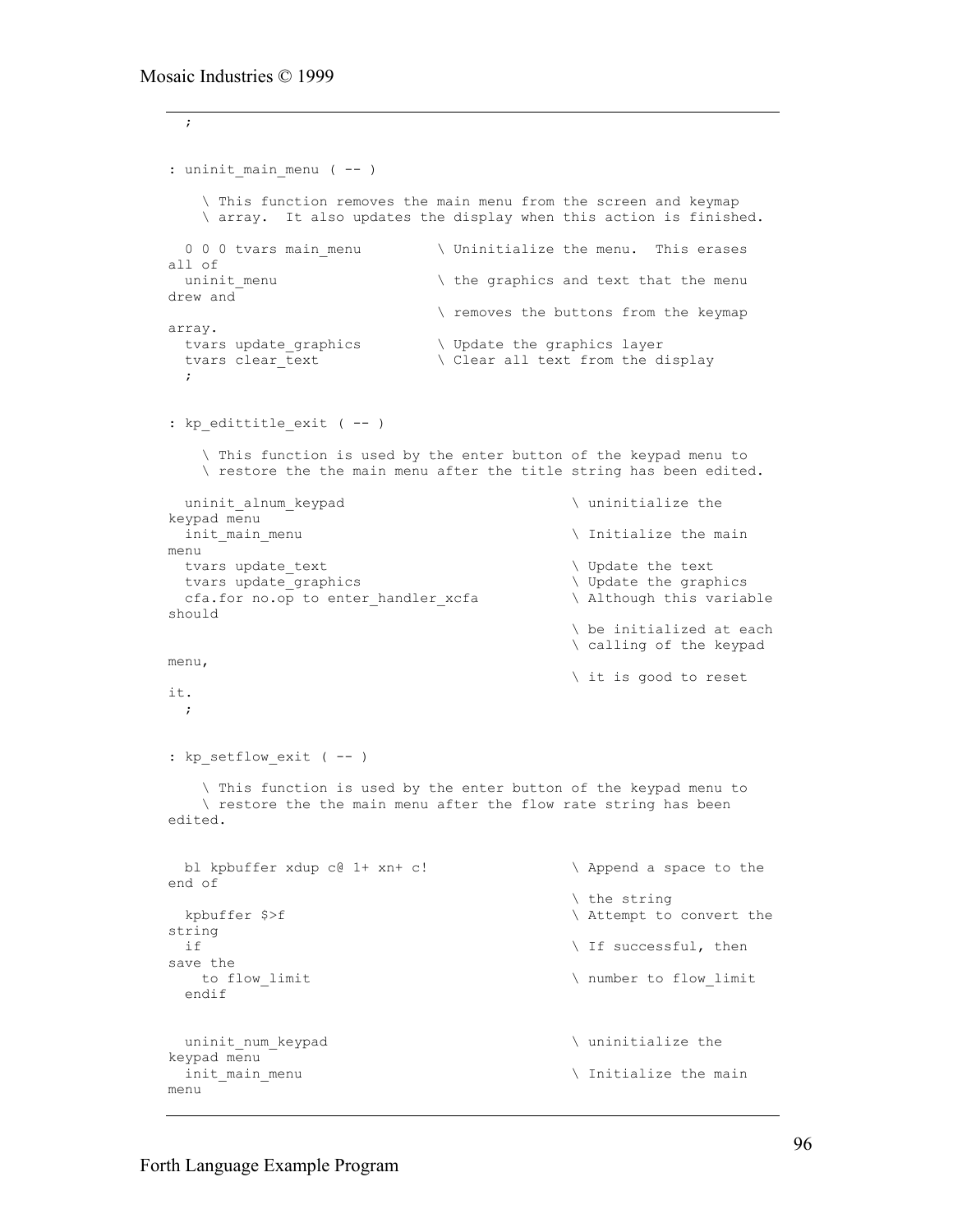```
cfa.for no.op to enter handler xcfa \qquad \qquad \backslash Although this variable
should
                                             \ be initialized at each
                                             \ calling of the keypad
menu,
                                             \ it is good to reset
it.
 update_main_text \qquad \qquad \qquad Update the text value
display
 tvars update_text \setminus Update the text
display layer
 tvars update graphics \setminus Update the graphics
layer
   ;
: kp setpower exit ( -- )
    \ This function is used by the enter button of the keypad menu to
    \ restore the the main menu after the flow rate string has been
edited.
 bl kpbuffer xdup c@ 1+ xn+ c! \ Append a space to
the end of
                                             \ the string
 kpbuffer $>f \hbar \ Attempt to convert the
string
                                            \setminus If successful, then
save the<br>fixx
                                            \ Round to nearest
integer
   dup dup 0 \geq s swap 100 \leq s and \qquad \qquad \setminus Make sure it is valid
    if
    to pump power \setminus save number to
power_level
   else \setminus If pump_power is
illegal,<br>drop
                                            \ throw it away
    endif
  endif
 uninit num keypad \qquad whinitialize the
keypad menu
 init_main_menu \setminus Initialize the main
menu
 cfa.for no.op to enter handler xcfa \qquad \qquad \backslash Although this variable
should
                                             \ be initialized at each
                                             \ calling of the keypad
menu,
                                             \ it is good to reset
it.
 update_main_text \qquad \qquad \qquad Update the text value
display
 tvars update_text \qquad \qquad \backslash Update the text
display layer
 tvars update graphics \setminus Update the graphics
layer
  ;
```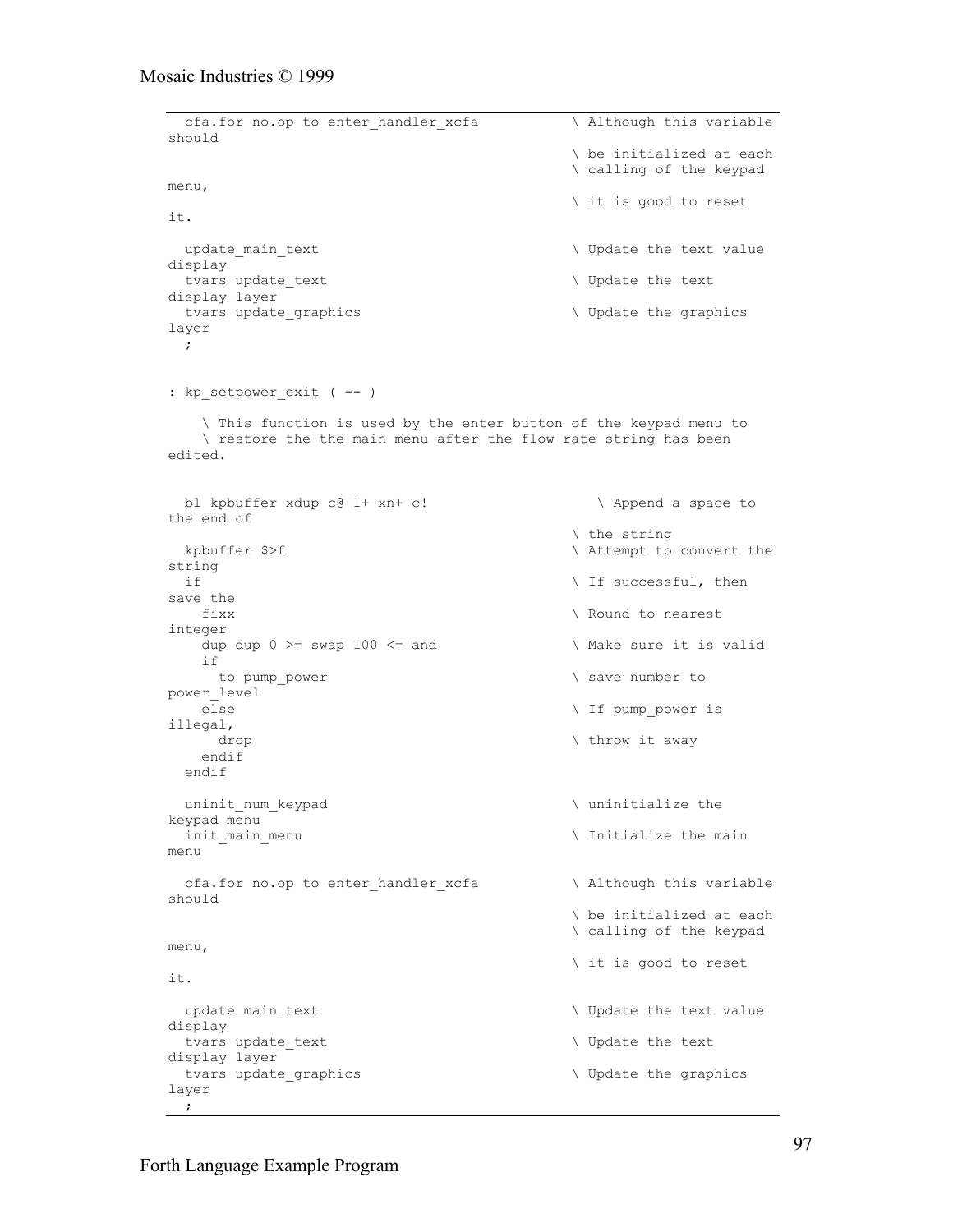```
unique.msg @ \qquad \qquad Save old value of
unique.msg
unique.msg off \setminus Disable non-unique
message
here cfa.for s_title_handler redefine \qquad \qquad \backslash Point place holder
here
: s_title_handler ( -- )
 short beep
 main_title to kpbuffer \qquad \qquad \backslash Move the title to the
                                            \ kpbuffer for editing
 MAIN_TITLE_MAXLEN to kpbuffer_length \ Store the max length
of the
                                            \ string. This is
important
                                            \ to prevent memory
corruption.
 16 to keypad_text_col \setminus Col location of text
string
 3 to keypad text row \setminus Row location of text
string
  cfa.for kp_edittitle_exit to enter_handler_xcfa
                                             \ This lets the main
menu be
                                            \ brought back when the
enter
                                            \ key is pressed on the
keypad
 uninit main menu \setminus Clear the current menu
 init alnum keypad \qquad init the alnum menu
        \ Print a little help for the user
   " Edit the main screen title field below" 0 0 $>display
  tvars update text \qquad \qquad \backslash Update the text
  tvars update_graphics \setminus Update the graphics
   ;
here cfa.for s flow handler redefine \qquad \qquad \backslash Point place holder
here
: s_flow_handler ( -- )
  short_beep
    \ Before we actually call the keypad menu, we must set up its
environment.
 flow limit f>floating$ drop \qquad \qquad \qquad Turn floating point
number
 xdup c@ >r \qquad \qquad xdup c@ >r
it.
 tmpbuff r> 1+ cmove \qquad \qquad \qquad \qquad Move it to the tmpbuff
```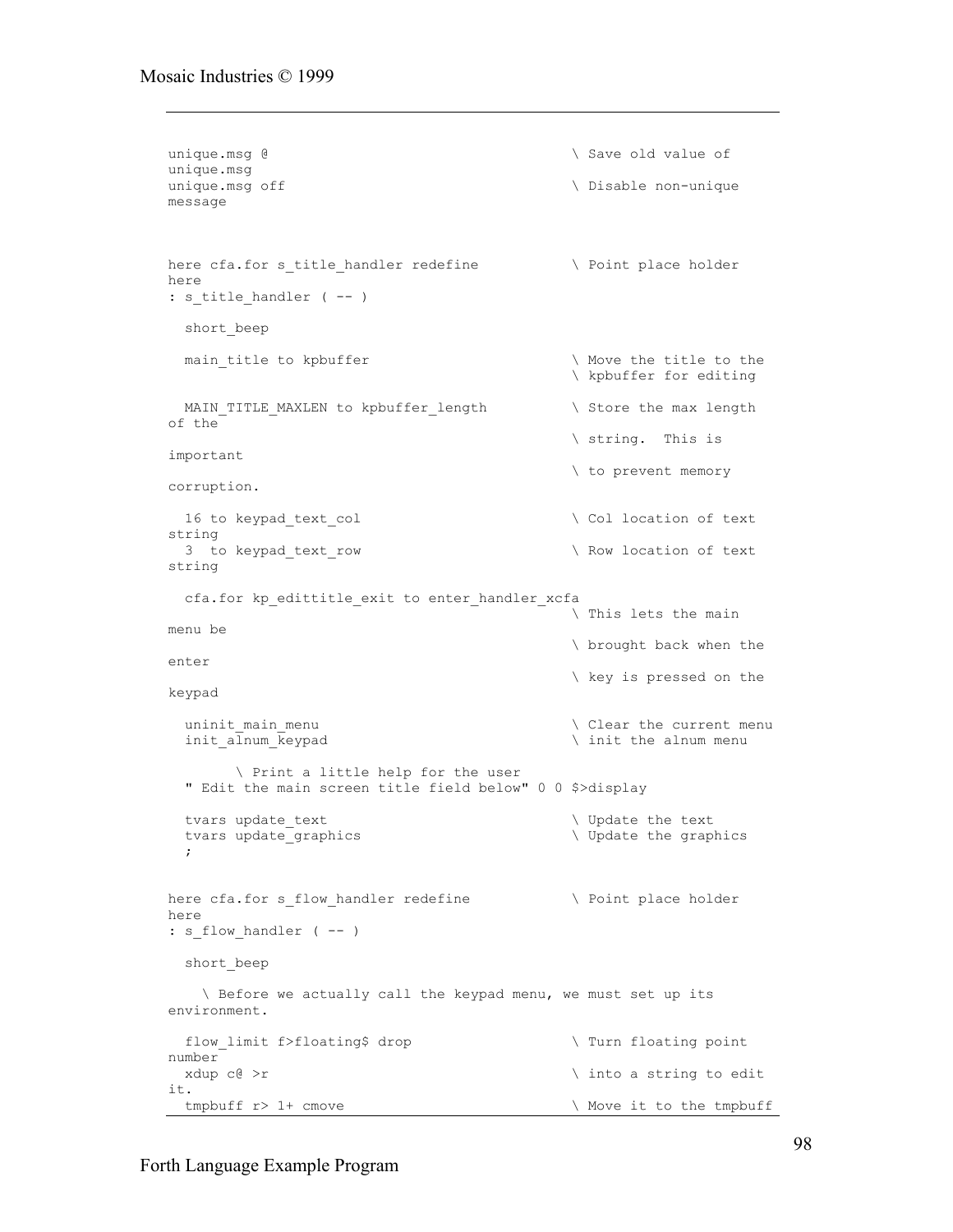```
tmpbuff to kpbuffer \sqrt{1 + \frac{1}{\sqrt{1 + \frac{1}{\sqrt{1 + \frac{1}{\sqrt{1 + \frac{1}{\sqrt{1 + \frac{1}{\sqrt{1 + \frac{1}{\sqrt{1 + \frac{1}{\sqrt{1 + \frac{1}{\sqrt{1 + \frac{1}{\sqrt{1 + \frac{1}{\sqrt{1 + \frac{1}{\sqrt{1 + \frac{1}{\sqrt{1 + \frac{1}{\sqrt{1 + \frac{1}{\sqrt{1 + \frac{1}{\sqrt{1 + \frac{1}{\sqrt{1 + \frac{1}{\sqrt{1 + \frac{1}{\sqrt{1 + \frac{1}{\sqrt{1 + \frac{1}{\tmpbuff
 10 to kpbuffer length \setminus Set max length of the string
  25 to keypad text col \setminus Col location of text
string
  7 to keypad_text_row \ Row location of text
string
  cfa.for kp_setflow_exit to enter_handler_xcfa
                                                    \ This lets the main
menu be
                                                    \ brought back when the
enter
                                                    \ key is pressed on the
keypad
                                                    \ This code also saves
the
                                                    \ modified string.
     \ Now that everything is set up, we can change menus.
  uninit main menu \setminus Clear the current menu
  init_num_keypad \int init the alnum menu
 " Edit the value" 0 25 $>display \ User prompt
 " for exchanger" 1 25 $>display
 " flow limit" 2 25 $>display
  tvars update_text \qquad \qquad \backslash Update the text
  tvars update graphics \setminus Update the graphics
   ;
here cfa.for s_power_handler redefine \ Point place holder
here
: s power handler ( -- )
  short_beep
     \ Before we actually call the keypad menu, we must set up its
environment.
 pump_power u>d <# #s #> >r 1xn- \ Turn integer into a
string
 tmpbuff r> 1+ cmove \setminus Copy the string into
tmpbuff
 tmpbuff to kpbuffer \setminus Now edit the buffer
  10 to kpbuffer length \setminus Set max length of the
string
  25 to keypad text col \setminus Col location of text
string
  7 to keypad text row \setminus Row location of text
string
   cfa.for kp_setpower_exit to enter_handler_xcfa
                                                    \ This lets the main
menu be
```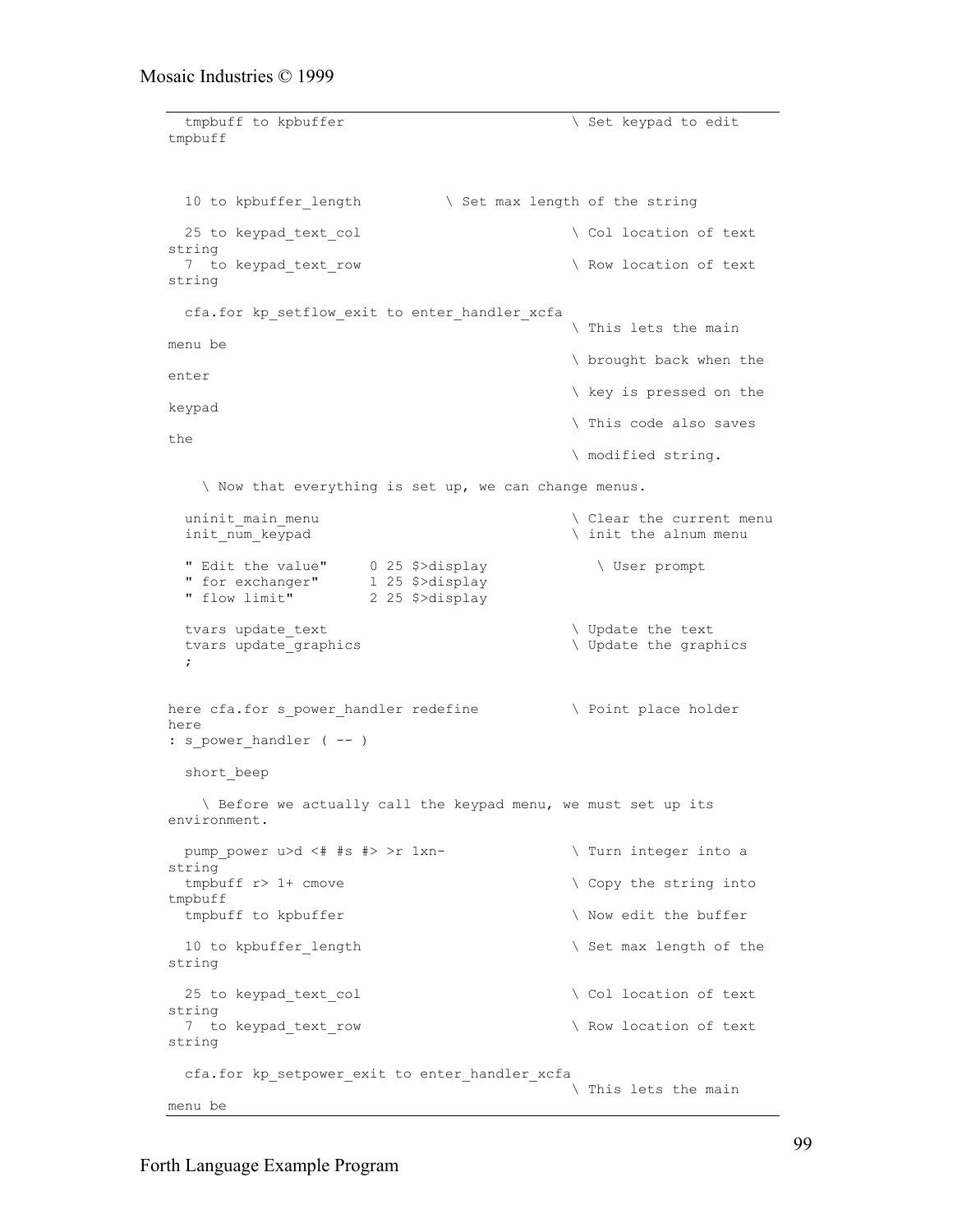```
 \ brought back when the
enter
                                                     \ key is pressed on the
keypad
                                                     \ This code also saves
the
                                                     \ modified string.
     \ Now that everything is set up, we can change menus.
  uninit_main_menu \setminus Clear the current menu
  init_num_keypad \infty and \infty init the alnum menu
 " Edit the value" 0 25 $>display \ User prompt
 " for pump power" 1 25 $>display
 " percentage" 2 25 $>display
  tvars update text \qquad \qquad \qquad Update the text
  tvars update_graphics \setminus Update the graphics
   ;
here cfa.for increase handler redefine \qquad \qquad \backslash Point place holder
here
: increase handler ( -- )
 pump power dup \setminus Get the pump power \S100 <if<sub>1+</sub>
                                                   \setminus If less than 100, inc
it
    to pump_power \setminus Save it
    short beep \setminus Generate a click
   update main text \qquad \qquad \qquad \qquad \qquad Update the text value
display
   tvars update text \qquad \qquad \qquad \qquad \qquad Update the text
display layer
  else
    drop
   endif
   ;
here cfa.for decrease handler redefine \setminus Point place holder
here
: decrease_handler ( -- )
 pump_power dup \setminus Get the pump power \frac{1}{2}0 > if
   1-<br>
1-<br>
1 to pump power<br>
1 to pump power<br>
1 to pump power<br>
1 to pump power<br>
1 to pump power<br>
1 to pump power<br>
1 to pump power<br>
2 to pump power<br>
2 to pump power<br>
2 to pump power<br>
2 to pump power<br>
2 to pump power<br>
2 to pump 
   to pump_power
   short_beep \setminus Generate a click<br>update main text \setminus Update the text
                                                    update_main_text \ Update the text value
display
    tvars update_text \setminus Update the text
display layer
   else
    drop
   endif
   ;
```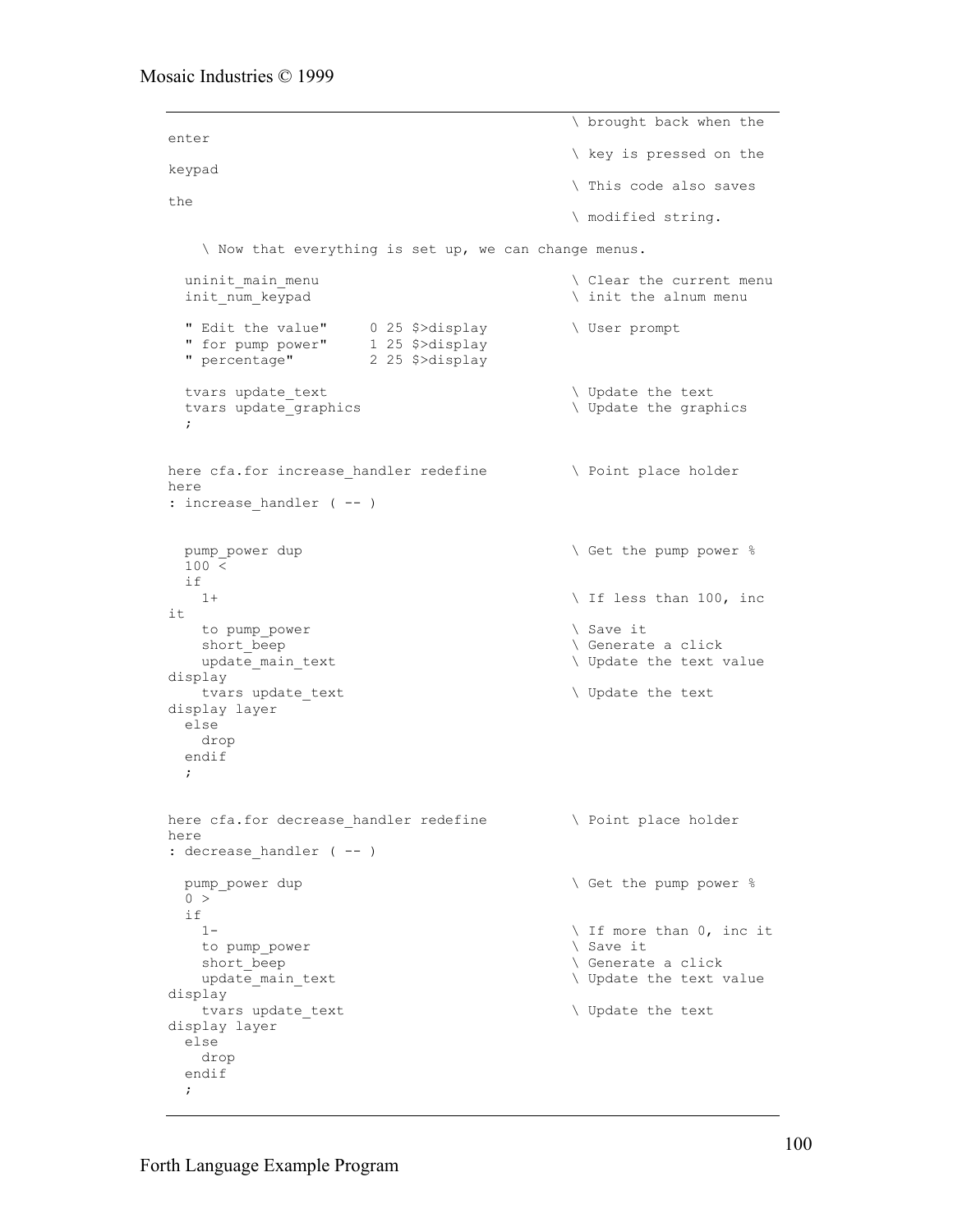```
unique.msg !
                                              \ Restore the state of
the
                                              \ unique messages.
\searrow **
\searrow **
          End of top level init code and redefinitions
\chi **
\qquad \qquad +\qquad \qquad +End of main menu module
\sqrt{***}\qquad \qquad +\qquad \qquad +Startup code
\left\langle \quad***\right\rangledecimal
: init all ( -- )
 fp.defaults
                              \ Set the floating control vars to
defaults
 no.spaces on
                              \ For floating strings, do not pad with
spaces
 BOTTOM OF HEAP TOP OF HEAP
 is.heap
                               \ Set up the heap
 init kp vars
                              \ Initialize the keypad variables
  " Heat Exchanger Unit 2" xdup c@ 1+ main title rot cmove
                               \ Init the title main menu title string
  4.20 to flow limit
                               \ init the flow limit variable
                               \ init the pump power variable
  53 to pump power
 start.timeslicer
                              \ The timeslicer must be running for
repeating
                              \ buttons to work
 tvars std_display
                              \ Config the display hardware
 tvars std_dispiay<br>tvars init_display<br>tvars init_touch
                          \ Initialize the display hardware<br>\ Initialize the touchscroon bard
                             \ Initialize the touchscreen hardware
 tvars init touch
and vars
 \mathcal{L}: touch mon ( -- )
   \ Loop for getting screen touches.
 begin
   tvars menu query
                             \ Get a single touch from the user
                               \ See if a key has been pressed
   pause.on.key
                               \ Do it all over again
 again
  \ddot{ }
```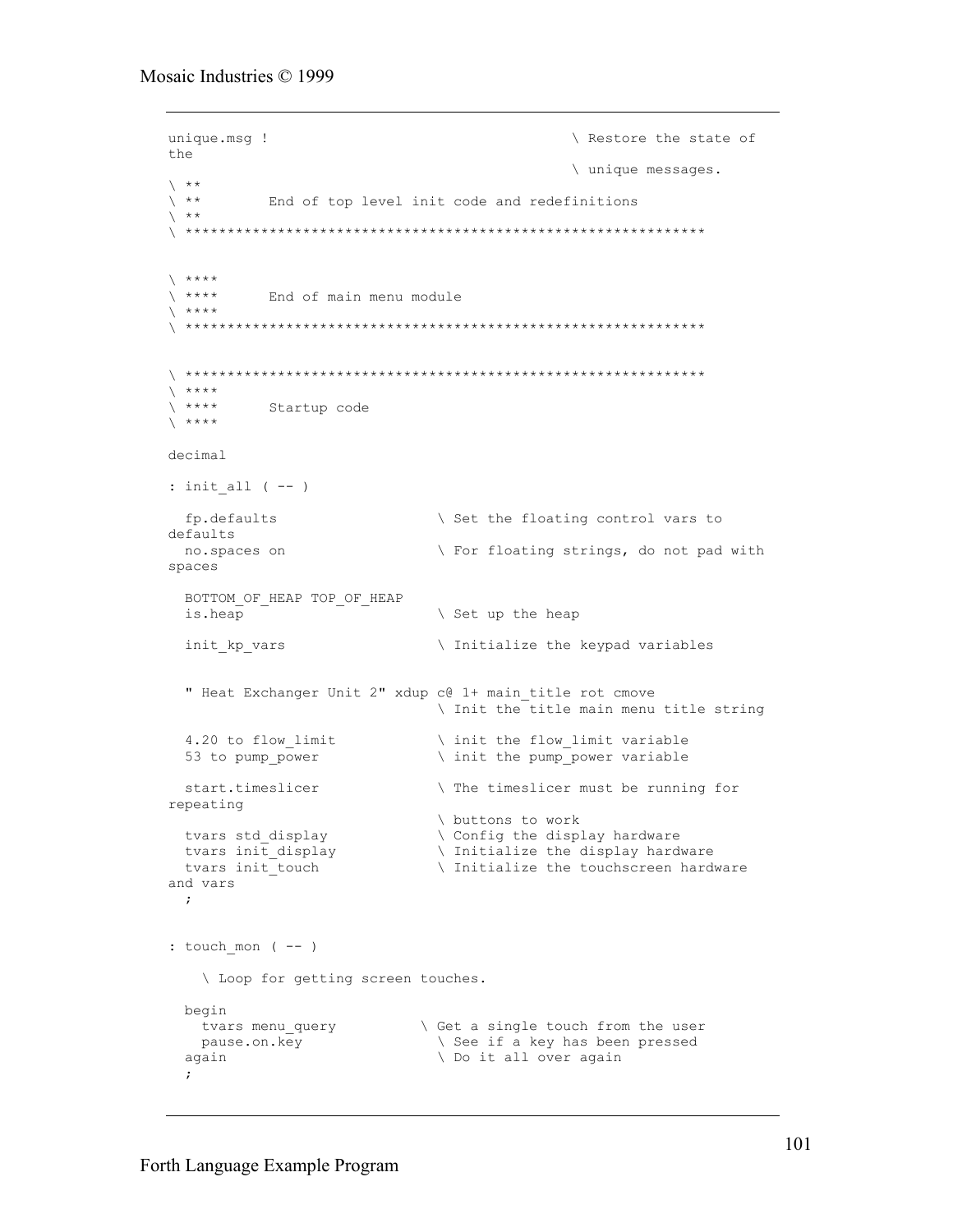```
: start (--)\ This is the top level startup function. Call it and everything
starts
  \setminus running.
init all
touchscreen
 \cdot ;
\lambda ****
\ ****<br>\ ****<br>\ ****
\lambda ******
\ ****** End of example user interface
\left\langle \begin{array}{c} \star \star \star \star \star \star \end{array} \right\rangle
```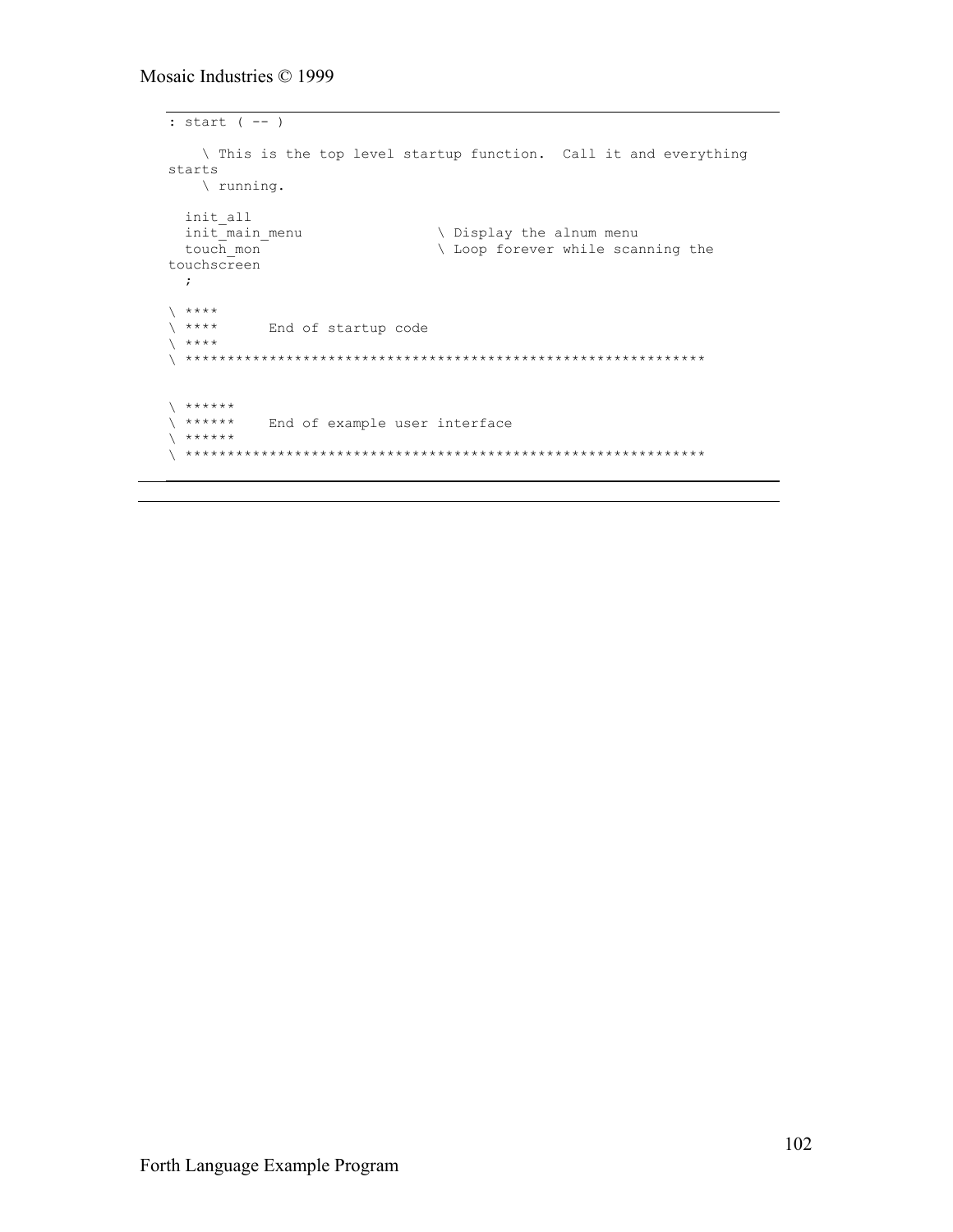# **Appendix 5 – GUI Toolkit Glossary**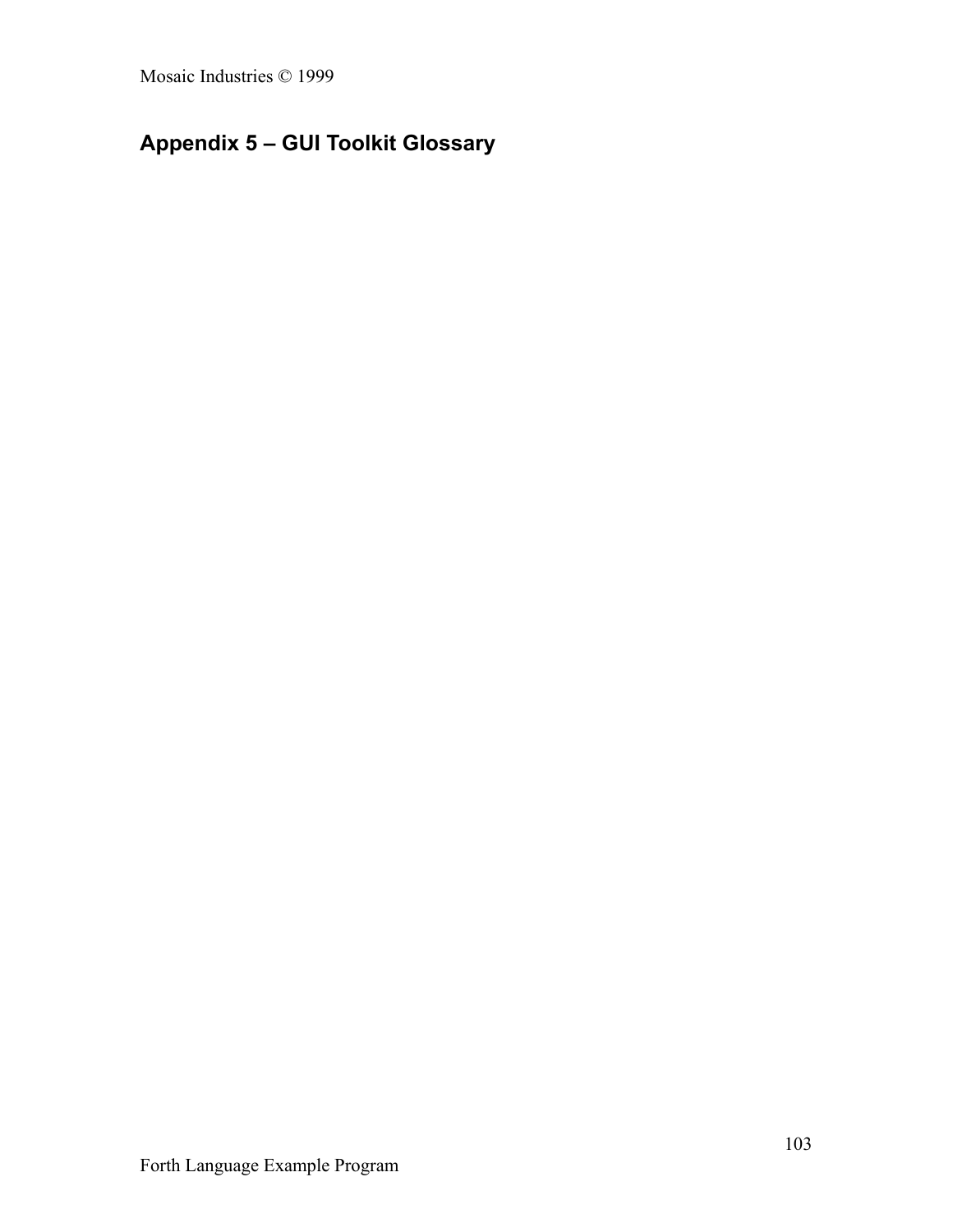# **V1.6 RELEASE 9/16/2003 KERNEL EXTENSION**

| <b>Glossary of Terms</b>                                                                                           | $\overline{\mathbf{4}}$ |
|--------------------------------------------------------------------------------------------------------------------|-------------------------|
| Action flag                                                                                                        | 4                       |
| Array pf struct                                                                                                    | $\overline{4}$          |
| <b>Button</b> location                                                                                             | $\overline{4}$          |
| Button object                                                                                                      | $\mathfrak{S}$          |
| Col, Row                                                                                                           | 6                       |
| Dualmode                                                                                                           | 6                       |
| Graphic object                                                                                                     | 6                       |
| Graphics array                                                                                                     | $\tau$                  |
| Keymap array                                                                                                       | $\boldsymbol{7}$        |
| Menu                                                                                                               | $\tau$                  |
| Menu manager                                                                                                       | $\,8\,$                 |
| Modified xaddress                                                                                                  | $8\,$                   |
| Object handler                                                                                                     | $8\,$                   |
| Text array                                                                                                         | $\,8\,$                 |
| Tvars struct                                                                                                       | $\overline{9}$          |
| Xaddress                                                                                                           | 11                      |
| <b>Glossary of Functions</b>                                                                                       | 12                      |
| Forth: ADD BUTTON (button location\col\row\action mask\button obj--)                                               | 15                      |
| C: ADD BUTTON( uint button location, uint col, uint row, uint action mask, BUTTON *                                |                         |
| button obj)                                                                                                        | 15                      |
| Forth: ADD GRAPHIC(col\row\action mask\graphic obj xaddr\--)                                                       | 15                      |
| C: ADD GRAPHIC( uint col, uint row, uint action mask, xaddr graphic obj xaddr)                                     | 15                      |
| Forth: ADD TOUCH BUTTON(col\row\action mask\button obj --)                                                         | 16                      |
| C: ADD TOUCH BUTTON( uint col, uint row, uint action mask, BUTTON * button obj)                                    | 16                      |
| Forth: BLANKBUTTON( flags\ draw_graphic_xaddr\ release_graphic_xaddr\ press_graphic_xaddr\                         |                         |
| press handler\release handler\label1\label2\label3\label4 <name>--)</name>                                         | 17                      |
| C: BLANKBUTTON( uint flags, xaddr draw graphic_xaddr, xaddr release_graphic_xaddr, xaddr                           |                         |
| press_graphic_xaddr, (void *) press_handler, (void *) release_handler, char * label1, char * label2,               |                         |
| char * label3, char * label4, $\langle$ name $\rangle$ )                                                           | 17                      |
| Forth: BUILD MENU                                                                                                  | 17                      |
| C: BUILD MENU(arrayname, num elements)                                                                             | 17                      |
| Forth: Button Draw (col\row\tvars addr\tvars page\xpfa -- )                                                        | 18                      |
| C: void Button Draw(uint col, uint row, GUI VARS * tvars addr, page tvars page, BUTTON *                           |                         |
| button xaddr)                                                                                                      | 18                      |
| Forth: Button Draw Textonly (col\row\tvars addr\tvars page\xpfa --)                                                | 18                      |
| C: void Button Draw Textonly(uint col, uint row, GUI VARS * tvars addr, page tvars page,                           |                         |
| BUTTON * button xaddr)                                                                                             | 18                      |
| Forth: Button_Erase_Textonly (col\row\tvars_addr\tvars_page\xpfa --)                                               | 18                      |
| C: void Button Erase Textonly(uint col, uint row, GUI VARS * tvars addr, page tvars page,                          |                         |
| BUTTON * button xaddr)                                                                                             | 18                      |
| Forth: Button Press (col\row\tvars addr\tvars page\xpfa -- )                                                       | 18                      |
| C: void Button Press( uint col, uint row, GUI VARS * tvars addr, page tvars page, BUTTON *                         |                         |
| button xaddr)                                                                                                      | 18                      |
| Forth: Button Release (col\row\tvars addr\tvars page\xpfa --)                                                      | 18                      |
| C: void Button Release( uint col, uint row, GUI VARS * tvars addr, page tvars page, BUTTON *                       |                         |
| button xaddr)                                                                                                      | 18                      |
| Forth: Button Repeat (col\row\tvars addr\tvars page\xpfa -- )                                                      | 18                      |
| C: void Button Repeat( uint col, uint row, GUI VARS * tvars addr, page tvars page, BUTTON *                        |                         |
| button xaddr)                                                                                                      | 18                      |
| Forth: Clear Graphics (tvars addr \ tvars page -- )                                                                | 18                      |
| C: void Clear Graphics( GUI VARS * tvars addr, page tvars page)                                                    | 18                      |
| Forth: Clear Text (tvars addr\tvars page -- )                                                                      | 18                      |
| C: void Clear Text( GUI VARS * tvars addr, page tvars page)<br>Forth: colrow to button (row \col -- button number) | 18<br>19                |
| C: COLROW TO BUTTON(col,row)                                                                                       | 19                      |
|                                                                                                                    |                         |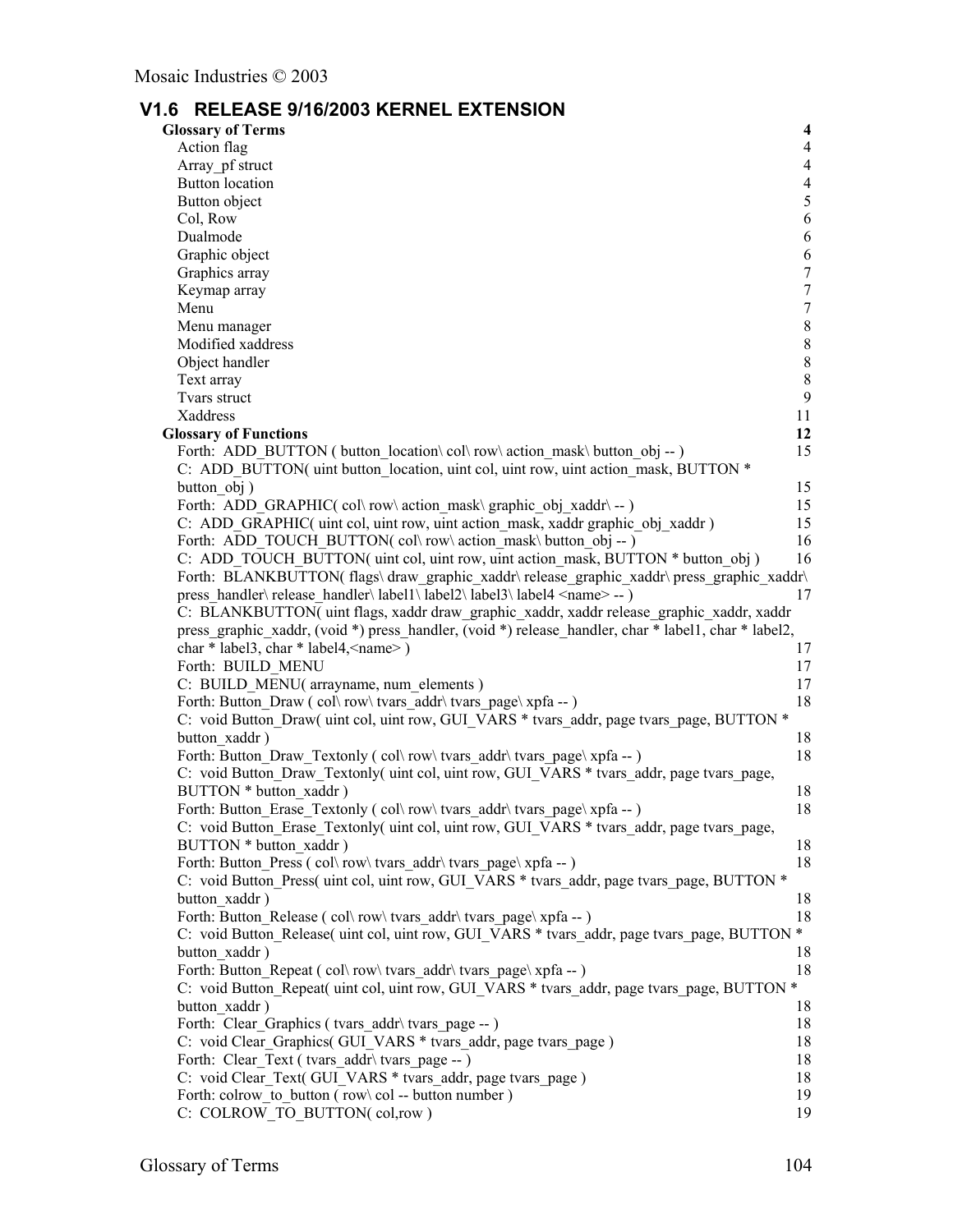| Forth: Config_Display (graphics_cols\graphics_rows\graphics_start\background_fill\text_cols\<br>text rows\text start\heap bottom\heap top\tvars addr\tvars page -- )                               | 19 |
|----------------------------------------------------------------------------------------------------------------------------------------------------------------------------------------------------|----|
| C: void Config_Display( uint graphics_cols, uint graphics_rows, addr graphics_start, uchar<br>background fill, uint text cols, uint text rows, addr text start, xaddr heap bottom, xaddr heap top, |    |
| GUI VARS * tvars addr, page tvars_page)                                                                                                                                                            | 19 |
| Forth: Direct Draw Graphic (col\row\tvars addr\tvars page\xpfa --)                                                                                                                                 | 19 |
| C: void Direct Draw Graphic uint col, uint row, GUI VARS * tvars addr, page tvars page,                                                                                                            |    |
| FORTH CONST ARRAY * graphic xaddr)                                                                                                                                                                 | 19 |
| Forth: Direct Erase Graphic (col\row\tvars addr\tvars page\xpfa --)                                                                                                                                | 19 |
| C: void Direct Erase Graphic uint col, uint row, GUI VARS * tvars addr, page tvars page,                                                                                                           |    |
| FORTH CONST ARRAY * graphic xaddr)                                                                                                                                                                 | 19 |
| Forth: Do Button (col\row\tvars addr\tvars page\action\xpfa --)                                                                                                                                    | 20 |
| C: void Do Button(uint col, uint row, GUI VARS * tvars addr, page tvars page, uint action,                                                                                                         |    |
| BUTTON * button xaddr)                                                                                                                                                                             | 20 |
| Forth: Do_Graphic (col\row\tvars_addr\tvars_page\action\graphic_xaddr --)                                                                                                                          | 22 |
| C: void Do Graphic (uint col, int row, GUI VARS * tvars addr, page tvars page, uint action,                                                                                                        |    |
| FORTH CONST ARRAY * graphic xaddr)                                                                                                                                                                 | 22 |
| Forth: Do Menu (col\row\tvars addr\tvars page\action\menu xaddr --)                                                                                                                                | 23 |
| C: void Do Menu(uint col, uint row, GUI VARS * tvars addr, page tvars page, uint action,                                                                                                           |    |
| MENU * menu xaddr)                                                                                                                                                                                 | 23 |
| Forth: Draw Graphic (col\row\tvars addr\tvars page\xpfa -- )                                                                                                                                       | 24 |
| C: void Draw Graphic( uint col, uint row, GUI VARS * tvars addr, page tvars page,                                                                                                                  |    |
| FORTH CONST ARRAY * graphic xaddr)                                                                                                                                                                 | 24 |
| Forth: Erase Graphic (col\row\tvars addr\tvars page\xpfa -- )                                                                                                                                      | 24 |
| C: void Erase Graphic (uint col, uint row, GUI VARS * tvars addr, page tvars page,                                                                                                                 |    |
| FORTH CONST ARRAY * graphic xaddr)                                                                                                                                                                 | 24 |
| Forth: FASTBUTTON(flags\draw_graphic_xaddr\release_graphic_xaddr\press_graphic_xaddr\                                                                                                              |    |
| handler\label1\label2\label3\label4 <name>--)</name>                                                                                                                                               | 24 |
| C: FASTBUTTON(uint flags, xaddr draw graphic xaddr, xaddr release graphic xaddr xaddr                                                                                                              |    |
| press_graphic_xaddr, (void *) handler, char * label1, char * label2, char * label3, char *                                                                                                         |    |
| $label4, \langle name \rangle$ )                                                                                                                                                                   | 24 |
| Forth: Init Display (tvars_addr\tvars_page -- )                                                                                                                                                    | 24 |
| C: void Init Display(GUI VARS * tvars addr, page tvars page)                                                                                                                                       | 24 |
| Forth: Init Menu ( offset \col \row \tvars addr \tvars page \menu xpfa -- )                                                                                                                        | 25 |
| C: void Init Menu(uint offset, uint col, uint row, GUI VARS * tvars addr, page tvars page, MENU                                                                                                    |    |
| * menu xaddr)                                                                                                                                                                                      | 25 |
| Forth: Init Touch (tvars addr\tvars page -- )                                                                                                                                                      | 25 |
| C: void Init Touch(GUI VARS * tvars addr, page tvars page)                                                                                                                                         | 25 |
| Forth: Menu Install ( offset \col\row\tvars addr\tvars page\menu xaddr -- )                                                                                                                        | 25 |
| C: void Menu Install(uint offset, uint col, uint row, GUI VARS * tvars addr, page tvars page,                                                                                                      |    |
| MENU * menu xaddr)                                                                                                                                                                                 | 25 |
| Forth: Menu Process (button number \ tvars addr \ tvars page -- )                                                                                                                                  | 26 |
| C: void Menu Process(int button, GUI VARS * tvars addr, page tvars page)                                                                                                                           | 26 |
| Forth: Menu Query (tvars addr\tvars page -- )                                                                                                                                                      | 26 |
| C: void Menu Query(GUI VARS * tvars addr, page tvars page)                                                                                                                                         | 26 |
| Forth: Menu Remove ( offset \ tvars addr \ tvars page \ menu addr \ menu page -- )                                                                                                                 | 27 |
| C: void Menu Remove(uint offset, GUI_VARS * tvars_addr, page tvars_page, MENU *                                                                                                                    |    |
| menu xaddr)                                                                                                                                                                                        | 27 |
| Forth: NEW MENU: and BUILD MENU                                                                                                                                                                    | 27 |
| C: NEW MENU and BUILD MENU(arrayname, num elements)                                                                                                                                                | 27 |
| Forth: NORMBUTTON(flags\ draw_graphic_xaddr\ release_graphic_xaddr \press_graphic_xaddr \                                                                                                          |    |
| handler\label1\label2\label3\label4 <name>--)</name>                                                                                                                                               | 28 |
| C: NORMBUTTON( uint flags, xaddr draw_graphic_xaddr, xaddr release_graphic_xaddr, xaddr                                                                                                            |    |
| press graphic xaddr, (void *) handler, char * label1, char * label2, char * label3, char *                                                                                                         |    |
| label4, <name>)</name>                                                                                                                                                                             | 28 |
| Forth: Set Cursor State (is visible \ is flashing -- )                                                                                                                                             | 29 |
| C: void Set Cursor State(boolean is visible, boolean is flashing)                                                                                                                                  | 29 |
| Forth: Set Display Mode (mode -- )                                                                                                                                                                 | 29 |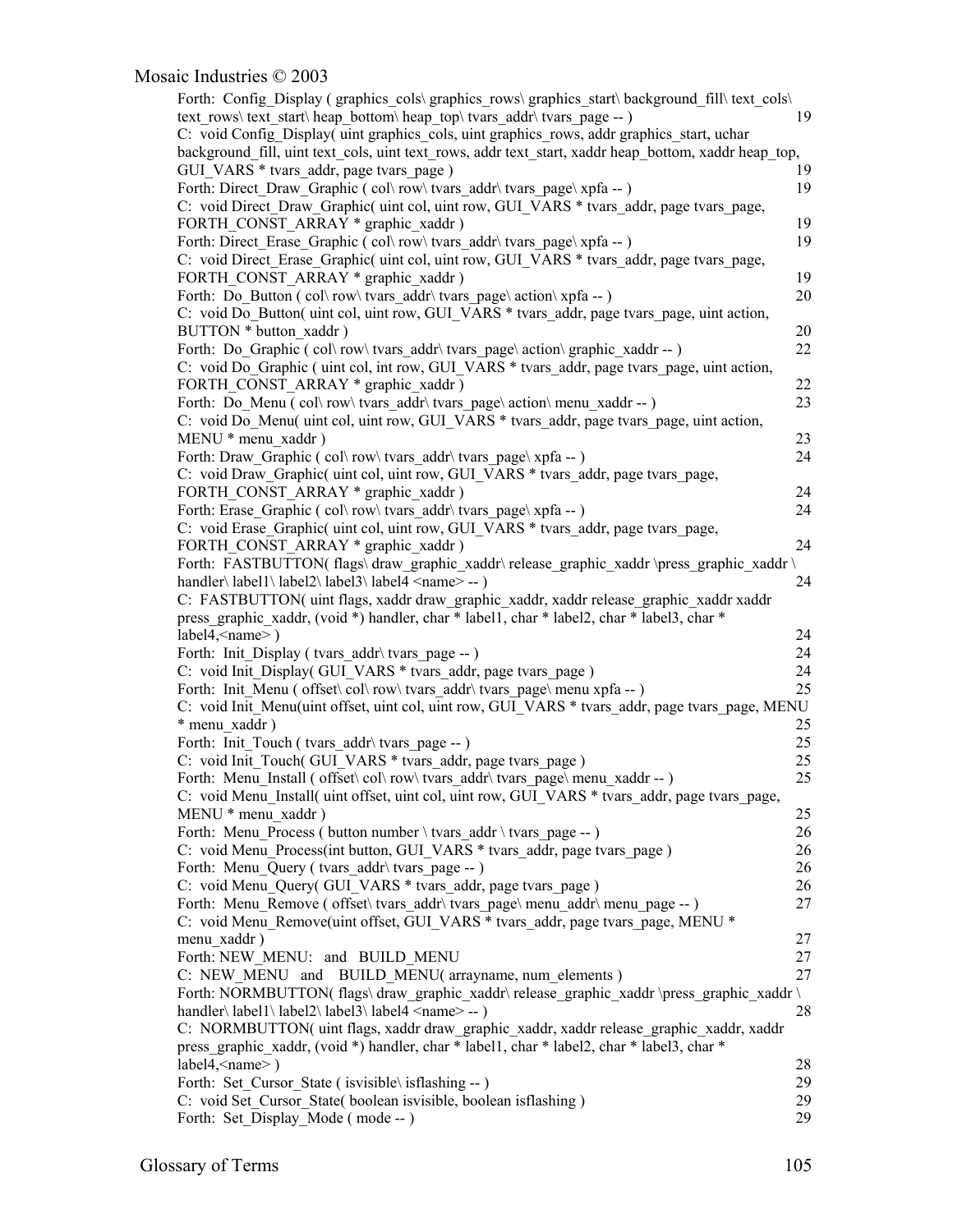| C: void Set Display Mode(uint mode)                                                            | 29 |
|------------------------------------------------------------------------------------------------|----|
| Forth: Set Display State (graphics\text -- )                                                   | 29 |
| C: void Set Display State(boolean graphics, boolean text)                                      | 29 |
| Forth: Set Gr Area (columns -- )                                                               | 29 |
| C: void Set Gr Area( uint columns )                                                            | 29 |
| Forth: Set Gr Home Addr (address -- )                                                          | 30 |
| C: void Set Gr Home Addr(addr address)                                                         | 30 |
| Forth: Set Text Area (columns -- )                                                             | 30 |
| C: void Set Text Area (uint columns)                                                           | 30 |
| Forth: Set Text Home Addr (address -- )                                                        | 30 |
| C: void Set Text Home Addr addr address)                                                       | 30 |
| Forth: Set Text Mode (modebyte -- )                                                            | 30 |
| C: void Set Text Mode( uchar modebyte)                                                         | 30 |
| Forth: Std Display (tvars addr\tvars page -- )                                                 | 30 |
| C: void Std Display(GUI VARS * tvars addr, page tvars page)                                    | 30 |
| Forth: Uninit Menu ( offset \col \row \tvars addr \tvars page \menu xpfa -- )                  | 31 |
| C: void Uninit Menu( uint offset, uint col, uint row, GUI VARS * tvars addr, page tvars page,  |    |
| MENU * menu xaddr)                                                                             | 31 |
| Forth: Update Graphics (tvars addr \ tvars page -- )                                           | 31 |
| C: void Update Graphics (GUI VARS * tvars addr, page tvars page)                               | 31 |
| Forth: Update Here With (address\ graphics resource addr\ graphics resource page\ garray xaddr |    |
| $\rightarrow$ )                                                                                | 31 |
| C: void Update Here With(addr address, addr * graphics resource addr, page                     |    |
| graphics resource_page, FORTH_ARRAY * garray_xaddr)                                            | 31 |
| Forth: Update Text (tvars addr\tvars page -- )                                                 | 32 |
| C: void Update Text( GUI VARS * tvars addr, page tvars page)                                   | 32 |
| Forth: Update Text And Graphics (tvars addr \ tvars page -- )                                  | 32 |
| C: void Update Text And Graphics (GUI VARS * tvars addr, page tvars page)                      | 32 |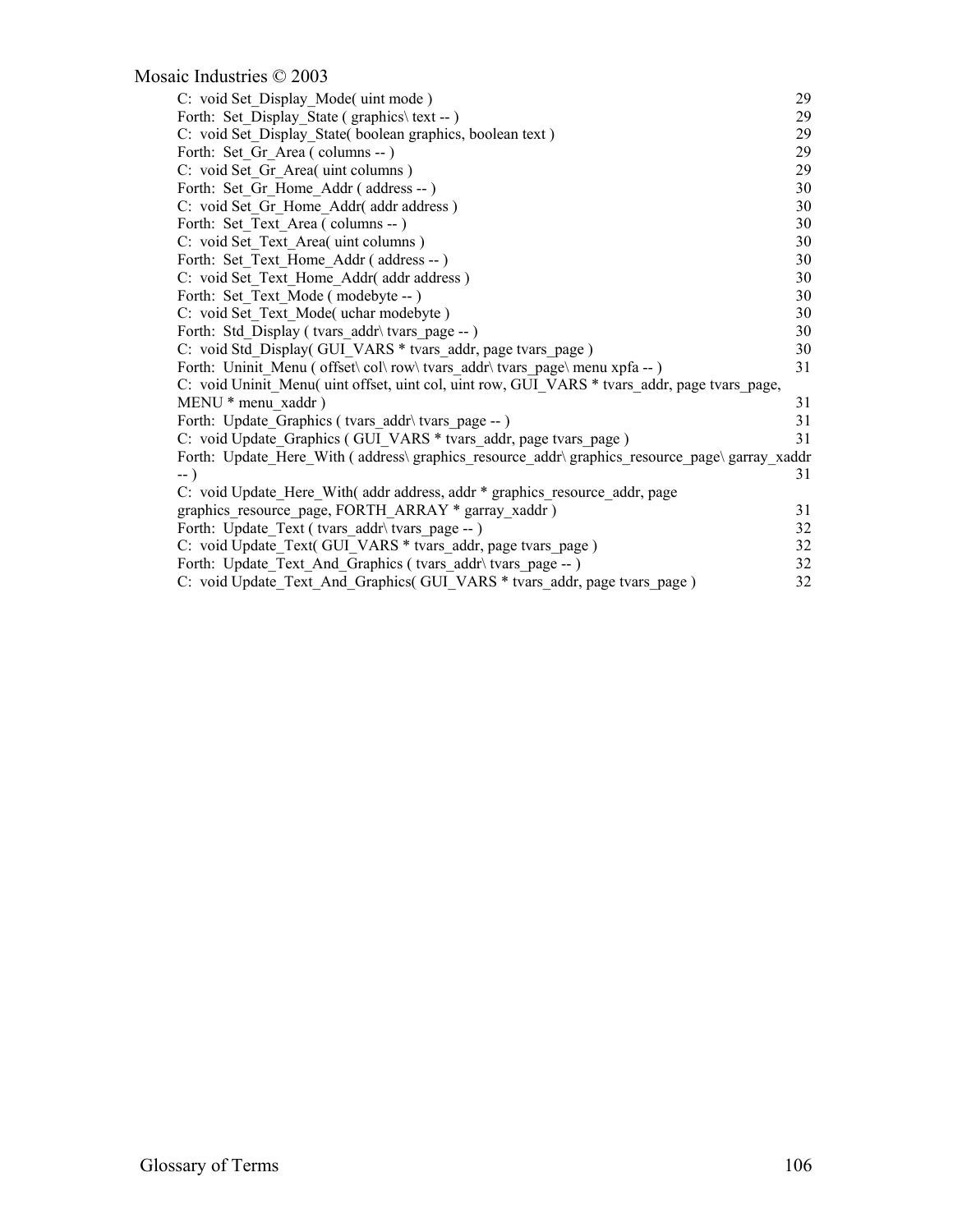# *Glossary of Terms*

### **Action flag**

A flag that is passed to an object handler with an object to determine the behavior of the object. Some actions are used by several object types and others have meaning only to one specific type of object. The actions are described in the Glossary of Functions under the object handlers for which they are used. See Do\_Graphic and Do\_Button for contextual explanations of the actions.

### **Array\_pf struct**

Forth array parameter field structure describing the geometry of a forth array. The actual array data is contained in the heap pointed to by a heap handle. Consult the QED Software manual for more details on arrays.

| <b>CFORTH ARRAY structure</b> |             |                     |                                           |  |  |  |  |
|-------------------------------|-------------|---------------------|-------------------------------------------|--|--|--|--|
| <b>Offset</b>                 | <b>Type</b> | <b>Element name</b> | <b>Description</b>                        |  |  |  |  |
| 0x0000                        | xaddr       | handle              | Xaddress of the pointer (heap xhandle) to |  |  |  |  |
|                               |             |                     | the beginning of the data                 |  |  |  |  |
| 0x0004                        | addr        | cur heap            | 16 bit addr of top of heap (same page as  |  |  |  |  |
|                               |             |                     | xhandle)                                  |  |  |  |  |
| 0x0006                        | uint        | bytes per element   | $#$ of bytes in each element              |  |  |  |  |
| 0x0008                        | uint        | num dimensions      | $#$ of dimensions in array                |  |  |  |  |
| 0x000A                        | uint        | num cols            | # of columns $(1st$ dimension)            |  |  |  |  |
| 0x000C                        | uint        | num rows            | # of rows $(2nd$ dimension)               |  |  |  |  |
| 0x000E                        | uint        | num pages           | # of pages $(3rd$ dimension)              |  |  |  |  |
| 0x0010                        | uint        | num books           | # of books $(4th$ dimension)              |  |  |  |  |

### **Button location**

An integer value describing one of the 20 touch sensitive areas of the touchscreen panel. This quantity is used to index the keymap array when buttons are pressed. Below is a map of the button locations on the touchscreen.

| 0 |   | 8  | 12 | 16 |
|---|---|----|----|----|
|   | 5 | 9  | 13 | 17 |
|   | 6 | 10 | 14 | 18 |
| 2 |   |    | 15 | 19 |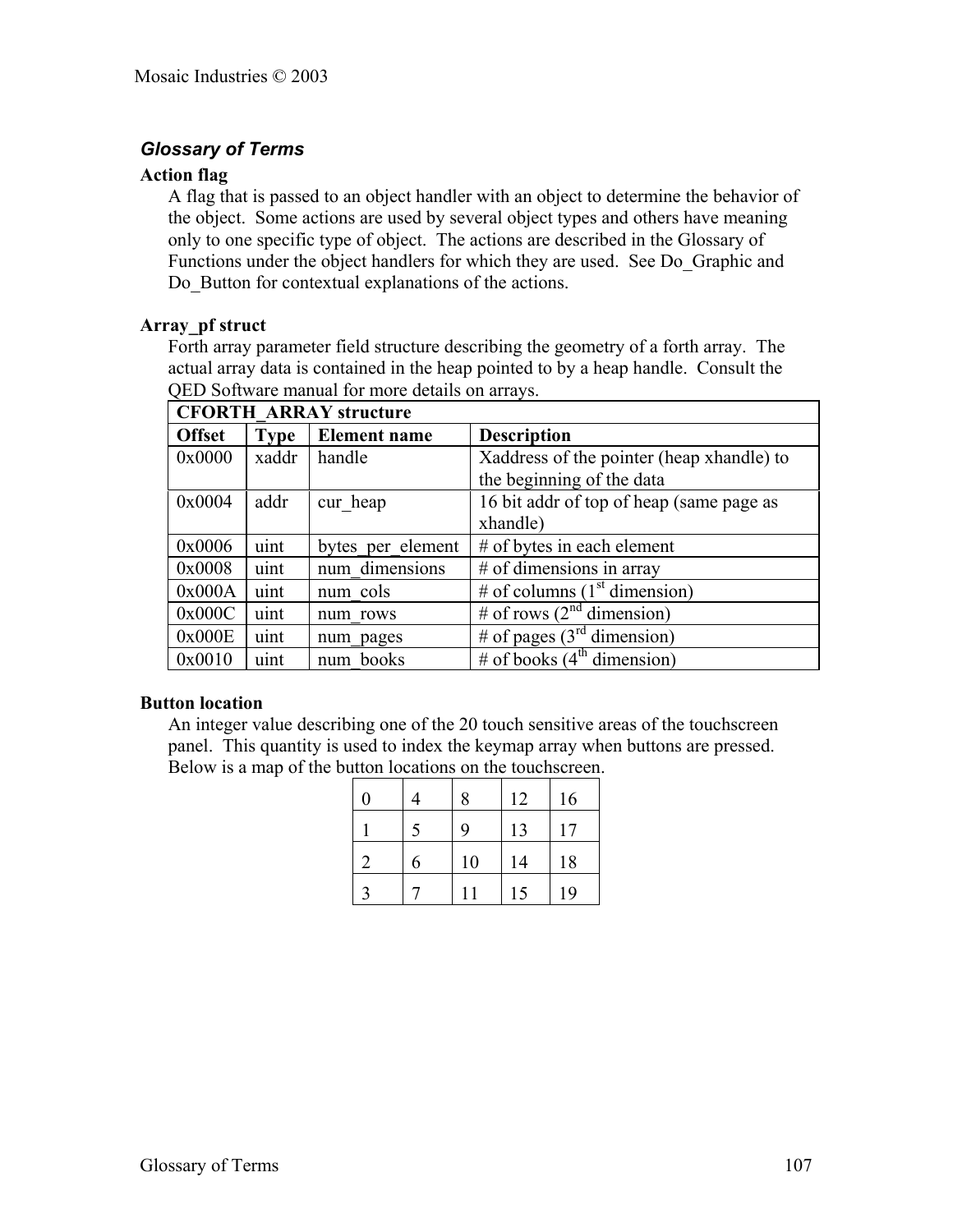## **Button object**

A data structure of type BUTTON that describes a button. The button object handler, Do Button, accepts the xaddress of this structure, an action flag, and a col/row location.

| <b>BUTTON</b> structure |             |                      |                                           |  |
|-------------------------|-------------|----------------------|-------------------------------------------|--|
| <b>Offset</b>           | <b>Type</b> | <b>Element name</b>  | <b>Description</b>                        |  |
| 0x0000                  | uint        | flags                | A set of bitmapped flags describing       |  |
|                         |             |                      | button's behavior                         |  |
| 0x0002                  | xaddr       | graphic handler xcfa | The xaddress of Do Graphic                |  |
| 0x0006                  | xaddr       | draw graphic         | Xaddress of graphic object drawn for      |  |
|                         |             |                      | <b>DRAW ACTION</b>                        |  |
| 0x000A                  | xaddr       | release graphic      | Xaddress of graphic object drawn for      |  |
|                         |             |                      | <b>RELEASE ACTION</b>                     |  |
| 0x000E                  | xaddr       | press graphic        | Xaddress of graphic object drawn for      |  |
|                         |             |                      | PRESS ACTION                              |  |
| 0x0012                  | xaddr       | press handler        | Xaddress of user code executed for        |  |
|                         |             |                      | PRESS ACTION                              |  |
| 0x0016                  | xaddr       | release handler      | Xaddress of user code executed for        |  |
|                         |             |                      | <b>RELEASE ACTION</b>                     |  |
| 0x001A                  | xaddr       | label1               | Modified xaddress of text string for line |  |
|                         |             |                      | 1 of the button                           |  |
| 0x001E                  | xaddr       | label <sub>2</sub>   | Modified xaddress of text string for line |  |
|                         |             |                      | 2 of the button                           |  |
| 0x0022                  | xaddr       | label <sub>3</sub>   | Modified xaddress of text string for line |  |
|                         |             |                      | 3 of the button                           |  |
| 0x0026                  | xaddr       | label4               | Modified xaddress of text string for line |  |
|                         |             |                      | 4 of the button                           |  |

The flags in the above structure determine the specific behavior of the button. All other elements are irrelevant if unused. The flags, which are constants that may be ORed together, determine which elements will be required. Button defining macros configure common flags. If a bit is set, then the flag is true. If it is cleared, then it is false. The possible flags are:

## **DRAW\_GRAPHIC\_FLAG**

Indicates that there is a valid xaddress for a graphic object in the draw\_graphic field to be drawn for the DRAW\_ACTION.

#### **RELEASE\_GRAPHIC\_FLAG**

Indicates that there is a valid xaddress for a graphic object in the release\_graphic field to be drawn for the RELEASE\_ACTION.

#### **PRESS\_GRAPHIC\_FLAG**

Indicates that there is a valid xaddress for a graphic object in the press\_graphic field to be drawn for the PRESS\_ACTION.

## **DIR\_DRAW\_GRAPHIC\_FLAG**

When drawing the draw graphic object, use direct to screen drawing.

#### **DIR\_RELEASE\_GRAPHIC\_FLAG**

When drawing the release graphic object, use direct to screen drawing.

## **DIR\_PRESS\_GRAPHIC\_FLAG**

When drawing the press graphic object, use direct to screen drawing.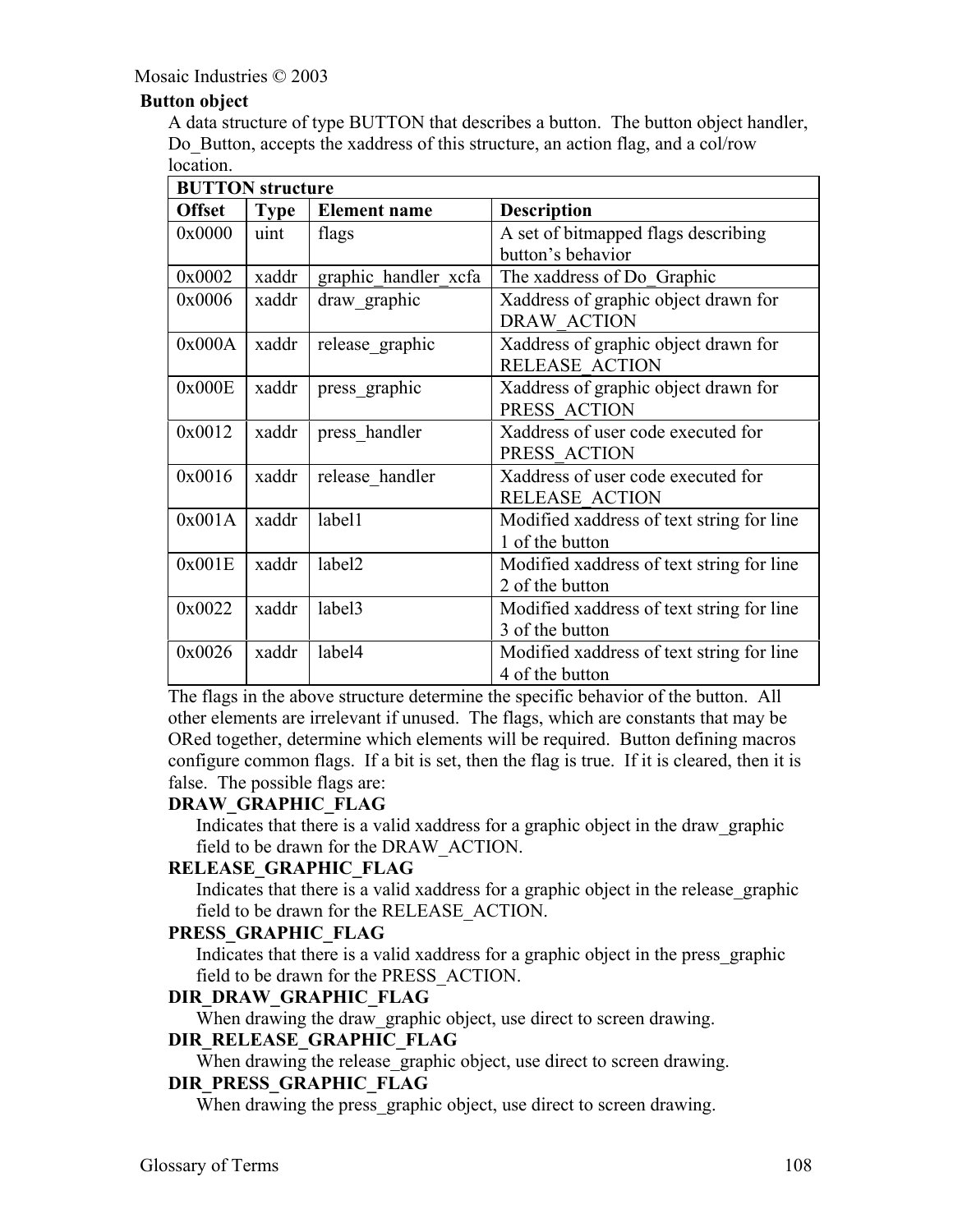## **DRAW\_TEXT\_FLAG**

Print the text strings whose xaddress are stored in label1, label2, label3, and label4 in the button.

## **PRESS\_HANDLER\_FLAG**

Execute the code at the xaddress stored in the press\_handler field when the button is given a PRESS\_ACTION.

## **RELEASE\_HANDLER\_FLAG**

Execute the code at the xaddress stored in the release\_handler field when the button is given a RELEASE\_ACTION.

## **REPEAT\_FLAG**

If the button is pressed and held, start executing the press\_handler repeatedly. If the press handler is not enabled by having the PRESS\_HANDLER\_FLAG set, then the REPEAT\_FLAG will have no effect.

## **TEXT\_UPDATE\_PRESS\_FLAG**

Call Update Text when the button is given a PRESS ACTION.

#### **TEXT\_UPDATE\_RELEASE\_FLAG**

Call Update Text when the button is given a RELEASE ACTION.

## **GRAPHICS\_UPDATE\_PRESS\_FLAG**

Call Update Graphics when the button is given a PRESS ACTION.

## **GRAPHICS\_UPDATE\_RELEASE\_FLAG**

Call Update Graphics when the button is given a RELEASE ACTION.

### **C\_STYLE\_TEXT\_FLAG**

Interpret strings in label fields as C style strings instead of Forth.

The macros used to create buttons are **FASTBUTTON**, **NORMBUTTON**, and **BLANKBUTTON**. They are described in the *Glossary of Functions*.

#### **Col, Row**

Used to describe position on the LCD screen. When used in reference to graphics, unless otherwise stated, col is a unit of 6 horizontal pixels and row is a unit of 1 vertical pixel. When used in reference to text, unless otherwise stated, col is a unit of 1 character width, 6 pixels, and row is a unit of 1 character line, 8 pixels.

#### **Dualmode**

Refers to the technique of operating the LCD display simultaneously in text and graphics modes. The QED board has internal display routines that control the text layer of the display while the dualmode driver extensions contained in the GUI Toolkit extend the capabilities to allow graphics mode to be used in tandem with text mode.

#### **Graphic object**

Image to be displayed on the LCD display handled by Do\_Graphic. Graphic objects are constant 2 dimensional forth arrays generated by the pcx2qed converter program. The pcx2qed converter program also generates a header file comprising constants that refer to the xaddresses of the graphic objects. See Do\_Graphic.

#### **Graphics array**

An array in RAM that contains a shadow of the graphics layer on the display. The graphics array is a forth array dimensioned in the display heap area. The tvars struct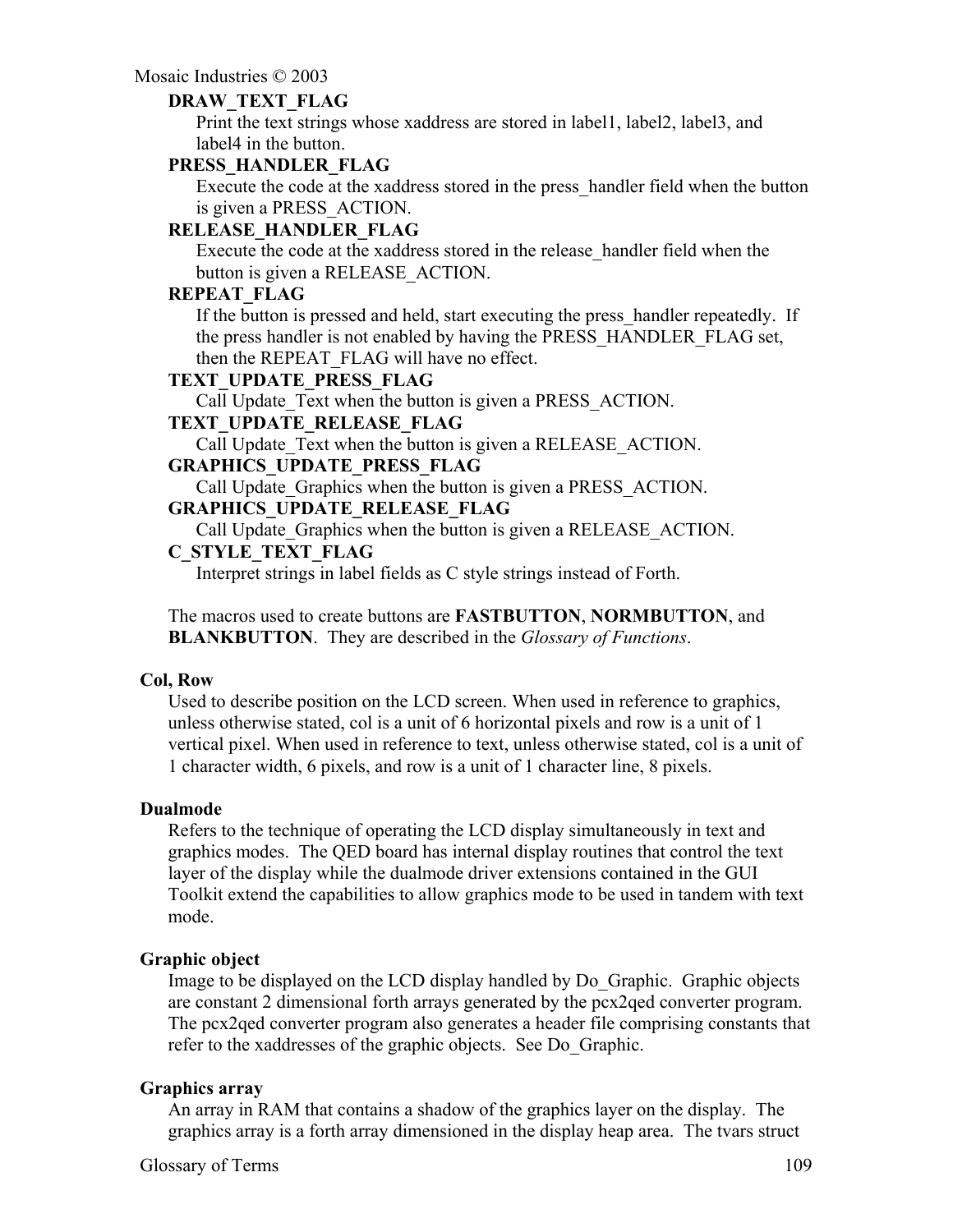contains the graphics array's parameter field (array\_pf struct). The location of the display heap is also specified in the tvars struct. DRAW\_ACTION, REDRAW ACTION, or ERASE ACTION cause objects to write data to this array. Subsequently calling Update\_Graphics sends the graphics array data to the display. Direct screen writes completely bypass this array. If Update\_Graphics is called after a direct screen write, then any data not mirrored in the graphics array is overwritten. Init Display dimensions and fills the graphics array with the background fill member of tvars.

## **Keymap array**

A forth array whose parameter field is stored in the tvars struct. This is an array of structures of type KEYMAP\_ENTRY. It has the number of elements equal to the number of touch sensitive areas on the touchscreen or keypad. For the standard Panel-Touch controller or a 4x5 keypad, there are 20 elements. When a the touchscreen area or keypad key is pressed or released, the corresponding element of the keymap array is examined to determine if anything should done in response. The menu manager looks to see if that element contains a valid button object, and if so the button object's handler is executed. The parameters passed to the handler are the location of the button in the menu, the button object's xaddress, and the PRESS\_ACTION, RELEASE\_ACTION, or REPEAT\_ACTION. If that element contains 0x00000000 in the object field, then the button press and the subsequent release are ignored.

| <b>KEYMAP ENTRY structure</b> |             |                     |                                               |
|-------------------------------|-------------|---------------------|-----------------------------------------------|
| <b>Offset</b>                 | <b>Type</b> | <b>Element name</b> | <b>Description</b>                            |
| 0x0000                        | uint        | row                 | The relative or absolute row position for the |
|                               |             |                     | button graphics*                              |
| 0x0002                        | uint        | col                 | The relative or absolute col position for the |
|                               |             |                     | button graphics*                              |
| 0x0004                        | xaddr       | object              | The xaddress of the object structure          |
| 0x0008                        | xaddr       | obj handler         | The xaddress of the object handler            |

\* When this structure is used as part of the keymap, the row and col are absolute. When it is used as part of a menu (see MENU ENTRY struct), the row and col are relative displacements from the upper left corner of the menu.

#### **Menu**

An array of structures, each of type MENU\_ENTRY, that serves as a grouping of button and graphic objects. This array also contains location information about each object. A typical menu might contain several buttons and perhaps a logo or other graphic objects. Multiple menus may be displayed at the same time. Conflicts will occur if the same location is used by two menus at the same time however. Each element of the array is of type MENU\_ENTRY. Macros simplify the creation of menus. See NEW\_MENU, ADD\_BUTTON, ADD\_GRAPHIC, and BUILD\_MENU for information on creating menus. See Init\_Menu, Uninit\_Menu, Do\_Menu for information on using menus. Each element of a menu is of the following form: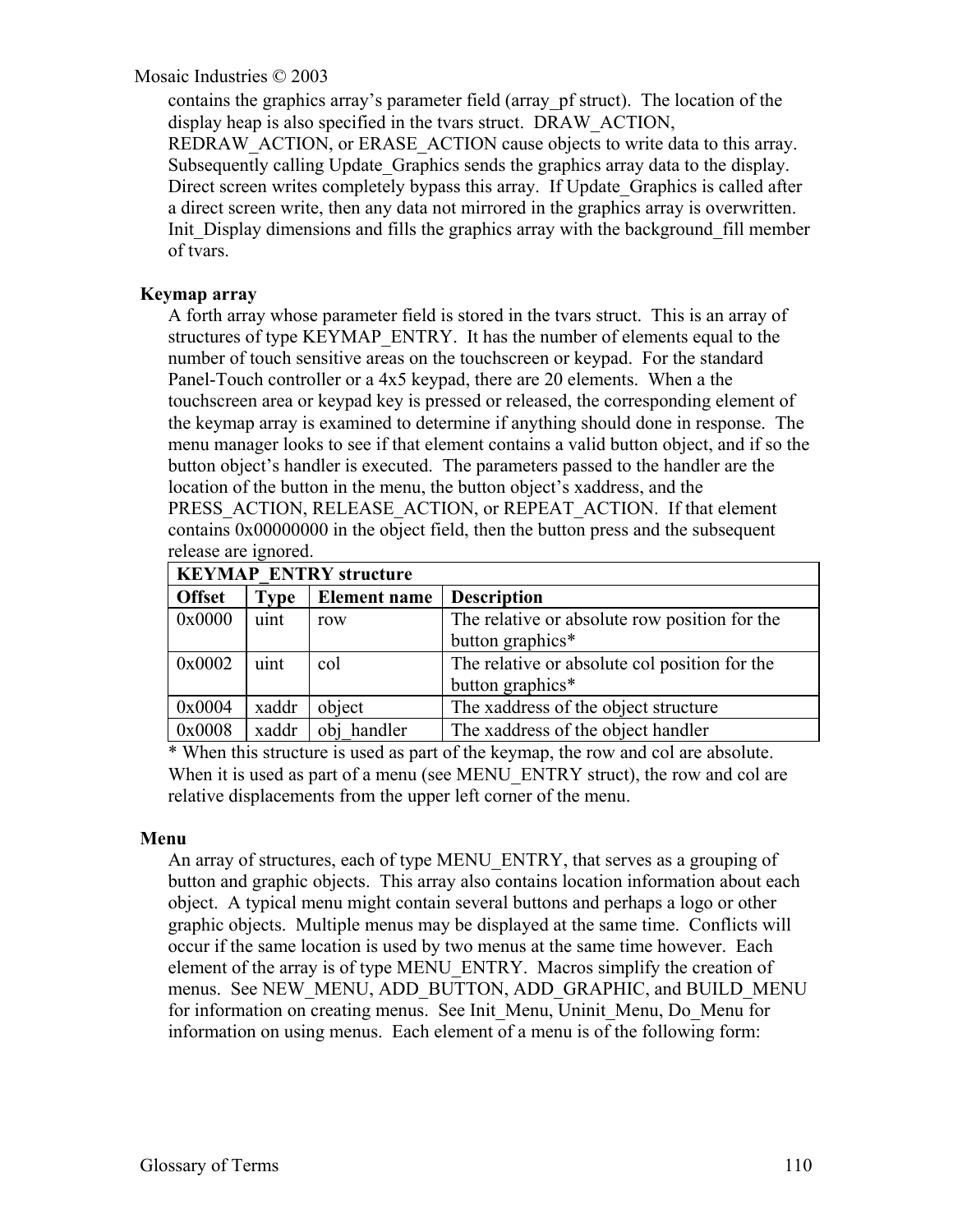| <b>MENU ENTRY structure</b> |                     |              |                                                                                                                                                                                                                   |
|-----------------------------|---------------------|--------------|-------------------------------------------------------------------------------------------------------------------------------------------------------------------------------------------------------------------|
| <b>Offset</b>               | <b>Type</b>         | Element name | <b>Description</b>                                                                                                                                                                                                |
| 0x0000                      | <b>KEYMAP ENTRY</b> | keymap entry | A sub-structure of type<br>keymap entry that will be copied<br>into the keymap array when the<br>menu is installed.                                                                                               |
| 0x000C                      | uint                | action mask  | Bitmask used to control what<br>action flags may be passed<br>through to the object for<br>Do Menu.                                                                                                               |
| 0x000E                      | uint                | button       | The relative keymap index of a<br>button object. If a nonzero<br>number is passed to Init Menu<br>for the button offset, then it is<br>added to the relative keymap<br>index to form an absolute keymap<br>index. |

#### **Menu manager**

The software routine that scans the keypad or touchscreen hardware and makes calls to objects stored in the keymap array. The standard menu manager used in the GUI Toolkit is called Menu\_Query, but any routine that can collect user input and make the appropriate calls to the objects stored in a menu can act as a menu manager.

## **Modified xaddress**

See xaddress.

## **Object handler**

The function that processes an object and its parameters and initiates its behavior. Do\_Graphic and Do\_Button are the object handlers for graphic and button objects respectively. These object handlers may be called from C as described in the Glossary of Functions section, but they are also required as part of certain structures such as BUTTON and KEYMAP\_ENTRY. When programming in C, use the following syntax for placing the 24 bit xaddress of these handlers in the structures when building them manually.

TO\_XADDR(DO\_GRAPHIC\_ADDR, DO\_GRAPHIC\_PAGE)

TO\_XADDR(DO\_BUTTON\_ADDR, DO\_BUTTON\_PAGE)

The macros that assist in button and menu creation eliminate the need to build those structures manually. Consequently, there is rarely a need to explicitly specify the xaddresses. See Do\_Graphic and Do\_Button.

## **Text array**

An array in RAM that contains a shadow of the text layer on the display. The text array is a forth array dimensioned in the display heap area. Its parameter is field stored at the address location returned by GARRAY\_XPFA which is always in common RAM. The forth equivalent garray.xpfa returns an xaddress with 0x00 as the page. Although for historical reasons the name implies that it is used for graphics, the GUI Toolkit only uses this array for storing text. This location is the standard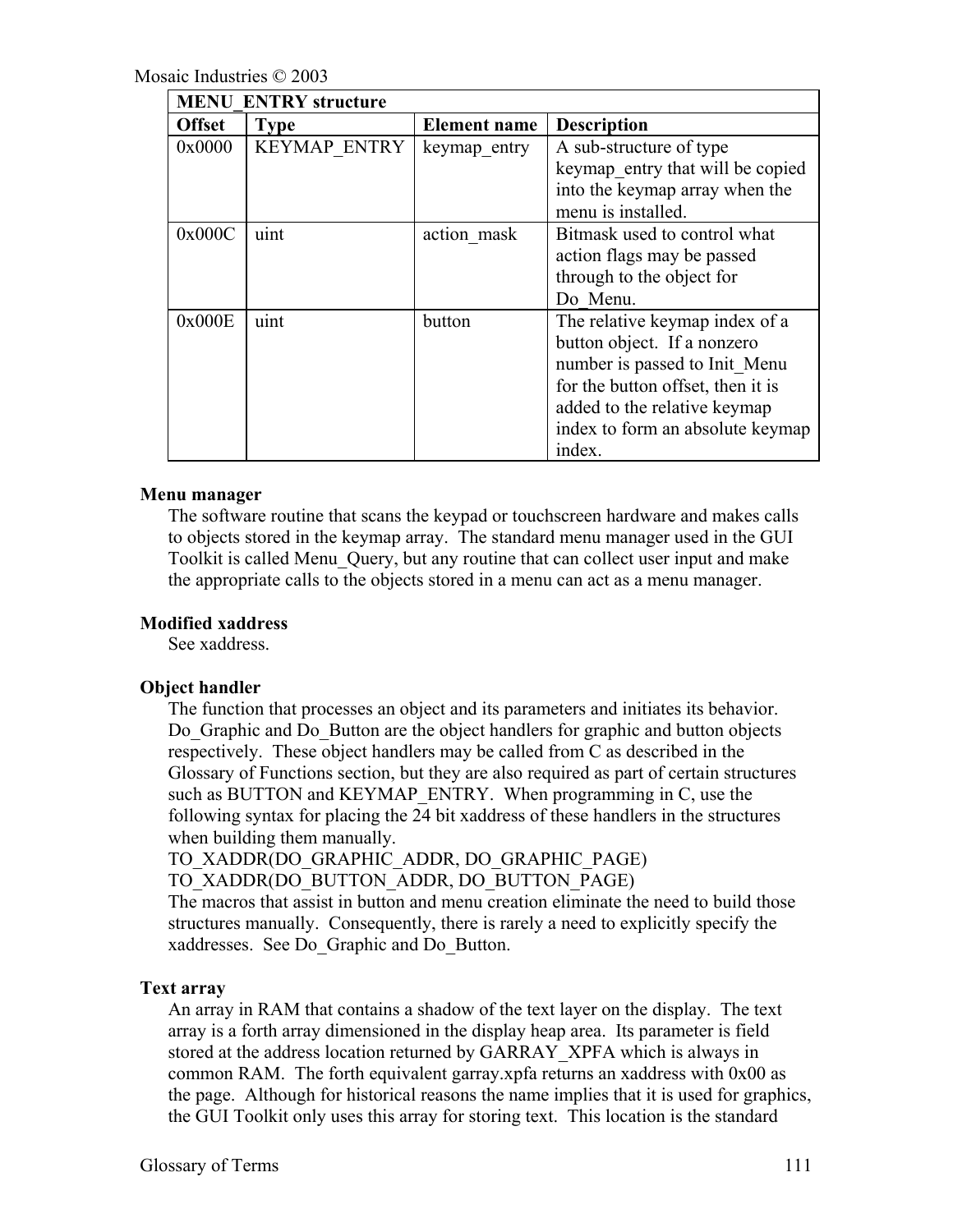location for the display array parameter field on the QED board. The elements of this array contain ASCII data that has been shifted down by 0x20. The Toshiba TC6963 chip on the display uses this modified ASCII method for storing text. StringToDisplay (forth: \$>display) requires that the text array to be located here. Init Display dimensions and clears the text array by filling it with 0x00 (ASCII space shifted by 0x20).

## **Tvars struct**

A structure that contains all the global variables used by the GUI Toolkit. The user's program must contain an instance of this structure of type GUI\_VARS. Throughout this document and in all of the example routines, the instance of this structure is named tvars. The macro, TVARS is a replacement for (tvars, THIS PAGE). Many of the GUI Toolkit's functions require the base address of this structure as one of the arguments. Below is a description of the elements of this structure.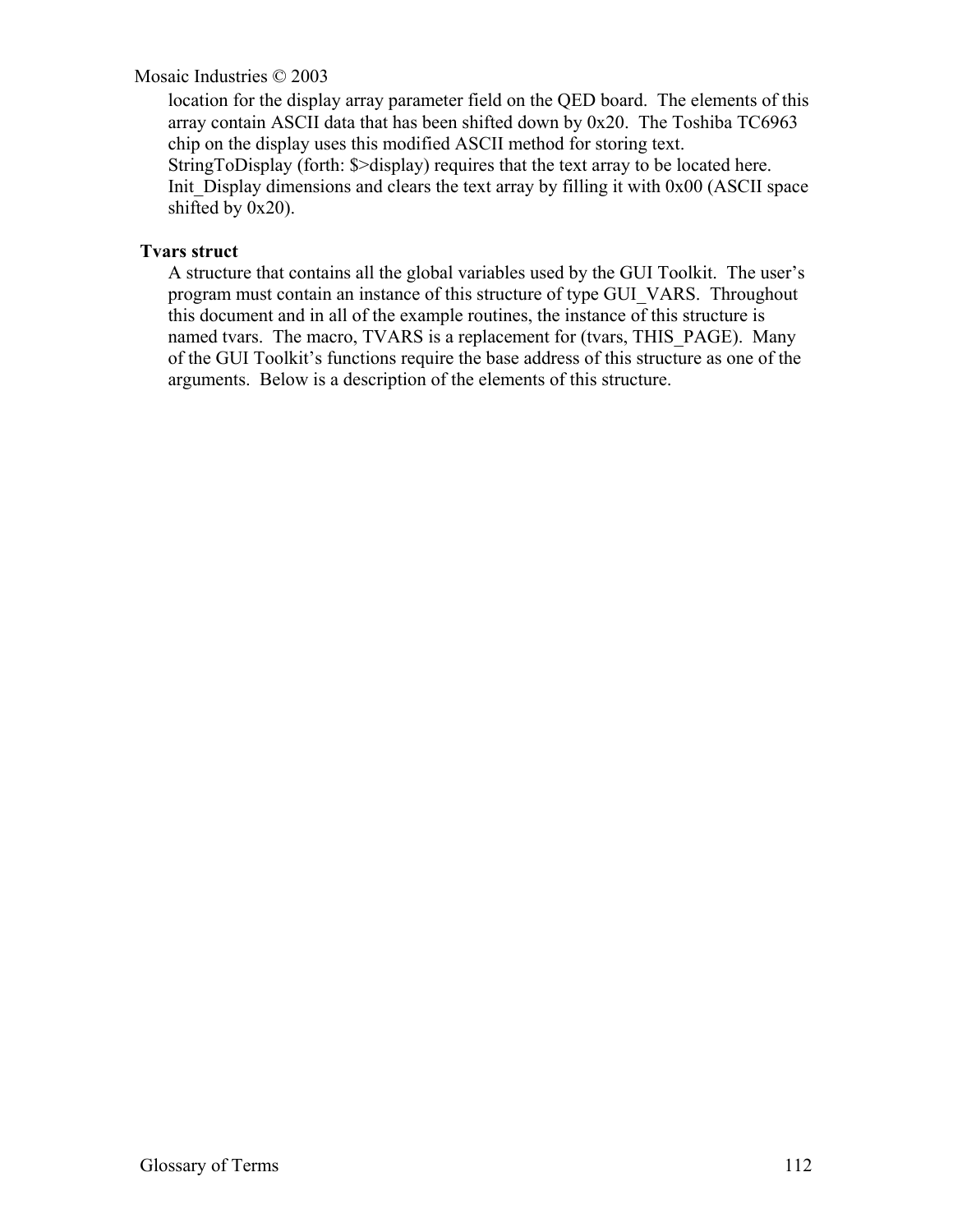| <b>GUI VARS structure</b> |             |                     |                                                                                                                                                                                                                                |  |
|---------------------------|-------------|---------------------|--------------------------------------------------------------------------------------------------------------------------------------------------------------------------------------------------------------------------------|--|
| <b>Offset</b>             | <b>Type</b> | <b>Element name</b> | <b>Description</b>                                                                                                                                                                                                             |  |
| 0x0000                    | xaddr       | display heap top    | Xaddress of top (last byte) of display<br>heap                                                                                                                                                                                 |  |
| 0x0004                    | xaddr       | display heap bottom | Xaddress of bottom (first byte) of<br>display heap                                                                                                                                                                             |  |
| 0x0008                    | int         | background fill     | Background fill byte for graphic layer.<br>The lower 6 bits describe a 6 pixel<br>horizontal field.                                                                                                                            |  |
| 0x000A                    | array pf    | graphics_garray     | 18 byte long array_pf sub-structure for<br>the graphics layer array. This array is<br>dimensioned and initialized in the<br>display heap area by Init_Display.                                                                 |  |
| 0x001C                    | xaddr       | display_resource    | Display resource variable for access<br>control                                                                                                                                                                                |  |
| 0x0020                    | addr        | gr home addr        | Address of graphics area on the<br>display controller                                                                                                                                                                          |  |
| 0x0022                    | addr        | text home addr      | Address of text area on the display<br>controller                                                                                                                                                                              |  |
| 0x0024                    | uint        | graphic rows        | # of pixel lines on the display                                                                                                                                                                                                |  |
| 0x0026                    | uint        | graphic cols        | $#$ of cols on the display (6 pixels/byte)<br>1 col=6 pixels                                                                                                                                                                   |  |
| 0x0028                    | uint        | text rows           | # of text lines on the display                                                                                                                                                                                                 |  |
| 0x002A                    | uint        | text cols           | # of text columns on the display                                                                                                                                                                                               |  |
| 0x002C                    | array pf    | keymap_array        | 18 byte long array_pf sub-structure for<br>the keymap array. This array_pf<br>struct is initialized and the array is<br>dimensioned and initialized to 0xFF<br>by Init_Touch in the current heap<br>when Init Touch is called. |  |
| 0x003E                    | uint        | current row*        | The row of the button being pressed                                                                                                                                                                                            |  |
| 0x0040                    | uint        | current_col*        | The col of the button being pressed                                                                                                                                                                                            |  |
| 0x0042                    | uint        | current keynum*     | The button number of the button being<br>pressed                                                                                                                                                                               |  |
| 0x0044                    | xaddr       | current button*     | The xaddress of the button object<br>being pressed                                                                                                                                                                             |  |
| 0x0048                    | uint        | repeat delay        | # of timeslicer counts to wait before<br>repeating                                                                                                                                                                             |  |
| 0x004A                    | uint        | repeat_period       | # of timeslicer counts to wait between<br>repetitions                                                                                                                                                                          |  |

\* These quantities are never read by the GUI Toolkit routines. They are written to by the menu manager to provide a means for the user's handler code to implement location sensitive behavior. For example, a handler could use these variables to implement a modal set of selector buttons so that when one button is pressed, it stays in the 'pressed' position while releasing the previously pressed button.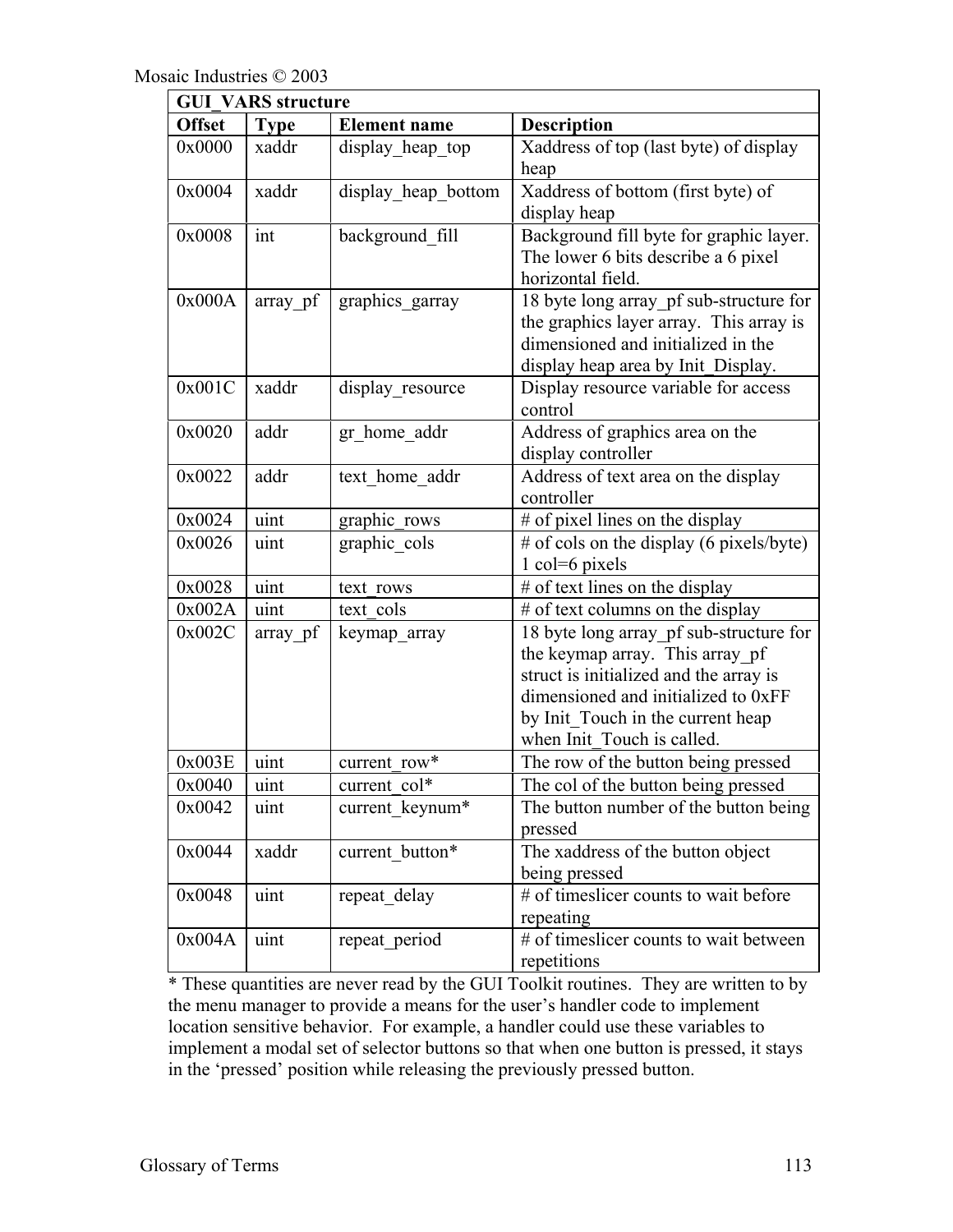## **Xaddress**

A 24 bit number consisting of a 16 bit address and an 8 bit page. Xaddresses occupy 32 bit fields. C functions that use pointers only return 16 bit addresses. The macros used in the GUI Toolkit pad out the 16 bit addresses as needed to accommodate the functions that do require full xaddresses. A modified xaddress is used to describe strings of two possible types, forth style and C style. If the upper 8 bits of the xaddress of a string are set to 0xFF, then the xaddress will be interpreted as a C style null terminated string. If the upper 8 bits are set to 0x00, then the string will be interpreted as a forth style counted string.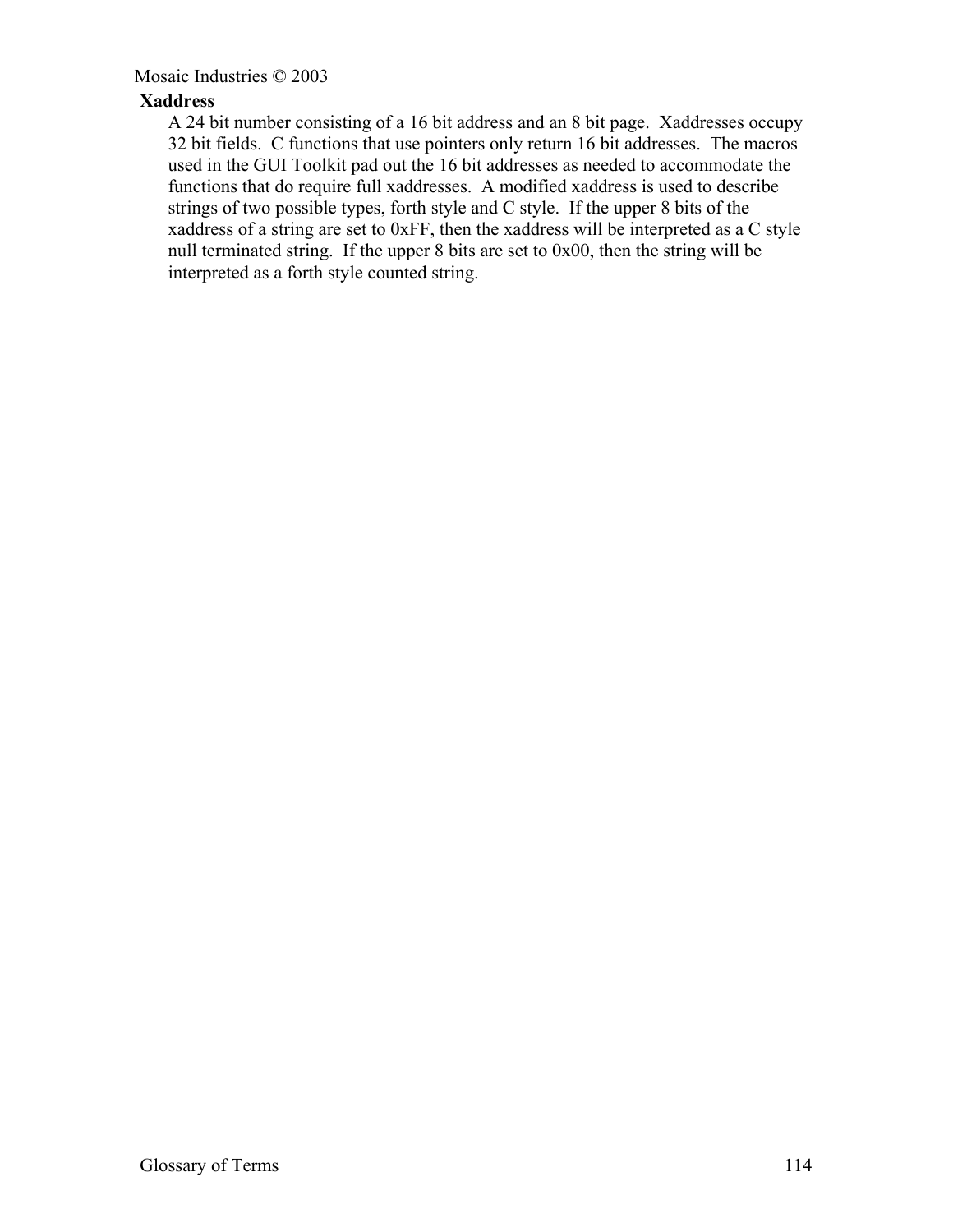## *Glossary of Functions*

Many of the functions in this glossary are not needed for typical GUI based applications. They are provided to allow advanced programmers to use the tools in a more manual and flexible way. These are the functions that are likely to be used in any application.

| <b>ADD BUTTON</b>               | Adds button to menu in a menu definition            |
|---------------------------------|-----------------------------------------------------|
| <b>ADD GRAPHIC</b>              | Adds graphic to menu in a menu definition           |
| <b>ADD TOUCH BUTTON</b>         | Adds touchscreen button to a menu                   |
| <b>BUILD MENU</b>               | Terminates the creation of a menu                   |
| <b>Clear Graphics</b>           | Clears the graphics layer                           |
| <b>Clear Text</b>               | Clears the text layer                               |
| Do Graphic                      | Handles graphic object actions                      |
| <b>FASTBUTTON</b>               | Creates a new button that is fast drawing           |
| <b>Init Display</b>             | Initializes the LCD display hardware                |
| <b>Init Menu</b>                | Displays and activates a menu                       |
| <b>Init Touch</b>               | Initializes touchscreen environment vars            |
| <b>Menu Process</b>             | Processes a button press passed to it *New function |
| <b>Menu Query</b>               | Polls the user input hardware for a keypress        |
| <b>NEW MENU</b>                 | Begins a new menu definition                        |
| <b>Set Cursor State</b>         | Sets flashing and visibility cursor attributes      |
| <b>Std Display</b>              | Configures the LCD for typical defaults             |
| <b>Uninit Menu</b>              | Erases a menu from screen and nullifies it          |
| <b>Update Graphics</b>          | Updates the graphics layer on the LCD               |
| <b>Update Text</b>              | Updates the text layer on the LCD                   |
| <b>Update_Text_And_Graphics</b> | Updates text and graphics layers                    |

**#include <mosaic/gui\_tk/to\_large.h>** Must specify this before each set of button or menu definitions if programming in C

**#include <mosaic/gui\_tk/fr\_large.h>** Must specify this at the end of each set of button or menu definitions if programming in C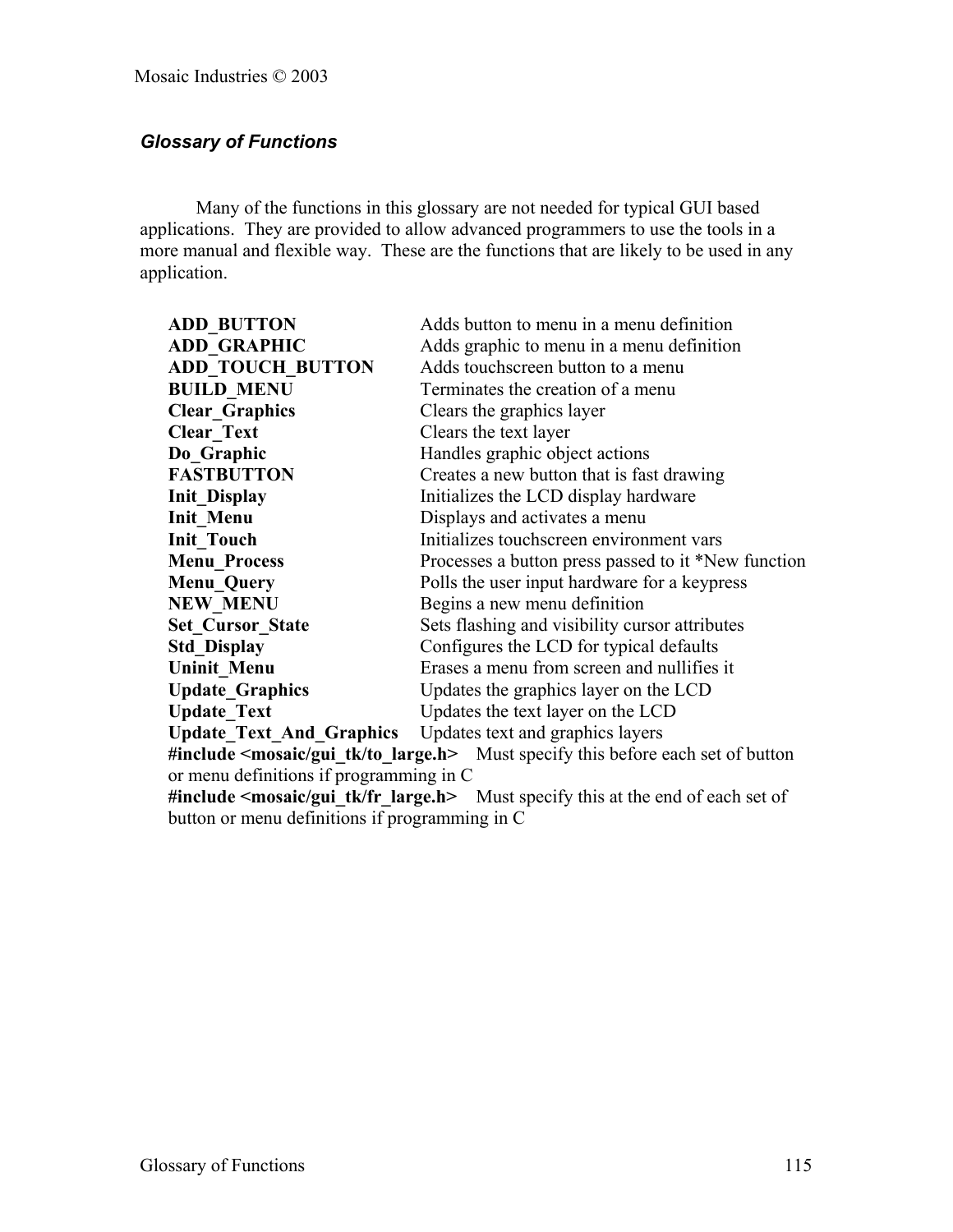The Forth and C header files have many constants defined in them. Constants shown in italics are only included in the Forth header file. Most of these are not useful in most applications, but are provided to allow advanced programmers to have better access to the GUI Toolkit configuration information. A complete listing of the constants in use by the GUI Toolkit is provided below. If any of these names is used in the user's Forth code, a non-unique warning will be issued. In C programs, a preprocessor error is issued. The constants in this list that are generally useful are described in detail in their relevant glossary entries and manual sections.

#### **Display hardware constants**

*\*PRIOR\_CURSOR\_STATE* Address of a display driver control variable DEF\_BACKGROUND\_FILL Default fill byte for graphic layer background

#### **Graphic object action flags**

DRAW ACTION DRAW action flag REDRAW\_ACTION **Redraw** action flag ERASE\_ACTION Erase action flag DIR\_ERASE\_ACTION Direct erase action flag

# GRAPHICS\_MASK Action mask for graphic objects DIR\_DRAW\_ACTION Direct Draw action flag

#### **Button object action flags**

PRESS\_ACTION **Press** action flag REL\_ACTION **Release** action flag

BUTTON\_MASK Action mask for button objects PRESS\_REPEAT\_ACTION Press while repeating action flag DRAW TEXTONLY ACTION Draw only text portion action flag ERASE\_TEXTONLY\_ACTION Erase only text portion action flag

#### **Button object configuration flags**

DRAW\_GRAPHIC\_FLAG Button uses draw graphic RELEASE GRAPHIC FLAG Button uses release graphic PRESS\_GRAPHIC\_FLAG Button uses press graphic

GRAPHICS\_DATA\_ADDR Hardware address of display data port GRAPHICS\_CMD\_ADDR Hardware address of display command port AWSET\_CMD Command for AutoWrite Set AWRESET CMD **Command for AutoWrite Release** SET\_TX\_HOME\_CMD Command to set text layer home display address SET\_TX\_AREA\_CMD Command to set text layer width SET\_GR\_HOME\_CMD Command to set graphics layer home address SET\_GR\_AREA\_CMD Command to set graphics layer width MODE CMD COMMAND Command to set display controller mode DISPLAY\_MODE\_CMD Command to set display visibility mode CURSOR\_BLINK Bit flag to set cursor blink state CURSOR\_ON Bit flag to set cursor visibility TEXT\_MODE external mode is the state of Bit flag to enable/disable text mode GRAPHICS MODE **Bit flag to enable/disable graphics mode** *OR\_TEXT* Bit flag to set text to be ORed with graphics *EXOR\_TEXT* Bit flag to set text to be XORed with graphics AND\_TEXT **Bit flag to set text to be ANDed with graphics** LCD\_TEXT\_ADDR Default text home layer display address LCD\_GRAPHIC\_ADDR Default graphics layer home display address LINES PER CHAR Number of pixel rows per text mode character GRAPHICS\_COLUMNS Number of columns in bytes (6 pixels) GRAPHICS\_ROWS Number of pixel rows on the graphics layer TEXT\_COLUMNS Number of text columns on text layer TEXT\_ROWS Number of lines of text on text layer DISPLAY HEAP TOP THE STARD Xaddress of display heap top DISPLAY\_HEAP\_BOTTOM Xaddress of display heap bottom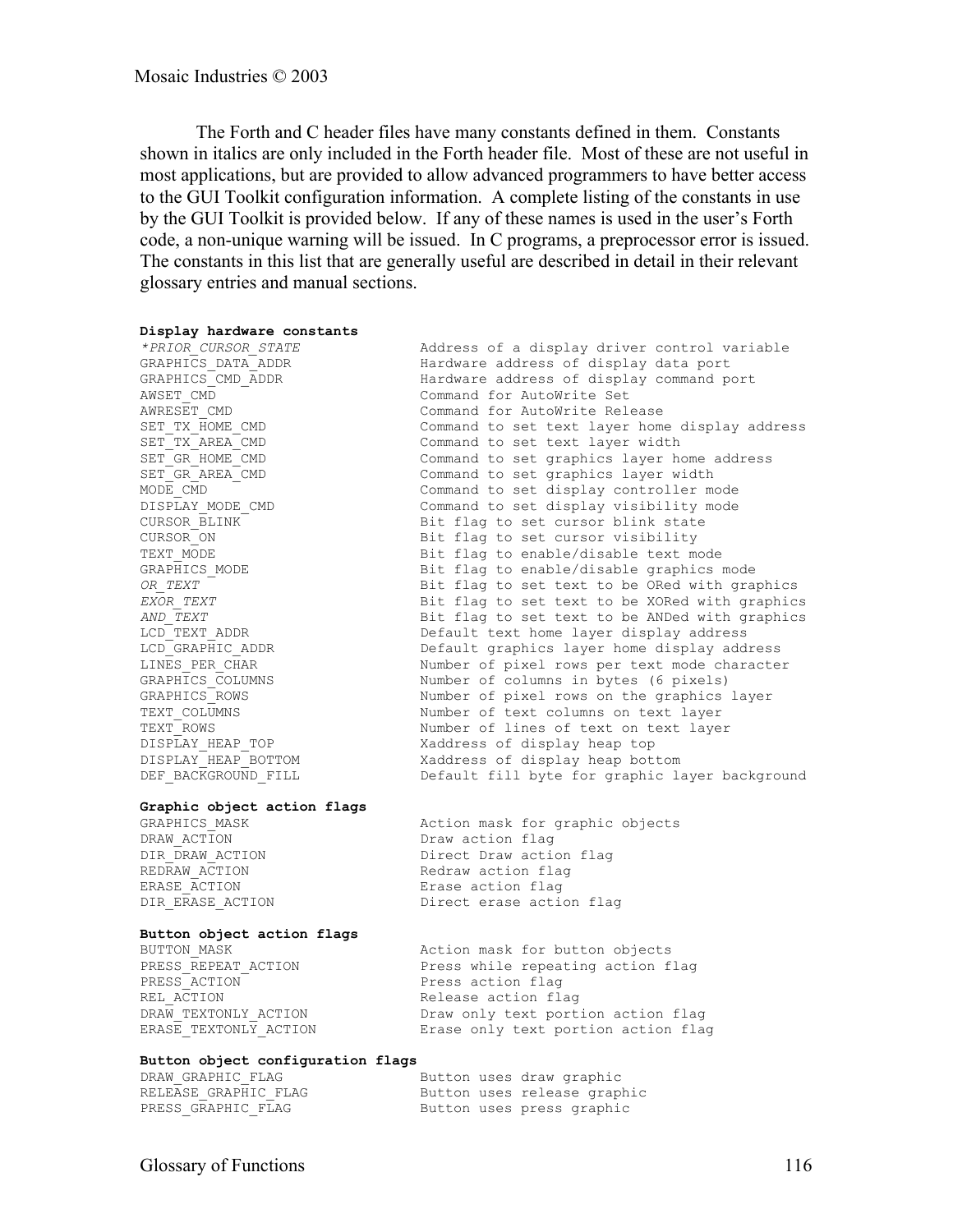| DIR DRAW GRAPHIC FLAG        | Button directly draws draw graphic             |
|------------------------------|------------------------------------------------|
| DIR RELEASE GRAPHIC FLAG     | Button directly draws release graphic          |
| DIR PRESS GRAPHIC FLAG       | Button directly draws press graphic            |
| DRAW TEXT FLAG               | Button has text labels                         |
| PRESS HANDLER FLAG           | Button has a press handler                     |
| RELEASE HANDLER FLAG         | Button has a release handler                   |
| REPEAT FLAG                  | Button is repeating                            |
| TEXT UPDATE PRESS FLAG       | Update Text called when button is pressed      |
| TEXT UPDATE RELEASE FLAG     | Update Text called when button is released     |
| GRAPHICS UPDATE PRESS FLAG   | Update Graphics called when button is pressed  |
| GRAPHICS UPDATE RELEASE FLAG | Update Graphics called when button is released |
| C STYLE TEXT FLAG            | Use C style interpretation of label strings    |
|                              |                                                |

## **Menu object action flags**

MENU\_MASK Action mask for menu objects (obsolete) INIT\_ACTION Init action flag (obsolete) UNINIT ACTION Uninit action flag (obsolete)

#### **Menu object entry configuration flags**

| BUTTON NULL           | Disable menu entry slot                     |
|-----------------------|---------------------------------------------|
| BUTTON NONLOCAL       | Disable entry insertion into keymap         |
| DEFAULT REPEAT PERIOD | Default repeat period for repeating buttons |
| DEFAULT REPEAT DELAY  | Default repeat delay for repeating buttons  |

#### **Constants used by the object building macros**

| BUTTON COLS      | Number of button columns on the touchscreen |
|------------------|---------------------------------------------|
| BUTTON ROWS      | Number of button rows on the touchscreen    |
| BUTTON WIDTH     | Number of columns comprising a button       |
| BUTTON HEIGHT    | Number of pixel rows comprising a button    |
| GRAPHICS MASK    | Action mask for all drawing actions         |
| FASTBUTTON FLAGS | Button configuration flags for fastbuttons  |
| NORMBUTTON FLAGS | Button configuration flags for normbuttons  |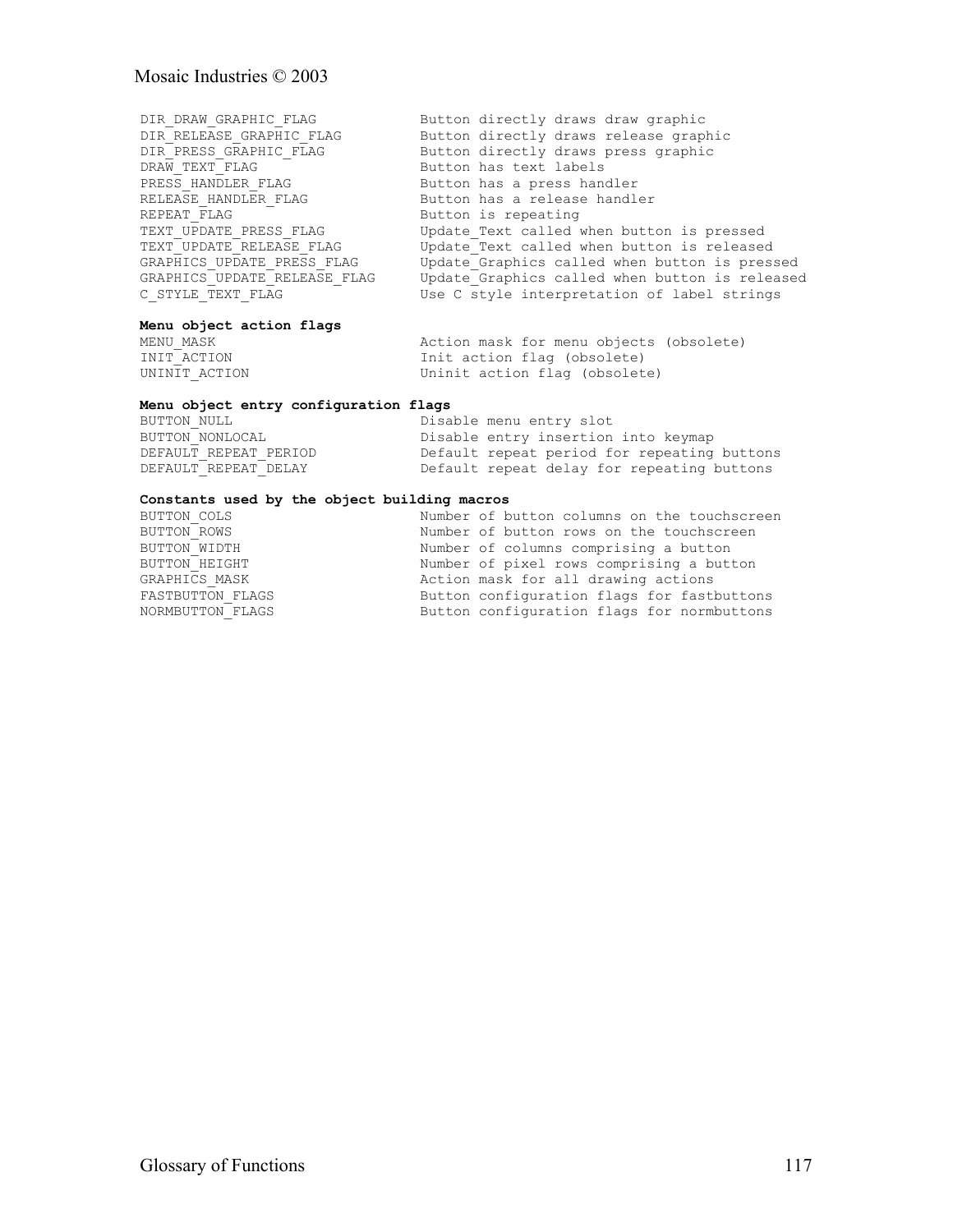## Forth: ADD\_BUTTON ( button\_location\ col\ row\ action\_mask\ button\_obj -- ) **C: ADD\_BUTTON( uint button\_location, uint col, uint row, uint action\_mask, BUTTON \* button\_obj )**

Adds a button object to a menu. Inside a menu definition, ADD\_BUTTON is a macro that inserts all the necessary information for a button object based on the relative screen position specified by col and row and the address of the graphic object. The button\_location describes the relative button number used for this button. If you are adding a touchscreen button, the macro ADD\_TOUCH\_BUTTON may be used to eliminate the need for specifying the button location.

ADD\_TOUCH\_BUTTON computes the button\_location automatically based on the col and row given. See Init\_Menu for more details on how the button number is used. The action mask is a mask used to control which actions may be passed to the object when Do Menu is called. For most applications, DRAW MASK should be used. All of the actions are single bit flags thus several actions can be ORed together to form an action mask. DRAW\_MASK is a constant that ORs DRAW\_ACTION, ERASE\_ACTION, DIR\_DRAW\_ACTION, REDRAW\_ACTION, DIR\_ERASE\_ACTION, DRAW\_TEXTONLY\_ACTION, and ERASE TEXTONLY ACTION. Here is an example of the usage:

## **Forth:**

```
NEW MENU: mymenu menu
   ...
   12 3 32 DRAW_MASK mybutton1 ADD_BUTTON
   ...
   ...
   BUILD_MENU
C:
   NEW MENU mymenu[4] =
   {
   ... ,
   ADD_BUTTON(12, 3, 32, DRAW_MASK, mybutton1),
   ... ,
   ...
   };
   BUILD MENU( mymenu, 4);
```
Also see the example in the glossary entry for NEW\_MENU.

## Forth: ADD GRAPHIC( col\ row\ action mask\ graphic obj\_xaddr\ -- ) **C: ADD\_GRAPHIC( uint col, uint row, uint action\_mask, xaddr**

#### **graphic\_obj\_xaddr )**

Adds a graphic object to a menu. Inside a menu definition, ADD\_GRAPHIC is a macro that inserts all the necessary information for a graphic object based on the relative screen position specified by col and row and the address of the graphic object. The action\_mask is a mask used to control which actions may be passed to the object when Do\_Menu is called. For most applications, DRAW\_MASK should be used. All of the actions are single bit flags thus several actions can be ORed together to form an action mask. DRAW\_MASK is a constant that ORs DRAW\_ACTION, ERASE\_ACTION, DIR\_DRAW\_ACTION, REDRAW\_ACTION, DIR\_ERASE\_ACTION, DRAW\_TEXTONLY\_ACTION, and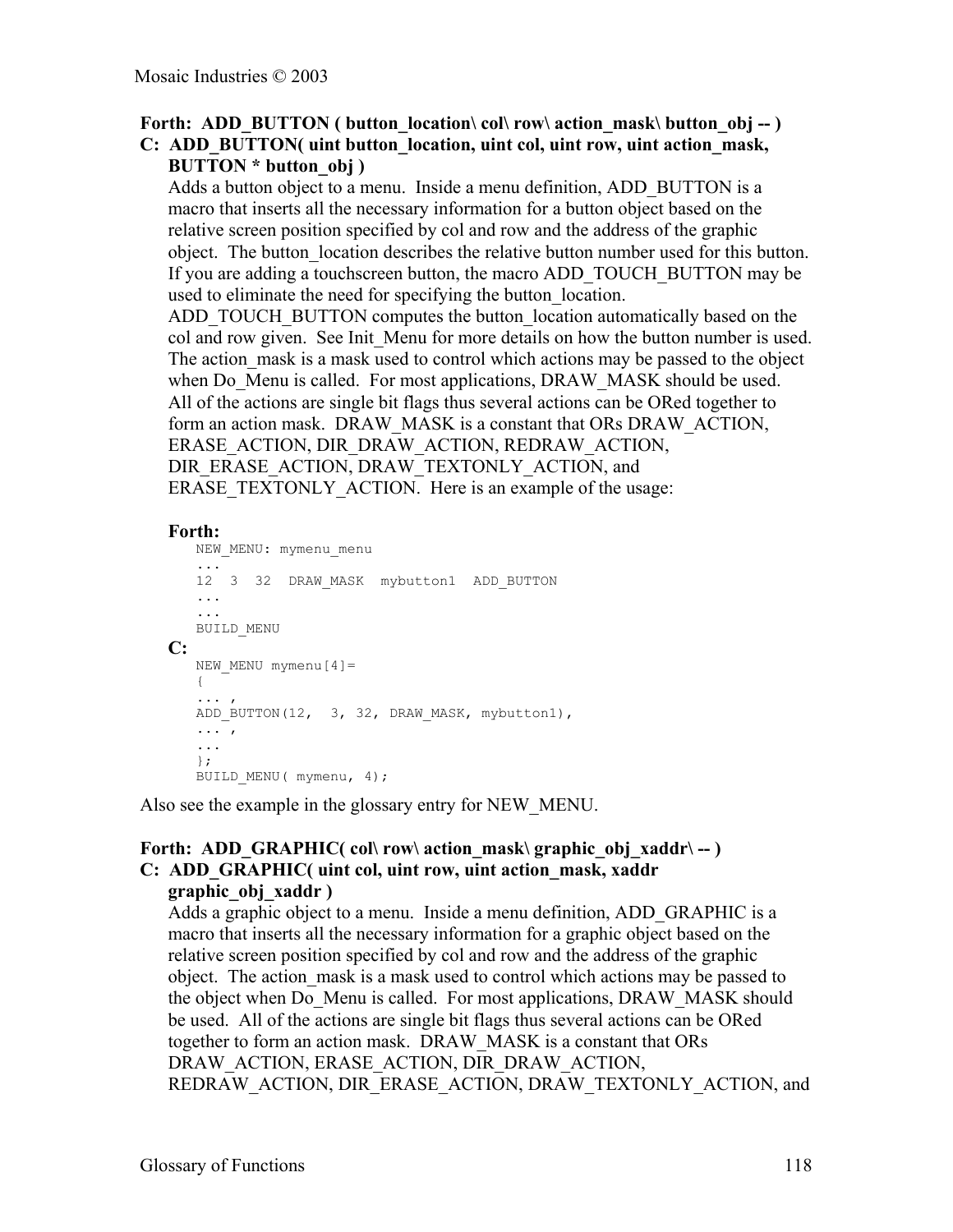ERASE TEXTONLY ACTION. Since a graphic is simply a static image, it has no touchscreen button associated with it. Here is an example of the usage:

## **Forth:**

```
NEW_MENU: mymenu_menu
   ...
   3 32 DRAW_MASK MY_LOGO ADD_GRAPHIC
   ...
   ...
   BUILD_MENU
C:
   NEW MENU mymenu[4]=
  \{... ,
   ADD_GRAPHIC( 3, 32, DRAW_MASK, MY_LOGO),
   ... ,
   ...
   };
   BUILD MENU ( mymenu, 4);
```
Also see the example in the glossary entry for NEW\_MENU.

## Forth: ADD\_TOUCH\_BUTTON( col\ row\ action\_mask\ button\_obj -- ) **C: ADD\_TOUCH\_BUTTON( uint col, uint row, uint action\_mask, BUTTON \* button\_obj )**

Places an initializing data into a menu for a button. Inside a menu definition, ADD\_TOUCH\_BUTTON is a macro that inserts all the necessary information for a button object based on the relative screen position specified by col and row and the address of the graphic object. The button\_location is computed automatically based on the col and row given since there is a direct relationship between the touchscreen and the col and row position. The action mask is a mask used to control which actions may be passed to the object when Do\_Menu is called. For most applications, DRAW MASK should be used. All of the actions are single bit flags thus several actions can be ORed together to form an action mask. DRAW\_MASK is a constant that ORs DRAW\_ACTION, ERASE\_ACTION, DIR\_DRAW\_ACTION, REDRAW\_ACTION, DIR\_ERASE\_ACTION, DRAW\_TEXTONLY\_ACTION, ERASE TEXTONLY ACTION. Here is an example of the usage:

#### **Forth:**

```
NEW_MENU: mymenu_menu
   ...
   3 32 DRAW_MASK mybutton1 ADD_TOUCH_BUTTON
   ...
   ...
   BUILD_MENU
C:
   NEW MENU mymenu[4]=
  \{... ,
   ADD_TOUCH_BUTTON(3, 32, DRAW_MASK, mybutton1),
   ... ,
   ...
   };
   BUILD MENU( mymenu, 4);
```
Also see the example in the glossary entry for NEW\_MENU.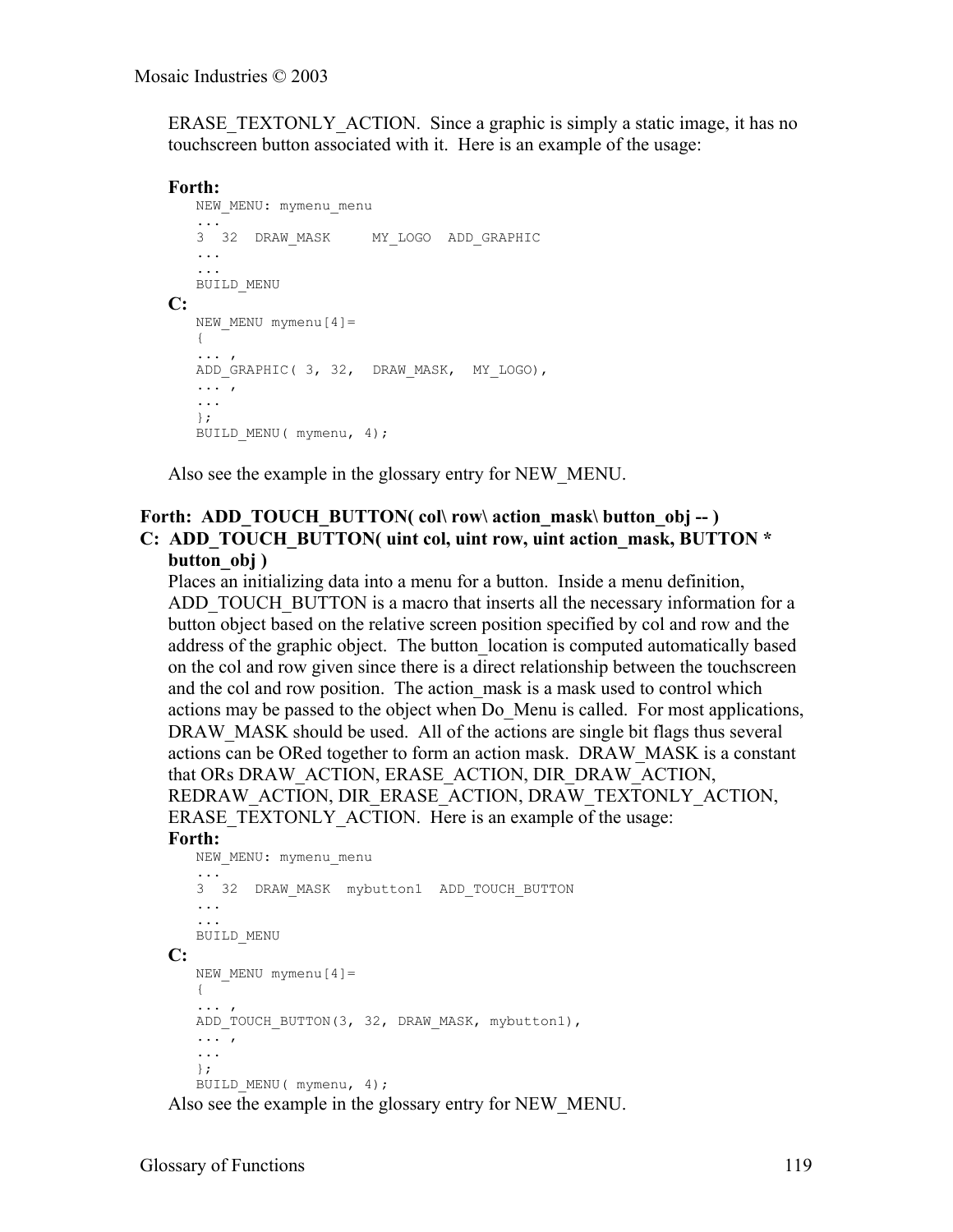- Forth: BLANKBUTTON( flags\ draw\_graphic\_xaddr\ release\_graphic\_xaddr\ **press\_graphic\_xaddr\ press\_handler\ release\_handler\ label1\ label2\ label3\ label4 <name> -- )**
- **C: BLANKBUTTON( uint flags, xaddr draw\_graphic\_xaddr, xaddr release\_graphic\_xaddr, xaddr press\_graphic\_xaddr, (void \*) press\_handler, (void \*) release\_handler, char \* label1, char \* label2, char \* label3, char \* label4,<name> )**

Creates a new button object. This macro integrates the creation and initialization of the BUTTON structure. BLANKBUTTON is a lower level macro than its more used cousins, FASTBUTTON and NORMBUTTON. It simply automates the creation of the object. The specified value for the flags is stored in the flags field of the button. The other parameters are stored in their respective fields in new button. The name given to the new button is specified by <name>. Here is an example:

#### **Forth:**

```
DRAW_GRAPHIC_FLAG \ It has a draw graphic
RELEASE_GRAPHIC_FLAG or \qquad \qquad \backslash It has a release graphic
PRESS_GRAPHIC_FLAG or \qquad \qquad \setminus It has a press graphic
DRAW_TEXT_FLAG or \setminus It has text
PRESS_HANDLER_FLAG or \qquad \qquad \backslash It has a press handler
GRAPHICS_UPDATE_PRESS_FLAG or \ Call Update_Graphics on press
GRAPHICS_UPDATE_RELEASE_FLAG or \ Call Update_Graphics on release
LBLANK_PCX \ Graphic for DRAW_ACTION
LBLANK_PCX \ Graphic for RELEASE_ACTION
LBLACK_PCX \setminus Graphic for PRESS_ACTION
cfa.for myfunction \ The code xaddress for press handler
0\0 \ Dummy value for release handler
                             \setminus Line 1 label<br>\setminus Line 2 label
" Start" \setminus Line 2 label
" Pump" \ Line 3 label
" " \setminus Line 4 label
BLANKBUTTON mybutton1 \ Instantiate the new button
```
#### **C:**

```
BLANKBUTTON(
DRAW_GRAPHIC_FLAG | // Has draw graphic
PRESS_GRAPHIC_FLAG | \frac{1}{10} | \frac{1}{10} it has a press graphic
DRAW_TEXT_FLAG | // It has text
PRESS HANDLER FLAG | // It has a press handler
"", // Line 1 label
"Start", // Line 2 label
"Pump", // Line 3 label
"", // Line 4 label
```

```
RELEASE_GRAPHIC_FLAG | // It has a release graphic
GRAPHICS_UPDATE_PRESS_FLAG | // Call Update_Graphics on press
GRAPHICS_UPDATE_RELEASE_FLAG, // Call Update_Graphics on release
LBLANK_PCX, // Graphic for DRAW_ACTION
LBLANK_PCX, // Graphic for RELEASE_ACTION
LBLACK_PCX, // Graphic for PRESS_ACTION
myfunction, // The code address for press handler
0, 1988 of the state of the mass of \ell bummy value for release handler
mybutton1); // Instantiate the new button
```
## **Forth: BUILD\_MENU**

```
C: BUILD_MENU( arrayname, num_elements )
```

```
See NEW_MENU.
```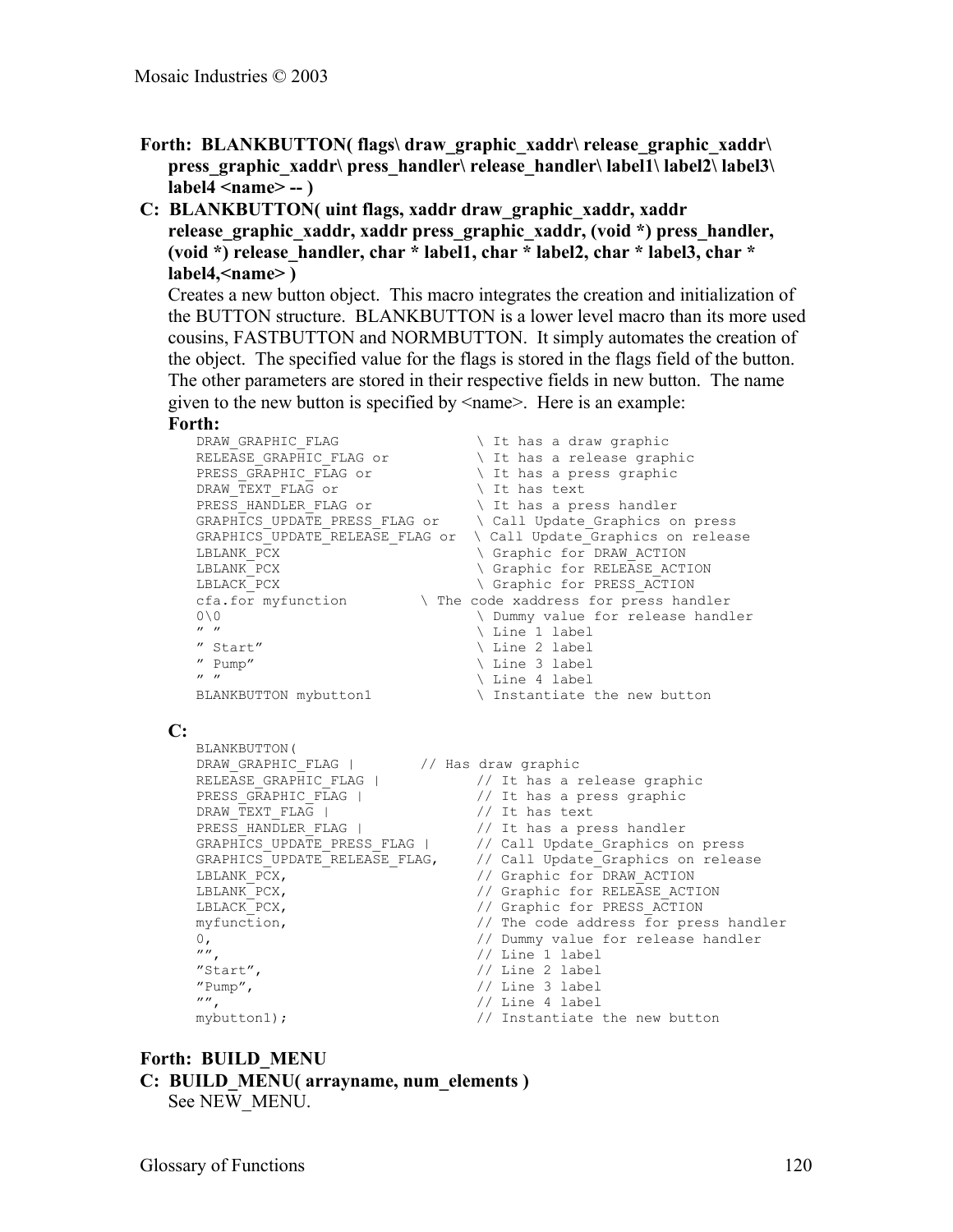Forth: Button Draw ( col\ row\ tvars  $\text{addr}\$  tvars  $\text{page}\$  xpfa -- )

**C: void Button\_Draw( uint col, uint row, GUI\_VARS \* tvars\_addr, page tvars\_page, BUTTON \* button\_xaddr )** Direct call to that carries out the DRAW\_ACTION of a button. See **Do\_Button.** 

## Forth: Button Draw Textonly ( col\ row\ tvars addr\ tvars page\ xpfa -- )

**C: void Button\_Draw\_Textonly( uint col, uint row, GUI\_VARS \* tvars\_addr, page tvars\_page, BUTTON \* button\_xaddr )** Direct call to that carries out the DRAW\_TEXTONLY\_ACTION of a button. See **Do\_Button.**

#### Forth: Button Erase Textonly ( col\ row\ tvars addr\ tvars page\ xpfa -- )

**C: void Button\_Erase\_Textonly( uint col, uint row, GUI\_VARS \* tvars\_addr, page tvars\_page, BUTTON \* button\_xaddr )** Direct call to that carries out the ERASE\_TEXTONLY\_ACTION of a button. See **Do\_Button.**

#### Forth: Button Press ( col\ row\ tvars\_addr\ tvars\_page\ xpfa -- )

**C: void Button\_Press( uint col, uint row, GUI\_VARS \* tvars\_addr, page tvars\_page, BUTTON \* button\_xaddr )** Direct call to that carries out the PRESS\_ACTION of a button. See **Do\_Button.**

#### Forth: Button\_Release ( col\ row\ tvars\_addr\ tvars\_page\ xpfa -- )

**C: void Button\_Release( uint col, uint row, GUI\_VARS \* tvars\_addr, page tvars\_page, BUTTON \* button\_xaddr )** Direct call to that carries out the RELEASE\_ACTION of a button. See **Do\_Button.**

## Forth: Button Repeat ( col\ row\ tvars  $\text{addr}\$  tvars  $\text{page}\$  xpfa -- )

**C: void Button\_Repeat( uint col, uint row, GUI\_VARS \* tvars\_addr, page tvars\_page, BUTTON \* button\_xaddr )** Direct call to that carries out the REPEAT\_ACTION of a button. See **Do\_Button.**

#### Forth: Clear Graphics ( tvars addr\ tvars page -- )

**C: void Clear\_Graphics( GUI\_VARS \* tvars\_addr, page tvars\_page )** Clears the graphics array by filling it with background\_fill, a member of the tvars struct. Clear\_Graphics then calls Update\_Graphics so that the graphics layer on the display is cleared.

#### Forth: Clear Text ( tvars addr\ tvars page -- )

## **C: void Clear\_Text( GUI\_VARS \* tvars\_addr, page tvars\_page )**

Clears the text array by filling it with spaces. ASCII values in this array are shifted down by 0x20, a requirement of the TC6963 display controller. Clear\_Text then calls Update Text so that the text layer on the display is cleared.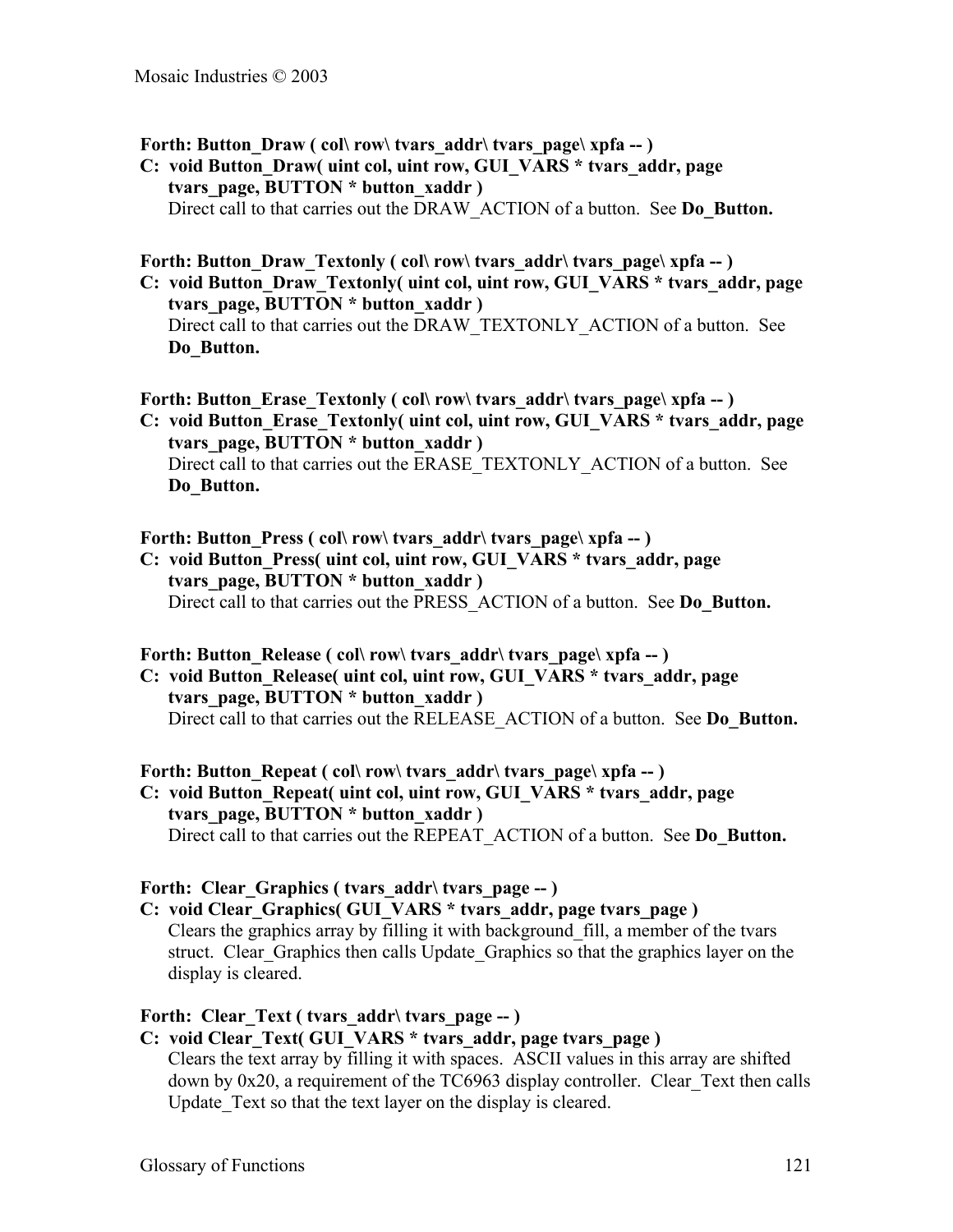## Forth: colrow to button ( row\ col -- button number )

## **C: COLROW\_TO\_BUTTON( col,row )**

Converts from column and row coordinates to a button number (0-19). This macro is used by ADD\_TOUCH\_BUTTON to convert the specified graphical positional information to a button number corresponding to the touchscreen button location.

Forth: Config Display ( graphics cols\ graphics rows\ graphics start\ **background fill\ text** cols\ text rows\ text start\ heap bottom\ heap top\ **tvars\_addr\ tvars\_page -- )**

**C: void Config\_Display( uint graphics\_cols, uint graphics\_rows, addr graphics\_start, uchar background\_fill, uint text\_cols, uint text\_rows, addr text start, xaddr heap bottom, xaddr heap top, GUI VARS \* tvars addr, page tvars\_page )**

Fills the variables that control the display initialization with configuration parameters. Below is a summary of the parameters.

**graphic** cols, graphic rows -- the col, row size of the graphics array **graphics start** -- the starting address inside the LCD display for the graphics data

**background fill** -- the background fill byte used by the Clear Graphics function **text** cols, text rows -- the col, row size of the text array

**text** start -- the starting address inside the display for the text data

**heap** bottom -- the xaddress of the first byte of the display heap to be used

**heap** top -- the xaddress of the last byte of the display heap to be used

**tvars** addr, tvars page -- the address of the structure tvars

Although this function fills the variables that control the initialization of the display, it does NOT initialize the display. That must be done by Init\_Display. Config\_Display simply initializes the variables needed by Init\_Display. Std\_Display. calls this function to set up the display according to a generic set of defaults. If you are using a Panel-Touch Controller, use Std\_Display. See Std\_Display for the default values.

Forth: Direct Draw Graphic ( col\ row\ tvars\_addr\ tvars\_page\ xpfa -- )

**C: void Direct\_Draw\_Graphic( uint col, uint row, GUI\_VARS \* tvars\_addr, page tvars\_page, FORTH\_CONST\_ARRAY \* graphic\_xaddr )** Direct call to that carries out the DIR\_DRAW\_ACTION of a graphic. See **Do\_Graphic.**

Forth: Direct Erase Graphic ( col\ row\ tvars\_addr\ tvars\_page\ xpfa -- ) **C: void Direct\_Erase\_Graphic( uint col, uint row, GUI\_VARS \* tvars\_addr, page tvars\_page, FORTH\_CONST\_ARRAY \* graphic\_xaddr )** Direct call to that carries out the DIR\_ERASE\_ACTION of a graphic. See **Do\_Graphic.**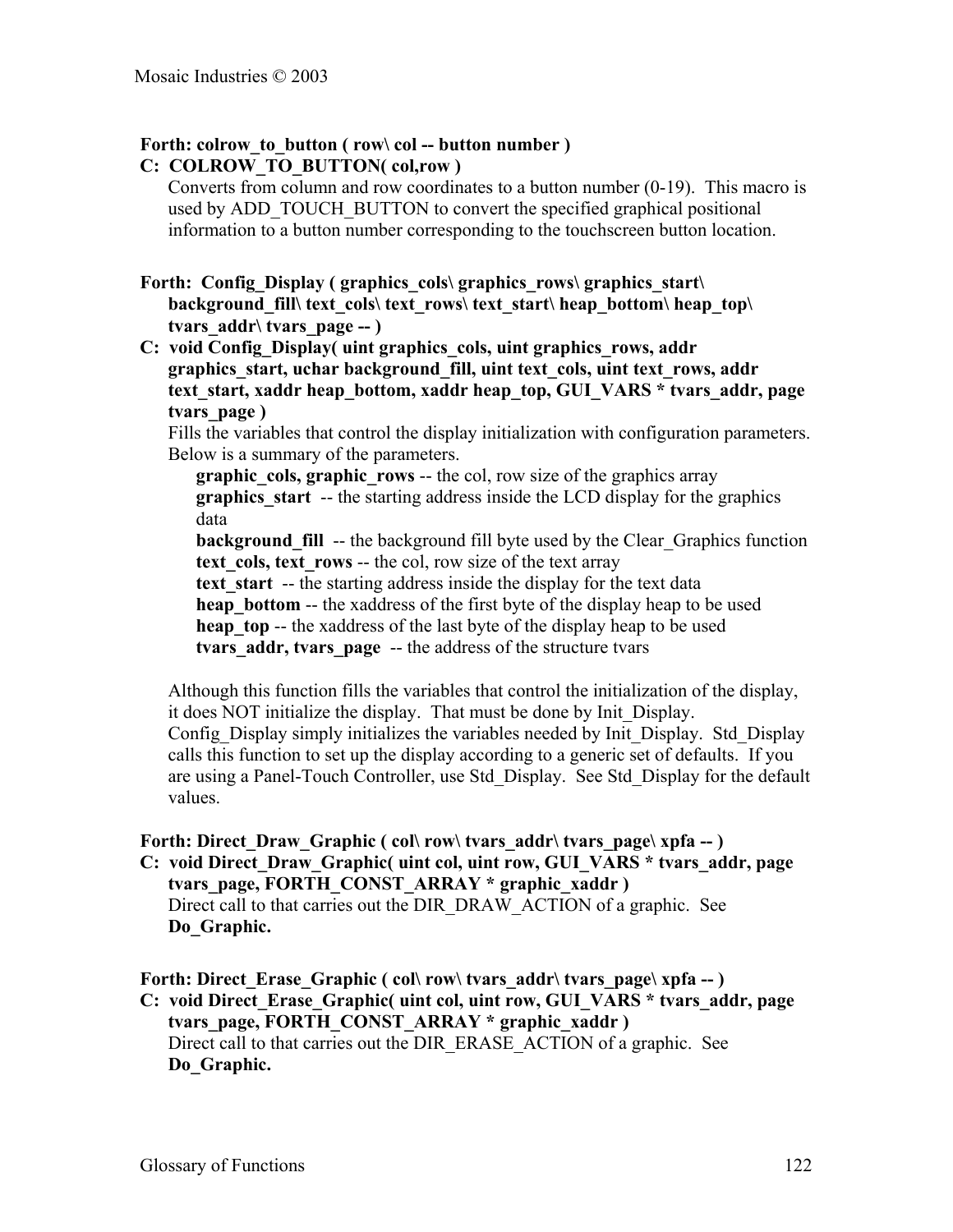Forth: Do Button ( col\ row\ tvars\_addr\ tvars\_page\ action\ xpfa -- )

**C: void Do\_Button( uint col, uint row, GUI\_VARS \* tvars\_addr, page tvars\_page, uint action, BUTTON \* button\_xaddr )**

Action handler for all button objects. Col and row specify the location of the upper left corner of the image. Tvars addr and tvars page is the global structure that contains control variables used by the GUI Toolkit. This function's behavior is determined by the action passed to it. The actions are described below. The button xaddr refers to a button object's xaddress. The button objects are structures of type BUTTON that contain xaddresses of three graphic objects, the draw graphic, release graphic, and press graphic. The button structure also contains a bitmapped set of switches that further shape the behavior of the button as well as xaddresses for the user code to be executed upon press, release, or both depending on which bitmapped flags are set. Here is how Do Button is called:

C: Do\_Button ( <col>, <row>, <tvars>, <action>, <br/> <br/>button xaddr> ); Forth: <col> <row> <tvars> <action> <br/> <br/> <br/>Abutton xaddr> Do Button

Buttons are used as parts of menus. The menu manager is responsible for calling this function to react to a touchscreen or keypad button press/release detection. Generally, your application would not call this function directly, but you can use this function to simulate button a press/release. This function can be used to produce the exact same effect as actually pressing or releasing the button. The action passed to Do Button is one of the following predefined constants:

#### **DRAW\_ACTION**

Draws the draw graphic member of the button structure to the graphics array with col, row as the upper left corner. You must subsequently call Update\_Graphics to make the image appear on the LCD display unless the

DIR\_DRAW\_GRAPHIC\_FLAG is set in which case the graphic will be drawn directly to the display. See DIR\_DRAW\_ACTION under Do\_Graphic.

#### **DIR\_DRAW\_ACTION**

For button objects, this action is equivalent to DRAW\_ACTION. In order for a button to be directly drawn to the display, the flag

DIR\_DRAW\_GRAPHIC\_FLAG must be set. See DRAW\_ACTION.

#### **REDRAW\_ACTION**

For button objects, does the same thing as DRAW\_ACTION.

#### **ERASE\_ACTION**

Writes the tvars background fill byte to the graphics array in the area previously occupied by the button object at specified screen location. If the

DIR\_DRAW\_GRAPHIC\_FLAG is set, then the button is directly erased from the display. If that flag is not set, then you must then call Update\_Graphics to make the change evident on the screen.

#### **DIR\_ERASE\_ACTION**

For button objects, this action is equivalent to ERASE\_ACTION. In order for a button to be directly erased from the display, the flag

DIR\_DRAW\_GRAPHIC\_FLAG must be set. See ERASE\_ACTION.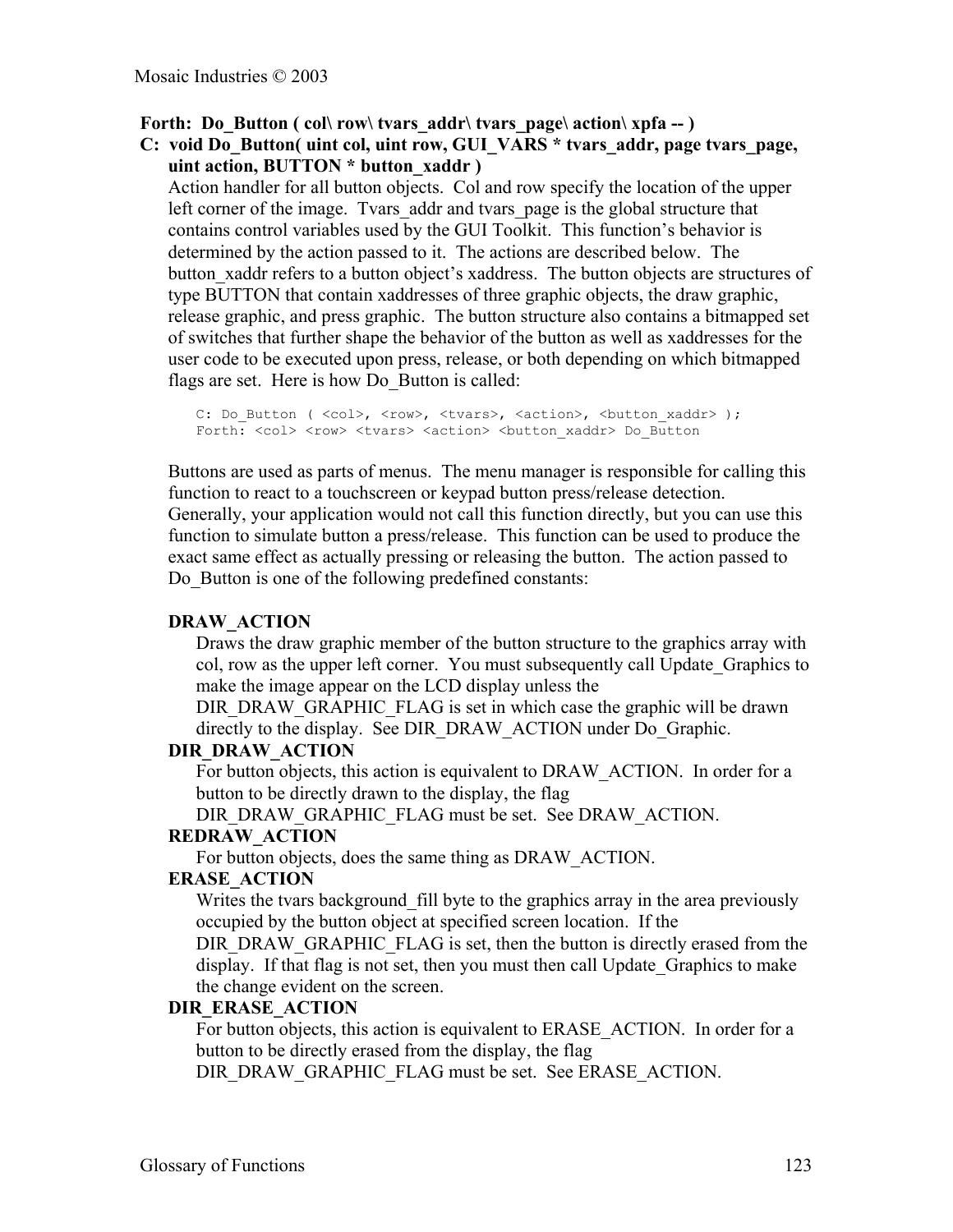## **DRAW\_TEXTONLY\_ACTION**

If the button has text labels, then this action causes them to be printed to the display. You must call Update\_Text for this to become apparent on the screen.

## **ERASE\_TEXTONLY\_ACTION**

If the button has text labels, then this action causes them to be erased from the display. You must call Update\_Text for this to become apparent on the screen.

## **PRESS\_ACTION**

Executes the user code press\_handler and draws the release graphic depending on the value of the flags. If the PRESS\_HANDLER\_FLAG is set, then the code in the press\_handler field of the button structure is executed. If the PRESS GRAPHIC FLAG is set, then the graphic object for the press graphic field is drawn. If the TEXT\_UPDATE\_PRESS\_FLAG is set, then Update\_Text is called. If the GRAPHIC\_UPDATE\_PRESS\_FLAG is set, then Update Graphics is called. If none of those flags is set, then this action has no effect.

## **RELEASE\_ACTION**

Executes the user code release\_handler and draws the release graphic depending on the value of the flags. If the RELEASE\_HANDLER\_FLAG is set, then the code in the release\_handler field of the button structure is executed. If the RELEASE GRAPHIC FLAG is set, then the graphic object for the release graphic field is drawn. If the TEXT UPDATE RELEASE FLAG is set, then Update Text is called. If the GRAPHIC\_UPDATE\_RELEASE\_FLAG is set, then Update Graphics is called. If none of those flags is set, then this action has no effect.

## **REPEAT\_ACTION**

Executes the user code press\_handler without drawing the press graphic. If the REPEAT FLAG or PRESS HANDLER flags are not set, this action has no effect. When a button is repeating, it is a waste of processor time to redraw the same graphic for each repetition.

## Forth: Do Graphic ( col\ row\ tvars\_addr\ tvars\_page\ action\ graphic\_xaddr -- ) **C: void Do\_Graphic ( uint col, int row, GUI\_VARS \* tvars\_addr, page tvars\_page, uint action, FORTH\_CONST\_ARRAY \* graphic\_xaddr )**

Action handler for all graphics objects. Col and row describe the position of the upper left corner of the object in absolute coordinates measured from the upper left corner of the display. This function's behavior is determined by the action flag passed to it. The actions are described below. The graphic xaddr refers to a graphics object. Typically, such objects are created by the pcx2qed program which converts a pcx graphic image on a PC to a block of data that can be loaded into the QED board. Pcx2qed also provides a symbol listing of constants named based on the filename of the graphic on the PC. This symbol listing may be #included in a C file, or pasted into a forth file. The language in which the constants are defined can be set by a flag passed to the pcx2qed utility. The constant referring to the graphic objects address takes the place of the graphic xaddr. For example, if the original image was named logo.pcx on the PC, then its name as a graphic object would be LOGO\_PCX. Do\_Graphic would then be called as follows: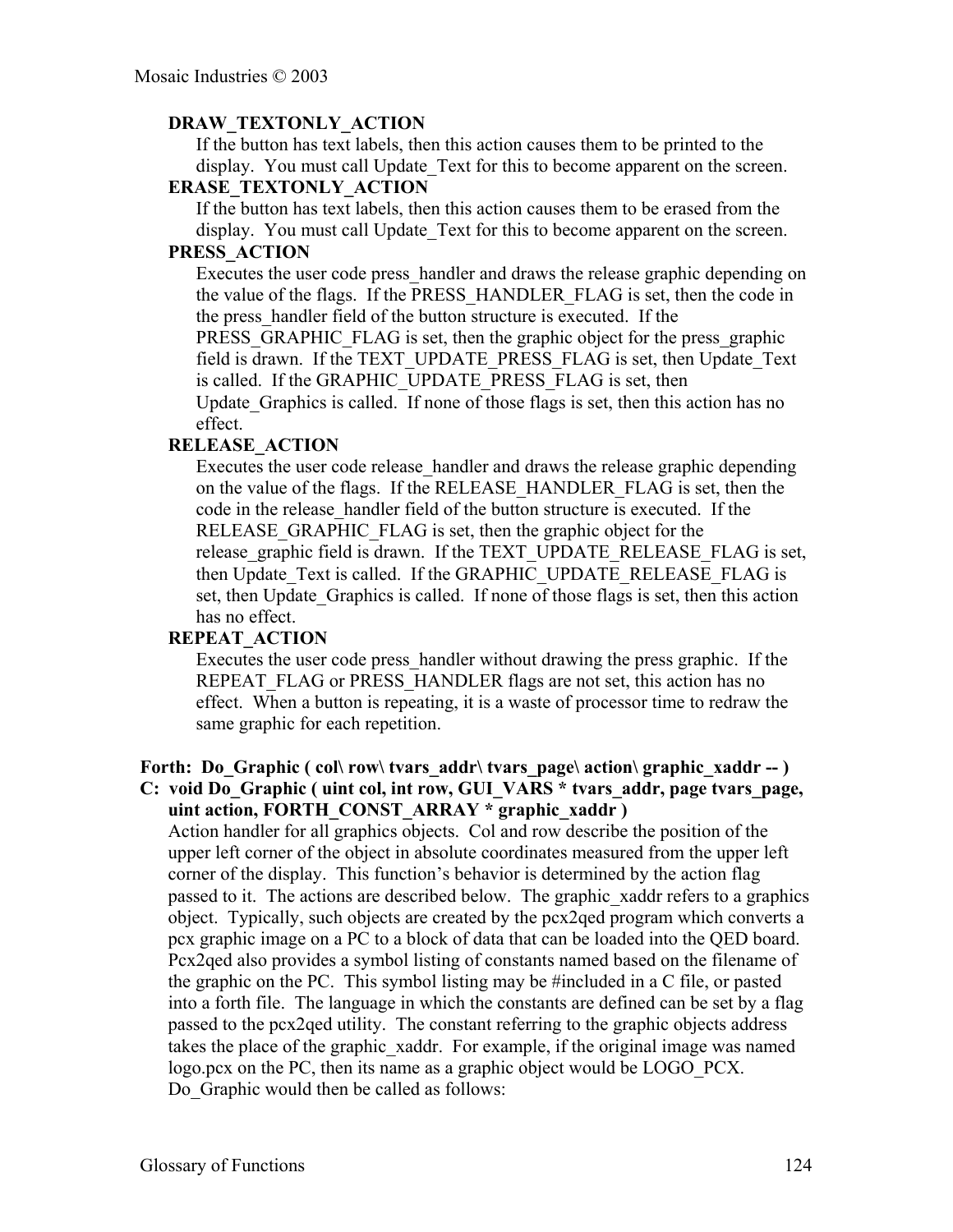```
C: Do Graphic ( <col>, <row>, <tvars>, <action>, LOGO PCX );
Forth: <col> <row> <tvars> <action> LOGO PCX Do Graphic
```
The actions passed to Do Graphic can be one of the following predefined constants:

#### **DRAW\_ACTION**

Draws the graphic object to the graphics array with col, row as the upper left corner. You must subsequently call Update\_Graphics to make the image appear on the LCD display.

#### **DIR\_DRAW\_ACTION**

Draws the graphics object directly to the LCD display bypassing the graphics array. This is useful for fast screen updates and animation. Since DIR\_DRAW\_ACTION draws directly to the screen, and not to the graphics array, calling Update Graphics will overwrite anything placed on the screen by DIR\_DRAW\_ACTION.

#### **REDRAW\_ACTION**

For graphic objects, does the same thing as DRAW\_ACTION.

## **ERASE\_ACTION**

Writes the tvars background fill byte to the graphics array in the area previously occupied by the graphic object at specified screen location. You must then call Update Graphics to make the change evident on the screen.

#### **DIR\_ERASE\_ACTION**

Writes the tvars background fill byte directly to the LCD display over the area previously occupied by the graphic object at specified screen location. See DIR\_DRAW\_ACTION.

#### Forth: Do Menu ( col\ row\ tvars\_addr\ tvars\_page\ action\ menu\_xaddr -- ) **C: void Do\_Menu( uint col, uint row, GUI\_VARS \* tvars\_addr, page tvars\_page, uint action, MENU \* menu\_xaddr )**

Counts through each element of the menu executing each object with the specified action. A menu may consist of graphic or button objects. For example, calling Do Menu with the action DRAW ACTION would execute each object in the menu with that action. The relative col and row of the objects is stored in the menu. The col and row passed to Do\_Menu is the desired position on the display of the upper left corner of the entire menu. The col and row passed to Do\_Menu will be added to the col and row of the objects stored in the menu to get the absolute locations of the actual objects contained in the menu. That new col and row will then be passed to the object along with the action flag. Most commonly, this function is used to draw or redraw a menu to the screen. Each element of the menu array has an action mask which is ANDed with the action flag passed to Do Menu before the object in the menu is executed. If the ANDed result is zero, the object is skipped. This allows certain objects in a menu to have some action flags disabled. See the following example:

C: Do Menu ( <col>, <row>, <tvars>, <action>, <menu xaddr> ); Forth: <col> <row> <tvars> <action> <menu xaddr> Do Menu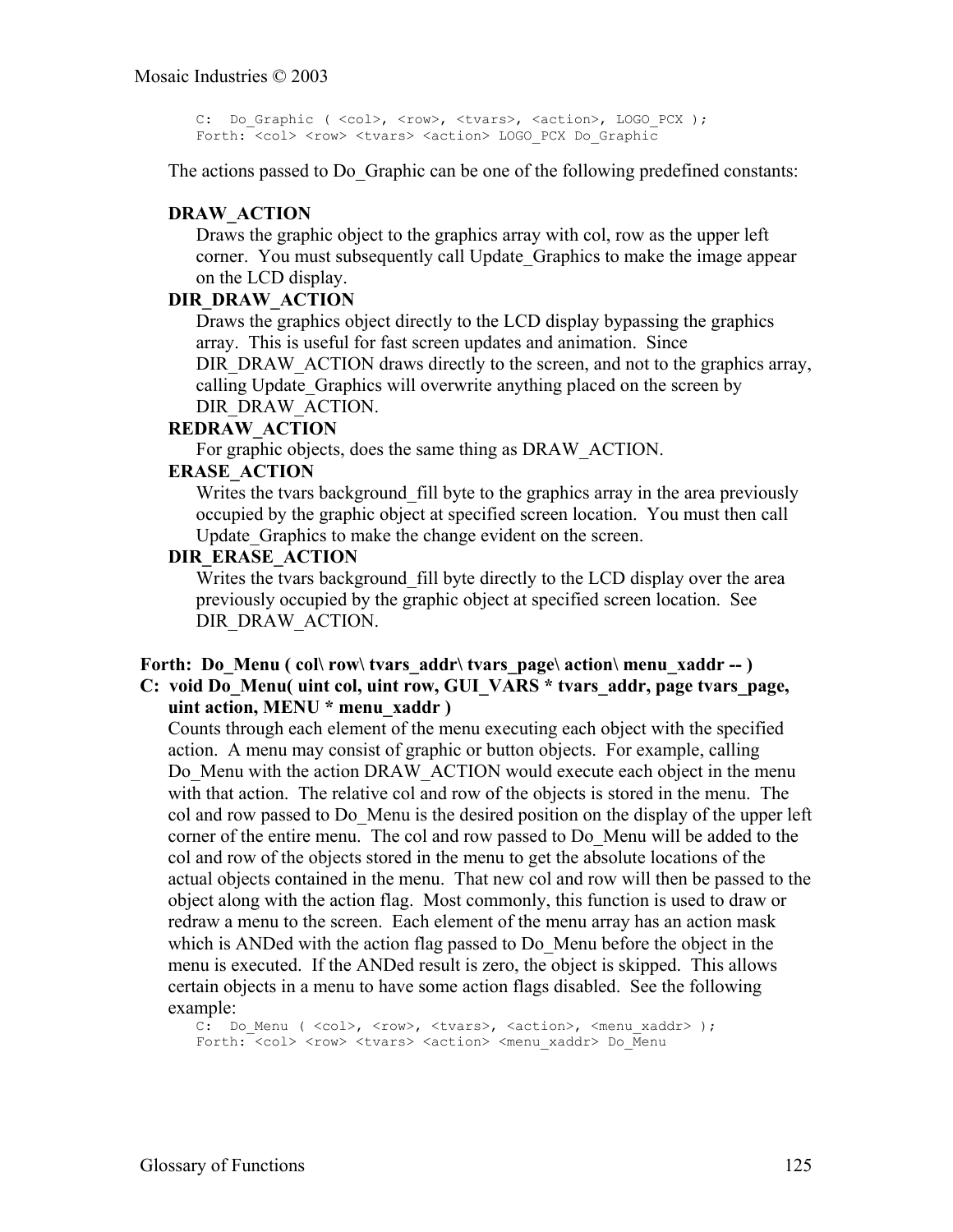Forth: Draw Graphic ( col\ row\ tvars  $\text{addr}\$  tvars  $\text{page}\$  xpfa -- )

**C: void Draw\_Graphic( uint col, uint row, GUI\_VARS \* tvars\_addr, page tvars\_page, FORTH\_CONST\_ARRAY \* graphic\_xaddr )** Direct call to that carries out the DRAW\_ACTION of a graphic. See **Do\_Graphic.**

Forth: Erase Graphic ( col\ row\ tvars\_addr\ tvars\_page\ xpfa -- )

**C: void Erase\_Graphic( uint col, uint row, GUI\_VARS \* tvars\_addr, page tvars\_page, FORTH\_CONST\_ARRAY \* graphic\_xaddr )** Direct call to that carries out the ERASE\_ACTION of a graphic. See **Do\_Graphic.**

**Forth: FASTBUTTON( flags\ draw\_graphic\_xaddr\ release\_graphic\_xaddr \press\_graphic\_xaddr \ handler\ label1\ label2\ label3\ label4 <name> -- )**

**C: FASTBUTTON( uint flags, xaddr draw\_graphic\_xaddr, xaddr** release graphic xaddr xaddr press graphic xaddr, (void \*) handler, char \* **label1, char \* label2, char \* label3, char \* label4,<name> )** Works in exactly the same way as NORMBUTTON, but with a different set of default flags. FASTBUTTON has the default flags, DRAW\_GRAPHIC\_FLAG, RELEASE\_GRAPHIC\_FLAG, PRESS\_GRAPHIC\_FLAG, DIR\_PRESS\_GRAPHIC\_FLAG, and DIR\_RELEASE\_GRAPHIC\_FLAG. This type of button uses the direct screen drawing for the pressed and released graphics, and standard graphics array drawing for the initial drawing of the buttons. This technique is quite effective for maximizing the responsiveness of the user interface while still loosely following the paradigm of using a graphics array. It eliminates the need to update the entire screen when only a small portion the size of a button is changing.

When using direct to screen drawing, you should not specify the

GRAPHICS\_UPDATE\_PRESS\_FLAG or

GRAPHICS\_UPDATE\_RELEASE\_FLAG since updating the display will overwrite the directly drawn graphics. See **graphics objects** in the *Glossary of Terms* for more information. Also see **NORMBUTTON** in the *Glossary of Functions*.

## Forth: Init Display ( tvars addr\ tvars page -- )

## **C: void Init\_Display( GUI\_VARS \* tvars\_addr, page tvars\_page )**

High level function that initializes the graphics hardware. This function sets up a Toshiba TC6963C according to the variables in the tvars struct initialized by Config. Display. Init. Display dimensions the graphics and text arrays to the appropriate sizes in the display heap and enables the display hardware. Init\_Display zeros the display resource variable in the tvars struct.

#### Forth: Init Menu ( offset\ col\ row\ tvars  $\text{addr}\$  tvars  $\text{page}\$  menu xpfa -- ) **C: void Init\_Menu(uint offset, uint col, uint row, GUI\_VARS \* tvars\_addr, page tvars\_page, MENU \* menu\_xaddr )**

Draws and installs a menu at the given offsets. Offsets for the screen position, col and row, are applied to the relative locations of the objects contained in the menu. The resulting absolute screen locations are used to draw the objects to the screen. Init Menu then calls Menu Install. Each element of the menu has a relative button number associated with it which is added to the offset to get an absolute button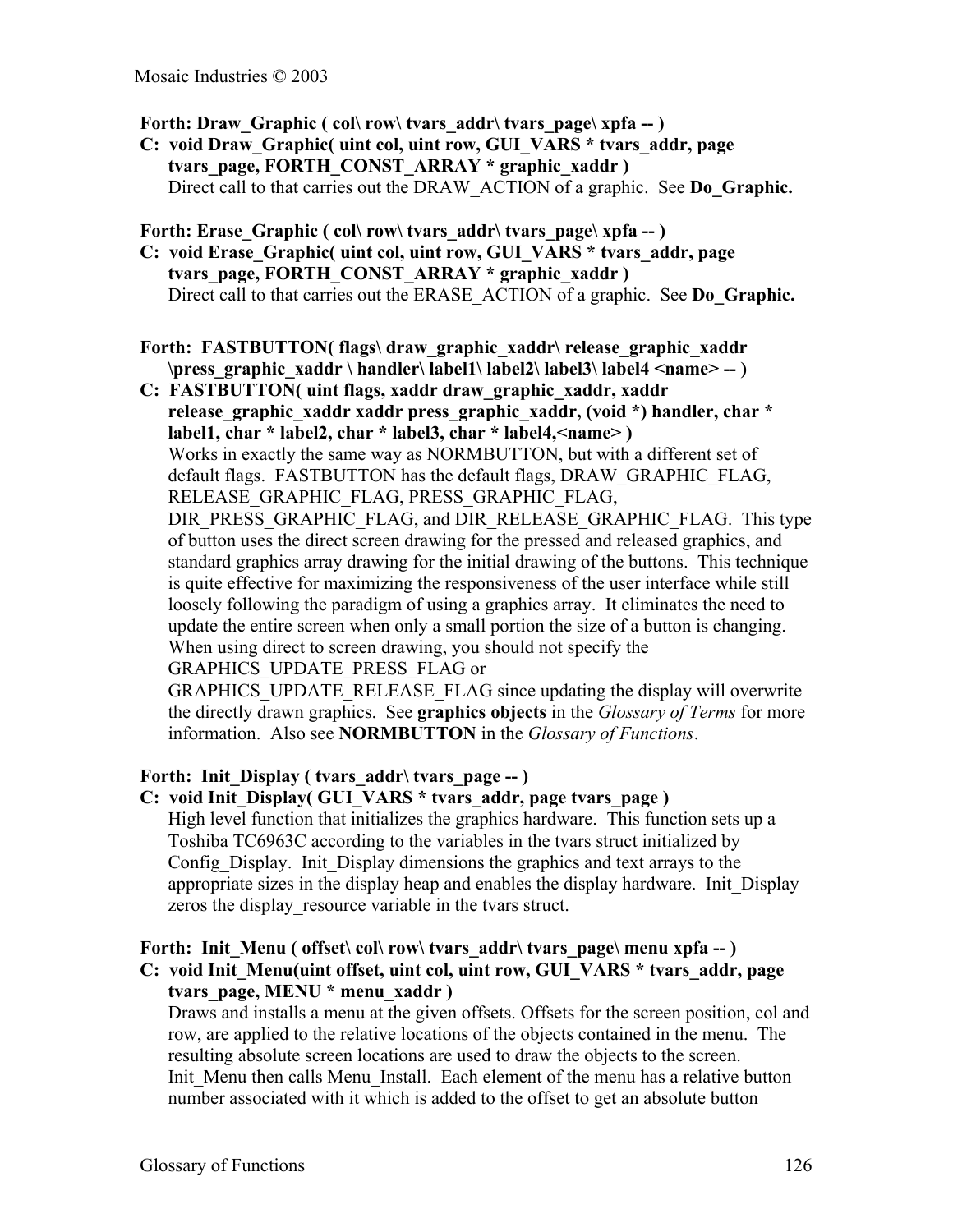number. The resulting absolute button number is the keymap array index in which the button object reference is stored by Menu\_Install. This function is equivalent to passing the DRAW ACTION flag to Do Menu followed by a call to Menu Install. When changing from one menu to another, you should call Uninit Menu for the old menu before calling Init Menu for the next menu. Afterwards, you must update the display since Uninit Menu and Init Menu do not automatically update the display. See Menu Install, Uninit Menu, and Do Menu.

## Forth: Init Touch ( tvars addr\ tvars page -- )

## **C: void Init\_Touch( GUI\_VARS \* tvars\_addr, page tvars\_page )**

Initializes the touchscreen variables keymap\_array, repeat\_delay, and repeat\_period in the tvars struct. It dimensions the keymap array for a 20 button touchscreen/keypad in the current heap. All the elements are then filled with 0x00. There must be a valid heap with enough room for the keymap array prior to calling this Init Touch. Repeat delay and repeat period are initialized to 80 and 10 timeslice counts respectively. This assumes that the timeslicer period is set to its default value of 5 mS. If you change the timeslice period, may be necessary to adjust the repeat delay and repeat period variables to maintain desired operation. This function should be called as part of the start up initialization.

## **Forth: Menu Install ( offset\ col\ row\ tvars\_addr\ tvars\_page\ menu\_xaddr -- ) C: void Menu\_Install( uint offset, uint col, uint row, GUI\_VARS \* tvars\_addr, page tvars\_page, MENU \* menu\_xaddr )**

Copies each item from the menu object's array to the keymap array. Col, row, and offset determine the position of the menu on the display. Each element of the menu has a relative button number associated with it which is added to the offset to get an absolute button number. The resulting absolute button number is the keymap array index in which the button object reference is stored. Offsets for the screen position location (col and row) are applied to the relative locations of the buttons contained in the menu. The resulting absolute screen locations are stored in the keymap array. Menu Install does not draw the menu, but only places its buttons in the keymap so that the menu manager will be able to access them. This function is called by Init Menu. See Menu Query, Menu Remove, and Init Menu.

## Forth: Menu Process ( button number \ tvars  $\text{addr} \cdot \text{tvars\_page} -$  )

#### **C: void Menu\_Process(int button, GUI\_VARS \* tvars\_addr, page tvars\_page )**

This routine is very similar to Menu Query. Instead of polling the hardware and then reacting as Menu Query does, this function accepts a button number as collected by the calling environment using one of the built-in kernel functions. Menu\_Process then processes the button exactly as Menu\_Query does, and if the button is being held down, then Menu\_Process blocks until it is released. This routine effectively serves as a non-blocking version of Menu\_Query. See Menu\_Query. The following examples show how to implement Menu\_Query yourself using Menu\_Process and the builtin kernel driver for the keypad:

**C:** void My Menu Query ( GUI VARS \* tvars addr, page tvars page ) {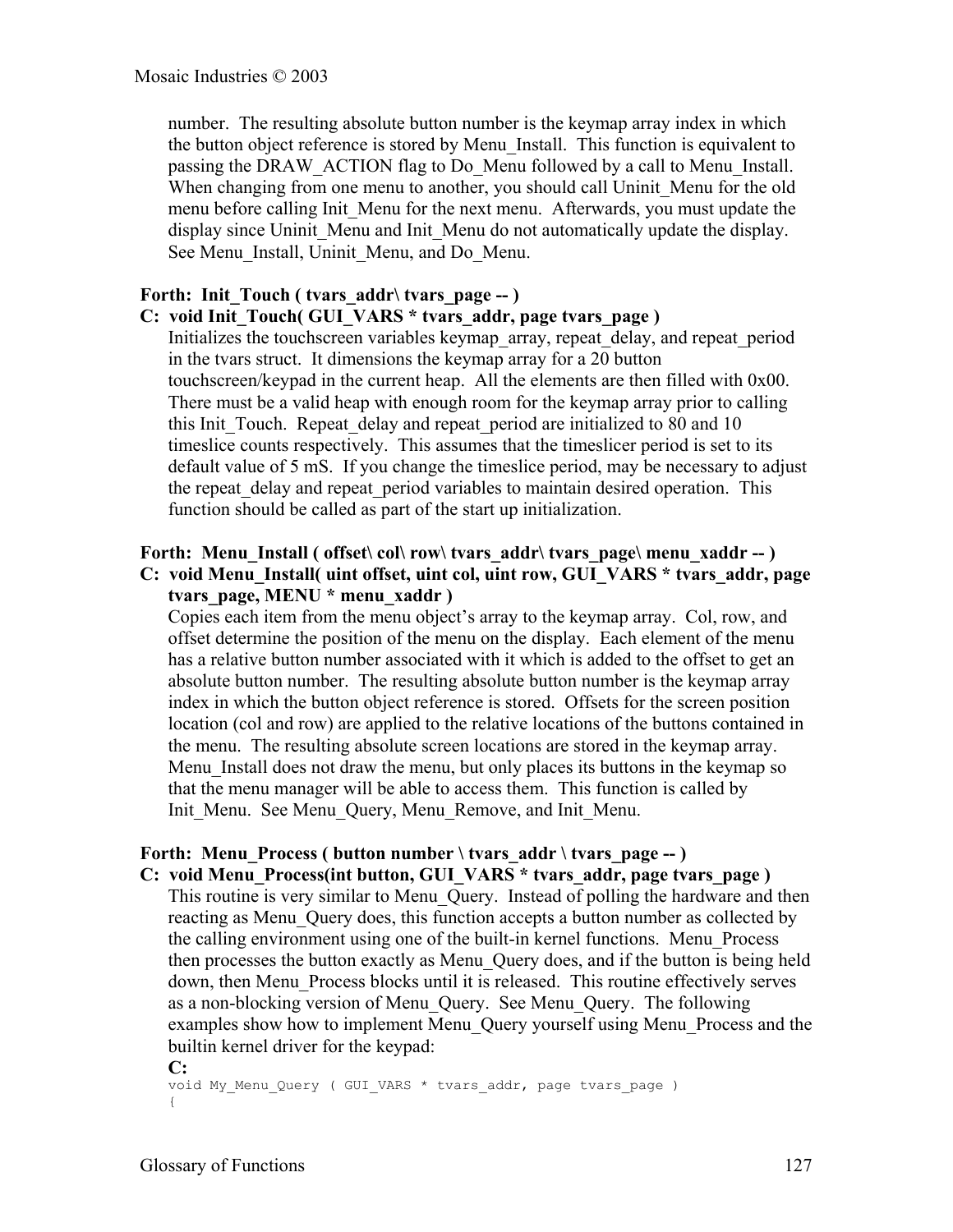```
int this press=-1; // Init to default
  while (this press==-1) // Keep looping until a button is pressed
   {
   this press = ScanKeypress();
   }
 Menu Process( this press, TVARS ); // we have a button press! Act on it
}
Forth:
: my menu query ( tvars -- )
  locals{ x&tvars }
  begin
?keypress \setminus ( [ button number \ true ] or [ false ] -- )
if \qquad \qquad \qquad ( tvars \qquad button number -- )
     x&tvars menu_process \ Process the button number received
     true \overline{\phantom{a}} \overline{\phantom{a}} cause an exit
   else<br>false
                     \ cause the loop to continue
    endif
 until \setminus loop if nothing yet
   ;
```
## Forth: Menu Query ( tvars addr\ tvars page -- ) **C: void Menu\_Query( GUI\_VARS \* tvars\_addr, page tvars\_page )**

This routine serves as a runtime menu manager for monitoring the user input hardware (touchscreen or keypad). It waits for a keypad or touchscreen press. When a button is pressed, held, or released the touchscreen/keypad hardware driver returns a button number which is used as an index to the keymap array. Menu\_Query then examines the indexed element of the keymap array and invokes the PRESS ACTION, REPEAT ACTION, or RELEASE ACTION to the object whose xaddress is stored in the indexed keymap array element. Menu\_Query does not loop. After one press/release cycle, it exits. If the button has the REPEAT\_FLAG set, then Menu Query invokes the REPEAT ACTION to the button repeatedly according to the repeat times, represented in timeslicer counts, stored in the repeat\_period and repeat delay variables in the tvars struct. The timeslicer must be running for buttons to repeat. Menu\_Query is usually used inside a loop that iterates for each press/release cycle. Menu\_Query calls Pause while awaiting a button press. Any user handlers associated with the buttons will run under the same task as Menu Query since Menu Query executes the code.

## **Forth: Menu Remove ( offset\ tvars \ addr\ tvars \ page\ menu\_addr\ menu\_page -- ) C: void Menu\_Remove(uint offset, GUI\_VARS \* tvars\_addr, page tvars\_page,**

**MENU \* menu\_xaddr )** Removes a menu from the keymap array. Each element of the menu has a relative button number that is added to the offset to determine which button areas of the keymap array are occupied by the objects of the menu. Those areas are marked as unused by filling them with  $0x00$ . Menu Remove does not erase the menu from the screen. Uninit\_Menu calls Menu\_Remove. See **Uninit\_Menu** and **Menu\_Install** in

the *Glossary of Functions*.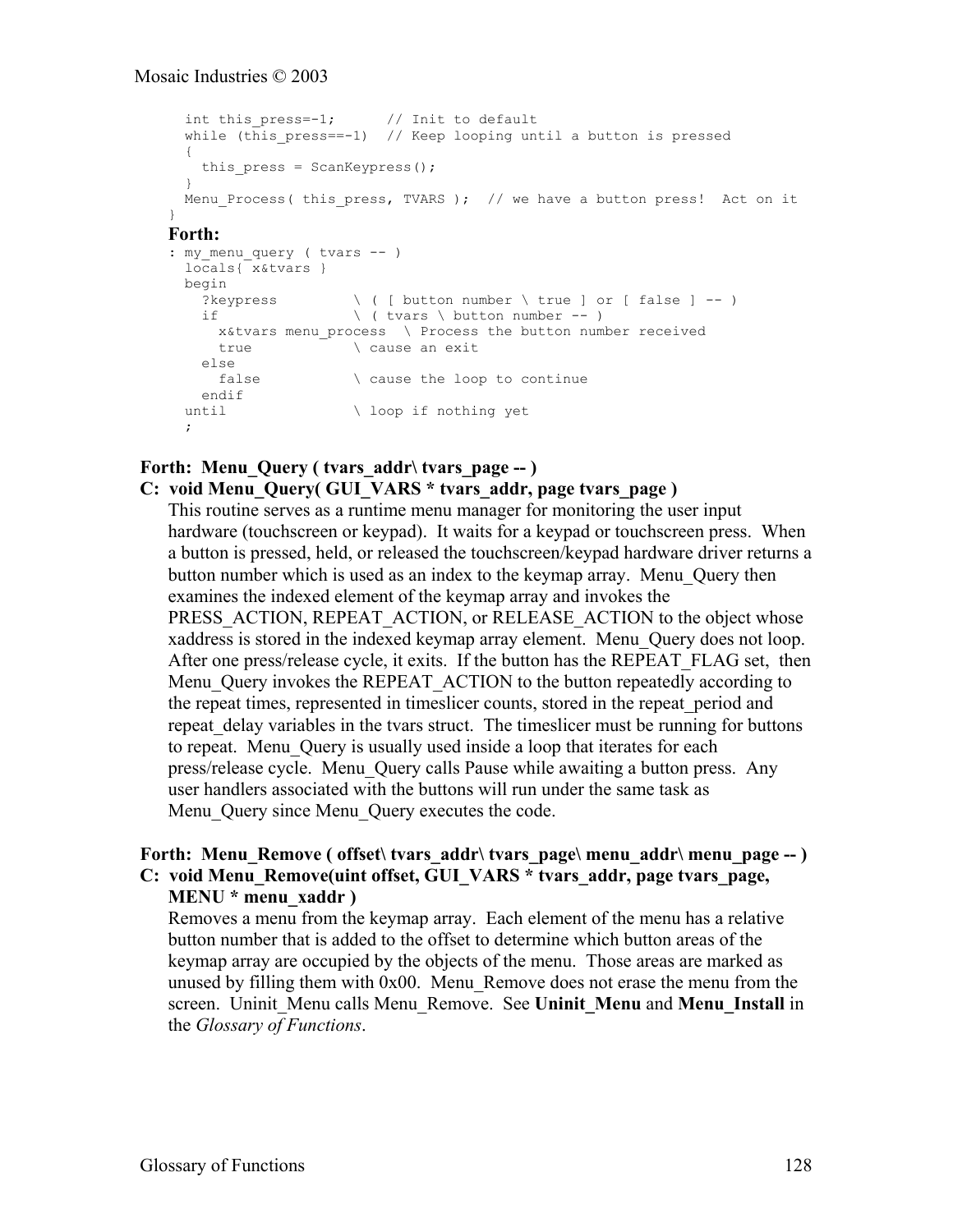#### **Forth: NEW\_MENU: and BUILD\_MENU C: NEW\_MENU and BUILD\_MENU( arrayname, num\_elements )**

Declares a new menu array. There are syntactical differences in how this macro is used between C and forth. In C, NEW\_MENU is actually a synonym for MENU ENTRY, a structure type. Here is an example:

#### **Forth:**

```
NEW_MENU: mymenu_menu
   \ Below, the Col and Row are the screen positions of the upper left
   \ corners of the objects relative to the upper left corner of the menu.
   \ The upper left corner of the menu on the screen is determined by the
   \ values passed to Init_Menu.
  \ Col Row Action mask Object xaddress Object adding macro
   0 38 DRAW_MASK numshift_button ADD_TOUCH_BUTTON
   8 70 DRAW_MASK numdec_button ADD_TOUCH_BUTTON
   24 102 DRAW_MASK num0_button ADD_TOUCH_BUTTON
   3 32 DRAW_MASK MY_LOGO ADD_GRAPHIC
   32 0 DRAW_MASK mybutton1 ADD_TOUCH_BUTTON
  BUILD_MENU
C:
  NEW MENU mymenu[5]=
   {
   // Below, the Col and Row are the screen positions of the upper left
  // corners of the objects relative to the upper left corner of the menu.
  // The upper left corner of the menu on the screen is determined by the
  // values passed to Init Menu.
  // Object adding macro (Col, Row, Action mask, Object xaddress)
  ADD_TOUCH_BUTTON( 0, 38, DRAW_MASK, numshift_button ),
  ADD_TOUCH_BUTTON( 8, 70, DRAW_MASK, numdec_button ),
  ADDTOUCH BUTTON( 24, 102, DRAW MASK, num0 button ),
   ADD GRAPHIC( 3, 32, DRAW MASK, MY LOGO),
   ADD_TOUCH_BUTTON( 32, 0, mybutton1)
   };
  BUILD MENU( mymenu, 5);
```
The menus built above are identical. When programming in forth, NEW\_MENU acts as a defining word that uses the stack to pass information to BUILD\_MENU which instantiates the menu. This should be done at compile time, not inside a colon definition. Since C doesn't have the ability for two functions to communicate at compile time, it is important to restate the number of elements in the call to BUILD MENU. The name of the final menu pointer in both cases is mymenu menu. In C, a C style array called mymenu must first be created which is then used to create a forth array parameter field called mymenu\_menu. BUILD\_MENU automatically appends the suffix, menu to the base name. This modified name is the name by which the menu should be referred in calls to menu related functions, not mymenu. In forth, the entire data structure is built at once and only has one name.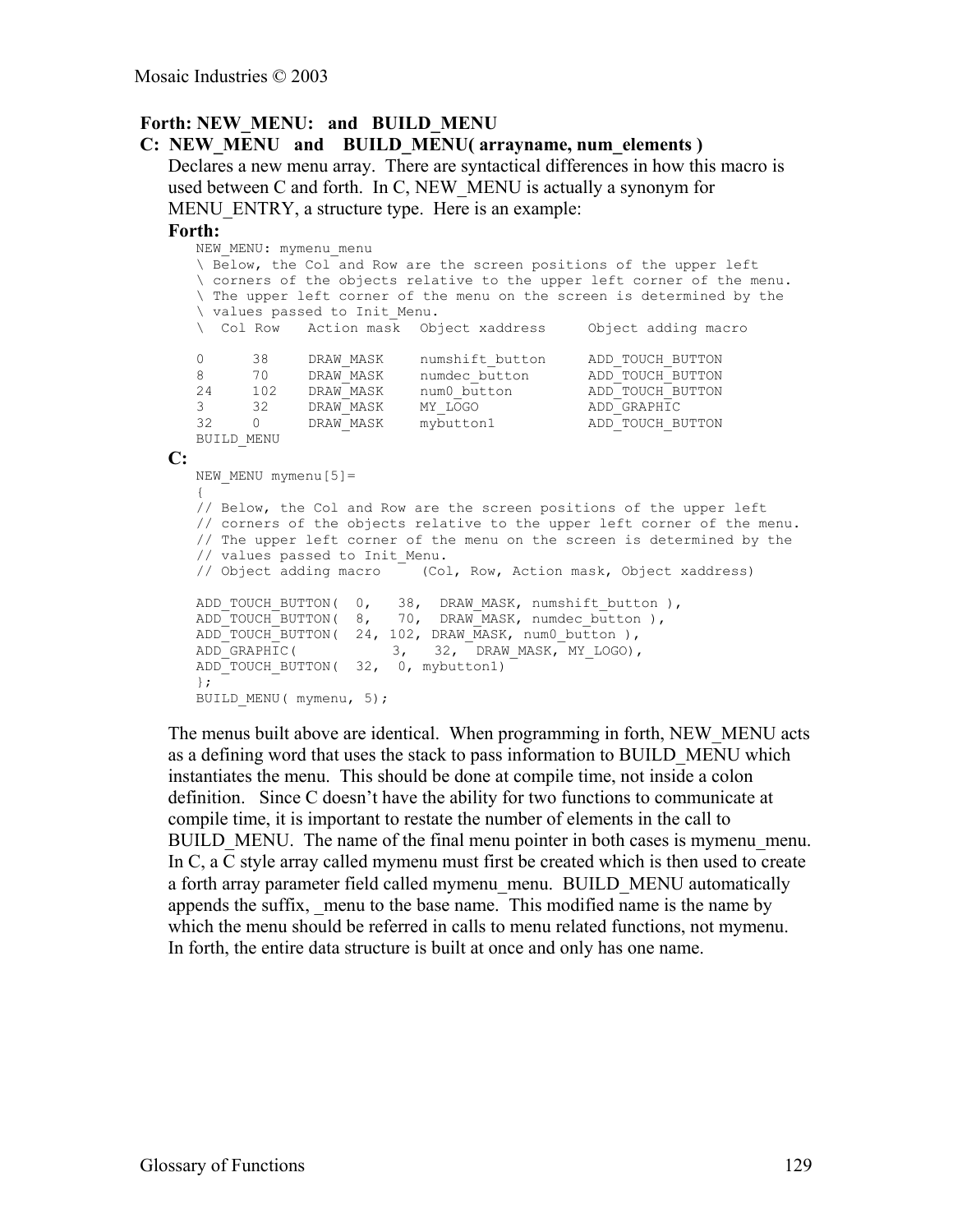- **Forth: NORMBUTTON( flags\ draw\_graphic\_xaddr\ release\_graphic\_xaddr \press\_graphic\_xaddr \ handler\ label1\ label2\ label3\ label4 <name> -- )**
- **C: NORMBUTTON( uint flags, xaddr draw\_graphic\_xaddr, xaddr release\_graphic\_xaddr, xaddr press\_graphic\_xaddr, (void \*) handler, char \* label1, char \* label2, char \* label3, char \* label4,<name> )** Creates a new button object. This macro integrates the creation and initialization of the BUTTON structure with some useful defaults. NORMBUTTON builds a button that uses all three graphics (draw, release, and press). By default, only DRAW\_GRAPHIC\_FLAG, RELEASE\_GRAPHIC\_FLAG, and PRESS\_GRAPHIC\_FLAG are set. Additional flags should be specified to further shape the button's behavior. These flags are ORed with the default flags. For the handler to be executed, you must specify PRESS\_HANDLER\_FLAG or RELEASE\_HANDLER\_FLAG. If both PRESS\_HANDLER\_FLAG and RELEASE\_HANDLER\_FLAG are specified, then the handler is executed twice, once when the button is pressed, and again when it is released. Other flags that might be useful are REPEAT FLAG to make the button repeat or DRAW\_TEXT\_FLAG if the label text is to be printed in the button. The other parameters are stored in their respective fields in new button. The name given to the new button is specified by <name>. Here is an example:

#### **Forth:**

```
DRAW_TEXT_FLAG or \setminus It has text<br>PRESS HANDLER FLAG or \setminus It has a press handler
 PRESS HANDLER FLAG or \qquad \qquad \backslash It has a press handler
 GRAPHICS_UPDATE_PRESS_FLAG or \ Call Update_Graphics on press
GRAPHICS_UPDATE_RELEASE_FLAG or \ Call Update_Graphics on release<br>LBLANK PCX \ \ Graphic for DRAW ACTION
                                                        \ Graphic for DRAW ACTION
LBLANK PCX \setminus Graphic for RELEASE ACTION
LBLACK_PCX \setminus Graphic for PRESS_ACTION cfa.for myfunction \setminus The code xaddress for pre
 cfa.for myfunction \qquad \qquad The code xaddress for press handler
\begin{array}{ccc}\n\text{''} & \text{''} & \text{''} \\
\text{''} & \text{start} & \text{''} & \text{''} \\
\end{array}\begin{array}{ccc}\n\text{``Start''} & \text{``line 2 label} \\
\text{`` Pump''} & \text{``line 3 label}\n\end{array}\begin{array}{ccc}\n\text{``Pump''} & \text{Line 3 label} \\
\text{``\ } \text{''} & \text{``} \text{``} \text{''} \\
\end{array}\begin{tabular}{ll} $\quad$ " & $\quad$ \\\hline \texttt{NORMBUTTON } mybutton1 & $\quad$ \\\hline \texttt{NORMBUTTON } mybutton1 & $\quad$ \\\hline \end{tabular} \label{thm:nonlinear}\backslash Instantiate the new button
```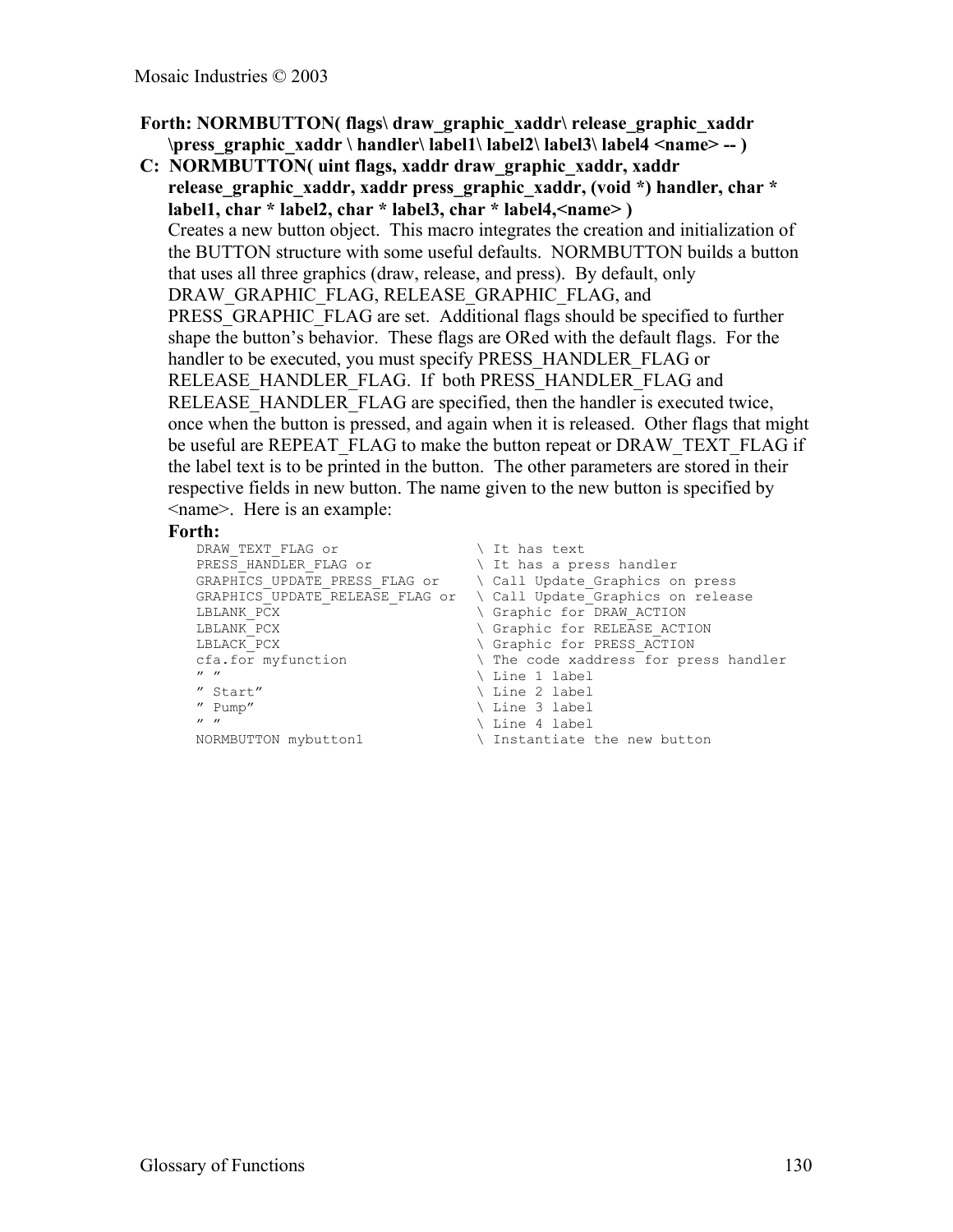## **C:**

```
NORMBUTTON(
DRAW_TEXT_FLAG | // It has text
PRESS_HANDLER_FLAG | // It has a press handler
GRAPHICS_UPDATE_PRESS_FLAG | // Call Update_Graphics on press
GRAPHICS_UPDATE_RELEASE_FLAG, // Call Update_Graphics on release
LBLANK_PCX, // Graphic for DRAW_ACTION
LBLANK_PCX, // Graphic for RELEASE_ACTION
LBLACK PCX, \frac{1}{2} // Graphic for PRESS ACTION
myfunction, // The code address for press handler
"", // Line 1 label
"Start", // Line 2 label
"Pump", // Line 3 label
"", // Line 4 label
\frac{m}{r},<br>mybutton1); \frac{1}{r} // Instantiate the new button
```
## Forth: Set Cursor State ( isvisible\ isflashing -- )

## **C: void Set\_Cursor\_State( boolean isvisible, boolean isflashing )**

Calls Set\_Display\_Mode to sets the state of the cursor using the 2 flags. Isvisible is true if the cursor is visible and false if not. Isflashing is true for flashing and false for non-flashing. See PutCursor (forth: put.cursor) in the main QED glossary.

## **Forth: Set\_Display\_Mode ( mode -- )**

## **C: void Set\_Display\_Mode( uint mode )**

Sets the mode byte of the display controller. This word uses the lower 4 bits of mode to determine the operating mode. Details about the meaning of the mode flag can be found in the datasheet for the TC6963 controller, but it is handled for you by Set Cursor State and Set Display State which call Set Display Mode.

## Forth: Set Display State ( graphics\ text -- )

## **C: void Set\_Display\_State( boolean graphics, boolean text )**

Calls Set Display Mode to enable or disable graphics or text according to the 2 flags. Graphics is true to indicate that the graphics layer is enabled and text is true to indicate that the text layer is enabled. Init Display sets this automatically based on the display configuration specified by Config\_Display. Either text or graphics may be written to the display even when that layer has been disabled with this function. The layer may then be re-enabled to make visible the data currently stored in the display. This may be useful for blanking the screen during an update. Most applications don't need this ability.

## **Forth: Set\_Gr\_Area ( columns -- )**

#### **C: void Set\_Gr\_Area( uint columns )**

Sets the width for graphics in the TC6963 display controller. The graphics area value should be equal to the number of graphics columns. This is not the same as the number of pixels of display width, but the number of bytes required to represent a line of graphics. The 240x128 display is configured for 6 bits per byte meaning that the number of columns is 240/6 or 40, the same as text. Init Display sets this automatically.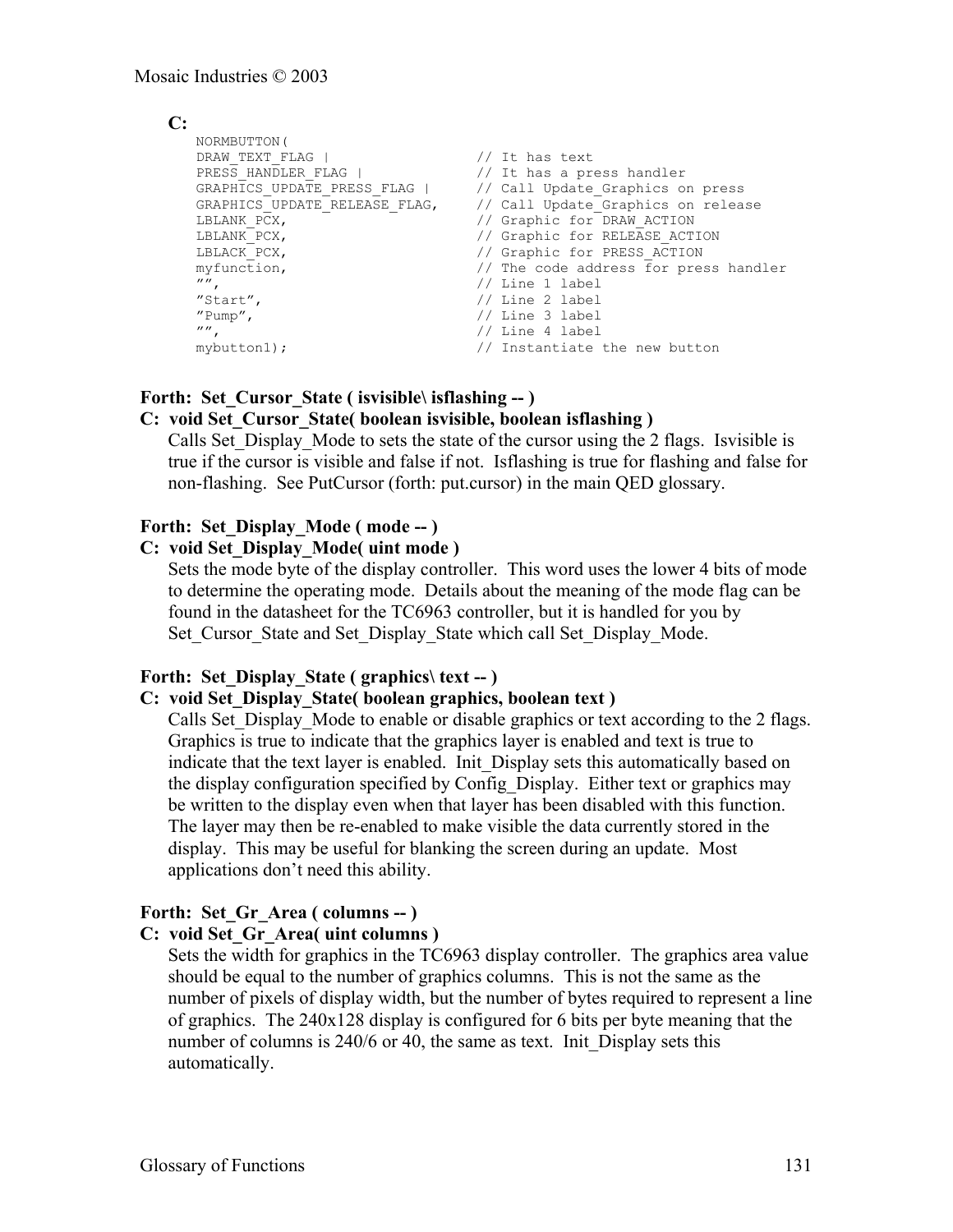## **Forth: Set\_Gr\_Home\_Addr ( address -- )**

## **C: void Set\_Gr\_Home\_Addr( addr address )**

Sets the home address for graphics in the TC6963 display controller. Only the rarest of circumstances require altering the display's internal memory configuration. The address specified will become the starting address inside the display module for the graphics data. It is set automatically by Init\_Display.

## **Forth: Set\_Text\_Area ( columns -- )**

## **C: void Set\_Text\_Area( uint columns )**

Sets the width for text in the TC6963 display controller. The text area value should be equal to the number of character columns. Characters are 6 pixels wide meaning that there are 240/6 or 40 text columns on the display. Init\_Display sets this automatically.

## Forth: Set Text Home Addr ( address -- )

## **C: void Set\_Text\_Home\_Addr( addr address )**

Sets the home address for text in the TC6963 display controller. Only the rarest of circumstances would require altering the display's internal memory configuration. The address specified will become the starting address inside the display module for the text data. It is set automatically by Init\_Display.

## **Forth: Set\_Text\_Mode ( modebyte -- )**

## **C: void Set\_Text\_Mode( uchar modebyte )**

Sets the text attribute bits. Only the lower 4 bits used, and the other bits are ignored. Bit 3 is 0 for character generator ROM mode and 1 for character generator RAM mode. Unless you are using custom fonts uploaded to the display, this bit should be 0. If it is set to 1, then the cg offset pointer, a register in the TC6963 display controller chip, must be set to point to the base address of the character table in the display's RAM. An example of how to do this may be found in the fonts directory of the distribution of the GUI Toolkit package. Bits 2, 1, and 0 determine the display mode for text.

| Constant         | Bit2 | Bit1     | <b>Bit0</b> | <b>Description</b>                                                                                                                                                   |
|------------------|------|----------|-------------|----------------------------------------------------------------------------------------------------------------------------------------------------------------------|
| OR TEXT          |      | 0        | 0           | Text is ORed with graphics (default)                                                                                                                                 |
| <b>EXOR TEXT</b> |      | 0        |             | Text is EXORed with graphics                                                                                                                                         |
| <b>AND TEXT</b>  |      |          |             | Text is ANDed with graphics                                                                                                                                          |
|                  |      | $\theta$ | 0           | Text is in special attribute mode. This<br>specialized mode is not usable with<br>graphics mode and is not discussed<br>here. See TC6963 Datasheet for more<br>info. |

## Forth: Std Display ( tvars addr\ tvars page -- )

## **C: void Std\_Display( GUI\_VARS \* tvars\_addr, page tvars\_page )**

Sets the display configuration information in the tvars struct to default values for the 240x128 display used on the Panel-Touch controller. When using such a display,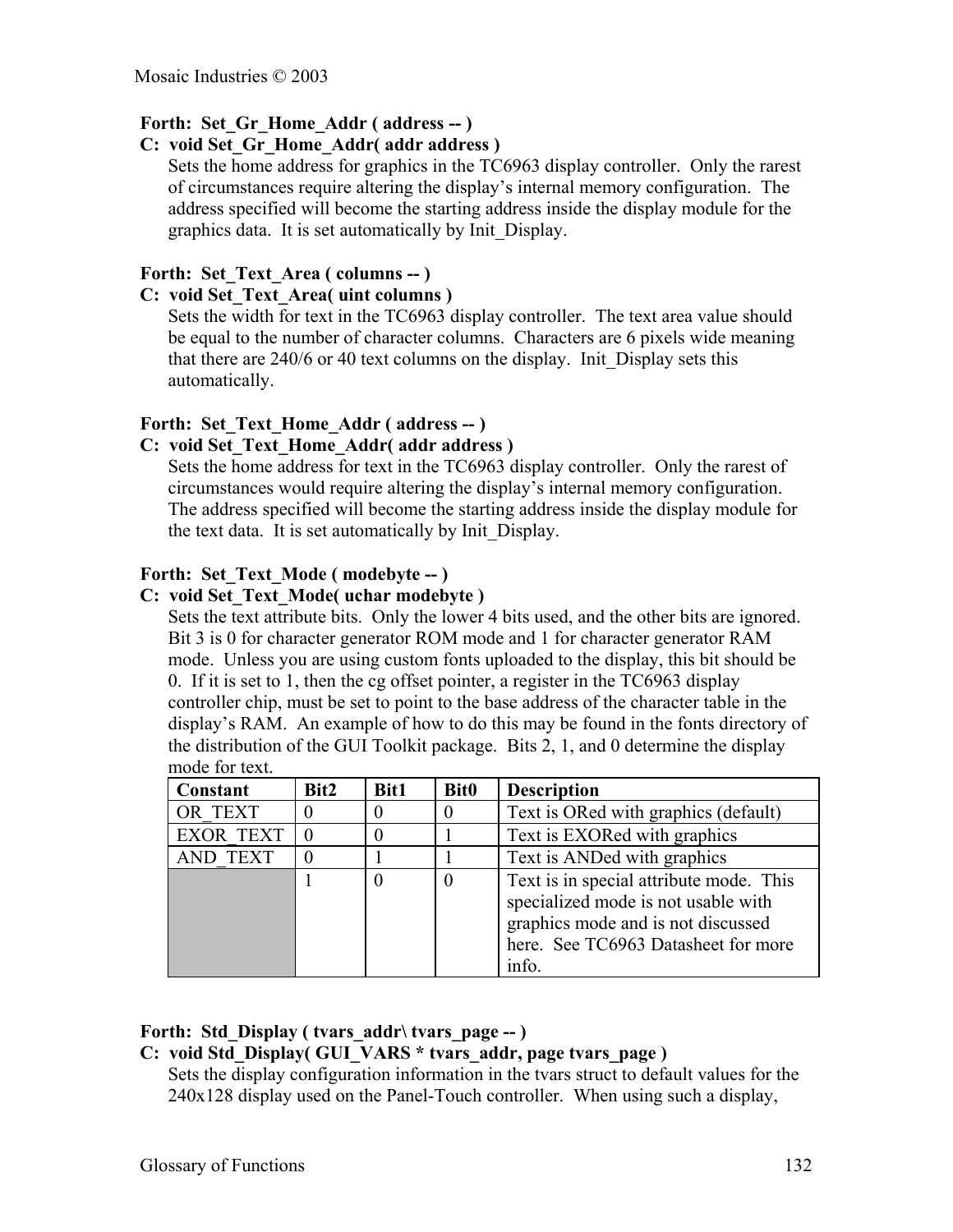simply calling this function prior to calling Init\_Display will eliminate the need to use Config Display which can be unwieldy. This function calls Config Display with the following parameters. Don't forget to call Init\_Display after calling Std\_Display.

**graphic\_cols, graphic\_rows** -- 40, 128 **graphics\_start** -- 0x0280 **background fill** -- 0 **text\_cols, text\_rows** -- 40, 16 **text\_start** -- 0x0000 **heap\_bottom** -- 0x0F47FF **heap** top -- 0x0F3000

See **Init\_Display** and **Config\_Display** in the *Glossary of Functions*.

## Forth: Uninit Menu ( offset\ col\ row\ tvars\_addr\ tvars\_page\ menu xpfa -- ) **C: void Uninit\_Menu( uint offset, uint col, uint row, GUI\_VARS \* tvars\_addr, page tvars\_page, MENU \* menu\_xaddr )**

Erases and uninstalls the menu at the given offsets. Offsets for the screen position, col and row, are applied to the relative locations of the objects contained in the menu. The resulting absolute screen locations are used to erase the objects from the screen. Uninit Menu then calls Menu Remove. Each element of the menu has a relative button number associated with it which is added to the offset to get an absolute button number. The resulting absolute button number is the keymap array index in which the button object reference is deleted by Menu\_Remove. This function is equivalent to calling Do\_Menu with the ERASE\_ACTION flag followed by a call to Menu Remove. When changing from one menu to another, you should call Uninit Menu for the old menu before calling Init Menu for the next menu. Afterwards, you must update the display since Uninit\_Menu and Init\_Menu do not automatically update the display. See Menu\_Remove, Init\_Menu, and Do\_Menu

## Forth: Update Graphics ( tvars addr\ tvars page -- )

**C: void Update\_Graphics ( GUI\_VARS \* tvars\_addr, page tvars\_page )** Calls Update\_Here\_With to send the entire contents of the graphics array to the LCD display. Call this function after modifying the graphics array to update the display. The contents of the graphics array are transferred to the memory address inside the display specified by Gr. Home. Addr in the tvars struct. Any graphics that were drawn directly to the LCD bypassing the graphics array will be overwritten when Update\_Graphics is called.

## Forth: Update Here With ( address\ graphics resource addr\ **graphics\_resource\_page\ garray\_xaddr -- )**

**C: void Update\_Here\_With( addr address, addr \* graphics\_resource\_addr, page graphics\_resource\_page, FORTH\_ARRAY \* garray\_xaddr )** Directly copies the contents of the 2 dimensional array pointed to by garray xaddr to the display starting at address in the display's memory. This function honors the resource variable pointed to by graphics resource addr and graphics resource page.